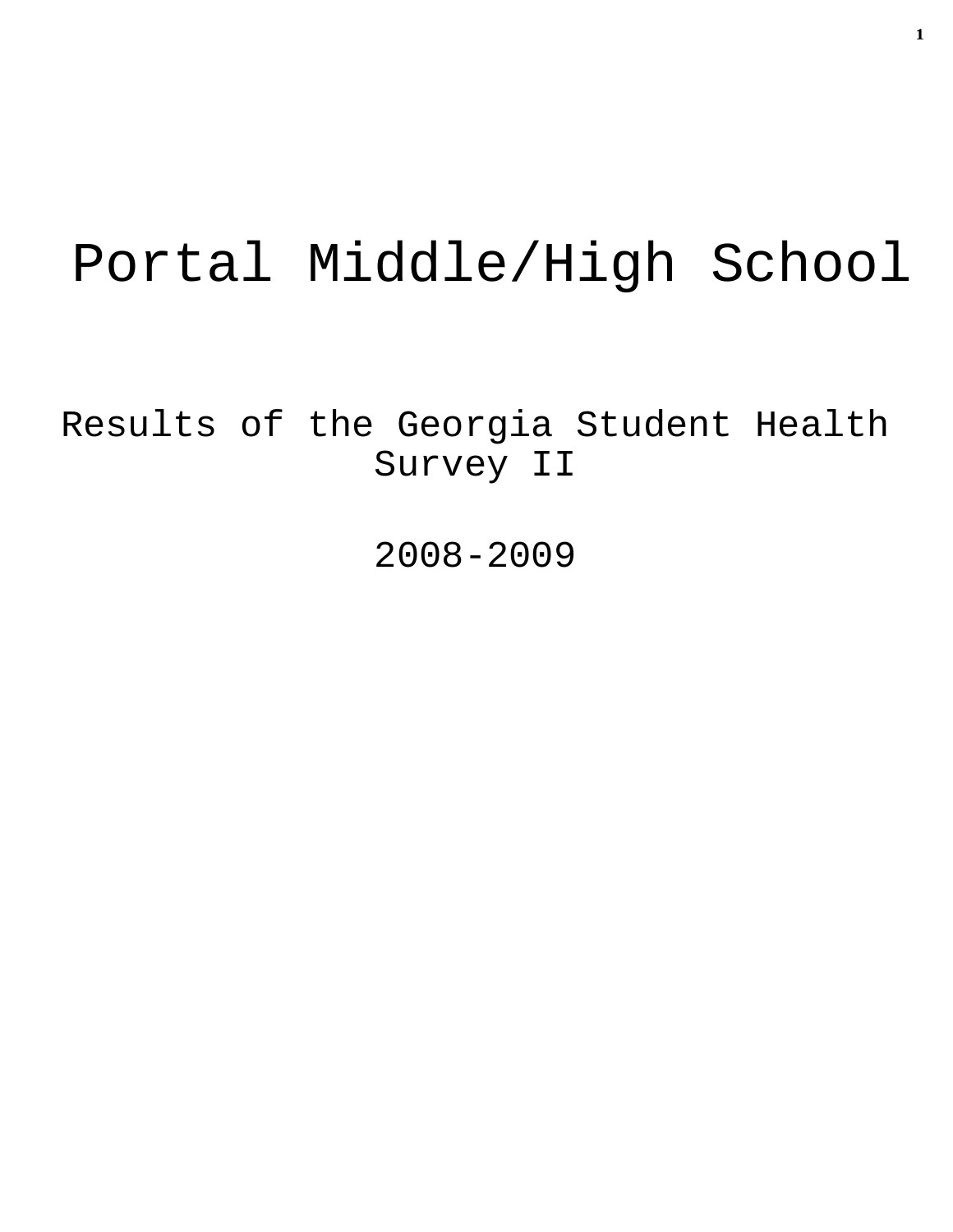# *Demographics* **2**

| Grade                     |    |  |  |  |  |
|---------------------------|----|--|--|--|--|
| Grade<br><b>Frequency</b> |    |  |  |  |  |
| $6\phantom{.}6$           | 53 |  |  |  |  |
| 8                         | 60 |  |  |  |  |
| 10                        | 49 |  |  |  |  |
| 12                        | 46 |  |  |  |  |

| <b>Frequency</b> | <b>Table of Gender by Grade</b> |              |             |             |             |              |  |  |
|------------------|---------------------------------|--------------|-------------|-------------|-------------|--------------|--|--|
| <b>Col Pct</b>   |                                 | Grade(Grade) |             |             |             |              |  |  |
|                  | Gender(Gender)                  | 6            | 8           | 10          | 12          | <b>Total</b> |  |  |
|                  | <b>Female</b>                   | 27<br>50.94  | 30<br>50.00 | 31<br>63.27 | 24<br>52.17 | 112          |  |  |
|                  | <b>Male</b>                     | 26<br>49.06  | 30<br>50.00 | 18<br>36.73 | 22<br>47.83 | 96           |  |  |
|                  | <b>Total</b>                    | 53           | 60          | 49          | 46          | 208          |  |  |

| <b>Frequency</b> | <b>Table of Ethnicity by Grade</b> |              |             |                        |                        |              |
|------------------|------------------------------------|--------------|-------------|------------------------|------------------------|--------------|
| <b>Col Pct</b>   |                                    | Grade(Grade) |             |                        |                        |              |
|                  | <b>Ethnicity</b> (Ethnicity)       | 6            | 8           | 10                     | 12                     | <b>Total</b> |
|                  | <b>Black</b>                       | 16<br>30.19  | 24<br>40.00 | 20<br>40.82            | 18<br>39.13            | 78           |
|                  | <b>Hispanic</b>                    | 3<br>5.66    | 0<br>0.00   | 2.04                   | 2.17                   | 5            |
|                  | <b>White</b>                       | 32<br>60.38  | 35<br>58.33 | 26<br>53.06            | 25<br>54.35            | 118          |
|                  | <b>Other</b>                       | 2<br>3.77    | 1.67        | $\overline{c}$<br>4.08 | $\overline{2}$<br>4.35 | 7            |
|                  | <b>Total</b>                       | 53           | 60          | 49                     | 46                     | 208          |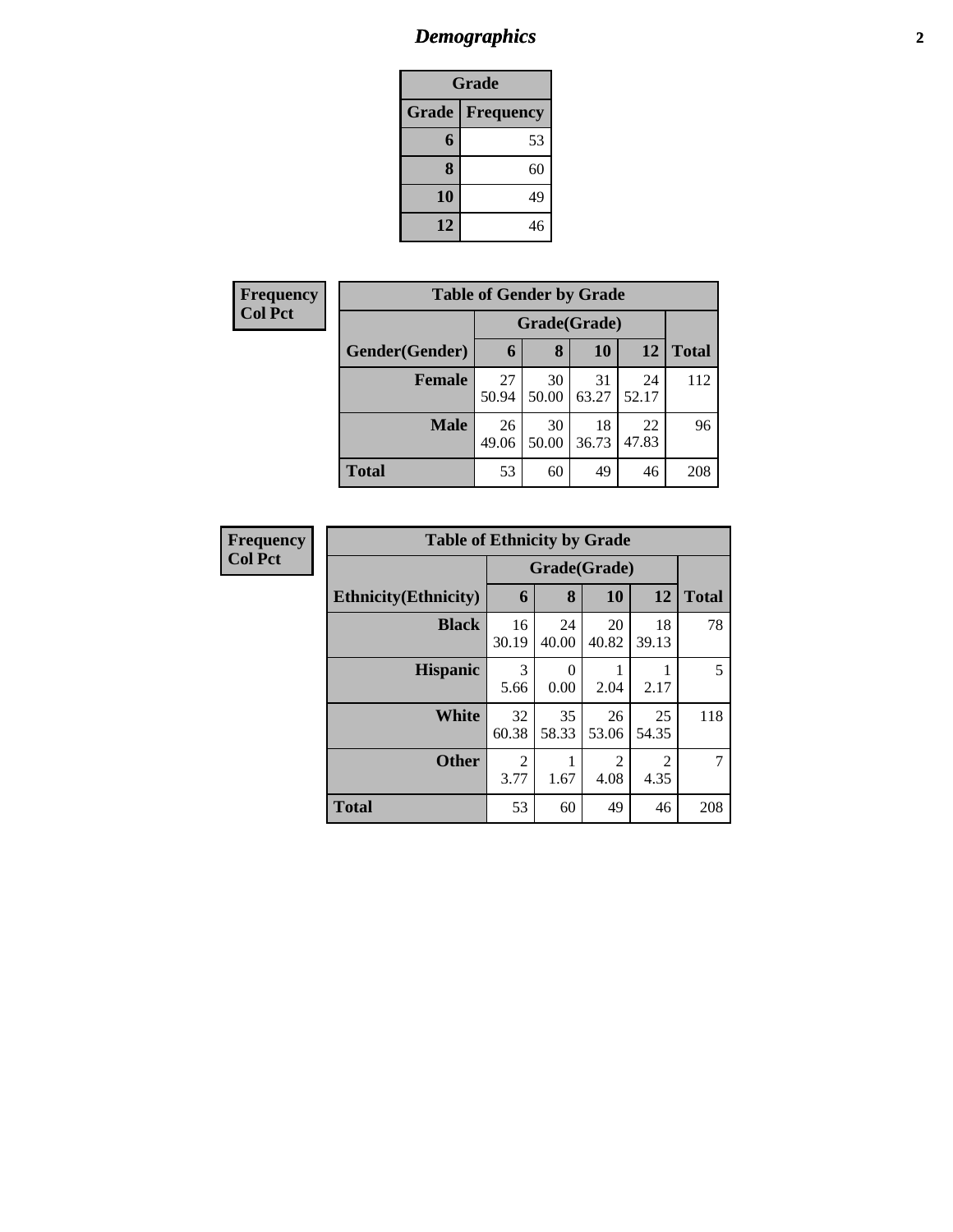### *Title IV, Part A, Schedule A* **3** *Goal 1: Ensure that all schools are drug-free Baseline Data: Year 2008-2009 Prevalence of Drug Use*

| Frequency<br><b>Col Pct</b> | <b>Table of AlcoholAlt by Grade</b> |              |             |             |             |              |  |  |  |
|-----------------------------|-------------------------------------|--------------|-------------|-------------|-------------|--------------|--|--|--|
|                             | AlcoholAlt(Alcohol                  | Grade(Grade) |             |             |             |              |  |  |  |
|                             | use, past 30 days)                  | 6            | 8           | 10          | 12          | <b>Total</b> |  |  |  |
|                             | <b>Yes</b>                          | 1.89         | 5<br>8.33   | 14<br>28.57 | 23<br>50.00 | 43           |  |  |  |
|                             | N <sub>0</sub>                      | 52<br>98.11  | 55<br>91.67 | 35<br>71.43 | 23<br>50.00 | 165          |  |  |  |
|                             | <b>Total</b>                        | 53           | 60          | 49          | 46          | 208          |  |  |  |

| Frequency      | <b>Table of TobaccoAny by Grade</b> |             |              |             |             |              |  |  |
|----------------|-------------------------------------|-------------|--------------|-------------|-------------|--------------|--|--|
| <b>Col Pct</b> | TobaccoAny(Tobacco                  |             | Grade(Grade) |             |             |              |  |  |
|                | use, past 30 days)                  | 6           | 8            | 10          | 12          | <b>Total</b> |  |  |
|                | <b>Yes</b>                          | 5<br>9.43   | 8<br>13.33   | 6<br>12.24  | 15<br>32.61 | 34           |  |  |
|                | N <sub>0</sub>                      | 48<br>90.57 | 52<br>86.67  | 43<br>87.76 | 31<br>67.39 | 174          |  |  |
|                | <b>Total</b>                        | 53          | 60           | 49          | 46          | 208          |  |  |

| Frequency      | <b>Table of MarijuanaAlt by Grade</b> |              |             |             |             |              |
|----------------|---------------------------------------|--------------|-------------|-------------|-------------|--------------|
| <b>Col Pct</b> | MarijuanaAlt(Marijuana                | Grade(Grade) |             |             |             |              |
|                | use, past 30 days)                    | $\mathbf b$  | 8           | 10          | 12          | <b>Total</b> |
|                | <b>Yes</b>                            | 0<br>0.00    | 3<br>5.00   | 2.04        | 3<br>6.52   |              |
|                | N <sub>0</sub>                        | 53<br>100.00 | 57<br>95.00 | 48<br>97.96 | 43<br>93.48 | 201          |
|                | <b>Total</b>                          | 53           | 60          | 49          | 46          | 208          |

| <b>Frequency</b> | <b>Table of OtherDrugAny by Grade</b>  |             |              |             |             |              |  |
|------------------|----------------------------------------|-------------|--------------|-------------|-------------|--------------|--|
| <b>Col Pct</b>   | <b>OtherDrugAny(Other</b><br>drug use, |             | Grade(Grade) |             |             |              |  |
|                  | past 30 days)                          | 6           | 8            | 10          | 12          | <b>Total</b> |  |
|                  | <b>Yes</b>                             | 5<br>9.43   | 5<br>8.33    | 2<br>4.08   | 4<br>8.70   | 16           |  |
|                  | N <sub>0</sub>                         | 48<br>90.57 | 55<br>91.67  | 47<br>95.92 | 42<br>91.30 | 192          |  |
|                  | <b>Total</b>                           | 53          | 60           | 49          | 46          | 208          |  |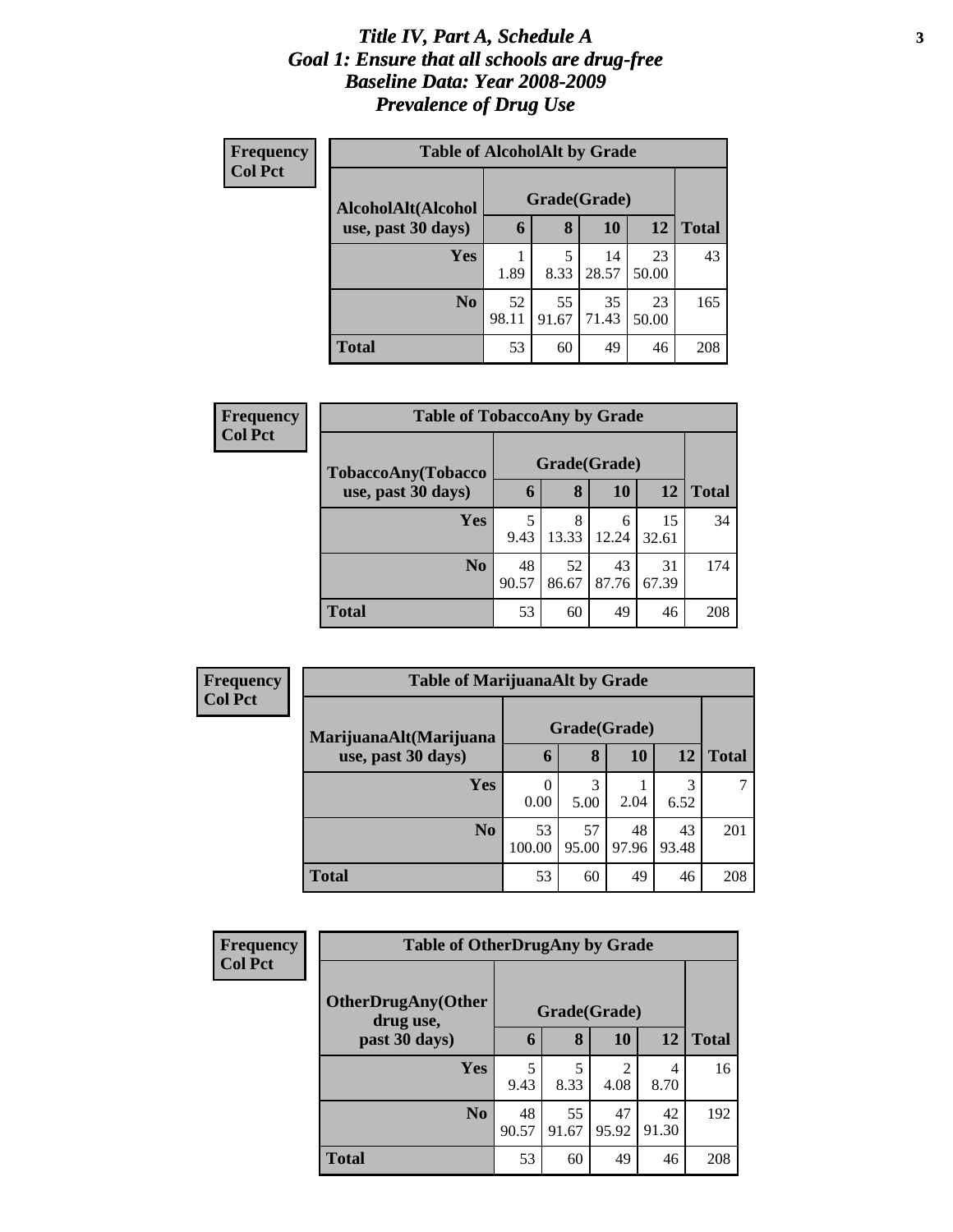### *Average Age of Onset of Use* **4** *Results for "Average Age of Onset of Use" questions exclude students who said they did not use that substance*

| <b>Variable</b>    | Label                                                              | <b>Mean</b> |
|--------------------|--------------------------------------------------------------------|-------------|
| Alcoholinit2       | I started using alcohol when I was                                 | 13.52       |
| Cigarettesinit2    | I started smoking tobacco when I was                               | 12.79       |
| Smokelessinit2     | I started chewing tobacco when I was                               | 12.29       |
| Marijuanainit2     | I started using marijuana when I was                               | 13.83       |
| Cocaineinit2       | I started using cocaine when I was                                 | 13.00       |
| Inhalantsinit2     | I started using inhalants when I was                               | 14.00       |
| Steroidsinit2      | I started using steroids when I was                                | 11.00       |
| Ecstasyinit2       | I started using ecstasy when I was                                 | 12.00       |
| Methinit2          | I started using methamphetamines when I was                        |             |
| Hallucinogensinit2 | I started using hallucinogens when I was                           |             |
| Prescriptioninit2  | I started using prescription drugs not prescribed to me when I was | 10.64       |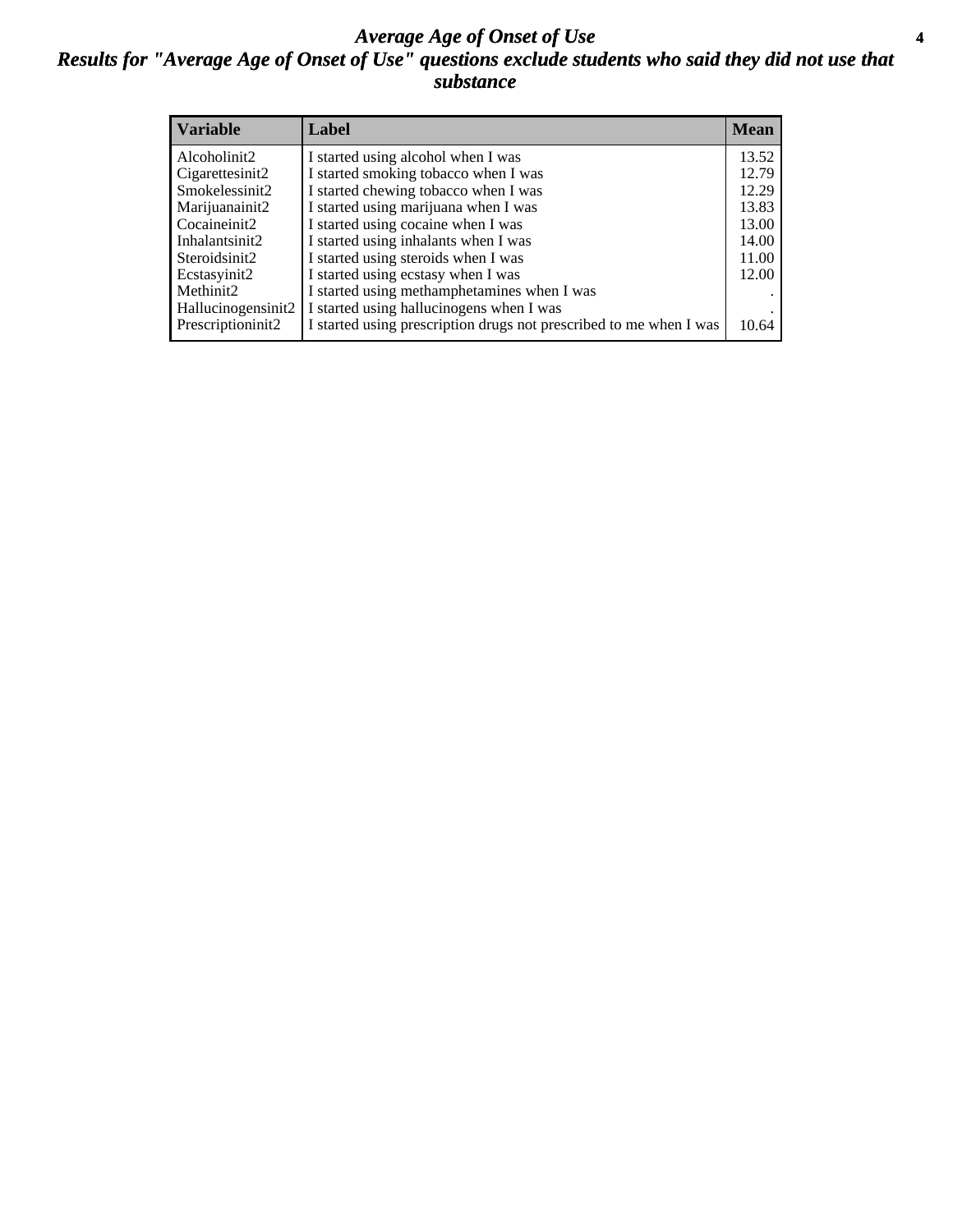# *Perception of Health Risk* **5**

| <b>Frequency</b> | <b>Table of Alcoholharmdich by Grade</b> |             |              |             |             |              |  |  |
|------------------|------------------------------------------|-------------|--------------|-------------|-------------|--------------|--|--|
| <b>Col Pct</b>   | Alcoholharmdich(I<br>think alcohol is    |             | Grade(Grade) |             |             |              |  |  |
|                  | harmful)                                 | 6           | 8            | <b>10</b>   | 12          | <b>Total</b> |  |  |
|                  | <b>Yes</b>                               | 44<br>83.02 | 51<br>85.00  | 37<br>75.51 | 33<br>71.74 | 165          |  |  |
|                  | N <sub>o</sub>                           | 9<br>16.98  | 9<br>15.00   | 12<br>24.49 | 13<br>28.26 | 43           |  |  |
|                  | <b>Total</b>                             | 53          | 60           | 49          | 46          | 208          |  |  |

| Frequency      | <b>Table of Tobaccoharmdich by Grade</b> |              |             |             |             |              |  |  |
|----------------|------------------------------------------|--------------|-------------|-------------|-------------|--------------|--|--|
| <b>Col Pct</b> | Tobaccoharmdich(I<br>think tobacco is    | Grade(Grade) |             |             |             |              |  |  |
|                | harmful)                                 | 6            | 8           | 10          | 12          | <b>Total</b> |  |  |
|                | Yes                                      | 45<br>84.91  | 52<br>86.67 | 40<br>81.63 | 38<br>82.61 | 175          |  |  |
|                | N <sub>0</sub>                           | 8<br>15.09   | 8<br>13.33  | 9<br>18.37  | 8<br>17.39  | 33           |  |  |
|                | <b>Total</b>                             | 53           | 60          | 49          | 46          | 208          |  |  |

| Frequency      | <b>Table of Marijuanaharmdich by Grade</b> |             |             |              |             |              |
|----------------|--------------------------------------------|-------------|-------------|--------------|-------------|--------------|
| <b>Col Pct</b> | Marijuanaharmdich(I<br>think marijuana is  |             |             | Grade(Grade) |             |              |
|                | harmful)                                   | 6           | 8           | 10           | 12          | <b>Total</b> |
|                | <b>Yes</b>                                 | 46<br>86.79 | 51<br>85.00 | 37<br>75.51  | 33<br>71.74 | 167          |
|                | N <sub>0</sub>                             | 13.21       | 9<br>15.00  | 12<br>24.49  | 13<br>28.26 | 41           |
|                | <b>Total</b>                               | 53          | 60          | 49           | 46          | 208          |

| Frequency      | <b>Table of Otherdrugharmdich by Grade</b>   |             |              |             |             |              |
|----------------|----------------------------------------------|-------------|--------------|-------------|-------------|--------------|
| <b>Col Pct</b> | Otherdrugharmdich(I<br>think other drugs are |             | Grade(Grade) |             |             |              |
|                | harmful)                                     | 6           | 8            | 10          | <b>12</b>   | <b>Total</b> |
|                | <b>Yes</b>                                   | 45<br>84.91 | 51<br>85.00  | 42<br>85.71 | 42<br>91.30 | 180          |
|                | N <sub>o</sub>                               | 8<br>15.09  | 9<br>15.00   | 14.29       | 4<br>8.70   | 28           |
|                | <b>Total</b>                                 | 53          | 60           | 49          | 46          | 208          |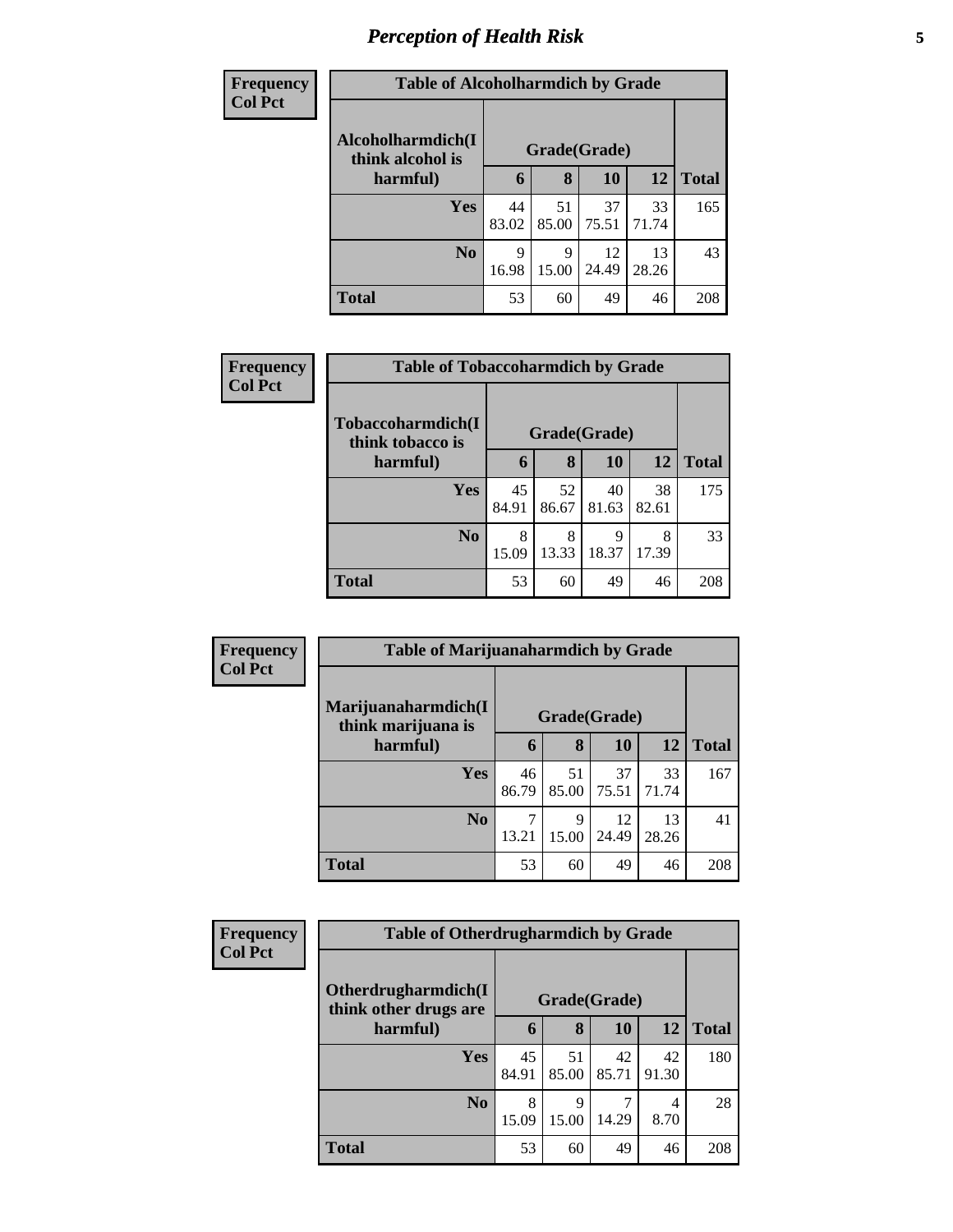### *Social Disapproval* **6**

| <b>Frequency</b> | <b>Table of Alcoholpeerdich by Grade</b>                    |             |             |              |             |              |
|------------------|-------------------------------------------------------------|-------------|-------------|--------------|-------------|--------------|
| <b>Col Pct</b>   |                                                             |             |             |              |             |              |
|                  | Alcoholpeerdich(My<br>friends would<br>disapprove if I used |             |             | Grade(Grade) |             |              |
|                  | alcohol)                                                    | 6           | 8           | <b>10</b>    | 12          | <b>Total</b> |
|                  | Yes                                                         | 41<br>77.36 | 42<br>70.00 | 23<br>46.94  | 11<br>23.91 | 117          |
|                  | N <sub>0</sub>                                              | 12<br>22.64 | 18<br>30.00 | 26<br>53.06  | 35<br>76.09 | 91           |
|                  | <b>Total</b>                                                | 53          | 60          | 49           | 46          | 208          |

| <b>Frequency</b> |                                                             | <b>Table of Tobaccopeerdich by Grade</b> |              |             |             |              |  |
|------------------|-------------------------------------------------------------|------------------------------------------|--------------|-------------|-------------|--------------|--|
| <b>Col Pct</b>   | Tobaccopeerdich(My<br>friends would<br>disapprove if I used |                                          | Grade(Grade) |             |             |              |  |
|                  | tobacco)                                                    | 6                                        | 8            | 10          | 12          | <b>Total</b> |  |
|                  | <b>Yes</b>                                                  | 41<br>77.36                              | 41<br>68.33  | 30<br>61.22 | 21<br>45.65 | 133          |  |
|                  | No                                                          | 12<br>22.64                              | 19<br>31.67  | 19<br>38.78 | 25<br>54.35 | 75           |  |
|                  | <b>Total</b>                                                | 53                                       | 60           | 49          | 46          | 208          |  |

| <b>Frequency</b> | <b>Table of Marijuanapeerdich by Grade</b>                    |              |             |             |             |              |
|------------------|---------------------------------------------------------------|--------------|-------------|-------------|-------------|--------------|
| <b>Col Pct</b>   | Marijuanapeerdich(My<br>friends would<br>disapprove if I used | Grade(Grade) |             |             |             |              |
|                  | marijuana)                                                    | 6            | 8           | 10          | <b>12</b>   | <b>Total</b> |
|                  | <b>Yes</b>                                                    | 45<br>84.91  | 45<br>75.00 | 39<br>79.59 | 31<br>67.39 | 160          |
|                  | N <sub>o</sub>                                                | 8<br>15.09   | 15<br>25.00 | 10<br>20.41 | 15<br>32.61 | 48           |
|                  | <b>Total</b>                                                  | 53           | 60          | 49          | 46          | 208          |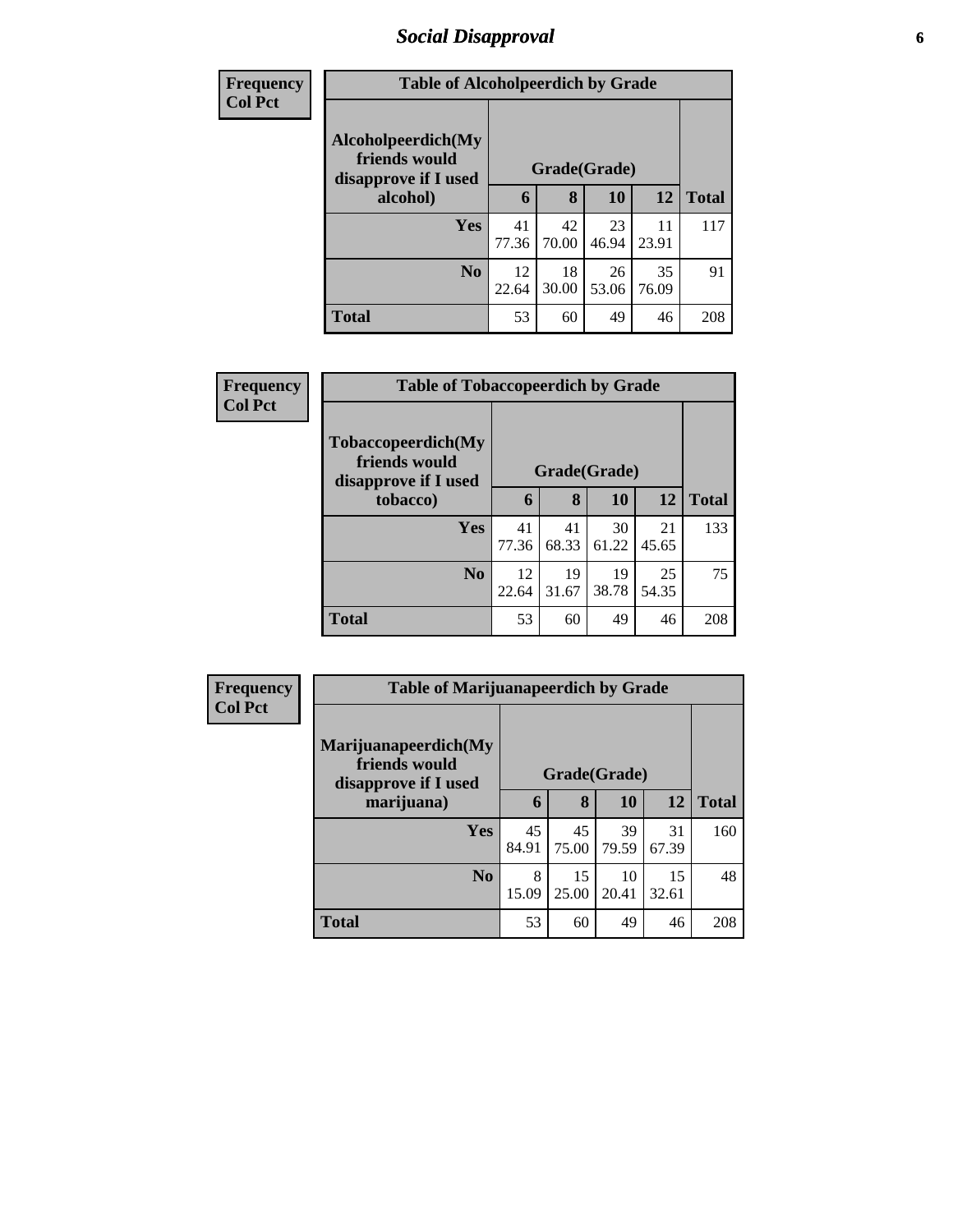### *Social Disapproval* **7**

| <b>Frequency</b> | <b>Table of Otherdrugpeerdich by Grade</b>                    |              |             |             |             |              |
|------------------|---------------------------------------------------------------|--------------|-------------|-------------|-------------|--------------|
| <b>Col Pct</b>   | Otherdrugpeerdich(My<br>friends would<br>disapprove if I used | Grade(Grade) |             |             |             |              |
|                  | other drugs)                                                  | 6            | 8           | <b>10</b>   | <b>12</b>   | <b>Total</b> |
|                  | Yes                                                           | 44<br>83.02  | 46<br>76.67 | 42<br>85.71 | 40<br>86.96 | 172          |
|                  | N <sub>0</sub>                                                | 9<br>16.98   | 14<br>23.33 | 14.29       | 6<br>13.04  | 36           |
|                  | <b>Total</b>                                                  | 53           | 60          | 49          | 46          | 208          |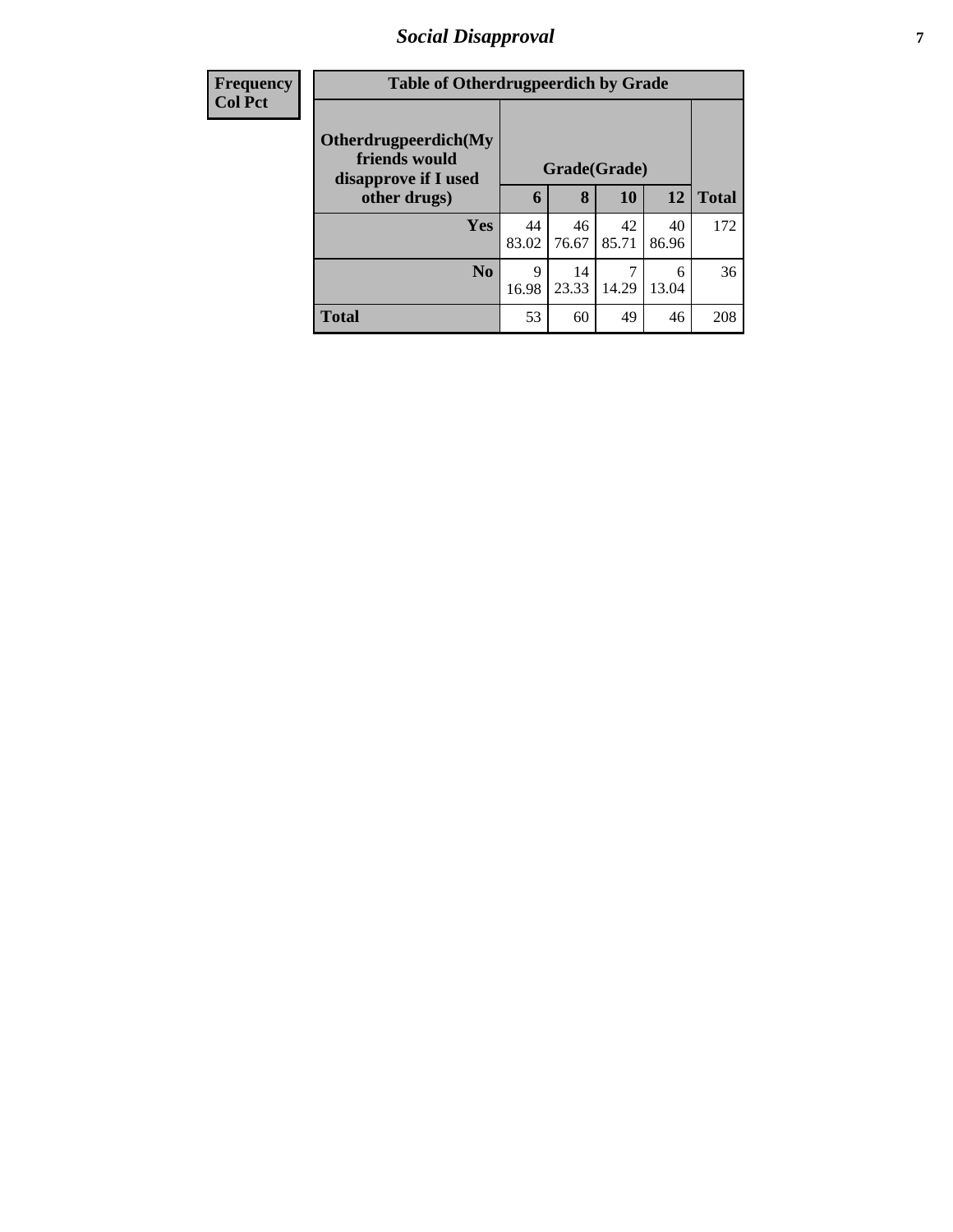### Title IV, Part A, Schedule A **8** *Goal 2: To help ensure that all schools are safe and disciplined Baseline Data: Year 2008-2009 Student Involvement in Gang Activity*

| Frequency<br><b>Col Pct</b> |                                                                                                   | <b>Table of Gangself by Grade</b> |                   |             |             |              |  |  |  |
|-----------------------------|---------------------------------------------------------------------------------------------------|-----------------------------------|-------------------|-------------|-------------|--------------|--|--|--|
|                             | Gangself(I<br>have<br>participated<br>in illegal<br>gang<br>activities in<br>the past 30<br>days) | 6                                 | Grade(Grade)<br>8 | 10          | 12          | <b>Total</b> |  |  |  |
|                             | Yes                                                                                               | 1.89                              | $\theta$<br>0.00  | 4<br>8.16   | 5<br>10.87  | 10           |  |  |  |
|                             | N <sub>0</sub>                                                                                    | 52<br>98.11                       | 60<br>100.00      | 45<br>91.84 | 41<br>89.13 | 198          |  |  |  |
|                             | <b>Total</b>                                                                                      | 53                                | 60                | 49          | 46          | 208          |  |  |  |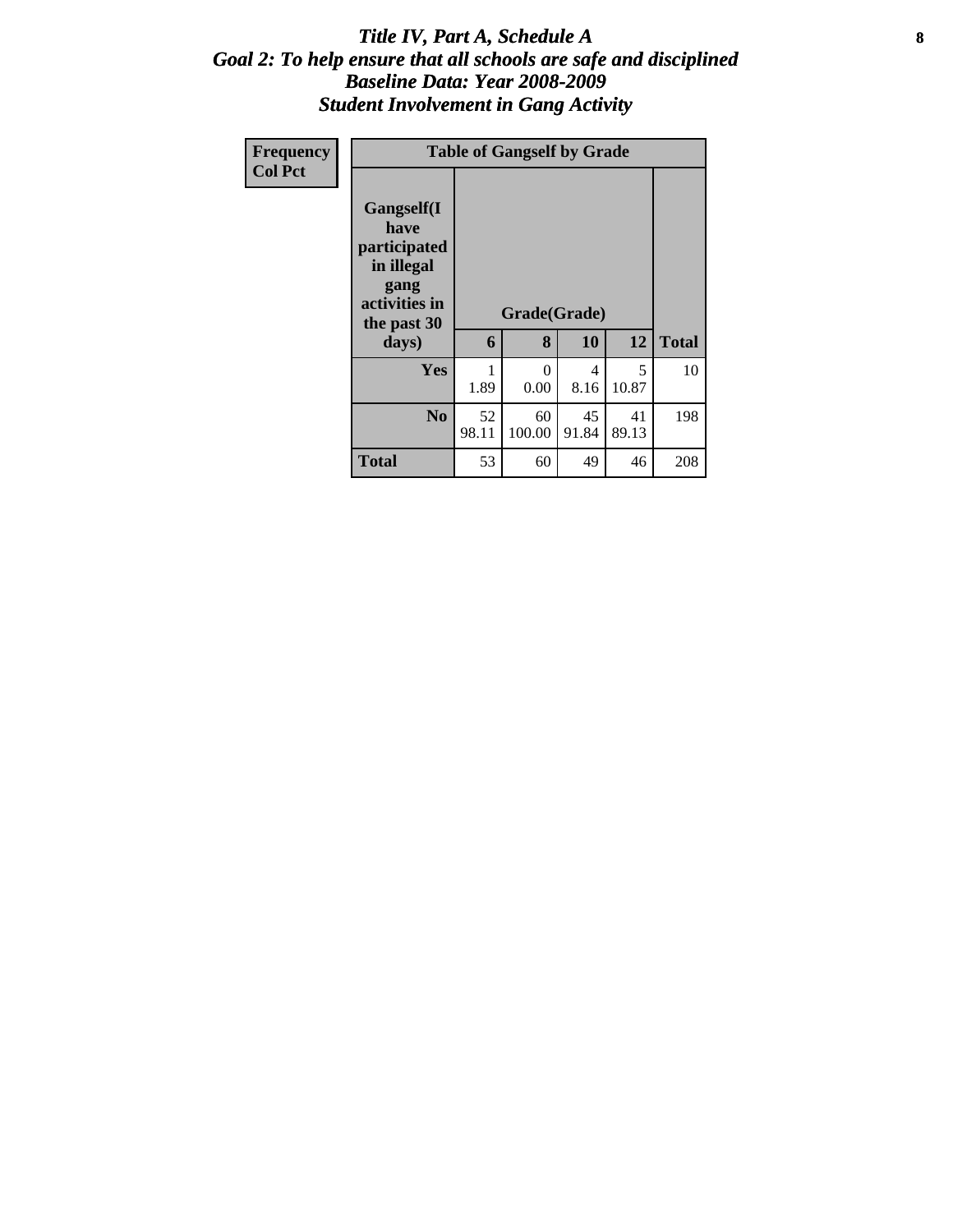# *Student Perception of School Safety* **9**

| <b>Frequency</b> |
|------------------|
| <b>Row Pct</b>   |

| <b>Table of Grade by Safeschool</b> |                          |                                                        |                                    |                                    |              |  |  |  |  |  |
|-------------------------------------|--------------------------|--------------------------------------------------------|------------------------------------|------------------------------------|--------------|--|--|--|--|--|
|                                     |                          | Safeschool (School is a place at which I feel<br>safe) |                                    |                                    |              |  |  |  |  |  |
| Grade(Grade)                        | <b>Strongly</b><br>Agree | <b>Somewhat</b><br>Agree                               | <b>Somewhat</b><br><b>Disagree</b> | <b>Strongly</b><br><b>Disagree</b> | <b>Total</b> |  |  |  |  |  |
| 6                                   | 18<br>33.96              | 19<br>35.85                                            | 9<br>16.98                         | 13.21                              | 53           |  |  |  |  |  |
| 8                                   | 19<br>31.67              | 31<br>51.67                                            | 4<br>6.67                          | 6<br>10.00                         | 60           |  |  |  |  |  |
| 10                                  | 6<br>12.24               | 31<br>63.27                                            | 8<br>16.33                         | 4<br>8.16                          | 49           |  |  |  |  |  |
| 12                                  | 10<br>21.74              | 7<br>27<br>$\mathfrak{D}$<br>58.70<br>15.22<br>4.35    |                                    |                                    |              |  |  |  |  |  |
| <b>Total</b>                        | 53                       | 108                                                    | 28                                 | 19                                 | 208          |  |  |  |  |  |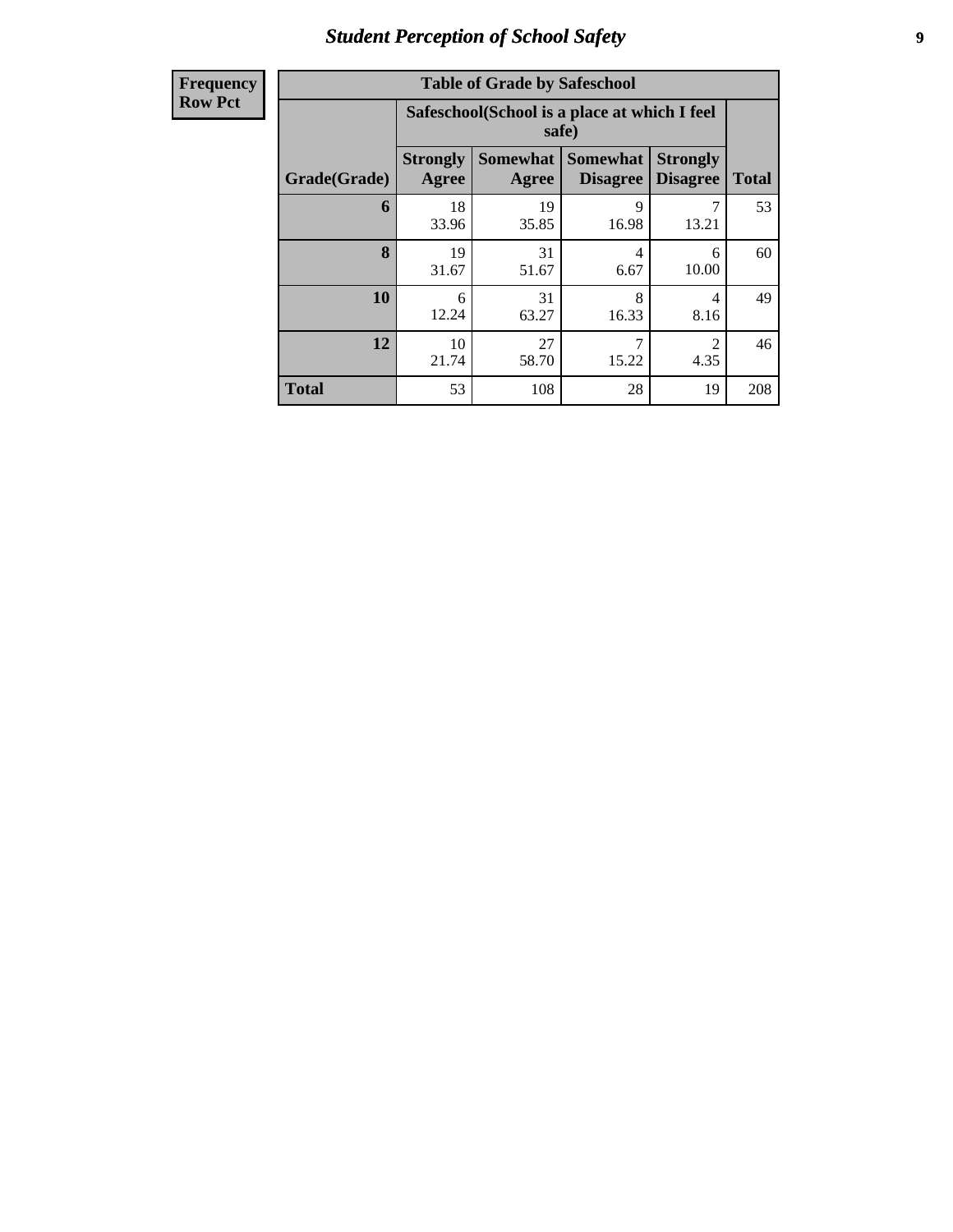### *Students Who Have Been Bullied* **10**

**Frequency Row Pct**

| <b>Table of Grade by Bullied</b> |                             |                                                                               |                              |                        |                        |                        |                        |              |  |
|----------------------------------|-----------------------------|-------------------------------------------------------------------------------|------------------------------|------------------------|------------------------|------------------------|------------------------|--------------|--|
|                                  |                             | <b>Bullied</b> (I have been bullied by other<br>students in the past 30 days) |                              |                        |                        |                        |                        |              |  |
| Grade(Grade)                     | $\mathbf{0}$<br><b>Days</b> | 1 or<br>$\mathbf{2}$<br>days                                                  | 3 <sub>to</sub><br>5<br>days | 6 to<br>9<br>days      | 10<br>to<br>19<br>days | 20<br>to<br>29<br>days | All<br>30<br>days      | <b>Total</b> |  |
| 6                                | 40<br>75.47                 | 5<br>9.43                                                                     | $\overline{2}$<br>3.77       | $\Omega$<br>0.00       | 1<br>1.89              | 1<br>1.89              | 4<br>7.55              | 53           |  |
| 8                                | 49<br>81.67                 | 4<br>6.67                                                                     | $\overline{2}$<br>3.33       | $\overline{2}$<br>3.33 | 2<br>3.33              | 1<br>1.67              | 0<br>0.00              | 60           |  |
| 10                               | 45<br>91.84                 | 1<br>2.04                                                                     | $\Omega$<br>0.00             | $\Omega$<br>0.00       | $\Omega$<br>0.00       | 1<br>2.04              | $\mathfrak{D}$<br>4.08 | 49           |  |
| 12                               | 41<br>89.13                 | $\mathfrak{D}$<br>4.35                                                        | 1<br>2.17                    | $\Omega$<br>0.00       | $\Omega$<br>0.00       | $\Omega$<br>0.00       | $\mathfrak{D}$<br>4.35 | 46           |  |
| Total                            | 175                         | 12                                                                            | 5                            | $\overline{c}$         | 3                      | 3                      | 8                      | 208          |  |

 $\blacksquare$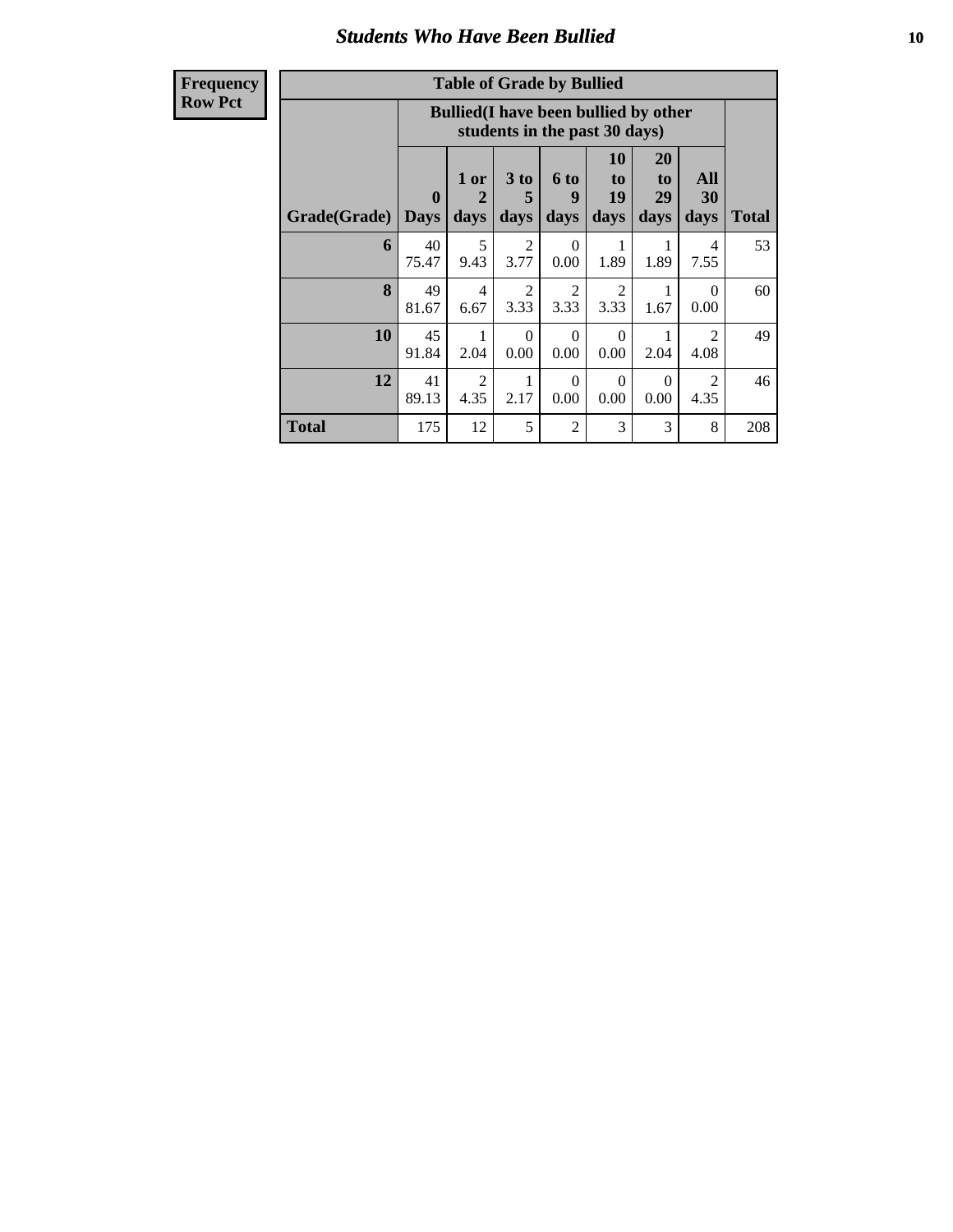### *School Climate* **11**

| Frequency      | <b>Table of SchoolClimate1 by Grade</b> |             |                   |                  |                  |     |  |
|----------------|-----------------------------------------|-------------|-------------------|------------------|------------------|-----|--|
| <b>Col Pct</b> | SchoolClimate1(I<br>like school)        | 6           | Grade(Grade)<br>8 | <b>Total</b>     |                  |     |  |
|                | <b>Strongly Agree</b>                   | 18<br>33.96 | 18<br>30.00       | 10<br>8<br>16.33 | 12<br>6<br>13.04 | 50  |  |
|                | <b>Somewhat Agree</b>                   | 22<br>41.51 | 34<br>56.67       | 33<br>67.35      | 30<br>65.22      | 119 |  |
|                | <b>Somewhat Disagree</b>                | 5<br>9.43   | 3<br>5.00         | 6<br>12.24       | 9<br>19.57       | 23  |  |
|                | <b>Strongly Disagree</b>                | 8<br>15.09  | 5<br>8.33         | 4.08             | 2.17             | 16  |  |
|                | <b>Total</b>                            | 53          | 60                | 49               | 46               | 208 |  |

| Frequency      | <b>Table of SchoolClimate2 by Grade</b>           |             |                   |             |                                     |              |
|----------------|---------------------------------------------------|-------------|-------------------|-------------|-------------------------------------|--------------|
| <b>Col Pct</b> | SchoolClimate2(I<br>feel successful at<br>school) | 6           | Grade(Grade)<br>8 | 10          | 12                                  | <b>Total</b> |
|                | <b>Strongly Agree</b>                             | 27<br>50.94 | 30<br>50.00       | 10<br>20.41 | 14<br>30.43                         | 81           |
|                | <b>Somewhat Agree</b>                             | 18<br>33.96 | 22<br>36.67       | 35<br>71.43 | 29<br>63.04                         | 104          |
|                | <b>Somewhat Disagree</b>                          | 4<br>7.55   | 7<br>11.67        | 3<br>6.12   | $\mathcal{D}_{\mathcal{L}}$<br>4.35 | 16           |
|                | <b>Strongly Disagree</b>                          | 4<br>7.55   | 1.67              | 2.04        | 2.17                                |              |
|                | Total                                             | 53          | 60                | 49          | 46                                  | 208          |

| Frequency      | <b>Table of SchoolClimate3 by Grade</b>                               |             |                       |             |             |              |  |
|----------------|-----------------------------------------------------------------------|-------------|-----------------------|-------------|-------------|--------------|--|
| <b>Col Pct</b> | SchoolClimate3(My<br>school has high<br>standards for<br>achievement) | 6           | Grade(Grade)<br>8     | 10          | 12          | <b>Total</b> |  |
|                |                                                                       |             |                       |             |             |              |  |
|                | <b>Strongly Agree</b>                                                 | 21<br>39.62 | 18<br>30.00           | 9<br>18.37  | 10<br>21.74 | 58           |  |
|                | <b>Somewhat Agree</b>                                                 | 22<br>41.51 | 32<br>53.33           | 32<br>65.31 | 25<br>54.35 | 111          |  |
|                | <b>Somewhat Disagree</b>                                              | 7<br>13.21  | 7<br>11.67            | 6<br>12.24  | 8<br>17.39  | 28           |  |
|                | <b>Strongly Disagree</b>                                              | 3<br>5.66   | $\mathcal{R}$<br>5.00 | 2<br>4.08   | 3<br>6.52   | 11           |  |
|                | <b>Total</b>                                                          | 53          | 60                    | 49          | 46          | 208          |  |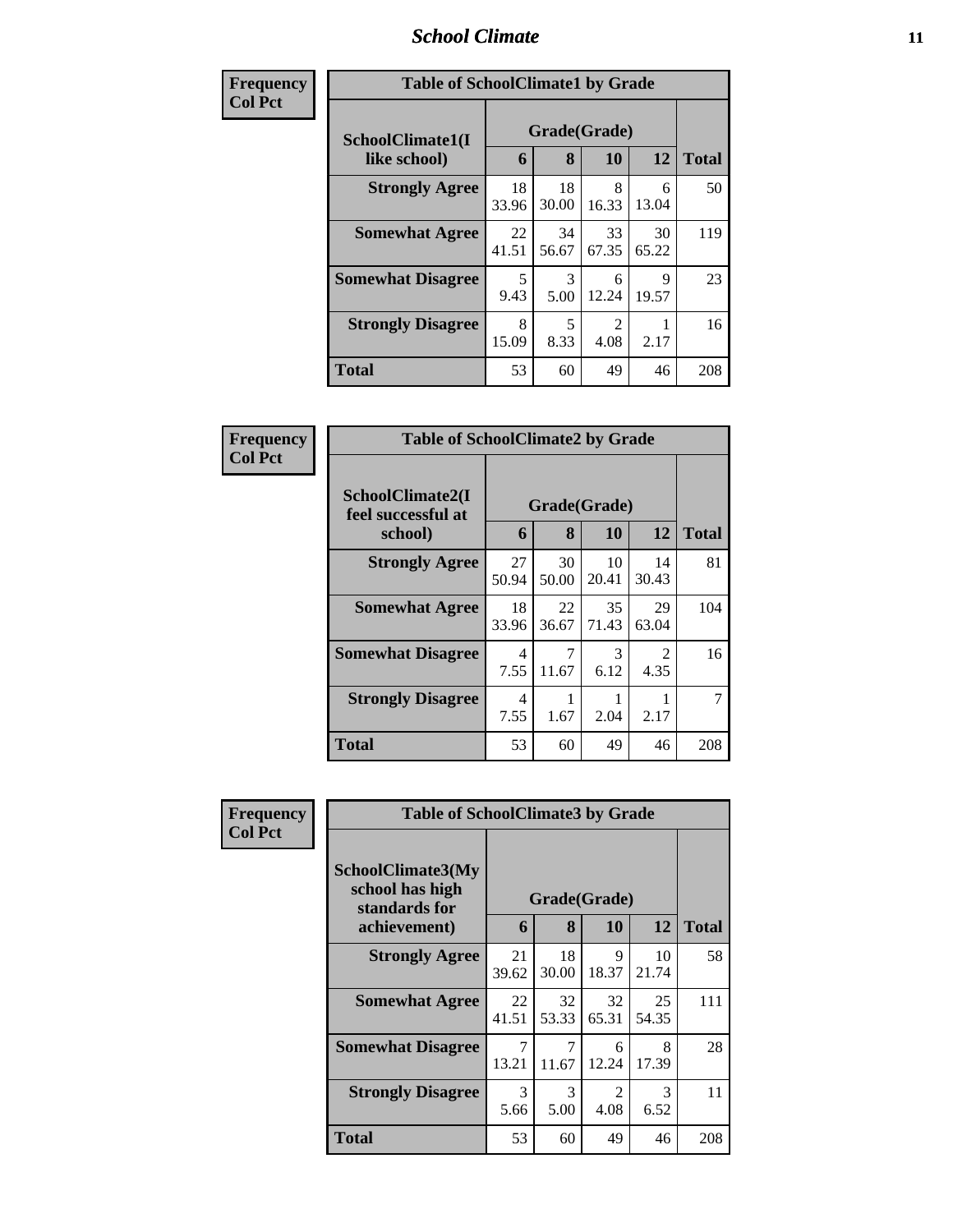### *School Climate* **12**

| Frequency      | <b>Table of SchoolClimate4 by Grade</b>                              |             |                       |             |             |              |
|----------------|----------------------------------------------------------------------|-------------|-----------------------|-------------|-------------|--------------|
| <b>Col Pct</b> | <b>SchoolClimate4(My</b><br>school sets clear<br>rules for behavior) | 6           | Grade(Grade)<br>8     | <b>10</b>   | 12          | <b>Total</b> |
|                | <b>Strongly Agree</b>                                                | 37<br>69.81 | 38<br>63.33           | 19<br>38.78 | 19<br>41.30 | 113          |
|                | <b>Somewhat Agree</b>                                                | 9<br>16.98  | 20<br>33.33           | 23<br>46.94 | 17<br>36.96 | 69           |
|                | <b>Somewhat Disagree</b>                                             | 4<br>7.55   | $\mathcal{D}$<br>3.33 | 6<br>12.24  | 7<br>15.22  | 19           |
|                | <b>Strongly Disagree</b>                                             | 3<br>5.66   | $\Omega$<br>0.00      | 2.04        | 3<br>6.52   | 7            |
|                | <b>Total</b>                                                         | 53          | 60                    | 49          | 46          | 208          |

| Frequency      | <b>Table of SchoolClimate5 by Grade</b>                   |             |             |              |             |              |  |  |
|----------------|-----------------------------------------------------------|-------------|-------------|--------------|-------------|--------------|--|--|
| <b>Col Pct</b> | SchoolClimate5(I<br>know what to do in<br>an emergency at |             |             | Grade(Grade) |             |              |  |  |
|                | school)                                                   | 6           | 8           | 10           | 12          | <b>Total</b> |  |  |
|                | <b>Strongly Agree</b>                                     | 38<br>71.70 | 37<br>61.67 | 25<br>51.02  | 32<br>69.57 | 132          |  |  |
|                | <b>Somewhat Agree</b>                                     | 7<br>13.21  | 18<br>30.00 | 22<br>44.90  | 12<br>26.09 | 59           |  |  |
|                | <b>Somewhat Disagree</b>                                  | 6<br>11.32  | 3<br>5.00   | 2.04         | 2.17        | 11           |  |  |
|                | <b>Strongly Disagree</b>                                  | 2<br>3.77   | 2<br>3.33   | 2.04         | 2.17        | 6            |  |  |
|                | Total                                                     | 53          | 60          | 49           | 46          | 208          |  |  |

| Frequency      | <b>Table of SchoolClimate6 by Grade</b>                  |                        |                                                  |             |             |              |  |
|----------------|----------------------------------------------------------|------------------------|--------------------------------------------------|-------------|-------------|--------------|--|
| <b>Col Pct</b> | <b>SchoolClimate6(Teachers</b><br>treat me with respect) |                        | Grade(Grade)<br><b>12</b><br>8<br><b>10</b><br>6 |             |             | <b>Total</b> |  |
|                | <b>Strongly Agree</b>                                    | 31<br>58.49            | 28<br>46.67                                      | 15<br>30.61 | 14<br>30.43 | 88           |  |
|                | <b>Somewhat Agree</b>                                    | 16<br>30.19            | 22<br>36.67                                      | 23<br>46.94 | 28<br>60.87 | 89           |  |
|                | <b>Somewhat Disagree</b>                                 | $\overline{2}$<br>3.77 | 5<br>8.33                                        | 6<br>12.24  | 3<br>6.52   | 16           |  |
|                | <b>Strongly Disagree</b>                                 | 4<br>7.55              | 5<br>8.33                                        | 5<br>10.20  | 2.17        | 15           |  |
|                | <b>Total</b>                                             | 53                     | 60                                               | 49          | 46          | 208          |  |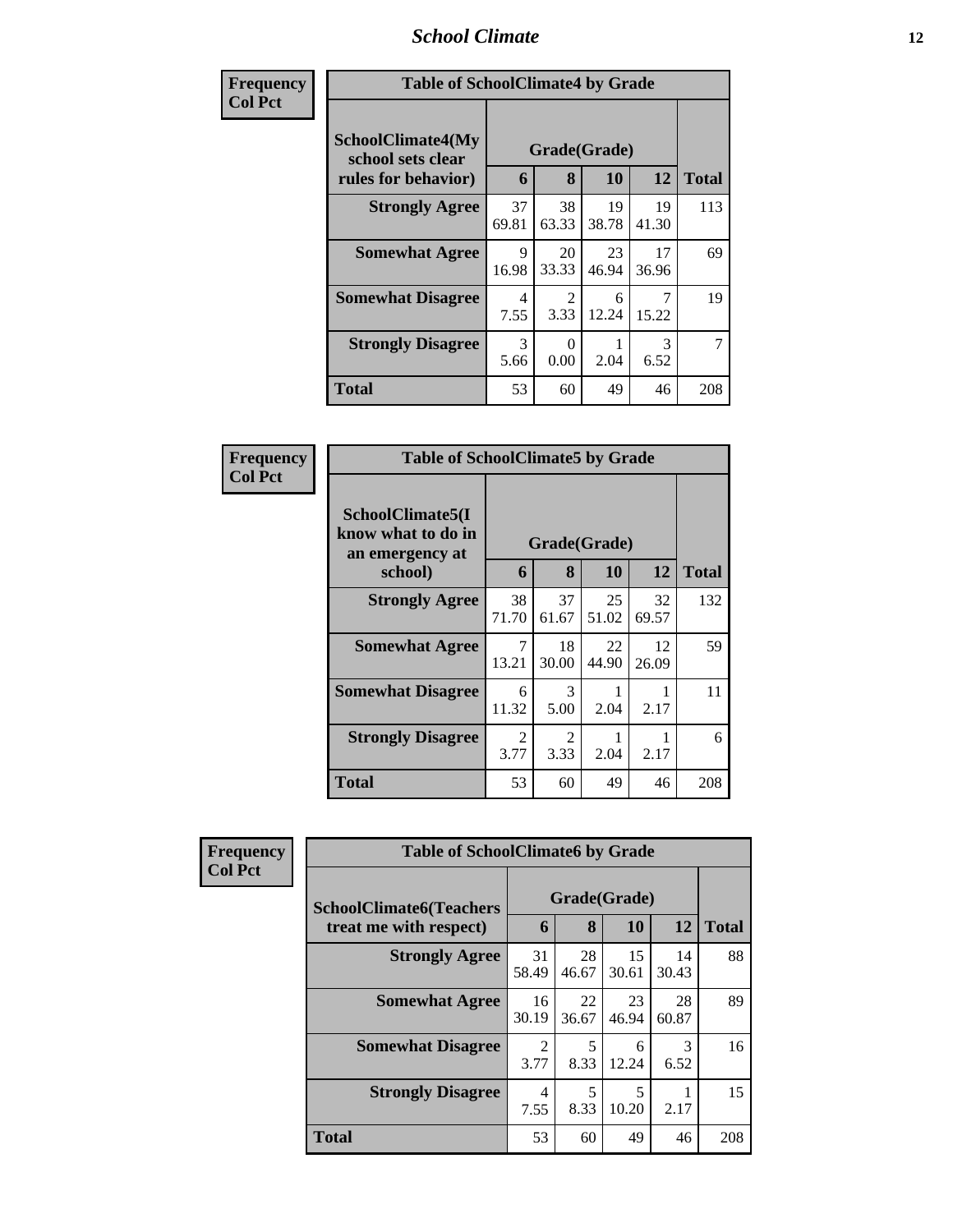### *School Climate* **13**

| Frequency<br>Col Pet |
|----------------------|
|----------------------|

×

| ncv | <b>Table of SchoolClimate7 by Grade</b>                                       |                   |              |                  |                       |     |  |  |  |
|-----|-------------------------------------------------------------------------------|-------------------|--------------|------------------|-----------------------|-----|--|--|--|
|     | <b>SchoolClimate7(Behaviors</b><br>in my class allow the<br>teacher to teach) | Grade(Grade)<br>6 | <b>Total</b> |                  |                       |     |  |  |  |
|     | <b>Strongly Agree</b>                                                         | 19<br>35.85       | 11<br>18.33  | 10<br>9<br>18.37 | 12<br>11<br>23.91     | 50  |  |  |  |
|     | <b>Somewhat Agree</b>                                                         | 14<br>26.42       | 34<br>56.67  | 29<br>59.18      | 28<br>60.87           | 105 |  |  |  |
|     | <b>Somewhat Disagree</b>                                                      | 12<br>22.64       | 11<br>18.33  | 11<br>22.45      | $\mathcal{R}$<br>6.52 | 37  |  |  |  |
|     | <b>Strongly Disagree</b>                                                      | 8<br>15.09        | 4<br>6.67    | $\Omega$<br>0.00 | 4<br>8.70             | 16  |  |  |  |
|     | <b>Total</b>                                                                  | 53                | 60           | 49               | 46                    | 208 |  |  |  |

| Frequency      | <b>Table of SchoolClimate8 by Grade</b>                                 |             |                        |             |             |              |  |  |
|----------------|-------------------------------------------------------------------------|-------------|------------------------|-------------|-------------|--------------|--|--|
| <b>Col Pct</b> | <b>SchoolClimate8(Students</b><br>are frequently<br>recognized for good |             | Grade(Grade)           |             |             |              |  |  |
|                | behavior)                                                               | 6           | 8                      | <b>10</b>   | <b>12</b>   | <b>Total</b> |  |  |
|                | <b>Strongly Agree</b>                                                   | 24<br>45.28 | 15<br>25.00            | 9<br>18.37  | 6<br>13.04  | 54           |  |  |
|                | <b>Somewhat Agree</b>                                                   | 22<br>41.51 | 33<br>55.00            | 18<br>36.73 | 22<br>47.83 | 95           |  |  |
|                | <b>Somewhat Disagree</b>                                                | 5<br>9.43   | 8<br>13.33             | 15<br>30.61 | 12<br>26.09 | 40           |  |  |
|                | <b>Strongly Disagree</b>                                                | 2<br>3.77   | $\overline{4}$<br>6.67 | 7<br>14.29  | 6<br>13.04  | 19           |  |  |
|                | <b>Total</b>                                                            | 53          | 60                     | 49          | 46          | 208          |  |  |

| Frequency      | <b>Table of SchoolClimate9 by Grade</b>                            |              |                        |                       |                  |              |  |  |
|----------------|--------------------------------------------------------------------|--------------|------------------------|-----------------------|------------------|--------------|--|--|
| <b>Col Pct</b> | SchoolClimate9(School<br>counselor would be<br>helpful if I needed | Grade(Grade) |                        |                       |                  |              |  |  |
|                | assistance)                                                        | 6            | 8                      | 10                    | 12               | <b>Total</b> |  |  |
|                | <b>Strongly Agree</b>                                              | 33<br>62.26  | 43<br>71.67            | 21<br>42.86           | 31<br>67.39      | 128          |  |  |
|                | <b>Somewhat Agree</b>                                              | 8<br>15.09   | 14<br>23.33            | 24<br>48.98           | 14<br>30.43      | 60           |  |  |
|                | <b>Somewhat Disagree</b>                                           | 4<br>7.55    | $\mathfrak{D}$<br>3.33 | 2.04                  | $\Omega$<br>0.00 | 7            |  |  |
|                | <b>Strongly Disagree</b>                                           | 8<br>15.09   | 1.67                   | $\mathcal{R}$<br>6.12 | 2.17             | 13           |  |  |
|                | <b>Total</b>                                                       | 53           | 60                     | 49                    | 46               | 208          |  |  |

-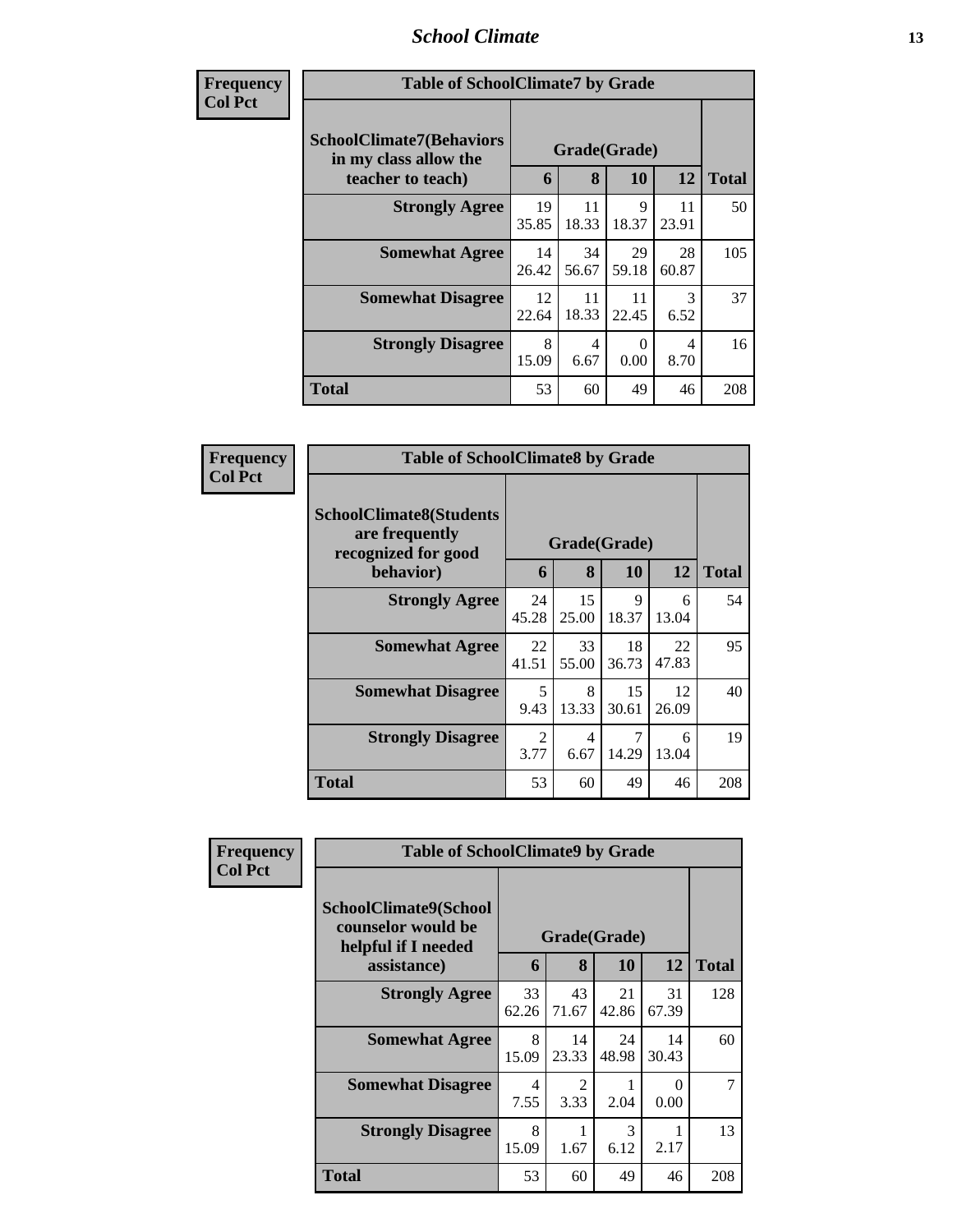# *Reasons for Dropping Out* **14**

| Frequency      | <b>Table of Dropoutreason by Grade</b>                                   |             |             |                    |             |              |  |  |  |
|----------------|--------------------------------------------------------------------------|-------------|-------------|--------------------|-------------|--------------|--|--|--|
| <b>Col Pct</b> | Dropoutreason(If<br>I dropped out the<br>reason would<br>most likely be) | 6           | 8           | Grade(Grade)<br>10 | 12          | <b>Total</b> |  |  |  |
|                | <b>Won't Drop out</b>                                                    | 32<br>60.38 | 43<br>71.67 | 24<br>48.98        | 28<br>60.87 | 127          |  |  |  |
|                | <b>Bored</b>                                                             | 8<br>15.09  | 4<br>6.67   | 13<br>26.53        | 6<br>13.04  | 31           |  |  |  |
|                | <b>Family Reasons</b>                                                    | 1<br>1.89   | 5<br>8.33   | 3<br>6.12          | 3<br>6.52   | 12           |  |  |  |
|                | <b>Being Bullied</b>                                                     | 5<br>9.43   | 4<br>6.67   | 0<br>0.00          | 0<br>0.00   | 9            |  |  |  |
|                | <b>Other</b>                                                             | 7<br>13.21  | 4<br>6.67   | 9<br>18.37         | 9<br>19.57  | 29           |  |  |  |
|                | <b>Total</b>                                                             | 53          | 60          | 49                 | 46          | 208          |  |  |  |

| Frequency<br><b>Col Pct</b> |                                                             | <b>Table of Dropout by Grade</b> |              |             |             |              |  |  |  |
|-----------------------------|-------------------------------------------------------------|----------------------------------|--------------|-------------|-------------|--------------|--|--|--|
|                             | Dropout(I<br>have<br>thought<br>about<br>dropping<br>out of |                                  | Grade(Grade) |             |             |              |  |  |  |
|                             | school)                                                     | 6                                | 8            | 10          | 12          | <b>Total</b> |  |  |  |
|                             | Yes                                                         | 17<br>32.08                      | 10<br>16.67  | 16<br>32.65 | 11<br>23.91 | 54           |  |  |  |
|                             | N <sub>0</sub>                                              | 36<br>67.92                      | 50<br>83.33  | 33<br>67.35 | 35<br>76.09 | 154          |  |  |  |
|                             | <b>Total</b>                                                | 53                               | 60           | 49          | 46          | 208          |  |  |  |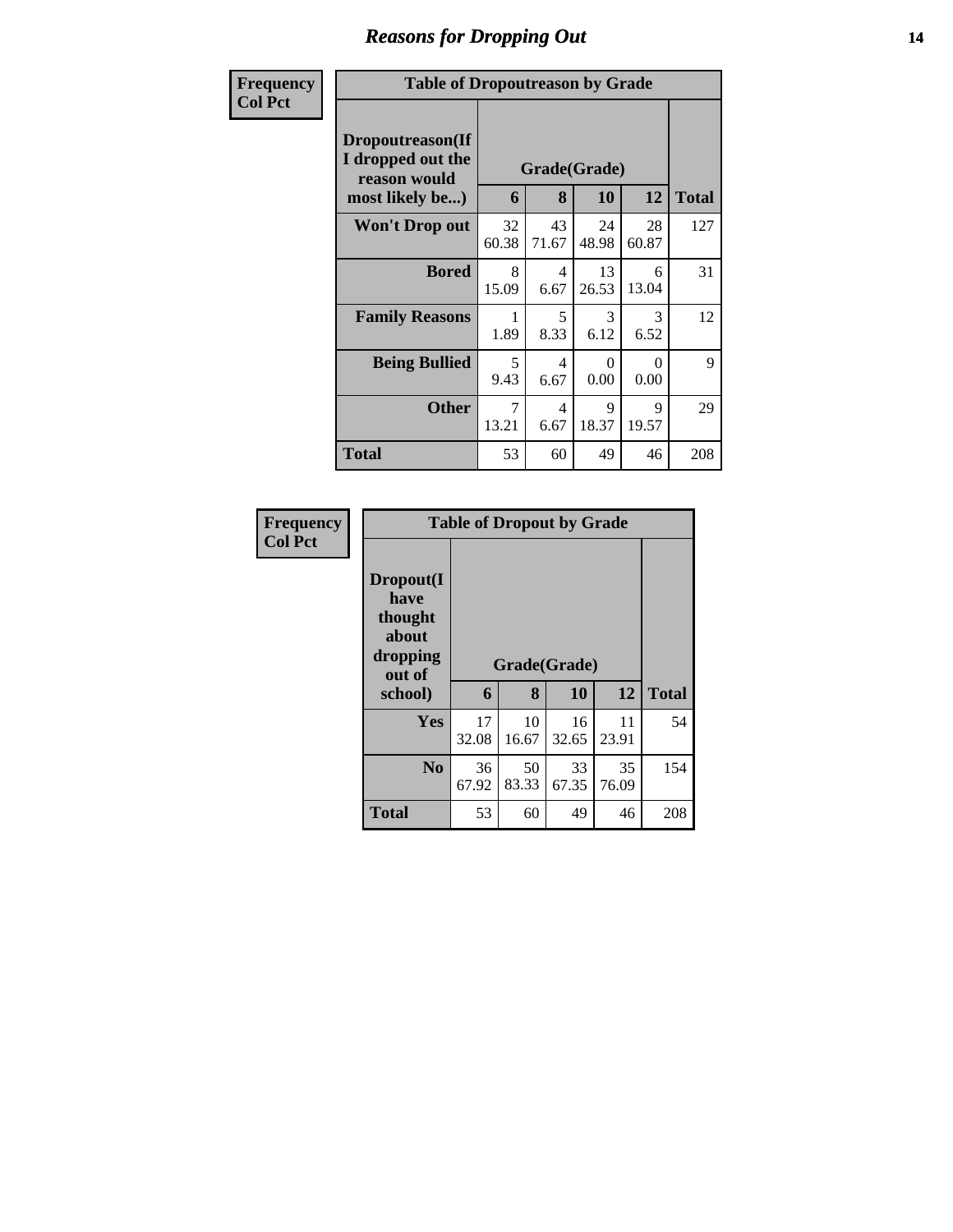*School Safety* **15**

| Frequency<br><b>Col Pct</b> | <b>Table of Gangself by Grade</b>                                                        |             |                  |                        |             |              |  |  |
|-----------------------------|------------------------------------------------------------------------------------------|-------------|------------------|------------------------|-------------|--------------|--|--|
|                             | Gangself(I<br>have<br>participated<br>in illegal<br>gang<br>activities in<br>the past 30 |             | Grade(Grade)     |                        |             |              |  |  |
|                             | days)                                                                                    | 6           | 8                | 10                     | 12          | <b>Total</b> |  |  |
|                             | Yes                                                                                      | 1.89        | $\Omega$<br>0.00 | $\overline{4}$<br>8.16 | 5<br>10.87  | 10           |  |  |
|                             | N <sub>0</sub>                                                                           | 52<br>98.11 | 60<br>100.00     | 45<br>91.84            | 41<br>89.13 | 198          |  |  |
|                             | <b>Total</b>                                                                             | 53          | 60               | 49                     | 46          | 208          |  |  |

| Frequency |
|-----------|
| Col Pct   |

| <b>Table of Gangpeers by Grade</b>                                                                                    |             |             |              |             |              |  |  |  |  |
|-----------------------------------------------------------------------------------------------------------------------|-------------|-------------|--------------|-------------|--------------|--|--|--|--|
| <b>Gangpeers</b> (I<br>have friends<br>who have<br>participated<br>in illegal<br>gang<br>activities in<br>the past 30 |             |             | Grade(Grade) |             |              |  |  |  |  |
| days)                                                                                                                 | 6           | 8           | 10           | 12          | <b>Total</b> |  |  |  |  |
| Yes                                                                                                                   | 3<br>5.66   | 6<br>10.00  | 10<br>20.41  | 8<br>17.39  | 27           |  |  |  |  |
| No                                                                                                                    | 50<br>94.34 | 54<br>90.00 | 39<br>79.59  | 38<br>82.61 | 181          |  |  |  |  |
| Total                                                                                                                 | 53          | 60          | 49           | 46          | 208          |  |  |  |  |

| Frequency      | <b>Table of Pickedon by Grade</b>                                   |              |             |            |            |              |  |
|----------------|---------------------------------------------------------------------|--------------|-------------|------------|------------|--------------|--|
| <b>Col Pct</b> | <b>Pickedon</b> (I have<br>been picked on or<br>teased at school in | Grade(Grade) |             |            |            |              |  |
|                | the past 30 days)                                                   | 6            | 8           | 10         | 12         | <b>Total</b> |  |
|                | <b>Strongly Agree</b>                                               | 19<br>35.85  | 11.67       | 9<br>18.37 | 4<br>8.70  | 39           |  |
|                | <b>Somewhat Agree</b>                                               | 9<br>16.98   | 20<br>33.33 | 14.29      | 9<br>19.57 | 45           |  |
|                | <b>Somewhat Disagree</b>                                            | 4<br>7.55    | 4<br>6.67   | 9<br>18.37 | 15.22      | 24           |  |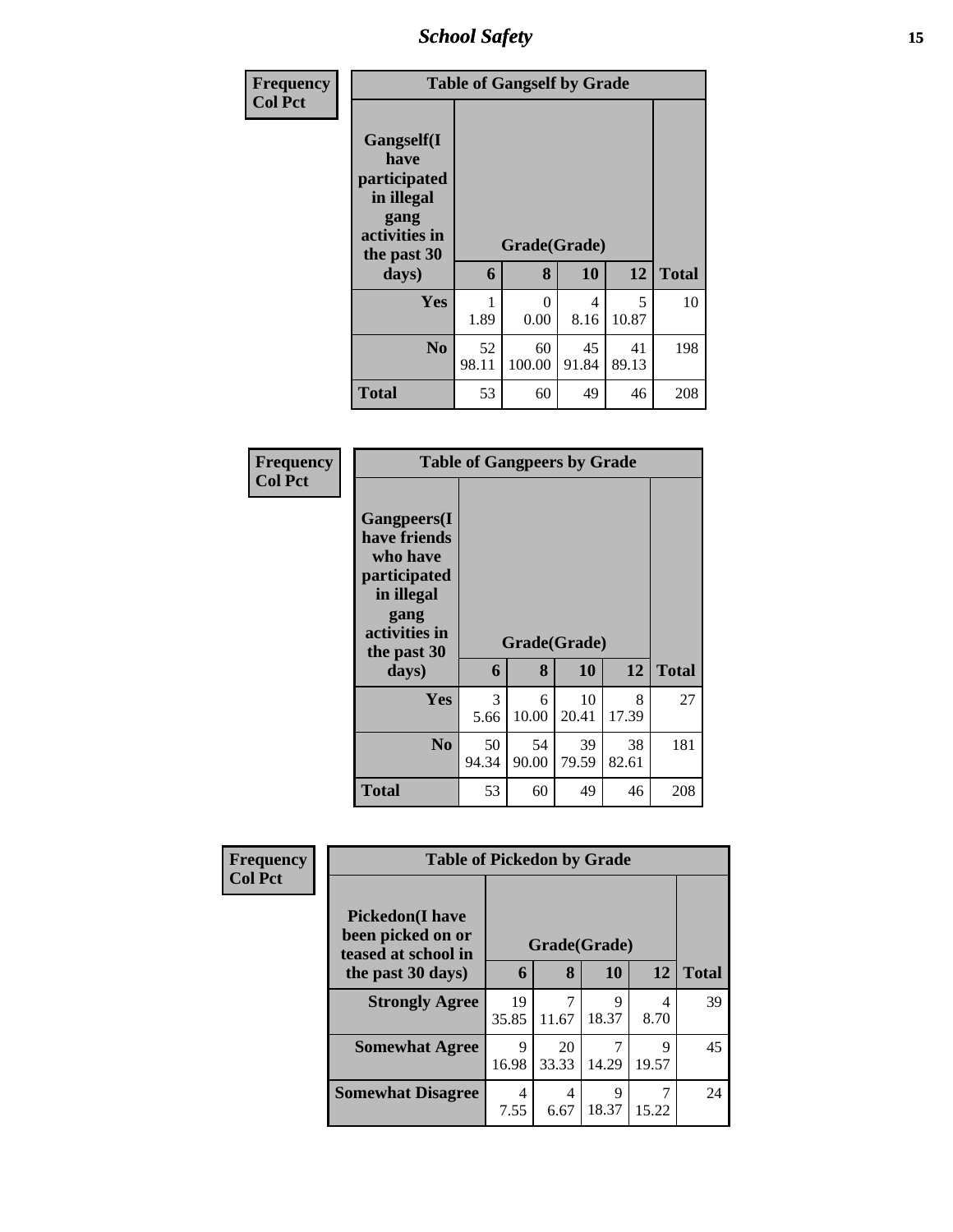# *School Safety* **16**

| <b>Frequency</b> | <b>Table of Pickedon by Grade</b>                                                        |             |                   |             |             |              |  |  |
|------------------|------------------------------------------------------------------------------------------|-------------|-------------------|-------------|-------------|--------------|--|--|
| <b>Col Pct</b>   | <b>Pickedon</b> (I have<br>been picked on or<br>teased at school in<br>the past 30 days) | 6           | Grade(Grade)<br>8 | 10          | 12          | <b>Total</b> |  |  |
|                  | <b>Strongly Disagree</b>                                                                 | 21<br>39.62 | 29<br>48.33       | 24<br>48.98 | 26<br>56.52 | 100          |  |  |
|                  | Total                                                                                    | 53          | 60                | 49          | 46          | 208          |  |  |

| Frequency      | <b>Table of Safeschool by Grade</b>                      |                   |                                  |              |                        |     |
|----------------|----------------------------------------------------------|-------------------|----------------------------------|--------------|------------------------|-----|
| <b>Col Pct</b> | Safeschool(School<br>is a place at which I<br>feel safe) | Grade(Grade)<br>6 | 12                               | <b>Total</b> |                        |     |
|                | <b>Strongly Agree</b>                                    | 18                | 8<br>19                          | 10<br>6      | 10                     | 53  |
|                |                                                          | 33.96             | 31.67                            | 12.24        | 21.74                  |     |
|                | <b>Somewhat Agree</b>                                    | 19<br>35.85       | 31<br>51.67                      | 31<br>63.27  | 27<br>58.70            | 108 |
|                | <b>Somewhat Disagree</b>                                 | 9<br>16.98        | $\overline{\mathcal{A}}$<br>6.67 | 8<br>16.33   | 15.22                  | 28  |
|                | <b>Strongly Disagree</b>                                 | 7<br>13.21        | 6<br>10.00                       | 4<br>8.16    | $\overline{2}$<br>4.35 | 19  |
|                | Total                                                    | 53                | 60                               | 49           | 46                     | 208 |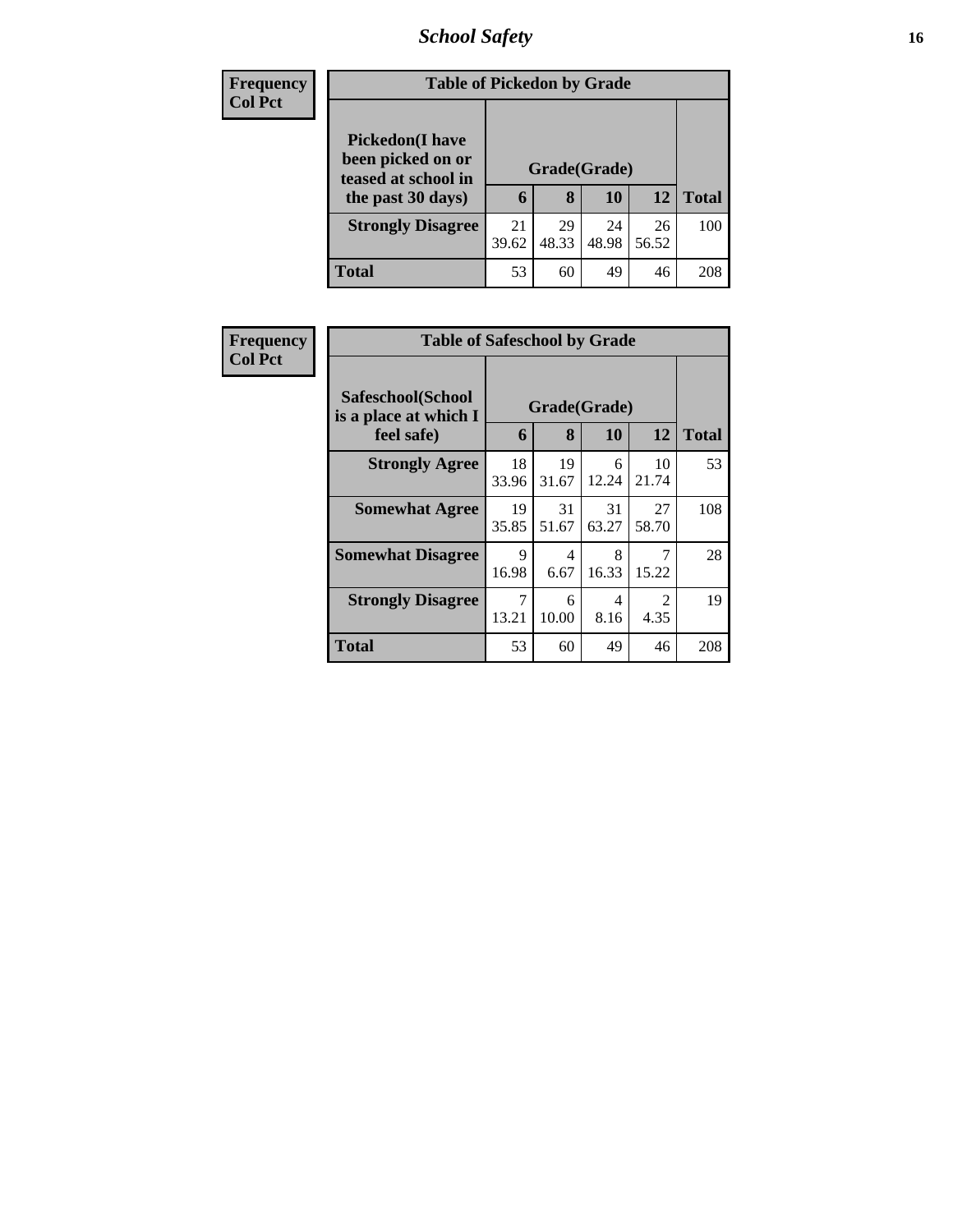*School Safety* **17**

**Frequency Row Pct**

| <b>Table of Grade by Bullied</b>                                                                                                                                                                                   |                                                                                                                        |                                                                               |                        |                        |                  |      |                        |       |  |
|--------------------------------------------------------------------------------------------------------------------------------------------------------------------------------------------------------------------|------------------------------------------------------------------------------------------------------------------------|-------------------------------------------------------------------------------|------------------------|------------------------|------------------|------|------------------------|-------|--|
|                                                                                                                                                                                                                    |                                                                                                                        | <b>Bullied</b> (I have been bullied by other<br>students in the past 30 days) |                        |                        |                  |      |                        |       |  |
| 10<br>20<br>All<br>1 or<br>3 <sub>to</sub><br><b>6 to</b><br>to<br>to<br>19<br>$\mathbf{0}$<br>$\overline{2}$<br>29<br>30<br>5<br>9<br>Grade(Grade)<br>days<br><b>Days</b><br>days<br>days<br>days<br>days<br>days |                                                                                                                        |                                                                               |                        |                        |                  |      |                        | Total |  |
| 6                                                                                                                                                                                                                  | 40<br>75.47                                                                                                            | 5<br>9.43                                                                     | 2<br>3.77              | 0<br>0.00              | 1<br>1.89        | 1.89 | 4<br>7.55              | 53    |  |
| 8                                                                                                                                                                                                                  | 49<br>81.67                                                                                                            | $\overline{4}$<br>6.67                                                        | $\overline{2}$<br>3.33 | $\mathfrak{D}$<br>3.33 | 2<br>3.33        | 1.67 | $\Omega$<br>0.00       | 60    |  |
| 10                                                                                                                                                                                                                 | 45<br>91.84                                                                                                            | 1<br>2.04                                                                     | $\Omega$<br>0.00       | $\Omega$<br>0.00       | $\Omega$<br>0.00 | 2.04 | $\mathfrak{D}$<br>4.08 | 49    |  |
| 12                                                                                                                                                                                                                 | 41<br>2<br>$\mathfrak{D}$<br>$\Omega$<br>$\Omega$<br>$\Omega$<br>4.35<br>2.17<br>0.00<br>0.00<br>4.35<br>89.13<br>0.00 |                                                                               |                        |                        |                  |      |                        |       |  |
| <b>Total</b>                                                                                                                                                                                                       | 175                                                                                                                    | 12                                                                            | 5                      | $\overline{2}$         | 3                | 3    | 8                      | 208   |  |

| <b>Frequency</b> |              | <b>Table of Grade by Bulliedothers</b> |                                                                |                         |                   |                               |                        |              |  |  |  |
|------------------|--------------|----------------------------------------|----------------------------------------------------------------|-------------------------|-------------------|-------------------------------|------------------------|--------------|--|--|--|
| <b>Row Pct</b>   |              |                                        | <b>Bulliedothers</b> (I bullied others in the<br>past 30 days) |                         |                   |                               |                        |              |  |  |  |
|                  | Grade(Grade) | $\mathbf 0$<br><b>Days</b>             | 1 or<br>2<br>days                                              | 3 <sub>to</sub><br>days | 6 to<br>9<br>days | <b>10</b><br>to<br>19<br>days | All<br>30<br>days      | <b>Total</b> |  |  |  |
|                  | 6            | 48<br>90.57                            | 3<br>5.66                                                      | 1.89                    | $\Omega$<br>0.00  | 1.89                          | 0<br>0.00              | 53           |  |  |  |
|                  | 8            | 50<br>83.33                            | $\overline{7}$<br>11.67                                        | 1.67                    | 1.67              | 1.67                          | $\Omega$<br>0.00       | 60           |  |  |  |
|                  | 10           | 40<br>81.63                            | 3<br>6.12                                                      | $\overline{c}$<br>4.08  | 2.04              | 2.04                          | $\overline{2}$<br>4.08 | 49           |  |  |  |
|                  | 12           | 42<br>91.30                            | 2.17                                                           | 2.17                    | $\Omega$<br>0.00  | $\Omega$<br>0.00              | $\overline{2}$<br>4.35 | 46           |  |  |  |
|                  | <b>Total</b> | 180                                    | 14                                                             | 5                       | $\overline{c}$    | 3                             | 4                      | 208          |  |  |  |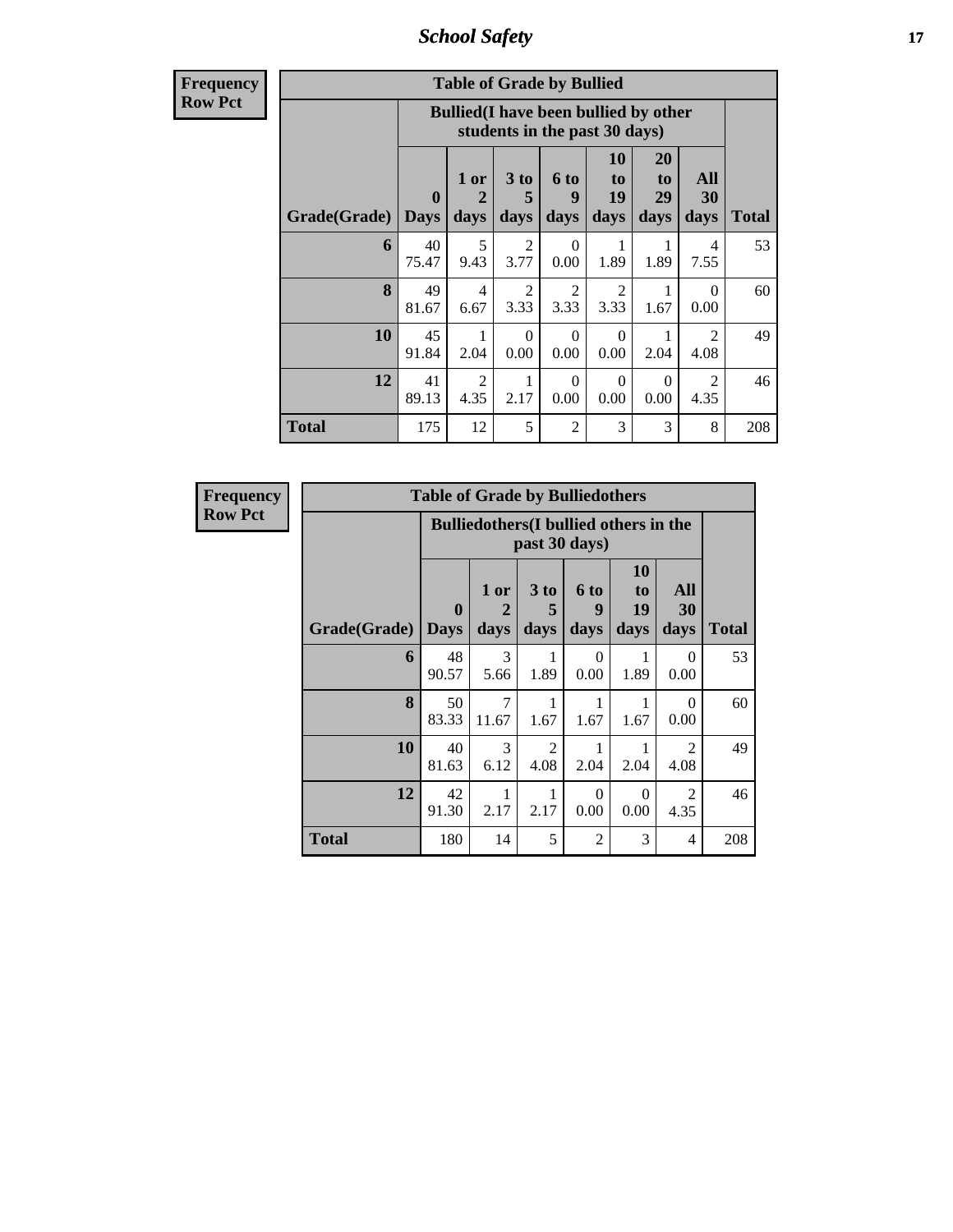*School Safety* **18**

| <b>Frequency</b> |              | <b>Table of Grade by Weaponschool</b>                                         |                                |                   |                        |                   |              |  |  |
|------------------|--------------|-------------------------------------------------------------------------------|--------------------------------|-------------------|------------------------|-------------------|--------------|--|--|
| <b>Row Pct</b>   |              | Weaponschool(I brought a<br>weapon to school in the past<br>$30 \text{ days}$ |                                |                   |                        |                   |              |  |  |
|                  | Grade(Grade) | $\mathbf{0}$<br><b>Days</b>                                                   | 1 or<br>$\overline{2}$<br>days | 3 to<br>5<br>days | 10<br>to<br>19<br>days | All<br>30<br>days | <b>Total</b> |  |  |
|                  | 6            | 52<br>98.11                                                                   | $\Omega$<br>0.00               | 1.89              | $\Omega$<br>0.00       | $\Omega$<br>0.00  | 53           |  |  |
|                  | 8            | 57<br>95.00                                                                   | 1<br>1.67                      | 0<br>0.00         | 2<br>3.33              | $\Omega$<br>0.00  | 60           |  |  |
|                  | 10           | 48<br>97.96                                                                   | $\Omega$<br>0.00               | $\theta$<br>0.00  | $\Omega$<br>0.00       | 1<br>2.04         | 49           |  |  |
|                  | 12           | 43<br>93.48                                                                   | 1<br>2.17                      | 2.17              | $\Omega$<br>0.00       | 2.17              | 46           |  |  |
|                  | <b>Total</b> | 200                                                                           | 2                              | $\overline{c}$    | $\overline{2}$         | $\overline{2}$    | 208          |  |  |

| <b>Frequency</b> |              | <b>Table of Grade by Absentunsafe</b> |                                                                                           |                              |                        |                   |              |  |  |  |
|------------------|--------------|---------------------------------------|-------------------------------------------------------------------------------------------|------------------------------|------------------------|-------------------|--------------|--|--|--|
| <b>Row Pct</b>   |              |                                       | <b>Absentunsafe(I have missed</b><br>school because I felt unsafe in<br>the past 30 days) |                              |                        |                   |              |  |  |  |
|                  | Grade(Grade) | $\mathbf{0}$<br><b>Days</b>           | 1 or<br>$\mathbf 2$<br>days                                                               | 3 <sub>to</sub><br>5<br>days | 20<br>to<br>29<br>days | All<br>30<br>days | <b>Total</b> |  |  |  |
|                  | 6            | 50<br>94.34                           | 1.89                                                                                      | 2<br>3.77                    | $\Omega$<br>0.00       | $\Omega$<br>0.00  | 53           |  |  |  |
|                  | 8            | 58<br>96.67                           | 2<br>3.33                                                                                 | 0<br>0.00                    | $\Omega$<br>0.00       | $\Omega$<br>0.00  | 60           |  |  |  |
|                  | 10           | 49<br>100.00                          | $\Omega$<br>0.00                                                                          | $\theta$<br>0.00             | $\Omega$<br>0.00       | $\Omega$<br>0.00  | 49           |  |  |  |
|                  | 12           | 44<br>95.65                           | $\Omega$<br>0.00                                                                          | $\Omega$<br>0.00             | 2.17                   | 1<br>2.17         | 46           |  |  |  |
|                  | Total        | 201                                   | 3                                                                                         | 2                            | 1                      | 1                 | 208          |  |  |  |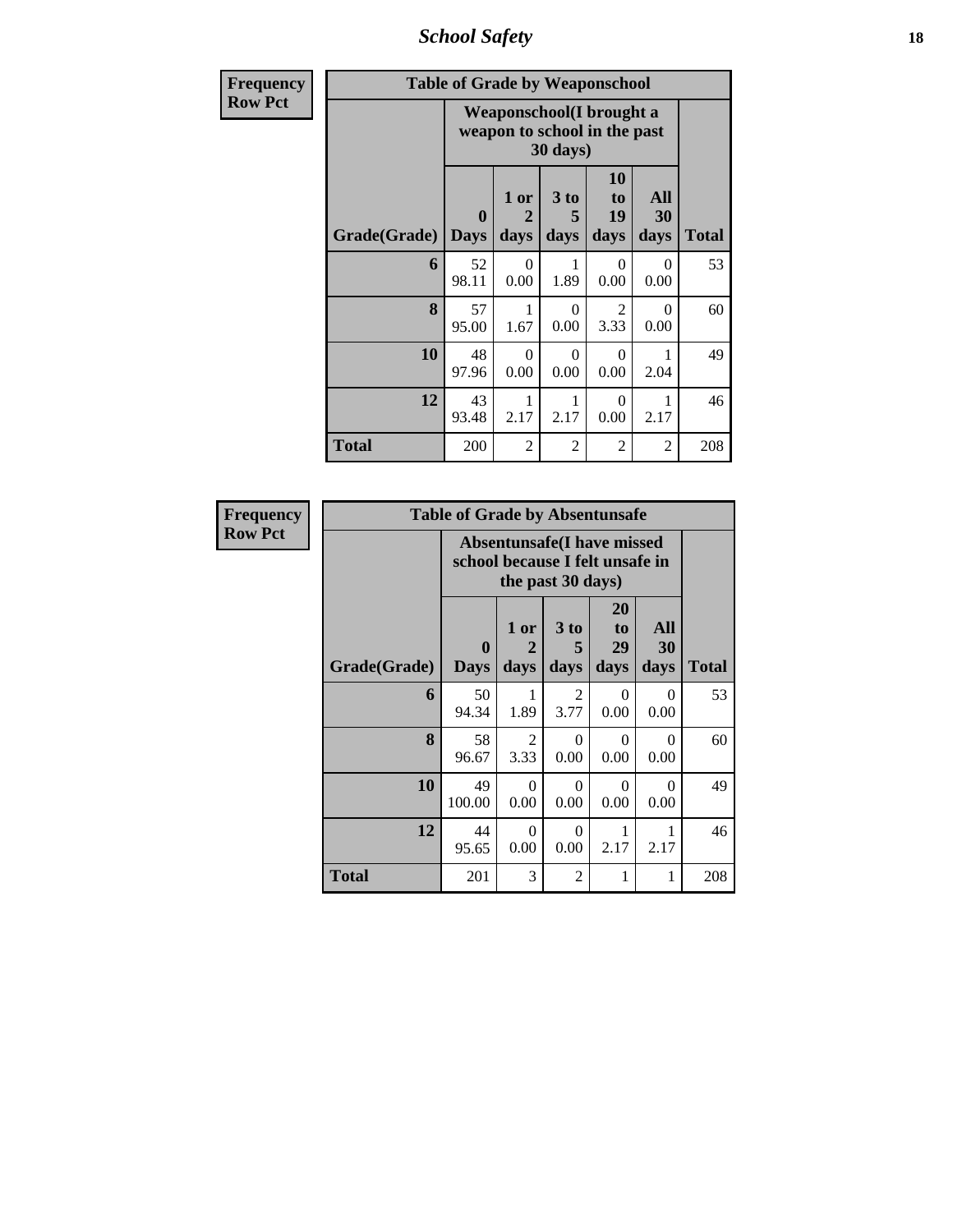### *Drug Use During Last 30 Days* **19**

**Frequency Row Pct**

| <b>Table of Grade by Alcohol</b> |                                 |                                                                                              |                 |                        |                 |                   |                  |              |  |  |  |
|----------------------------------|---------------------------------|----------------------------------------------------------------------------------------------|-----------------|------------------------|-----------------|-------------------|------------------|--------------|--|--|--|
|                                  |                                 | Alcohol(Alcohol use, past 30 days)                                                           |                 |                        |                 |                   |                  |              |  |  |  |
| Grade(Grade)                     | <b>Did</b><br>not<br><b>use</b> | $1 - 2$<br>days                                                                              | $3 - 5$<br>days | $6-9$<br>days          | $10-19$<br>days | $20 - 29$<br>days | Every<br>day     | <b>Total</b> |  |  |  |
| 6                                | 52<br>98.11                     | $\Omega$<br>0.00                                                                             | 0<br>0.00       | 1.89                   | 0<br>0.00       | 0<br>0.00         | 0<br>0.00        | 53           |  |  |  |
| 8                                | 55<br>91.67                     | $\Omega$<br>0.00                                                                             | 0<br>0.00       | $\overline{2}$<br>3.33 | 0<br>0.00       | 0<br>0.00         | 3<br>5.00        | 60           |  |  |  |
| 10                               | 35<br>71.43                     | 1<br>2.04                                                                                    | 10<br>20.41     | $\Omega$<br>0.00       | 3<br>6.12       | $\Omega$<br>0.00  | $\Omega$<br>0.00 | 49           |  |  |  |
| 12                               | 23<br>50.00                     | 10<br>5<br>3<br>$\overline{4}$<br>$\Omega$<br>21.74<br>10.87<br>8.70<br>0.00<br>6.52<br>2.17 |                 |                        |                 |                   |                  |              |  |  |  |
| <b>Total</b>                     | 165                             | 5                                                                                            | 20              | 8                      | 3               | 3                 | 4                | 208          |  |  |  |

**Frequency Row Pct**

| <b>Table of Grade by Cigarettes</b>                                                                         |                          |                                                                                                                           |                  |                  |                  |           |                        |     |  |  |  |
|-------------------------------------------------------------------------------------------------------------|--------------------------|---------------------------------------------------------------------------------------------------------------------------|------------------|------------------|------------------|-----------|------------------------|-----|--|--|--|
|                                                                                                             |                          | Cigarettes (Smoking tobacco use, past 30 days)                                                                            |                  |                  |                  |           |                        |     |  |  |  |
| Grade(Grade)                                                                                                | Did<br>not<br><b>use</b> | $6-9$<br>$10-19$<br>$20 - 29$<br>$1-2$<br>$3 - 5$<br>Every<br><b>Total</b><br>days<br>days<br>day<br>days<br>days<br>days |                  |                  |                  |           |                        |     |  |  |  |
| 6                                                                                                           | 51<br>96.23              | 1.89                                                                                                                      | $\theta$<br>0.00 | $\theta$<br>0.00 | 0<br>0.00        | 1.89      | 0<br>0.00              | 53  |  |  |  |
| 8                                                                                                           | 53<br>88.33              | 2<br>3.33                                                                                                                 | 2<br>3.33        | 1.67             | $\Omega$<br>0.00 | 0<br>0.00 | $\mathfrak{D}$<br>3.33 | 60  |  |  |  |
| 10                                                                                                          | 45<br>91.84              | 2<br>4.08                                                                                                                 | 2.04             | 0<br>0.00        | 0<br>0.00        | 2.04      | 0<br>0.00              | 49  |  |  |  |
| 12<br>31<br>8<br>$\overline{2}$<br>$\mathfrak{D}$<br>67.39<br>17.39<br>2.17<br>2.17<br>4.35<br>4.35<br>2.17 |                          |                                                                                                                           |                  |                  |                  |           |                        |     |  |  |  |
| <b>Total</b>                                                                                                | 180                      | 13                                                                                                                        | 5                | $\overline{2}$   | 1                | 4         | 3                      | 208 |  |  |  |

| Frequency      |              |                                 | <b>Table of Grade by Smokeless</b>                      |                        |                        |                  |                     |              |  |  |  |
|----------------|--------------|---------------------------------|---------------------------------------------------------|------------------------|------------------------|------------------|---------------------|--------------|--|--|--|
| <b>Row Pct</b> |              |                                 | <b>Smokeless</b> (Chewing tobacco use,<br>past 30 days) |                        |                        |                  |                     |              |  |  |  |
|                | Grade(Grade) | <b>Did</b><br>not<br><b>use</b> | $1 - 2$<br>days                                         | $3 - 5$<br>days        | $6 - 9$<br>days        | $10-19$<br>days  | <b>Every</b><br>day | <b>Total</b> |  |  |  |
|                | 6            | 50<br>94.34                     | $\mathfrak{D}$<br>3.77                                  | 0<br>0.00              | 0<br>0.00              | 1<br>1.89        | $\Omega$<br>0.00    | 53           |  |  |  |
|                | 8            | 57<br>95.00                     | $\Omega$<br>0.00                                        | $\overline{2}$<br>3.33 | 1.67                   | $\Omega$<br>0.00 | $\Omega$<br>0.00    | 60           |  |  |  |
|                | 10           | 46<br>93.88                     | $\overline{2}$<br>4.08                                  | $\Omega$<br>0.00       | $\Omega$<br>0.00       | $\Omega$<br>0.00 | 2.04                | 49           |  |  |  |
|                | 12           | 39<br>84.78                     | 4<br>8.70                                               | $\Omega$<br>0.00       | $\overline{2}$<br>4.35 | $\theta$<br>0.00 | 2.17                | 46           |  |  |  |
|                | <b>Total</b> | 192                             | 8                                                       | $\overline{2}$         | 3                      | 1                | $\overline{2}$      | 208          |  |  |  |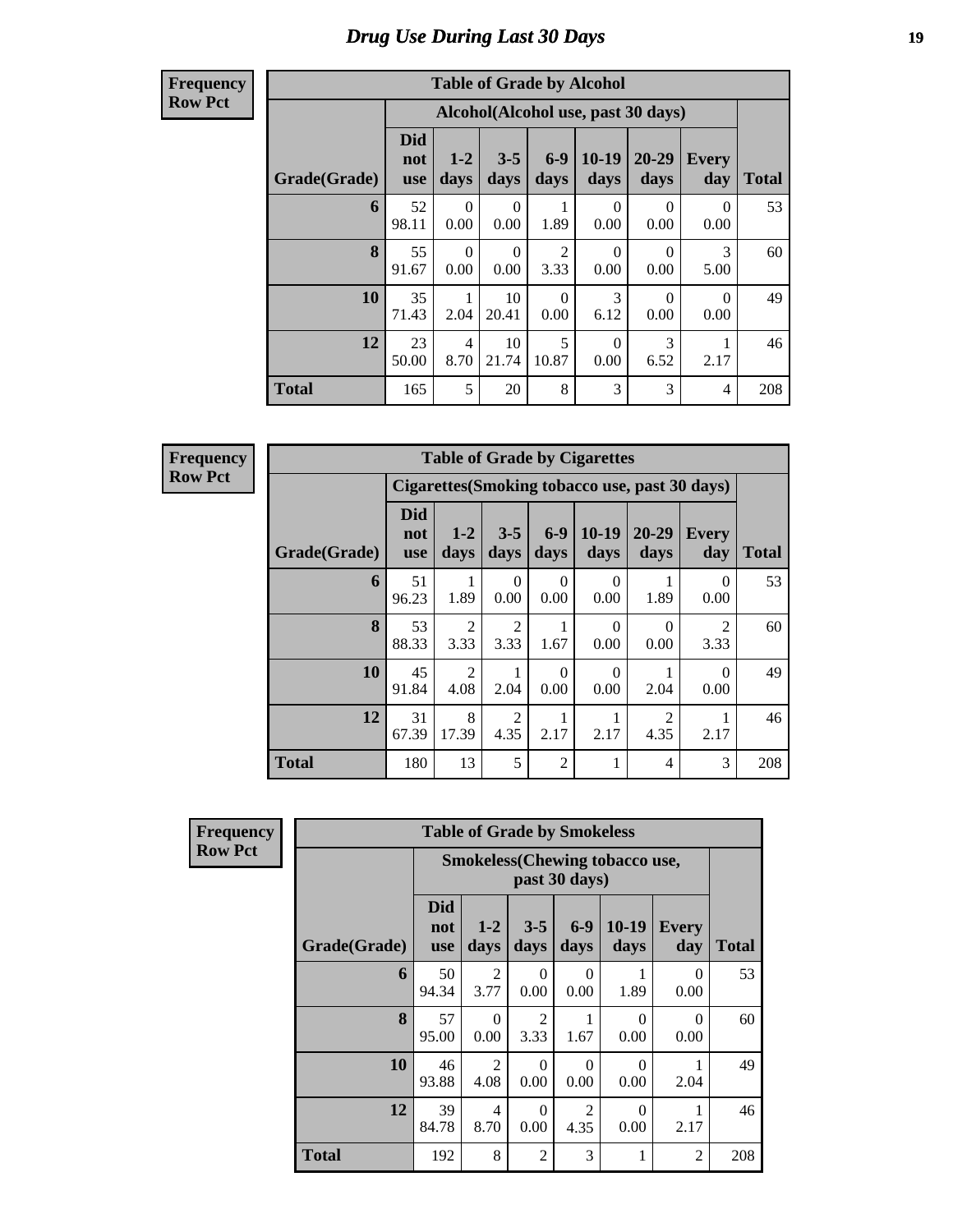**Frequency Row Pct**

# **Table of Grade by Marijuana**

| Table of Graue by Inarritania |                                 |                                                                                                               |                  |           |                  |                  |     |  |  |  |  |
|-------------------------------|---------------------------------|---------------------------------------------------------------------------------------------------------------|------------------|-----------|------------------|------------------|-----|--|--|--|--|
|                               |                                 | Marijuana (Marijuana use,<br>past 30 days)                                                                    |                  |           |                  |                  |     |  |  |  |  |
| Grade(Grade)                  | <b>Did</b><br>not<br><b>use</b> | $6-9$<br>$20 - 29$<br>$3 - 5$<br>$1-2$<br><b>Every</b><br>days<br>days<br>days<br>day<br><b>Total</b><br>days |                  |           |                  |                  |     |  |  |  |  |
| 6                             | 53<br>100.00                    | $\Omega$<br>0.00                                                                                              | $\Omega$<br>0.00 | 0<br>0.00 | $\Omega$<br>0.00 | $\Omega$<br>0.00 | 53  |  |  |  |  |
| 8                             | 57<br>95.00                     | $\Omega$<br>0.00                                                                                              | $\Omega$<br>0.00 | 0<br>0.00 | 1.67             | 2<br>3.33        | 60  |  |  |  |  |
| 10                            | 48<br>97.96                     | 2.04                                                                                                          | $\Omega$<br>0.00 | 0<br>0.00 | $\Omega$<br>0.00 | $\Omega$<br>0.00 | 49  |  |  |  |  |
| 12                            | 43<br>93.48                     | $\Omega$<br>$\Omega$<br>2.17<br>2.17<br>2.17<br>0.00<br>0.00                                                  |                  |           |                  |                  |     |  |  |  |  |
| <b>Total</b>                  | 201                             | 1                                                                                                             | 1                | 1         | 2                | $\overline{2}$   | 208 |  |  |  |  |

| Frequency      | <b>Table of Grade by Cocaine</b> |                                               |            |              |
|----------------|----------------------------------|-----------------------------------------------|------------|--------------|
| <b>Row Pct</b> |                                  | <b>Cocaine</b> (Cocaine<br>use, past 30 days) |            |              |
|                | Grade(Grade)                     | Did not<br><b>use</b>                         | $1-2$ days | <b>Total</b> |
|                | 6                                | 53<br>100.00                                  | 0<br>0.00  | 53           |
|                | 8                                | 60<br>100.00                                  | 0<br>0.00  | 60           |
|                | 10                               | 49<br>100.00                                  | 0<br>0.00  | 49           |
|                | 12                               | 45<br>97.83                                   | 2.17       | 46           |
|                | <b>Total</b>                     | 207                                           | 1          | 208          |

| Frequency      | <b>Table of Grade by Inhalants</b> |                                 |                                                  |                     |              |  |  |  |  |  |
|----------------|------------------------------------|---------------------------------|--------------------------------------------------|---------------------|--------------|--|--|--|--|--|
| <b>Row Pct</b> |                                    |                                 | <b>Inhalants</b> (Inhalant<br>use, past 30 days) |                     |              |  |  |  |  |  |
|                | Grade(Grade)                       | <b>Did</b><br>not<br><b>use</b> | $1-2$<br>days                                    | <b>Every</b><br>day | <b>Total</b> |  |  |  |  |  |
|                | 6                                  | 52<br>98.11                     | 1.89                                             | $\Omega$<br>0.00    | 53           |  |  |  |  |  |
|                | 8                                  | 58<br>96.67                     | 0<br>0.00                                        | 2<br>3.33           | 60           |  |  |  |  |  |
|                | 10                                 | 49<br>100.00                    | 0<br>0.00                                        | $\Omega$<br>0.00    | 49           |  |  |  |  |  |
|                | 12                                 | 46<br>100.00                    | 0<br>0.00                                        | $\Omega$<br>0.00    | 46           |  |  |  |  |  |
|                | <b>Total</b>                       | 205                             | 1                                                | 2                   | 208          |  |  |  |  |  |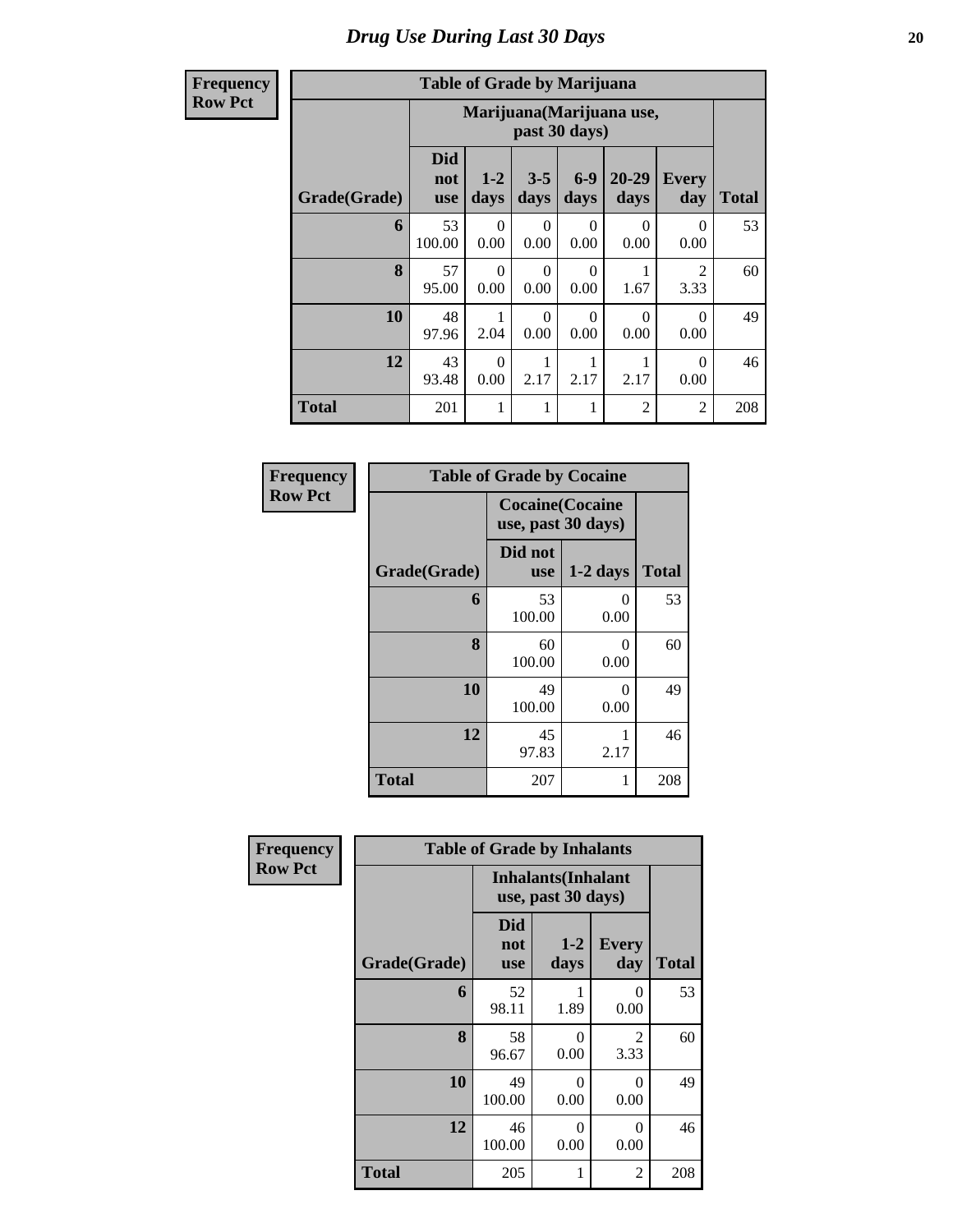| Frequency      | <b>Table of Grade by Steroids</b> |                                                |                  |              |  |  |
|----------------|-----------------------------------|------------------------------------------------|------------------|--------------|--|--|
| <b>Row Pct</b> |                                   | <b>Steroids</b> (Steroid<br>use, past 30 days) |                  |              |  |  |
|                | Grade(Grade)                      | Did not<br><b>use</b>                          | $1-2$<br>days    | <b>Total</b> |  |  |
|                | 6                                 | 52<br>98.11                                    | 1.89             | 53           |  |  |
|                | 8                                 | 60<br>100.00                                   | 0<br>0.00        | 60           |  |  |
|                | 10                                | 49<br>100.00                                   | $\theta$<br>0.00 | 49           |  |  |
|                | 12                                | 46<br>100.00                                   | 46               |              |  |  |
|                | <b>Total</b>                      | 207                                            | 1                | 208          |  |  |

| Frequency      |              | <b>Table of Grade by Ecstasy</b>              |                     |              |
|----------------|--------------|-----------------------------------------------|---------------------|--------------|
| <b>Row Pct</b> |              | <b>Ecstasy</b> (Ecstasy<br>use, past 30 days) |                     |              |
|                | Grade(Grade) | Did not<br><b>use</b>                         | <b>Every</b><br>day | <b>Total</b> |
|                | 6            | 53<br>100.00                                  | 0<br>0.00           | 53           |
|                | 8            | 60<br>100.00                                  | 0<br>0.00           | 60           |
|                | 10           | 48<br>97.96                                   | 2.04                | 49           |
|                | 12           | 46<br>100.00                                  | 0<br>0.00           | 46           |
|                | <b>Total</b> | 207                                           | 1                   | 208          |

| <b>Frequency</b> | <b>Table of Grade by Meth</b> |                                                    |                  |     |  |  |  |  |
|------------------|-------------------------------|----------------------------------------------------|------------------|-----|--|--|--|--|
| <b>Row Pct</b>   |                               | <b>Meth</b> (Methamphetamine<br>use, past 30 days) |                  |     |  |  |  |  |
|                  | Grade(Grade)                  | Did not use                                        | $1-2$ days       |     |  |  |  |  |
|                  | 6                             | 53<br>100.00                                       | 0<br>0.00        | 53  |  |  |  |  |
|                  | 8                             | 60<br>100.00                                       | $\Omega$<br>0.00 | 60  |  |  |  |  |
|                  | 10                            | 49<br>100.00                                       | $\Omega$<br>0.00 | 49  |  |  |  |  |
|                  | 12                            | 45<br>97.83                                        | 46               |     |  |  |  |  |
|                  | <b>Total</b>                  | 207                                                | 1                | 208 |  |  |  |  |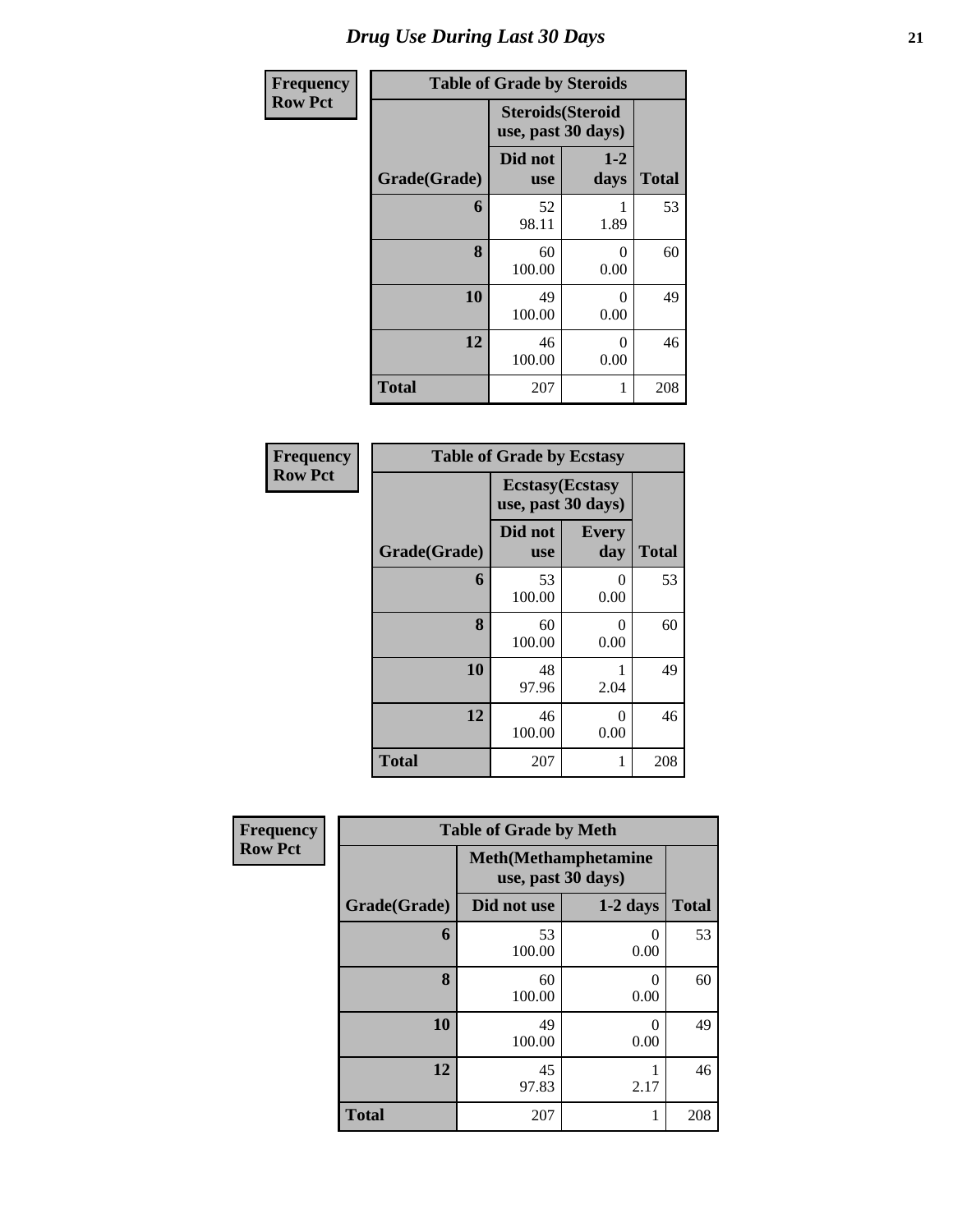# *Drug Use During Last 30 Days* **22**

| <b>Frequency</b> |              | <b>Table of Grade by Hallucinogens</b>            |              |  |  |  |  |
|------------------|--------------|---------------------------------------------------|--------------|--|--|--|--|
| <b>Row Pct</b>   |              | Hallucinogens (Hallucinogen<br>use, past 30 days) |              |  |  |  |  |
|                  | Grade(Grade) | Did not use                                       | <b>Total</b> |  |  |  |  |
|                  | 6            | 53<br>100.00                                      | 53           |  |  |  |  |
|                  | 8            | 60<br>100.00                                      | 60           |  |  |  |  |
|                  | 10           | 49<br>100.00                                      | 49           |  |  |  |  |
|                  | 12           | 46<br>100.00                                      | 46           |  |  |  |  |
|                  | <b>Total</b> | 208                                               | 208          |  |  |  |  |

| Frequency      |              | <b>Table of Grade by Prescription</b> |                        |                  |                  |                                                                                |                     |              |  |
|----------------|--------------|---------------------------------------|------------------------|------------------|------------------|--------------------------------------------------------------------------------|---------------------|--------------|--|
| <b>Row Pct</b> |              |                                       |                        |                  |                  | <b>Prescription</b> (Prescription drugs not<br>prescribed to me, past 30 days) |                     |              |  |
|                | Grade(Grade) | <b>Did</b><br>not<br><b>use</b>       | $1-2$<br>days          | $3 - 5$<br>days  | $6-9$<br>days    | $10-19$<br>days                                                                | <b>Every</b><br>day | <b>Total</b> |  |
|                | 6            | 49<br>92.45                           | $\mathfrak{D}$<br>3.77 | 1.89             | $\Omega$<br>0.00 | $\Omega$<br>0.00                                                               | 1.89                | 53           |  |
|                | 8            | 57<br>95.00                           | 1.67                   | 0<br>0.00        | 1.67             | $\Omega$<br>0.00                                                               | 1.67                | 60           |  |
|                | 10           | 48<br>97.96                           | 2.04                   | 0<br>0.00        | $\theta$<br>0.00 | $\Omega$<br>0.00                                                               | 0<br>0.00           | 49           |  |
|                | 12           | 43<br>93.48                           | 2.17                   | $\Omega$<br>0.00 | 2.17             | 2.17                                                                           | $\Omega$<br>0.00    | 46           |  |
|                | <b>Total</b> | 197                                   | 5                      |                  | $\mathfrak{D}$   | 1                                                                              | $\overline{c}$      | 208          |  |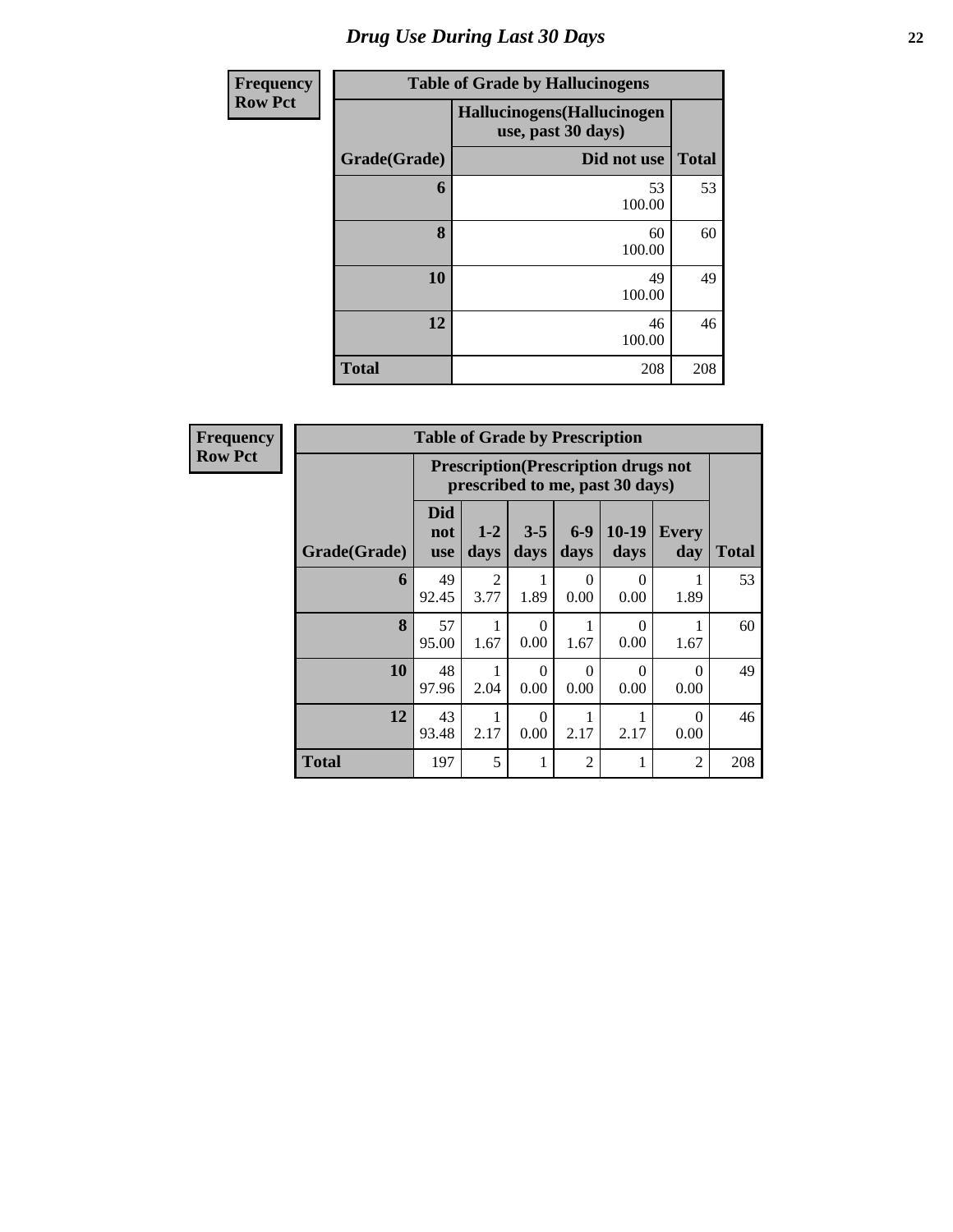#### **Frequency Col Pct**

| ncy | <b>Table of Alcoholease by Grade</b> |             |                                    |             |             |              |  |  |  |  |
|-----|--------------------------------------|-------------|------------------------------------|-------------|-------------|--------------|--|--|--|--|
|     | Alcoholease(It is                    |             | Grade(Grade)<br>8<br>12<br>10<br>6 |             |             |              |  |  |  |  |
|     | easy to get alcohol)                 |             |                                    |             |             | <b>Total</b> |  |  |  |  |
|     | <b>Strongly Agree</b>                | 10<br>18.87 | 5<br>8.33                          | 21<br>42.86 | 22<br>47.83 | 58           |  |  |  |  |
|     | <b>Somewhat Agree</b>                | 5<br>9.43   | 15<br>25.00                        | 15<br>30.61 | 18<br>39.13 | 53           |  |  |  |  |
|     | <b>Somewhat Disagree</b>             | 5<br>9.43   | 6<br>10.00                         | 6<br>12.24  | 3<br>6.52   | 20           |  |  |  |  |
|     | <b>Strongly Disagree</b>             | 33<br>62.26 | 34<br>56.67                        | 14.29       | 3<br>6.52   | 77           |  |  |  |  |
|     | <b>Total</b>                         | 53          | 60                                 | 49          | 46          | 208          |  |  |  |  |

| Frequency      | <b>Table of Cigarettesease by Grade</b>                 |             |                   |             |             |              |
|----------------|---------------------------------------------------------|-------------|-------------------|-------------|-------------|--------------|
| <b>Col Pct</b> | Cigarettesease(It is<br>easy to get smoking<br>tobacco) | 6           | Grade(Grade)<br>8 | 10          | 12          | <b>Total</b> |
|                | <b>Strongly Agree</b>                                   | 12<br>22.64 | 8<br>13.33        | 22<br>44.90 | 28<br>60.87 | 70           |
|                | <b>Somewhat Agree</b>                                   | 6<br>11.32  | 12<br>20.00       | 11<br>22.45 | 11<br>23.91 | 40           |
|                | <b>Somewhat Disagree</b>                                | 4<br>7.55   | 5<br>8.33         | 6<br>12.24  | 2.17        | 16           |
|                | <b>Strongly Disagree</b>                                | 31<br>58.49 | 35<br>58.33       | 10<br>20.41 | 6<br>13.04  | 82           |
|                | Total                                                   | 53          | 60                | 49          | 46          | 208          |

| <b>Frequency</b> | <b>Table of Smokelessease by Grade</b>             |             |                                  |              |                                     |              |
|------------------|----------------------------------------------------|-------------|----------------------------------|--------------|-------------------------------------|--------------|
| <b>Col Pct</b>   | <b>Smokelessease</b> (It is<br>easy to get chewing |             |                                  | Grade(Grade) |                                     |              |
|                  | tobacco)                                           | 6           | 8                                | 10           | 12                                  | <b>Total</b> |
|                  | <b>Strongly Agree</b>                              | 13<br>24.53 | 13<br>21.67                      | 20<br>40.82  | 21<br>45.65                         | 67           |
|                  | <b>Somewhat Agree</b>                              | 3<br>5.66   | 6<br>10.00                       | 9<br>18.37   | 15<br>32.61                         | 33           |
|                  | <b>Somewhat Disagree</b>                           | 5<br>9.43   | $\overline{\mathcal{L}}$<br>8.33 | 7<br>14.29   | $\mathcal{D}_{\mathcal{L}}$<br>4.35 | 19           |
|                  | <b>Strongly Disagree</b>                           | 32<br>60.38 | 36<br>60.00                      | 13<br>26.53  | 8<br>17.39                          | 89           |
|                  | <b>Total</b>                                       | 53          | 60                               | 49           | 46                                  | 208          |

÷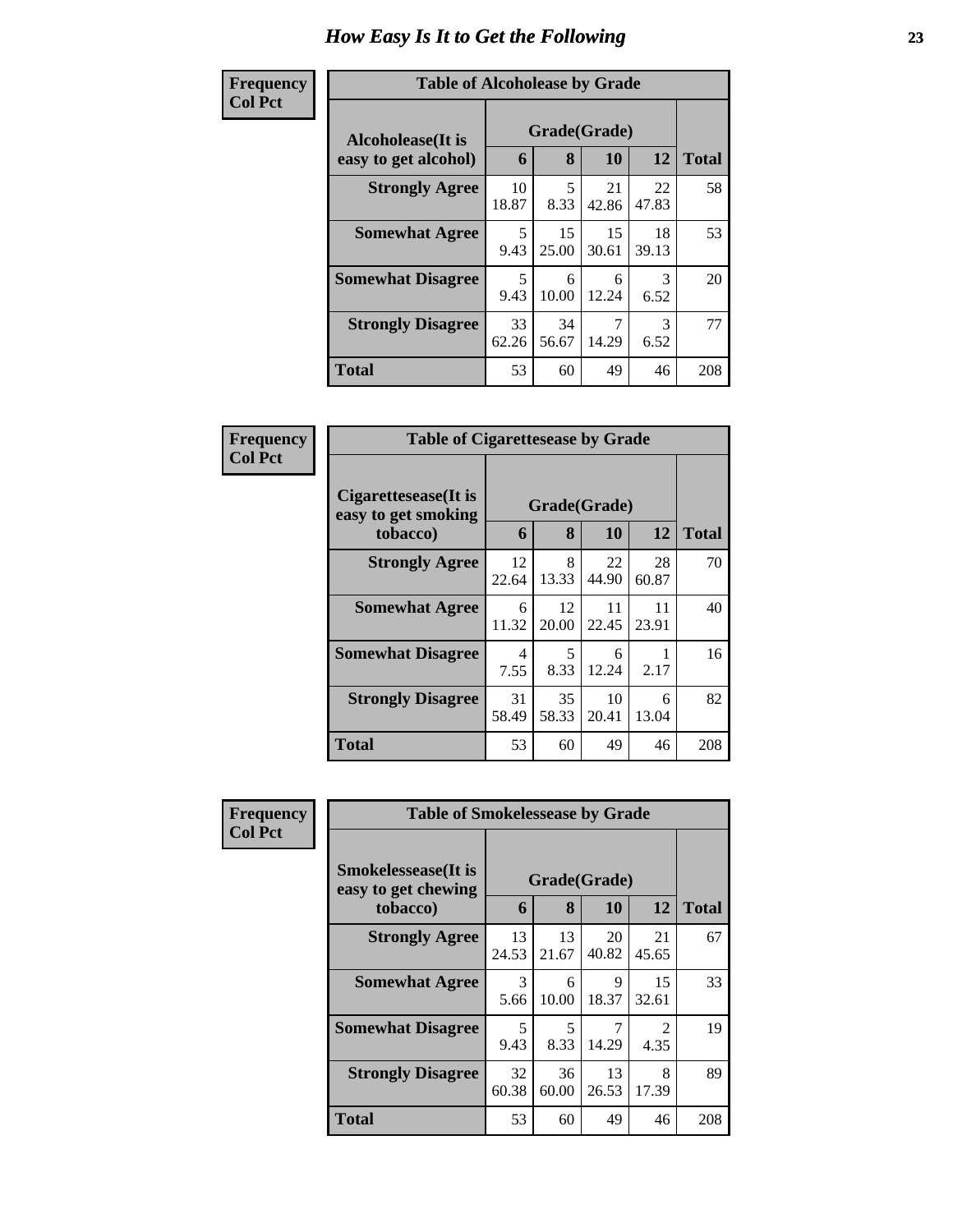| Frequency      | <b>Table of Marijuanaease by Grade</b>           |                        |                        |             |             |              |
|----------------|--------------------------------------------------|------------------------|------------------------|-------------|-------------|--------------|
| <b>Col Pct</b> | Marijuanaease(It is<br>easy to get<br>marijuana) | 6                      | Grade(Grade)<br>8      | <b>10</b>   | 12          | <b>Total</b> |
|                | <b>Strongly Agree</b>                            | 8<br>15.09             | 7<br>11.67             | 14<br>28.57 | 13<br>28.26 | 42           |
|                | <b>Somewhat Agree</b>                            | 1.89                   | 7<br>11.67             | 11<br>22.45 | 16<br>34.78 | 35           |
|                | <b>Somewhat Disagree</b>                         | $\mathfrak{D}$<br>3.77 | $\overline{2}$<br>3.33 | 8<br>16.33  | 6<br>13.04  | 18           |
|                | <b>Strongly Disagree</b>                         | 42<br>79.25            | 44<br>73.33            | 16<br>32.65 | 11<br>23.91 | 113          |
|                | <b>Total</b>                                     | 53                     | 60                     | 49          | 46          | 208          |

| Frequency      | <b>Table of Cocaineease by Grade</b>              |                        |             |                    |                       |              |
|----------------|---------------------------------------------------|------------------------|-------------|--------------------|-----------------------|--------------|
| <b>Col Pct</b> | <b>Cocaineease</b> (It is<br>easy to get cocaine) | 6                      | 8           | Grade(Grade)<br>10 | 12                    | <b>Total</b> |
|                | <b>Strongly Agree</b>                             | 7<br>13.21             | 3<br>5.00   | 14.29              | $\mathcal{R}$<br>6.52 | 20           |
|                | <b>Somewhat Agree</b>                             | 1.89                   | 7<br>11.67  | 9<br>18.37         | 11<br>23.91           | 28           |
|                | <b>Somewhat Disagree</b>                          | $\mathfrak{D}$<br>3.77 | 3<br>5.00   | 14<br>28.57        | 15.22                 | 26           |
|                | <b>Strongly Disagree</b>                          | 43<br>81.13            | 47<br>78.33 | 19<br>38.78        | 25<br>54.35           | 134          |
|                | <b>Total</b>                                      | 53                     | 60          | 49                 | 46                    | 208          |

| <b>Frequency</b> | <b>Table of Inhalantsease by Grade</b>           |             |             |                    |             |              |
|------------------|--------------------------------------------------|-------------|-------------|--------------------|-------------|--------------|
| <b>Col Pct</b>   | Inhalantsease(It is<br>easy to get<br>inhalants) | 6           | 8           | Grade(Grade)<br>10 | 12          | <b>Total</b> |
|                  | <b>Strongly Agree</b>                            | 5<br>9.43   | 7<br>11.67  | 16<br>32.65        | 8<br>17.39  | 36           |
|                  | <b>Somewhat Agree</b>                            | 5<br>9.43   | 6<br>10.00  | 5<br>10.20         | 9<br>19.57  | 25           |
|                  | <b>Somewhat Disagree</b>                         | 5<br>9.43   | 5<br>8.33   | 11<br>22.45        | 5<br>10.87  | 26           |
|                  | <b>Strongly Disagree</b>                         | 38<br>71.70 | 42<br>70.00 | 17<br>34.69        | 24<br>52.17 | 121          |
|                  | <b>Total</b>                                     | 53          | 60          | 49                 | 46          | 208          |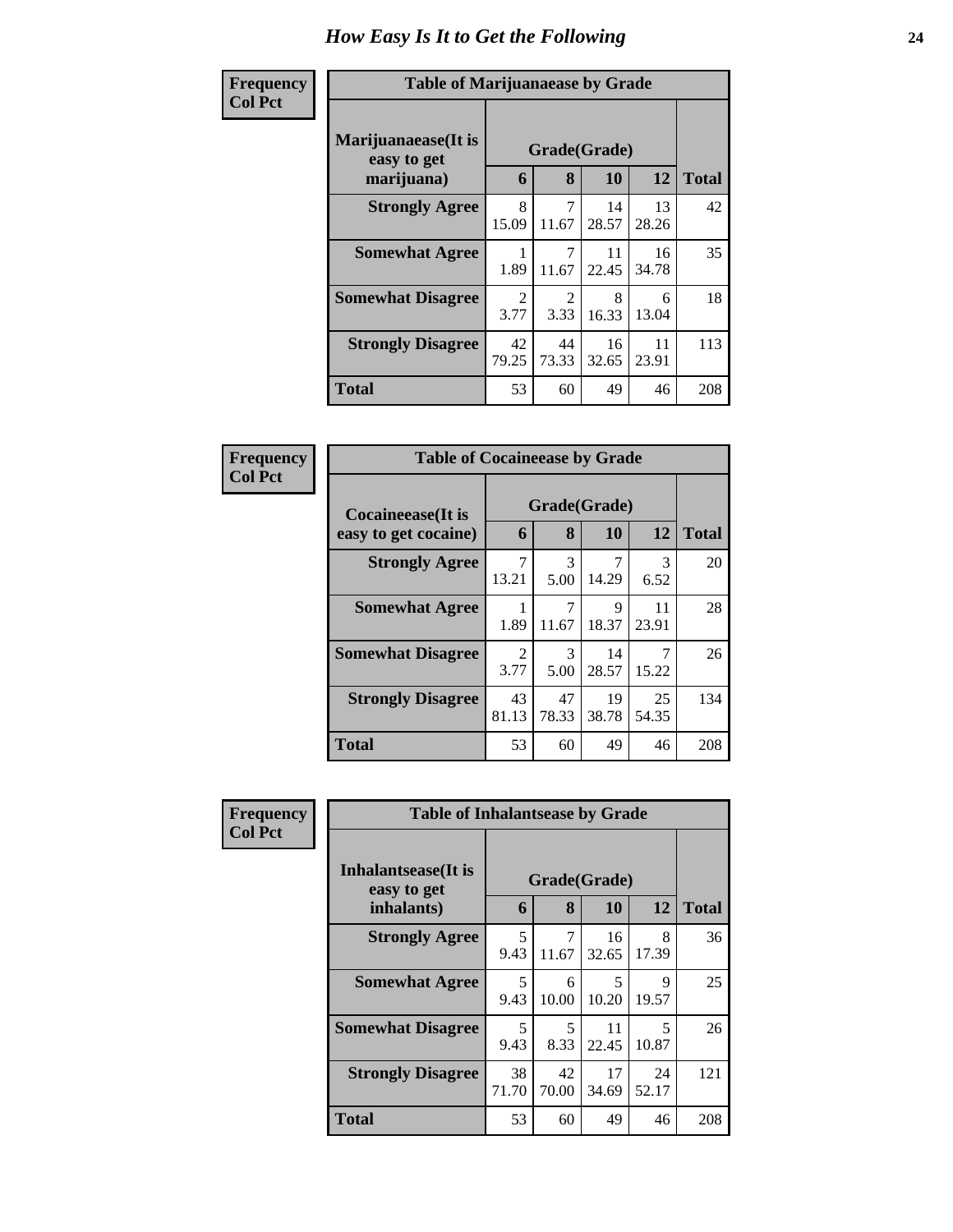| Frequency      | <b>Table of Steroidsease by Grade</b> |                        |             |              |                        |              |
|----------------|---------------------------------------|------------------------|-------------|--------------|------------------------|--------------|
| <b>Col Pct</b> | <b>Steroidsease</b> (It is            |                        |             | Grade(Grade) |                        |              |
|                | easy to get steroids)                 | 6                      | 8           | 10           | 12                     | <b>Total</b> |
|                | <b>Strongly Agree</b>                 | 11<br>20.75            | 4<br>6.67   | 11<br>22.45  | $\mathfrak{D}$<br>4.35 | 28           |
|                | <b>Somewhat Agree</b>                 | $\mathfrak{D}$<br>3.77 | 7<br>11.67  | 10<br>20.41  | 6<br>13.04             | 25           |
|                | <b>Somewhat Disagree</b>              | $\mathfrak{D}$<br>3.77 | 3<br>5.00   | 11<br>22.45  | 11<br>23.91            | 27           |
|                | <b>Strongly Disagree</b>              | 38<br>71.70            | 46<br>76.67 | 17<br>34.69  | 27<br>58.70            | 128          |
|                | <b>Total</b>                          | 53                     | 60          | 49           | 46                     | 208          |

| Frequency      | <b>Table of Ecstasyease by Grade</b>              |             |             |                    |                        |              |  |  |  |  |
|----------------|---------------------------------------------------|-------------|-------------|--------------------|------------------------|--------------|--|--|--|--|
| <b>Col Pct</b> | <b>Ecstasyease</b> (It is<br>easy to get ecstasy) | 6           | 8           | Grade(Grade)<br>10 | 12                     | <b>Total</b> |  |  |  |  |
|                | <b>Strongly Agree</b>                             | 6<br>11.32  | 2<br>3.33   | 8<br>16.33         | $\mathfrak{D}$<br>4.35 | 18           |  |  |  |  |
|                | <b>Somewhat Agree</b>                             | 0<br>0.00   | 5<br>8.33   | 8<br>16.33         | 5<br>10.87             | 18           |  |  |  |  |
|                | <b>Somewhat Disagree</b>                          | 5<br>9.43   | 4<br>6.67   | 16<br>32.65        | 8<br>17.39             | 33           |  |  |  |  |
|                | <b>Strongly Disagree</b>                          | 42<br>79.25 | 49<br>81.67 | 17<br>34.69        | 31<br>67.39            | 139          |  |  |  |  |
|                | Total                                             | 53          | 60          | 49                 | 46                     | 208          |  |  |  |  |

| Frequency      | <b>Table of Methease by Grade</b>                          |                         |             |                           |             |              |  |  |  |
|----------------|------------------------------------------------------------|-------------------------|-------------|---------------------------|-------------|--------------|--|--|--|
| <b>Col Pct</b> | <b>Methease</b> (It is easy<br>to get<br>methamphetamines) | 6                       | 8           | Grade(Grade)<br><b>10</b> | <b>12</b>   | <b>Total</b> |  |  |  |
|                | <b>Strongly Agree</b>                                      | $\overline{7}$<br>13.21 | 3<br>5.00   | 6<br>12.24                | 2.17        | 17           |  |  |  |
|                | <b>Somewhat Agree</b>                                      | 1.89                    | 5<br>8.33   | $\mathbf Q$<br>18.37      | 6<br>13.04  | 21           |  |  |  |
|                | <b>Somewhat Disagree</b>                                   | 3<br>5.66               | 3<br>5.00   | 14<br>28.57               | 8<br>17.39  | 28           |  |  |  |
|                | <b>Strongly Disagree</b>                                   | 42<br>79.25             | 49<br>81.67 | 20<br>40.82               | 31<br>67.39 | 142          |  |  |  |
|                | Total                                                      | 53                      | 60          | 49                        | 46          | 208          |  |  |  |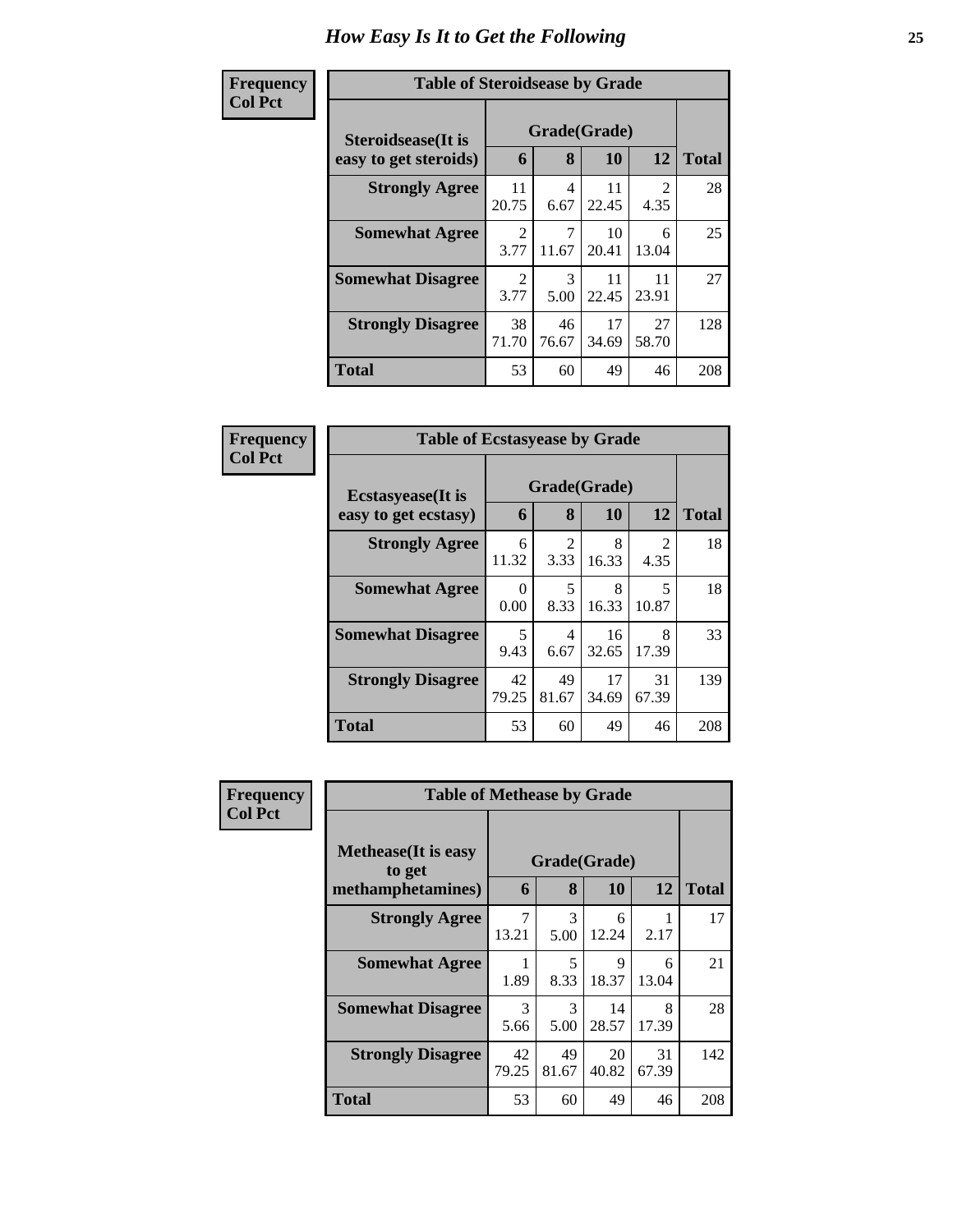| Frequency<br><b>Col Pct</b> | <b>Table of Hallucinogensease by Grade</b>               |                  |                        |             |             |              |
|-----------------------------|----------------------------------------------------------|------------------|------------------------|-------------|-------------|--------------|
|                             | Hallucinogensease(It<br>is easy to get<br>hallucinogens) | 6                | Grade(Grade)<br>8      | 10          | 12          | <b>Total</b> |
|                             | <b>Strongly Agree</b>                                    | 6<br>11.32       | 3<br>5.00              | 6<br>12.24  | 3<br>6.52   | 18           |
|                             | <b>Somewhat Agree</b>                                    | $\Omega$<br>0.00 | 5<br>8.33              | 12<br>24.49 | 4<br>8.70   | 21           |
|                             | <b>Somewhat Disagree</b>                                 | 4<br>7.55        | $\mathfrak{D}$<br>3.33 | 13<br>26.53 | 9<br>19.57  | 28           |
|                             | <b>Strongly Disagree</b>                                 | 43<br>81.13      | 50<br>83.33            | 18<br>36.73 | 30<br>65.22 | 141          |
|                             | <b>Total</b>                                             | 53               | 60                     | 49          | 46          | 208          |

| Frequency      | <b>Table of Prescriptionease by Grade</b>                                                |              |             |             |             |              |  |  |
|----------------|------------------------------------------------------------------------------------------|--------------|-------------|-------------|-------------|--------------|--|--|
| <b>Col Pct</b> | <b>Prescriptionease</b> (It<br>is easy to get<br>prescription drugs<br>not prescribed to | Grade(Grade) |             |             |             |              |  |  |
|                | me)                                                                                      | 6            | 8           | <b>10</b>   | 12          | <b>Total</b> |  |  |
|                | <b>Strongly Agree</b>                                                                    | 8<br>15.09   | 12<br>20.00 | 15<br>30.61 | 11<br>23.91 | 46           |  |  |
|                | <b>Somewhat Agree</b>                                                                    | 3<br>5.66    | 5<br>8.33   | 12<br>24.49 | 8<br>17.39  | 28           |  |  |
|                | <b>Somewhat Disagree</b>                                                                 | 5<br>9.43    | 1.67        | 6<br>12.24  | 6<br>13.04  | 18           |  |  |
|                | <b>Strongly Disagree</b>                                                                 | 37<br>69.81  | 42<br>70.00 | 16<br>32.65 | 21<br>45.65 | 116          |  |  |
|                | Total                                                                                    | 53           | 60          | 49          | 46          | 208          |  |  |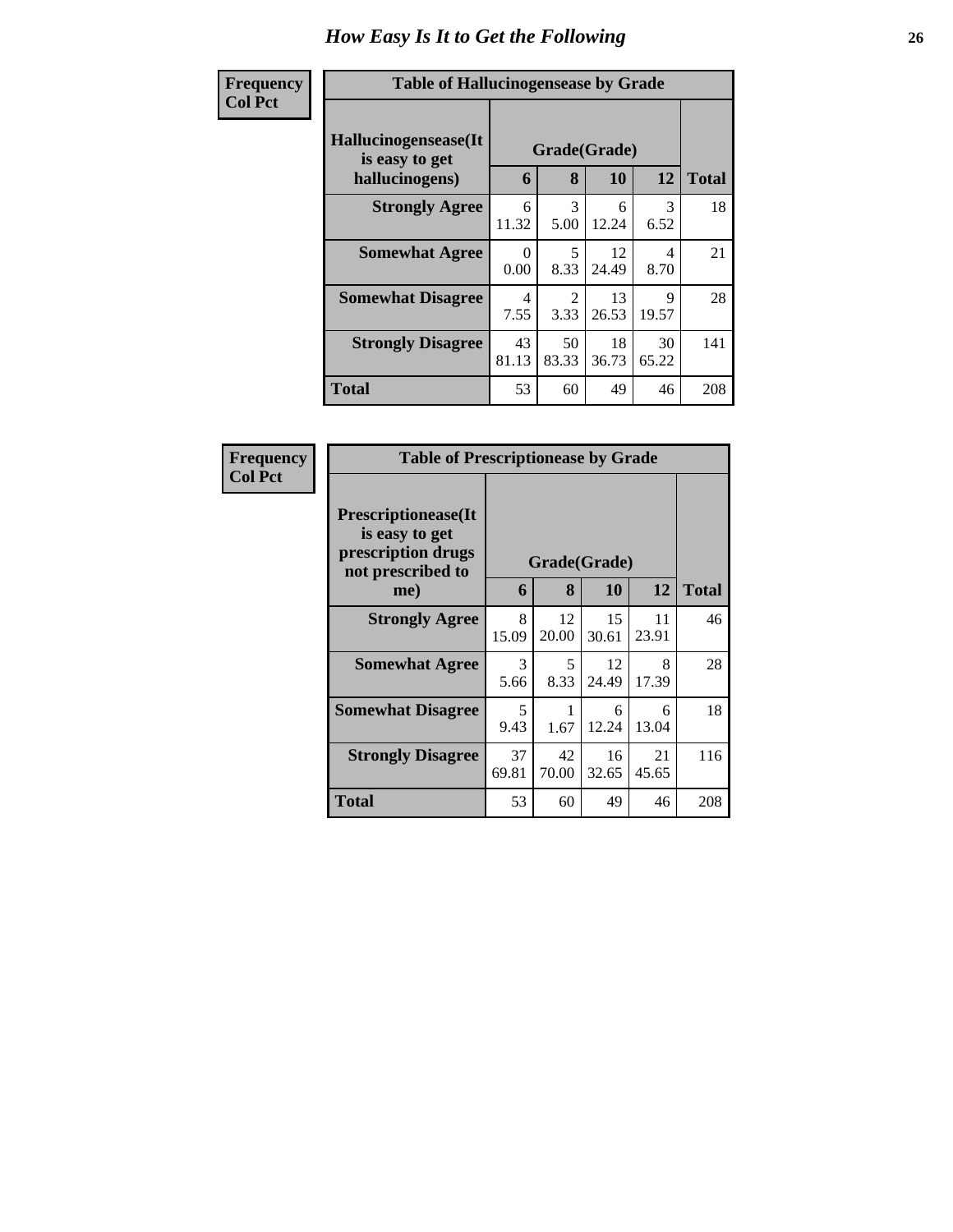*Age at Onset of Use* **27** *Results for "Age at Onset of Use" questions exclude students who said they did not use that substance*

| <b>Frequency</b> |  |
|------------------|--|
| <b>Row Pct</b>   |  |
|                  |  |

|              | <b>Table of Grade by Alcoholinit</b>                                                                                   |                                                  |                         |                        |                                |                  |                  |                  |                  |                  |    |  |
|--------------|------------------------------------------------------------------------------------------------------------------------|--------------------------------------------------|-------------------------|------------------------|--------------------------------|------------------|------------------|------------------|------------------|------------------|----|--|
|              |                                                                                                                        | Alcoholinit (I started using alcohol when I was) |                         |                        |                                |                  |                  |                  |                  |                  |    |  |
| Grade(Grade) | <b>18 or</b><br>8 or<br>15<br>11<br>12<br>13<br>14<br>older<br><b>10</b><br><b>16</b><br>17<br><b>Total</b><br>younger |                                                  |                         |                        |                                |                  |                  |                  |                  |                  |    |  |
| 6            | 3<br>60.00                                                                                                             | 2<br>40.00                                       | $\theta$<br>0.00        | $\overline{0}$<br>0.00 | $\Omega$<br>0.00               | $\Omega$<br>0.00 | $\theta$<br>0.00 | $\Omega$<br>0.00 | $\Omega$<br>0.00 | $\Omega$<br>0.00 | 5  |  |
| 8            | $\theta$<br>0.00                                                                                                       | 6.67                                             | $\overline{2}$<br>13.33 | 5<br>33.33             | 4<br>26.67                     | $\Omega$<br>0.00 | 3<br>20.00       | $\Omega$<br>0.00 | $\Omega$<br>0.00 | $\Omega$<br>0.00 | 15 |  |
| 10           | 1<br>3.85                                                                                                              | 3.85                                             | $\Omega$<br>0.00        | 3<br>11.54             | 6<br>23.08                     | 26.92            | 5<br>19.23       | 3.85             | 3.85             | 3.85             | 26 |  |
| 12           | 1<br>2.86                                                                                                              | 2.86                                             | $\overline{2}$<br>5.71  | 3<br>8.57              | 3<br>8.57                      | 4<br>11.43       | 7<br>20.00       | 10<br>28.57      | 2<br>5.71        | 2<br>5.71        | 35 |  |
| <b>Total</b> | 5                                                                                                                      | 5                                                | $\overline{4}$          | 11                     | 13                             | 11               | 15               | 11               | 3                | 3                | 81 |  |
|              |                                                                                                                        |                                                  |                         |                        | <b>Frequency Missing = 127</b> |                  |                  |                  |                  |                  |    |  |

**Frequency Row Pct**

|              |                                                                                                           |                                                       | <b>Table of Grade by Cigarettesinit</b> |                  |                           |                  |                         |                  |                  |                         |    |  |
|--------------|-----------------------------------------------------------------------------------------------------------|-------------------------------------------------------|-----------------------------------------|------------------|---------------------------|------------------|-------------------------|------------------|------------------|-------------------------|----|--|
|              |                                                                                                           | Cigarettesinit (I started smoking tobacco when I was) |                                         |                  |                           |                  |                         |                  |                  |                         |    |  |
| Grade(Grade) | 8 or<br>9<br>13<br><b>10</b><br><b>11</b><br>12<br>14<br>15<br><b>16</b><br>17<br><b>Total</b><br>younger |                                                       |                                         |                  |                           |                  |                         |                  |                  |                         |    |  |
| 6            | $\Omega$<br>0.00                                                                                          | 33.33                                                 | 33.33                                   | $\Omega$<br>0.00 | 33.33                     | $\Omega$<br>0.00 | $\Omega$<br>0.00        | $\Omega$<br>0.00 | $\Omega$<br>0.00 | $\Omega$<br>0.00        | 3  |  |
| $\mathbf{8}$ | $\overline{2}$<br>25.00                                                                                   | $\Omega$<br>0.00                                      | $\Omega$<br>0.00                        | 12.50            | $\mathfrak{D}$<br>25.00   | 12.50            | $\mathfrak{D}$<br>25.00 | $\Omega$<br>0.00 | $\Omega$<br>0.00 | $\Omega$<br>0.00        | 8  |  |
| 10           | $\overline{2}$<br>22.22                                                                                   | $\Omega$<br>0.00                                      | $\Omega$<br>0.00                        | 11.11            | $\Omega$<br>$0.00\,$      | 11.11            | 11.11                   | 3<br>33.33       | $\Omega$<br>0.00 | 11.11                   | 9  |  |
| 12           | $\overline{2}$<br>11.11                                                                                   | $\Omega$<br>0.00                                      | 5.56                                    | $\Omega$<br>0.00 | $\mathfrak{D}$<br>11.11   | 5.56             | 3<br>16.67              | 4<br>22.22       | 3<br>16.67       | $\mathfrak{D}$<br>11.11 | 18 |  |
| <b>Total</b> | $\mathfrak{H}$<br>$\mathfrak{D}$<br>$\mathfrak{D}$<br>3<br>7<br>3<br>3<br>38<br>6<br>6                    |                                                       |                                         |                  |                           |                  |                         |                  |                  |                         |    |  |
|              |                                                                                                           |                                                       |                                         |                  | Frequency Missing $= 170$ |                  |                         |                  |                  |                         |    |  |

**Frequency Row Pct**

|              | <b>Table of Grade by Smokelessinit</b> |                         |                                                     |                         |                         |                  |                  |       |                       |              |
|--------------|----------------------------------------|-------------------------|-----------------------------------------------------|-------------------------|-------------------------|------------------|------------------|-------|-----------------------|--------------|
|              |                                        |                         | Smokelessinit(I started chewing tobacco when I was) |                         |                         |                  |                  |       |                       |              |
| Grade(Grade) | 8 or<br>vounger                        | 10                      | 11                                                  | <b>12</b>               | 13                      | 14               | 15               | 17    | <b>18 or</b><br>older | <b>Total</b> |
| 6            | 0.00                                   | 0.00                    | 3<br>100.00                                         | $\Omega$<br>0.00        | $\Omega$<br>0.00        | $\theta$<br>0.00 | $\Omega$<br>0.00 | 0.00  | 0.00                  | 3            |
| 8            | 0<br>0.00                              | 0<br>0.00               | 0.00                                                | 33.33                   | $\mathfrak{D}$<br>66.67 | $\Omega$<br>0.00 | $\Omega$<br>0.00 | 0.00  | 0.00                  | 3            |
| 10           | 0.00                                   | 33.33                   | $\theta$<br>0.00                                    | 33.33                   | $\Omega$<br>0.00        | $\Omega$<br>0.00 | $\Omega$<br>0.00 | 0.00  | 33.33                 | 3            |
| 12           | 12.50                                  | $\mathfrak{D}$<br>25.00 | $\Omega$<br>0.00                                    | $\mathfrak{D}$<br>25.00 | $\Omega$<br>0.00        | 12.50            | 12.50            | 12.50 | $\mathcal{O}$<br>0.00 | 8            |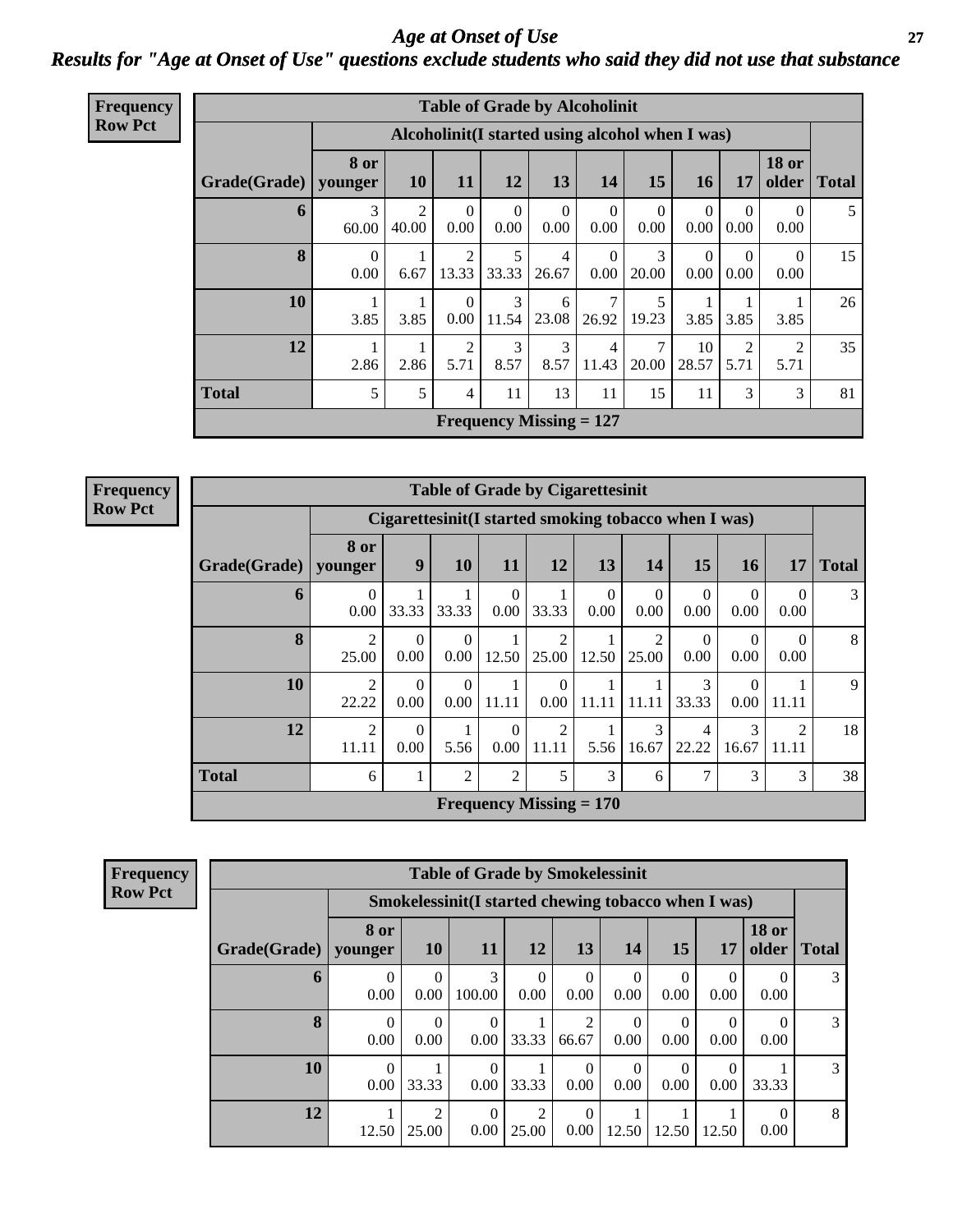### *Age at Onset of Use* **28**

### *Results for "Age at Onset of Use" questions exclude students who said they did not use that substance*

| <b>Frequency</b> |
|------------------|
| <b>Row Pct</b>   |

| <b>Table of Grade by Smokelessinit</b> |                                                     |    |              |    |                 |    |    |    |                       |              |
|----------------------------------------|-----------------------------------------------------|----|--------------|----|-----------------|----|----|----|-----------------------|--------------|
|                                        | Smokelessinit(I started chewing tobacco when I was) |    |              |    |                 |    |    |    |                       |              |
| $Grade(Grade)$ younger                 | 8 or                                                | 10 | 11           | 12 | 13 <sup>1</sup> | 14 | 15 | 17 | <b>18 or</b><br>older | <b>Total</b> |
| <b>Total</b>                           |                                                     | 3  | $\mathbf{z}$ |    |                 |    |    |    |                       | 17           |
| Frequency Missing $= 191$              |                                                     |    |              |    |                 |    |    |    |                       |              |

| Frequency      |              |                  |                                                         |                                      |                  | <b>Table of Grade by Marijuanainit</b> |                  |       |                |  |  |
|----------------|--------------|------------------|---------------------------------------------------------|--------------------------------------|------------------|----------------------------------------|------------------|-------|----------------|--|--|
| <b>Row Pct</b> |              |                  | Marijuanainit (I started using marijuana<br>when I was) |                                      |                  |                                        |                  |       |                |  |  |
|                | Grade(Grade) | 10               | 12                                                      | 13                                   | 14               | 15                                     | 16               | 17    | <b>Total</b>   |  |  |
|                | 6            | 100.00           | $\Omega$<br>0.00                                        | $\Omega$<br>0.00                     | $\Omega$<br>0.00 | 0.00                                   | 0.00             | 0.00  | 1              |  |  |
|                | 8            | $\Omega$<br>0.00 | $\Omega$<br>0.00                                        | 50.00                                | 25.00            | 25.00                                  | 0.00             | 0.00  | $\overline{4}$ |  |  |
|                | 10           | $\Omega$<br>0.00 | $\Omega$<br>0.00                                        | $\mathcal{D}_{\mathcal{L}}$<br>33.33 | 16.67            | 2<br>33.33                             | 16.67            | 0.00  | 6              |  |  |
|                | 12           | 14.29            | 14.29                                                   | $\Omega$<br>0.00                     | 14.29            | 3<br>42.86                             | $\theta$<br>0.00 | 14.29 | $\tau$         |  |  |
|                | <b>Total</b> | $\overline{2}$   |                                                         | 4                                    | 3                | 6                                      |                  | 1     | 18             |  |  |
|                |              |                  |                                                         | <b>Frequency Missing = 190</b>       |                  |                                        |                  |       |                |  |  |

| Frequency      |              | <b>Table of Grade by Cocaineinit</b>                     |              |
|----------------|--------------|----------------------------------------------------------|--------------|
| <b>Row Pct</b> |              | Cocaineinit(I<br>started using<br>cocaine<br>when I was) |              |
|                | Grade(Grade) | 13                                                       | <b>Total</b> |
|                | 6            | $\theta$                                                 | 0            |
|                |              |                                                          |              |
|                | 8            | 0                                                        | 0            |
|                |              |                                                          |              |
|                | 10           | $\Omega$                                                 | 0            |
|                |              |                                                          |              |
|                | 12           | 1<br>100.00                                              | 1            |
|                |              |                                                          |              |
|                | <b>Total</b> | 1                                                        | 1            |
|                |              | Frequency Missing $= 207$                                |              |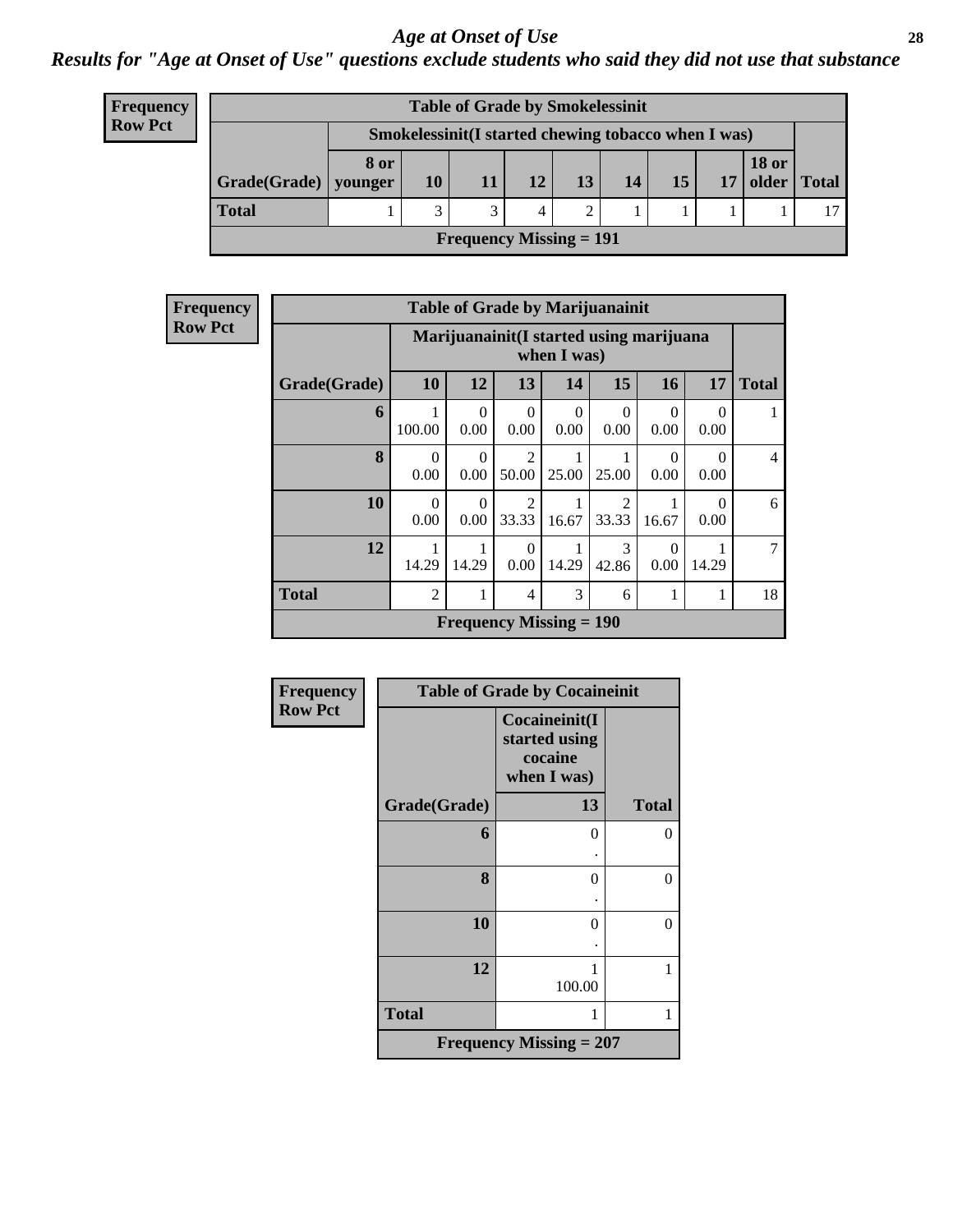### *Age at Onset of Use* **29**

*Results for "Age at Onset of Use" questions exclude students who said they did not use that substance*

| Frequency      |              | <b>Table of Grade by Inhalantsinit</b>                              |              |
|----------------|--------------|---------------------------------------------------------------------|--------------|
| <b>Row Pct</b> |              | Inhalantsinit(I<br>started using<br><i>inhalants</i><br>when I was) |              |
|                | Grade(Grade) | 14                                                                  | <b>Total</b> |
|                | 6            | 0                                                                   | 0            |
|                | 8            | $\mathfrak{D}$<br>100.00                                            | 2            |
|                | 10           | 0                                                                   | 0            |
|                | 12           | $\theta$                                                            | 0            |
|                | <b>Total</b> | 2                                                                   | 2            |
|                |              | Frequency Missing $= 206$                                           |              |

| <b>Frequency</b> |              | <b>Table of Grade by Steroidsinit</b>                      |                |
|------------------|--------------|------------------------------------------------------------|----------------|
| <b>Row Pct</b>   |              | Steroidsinit(I<br>started using<br>steroids<br>when I was) |                |
|                  | Grade(Grade) | 11                                                         | <b>Total</b>   |
|                  | 6            | 100.00                                                     |                |
|                  | 8            | 0                                                          | $\theta$       |
|                  | 10           | 0                                                          | $\theta$       |
|                  | 12           | $\theta$                                                   | $\overline{0}$ |
|                  | <b>Total</b> | 1                                                          | 1              |
|                  |              | <b>Frequency Missing = 207</b>                             |                |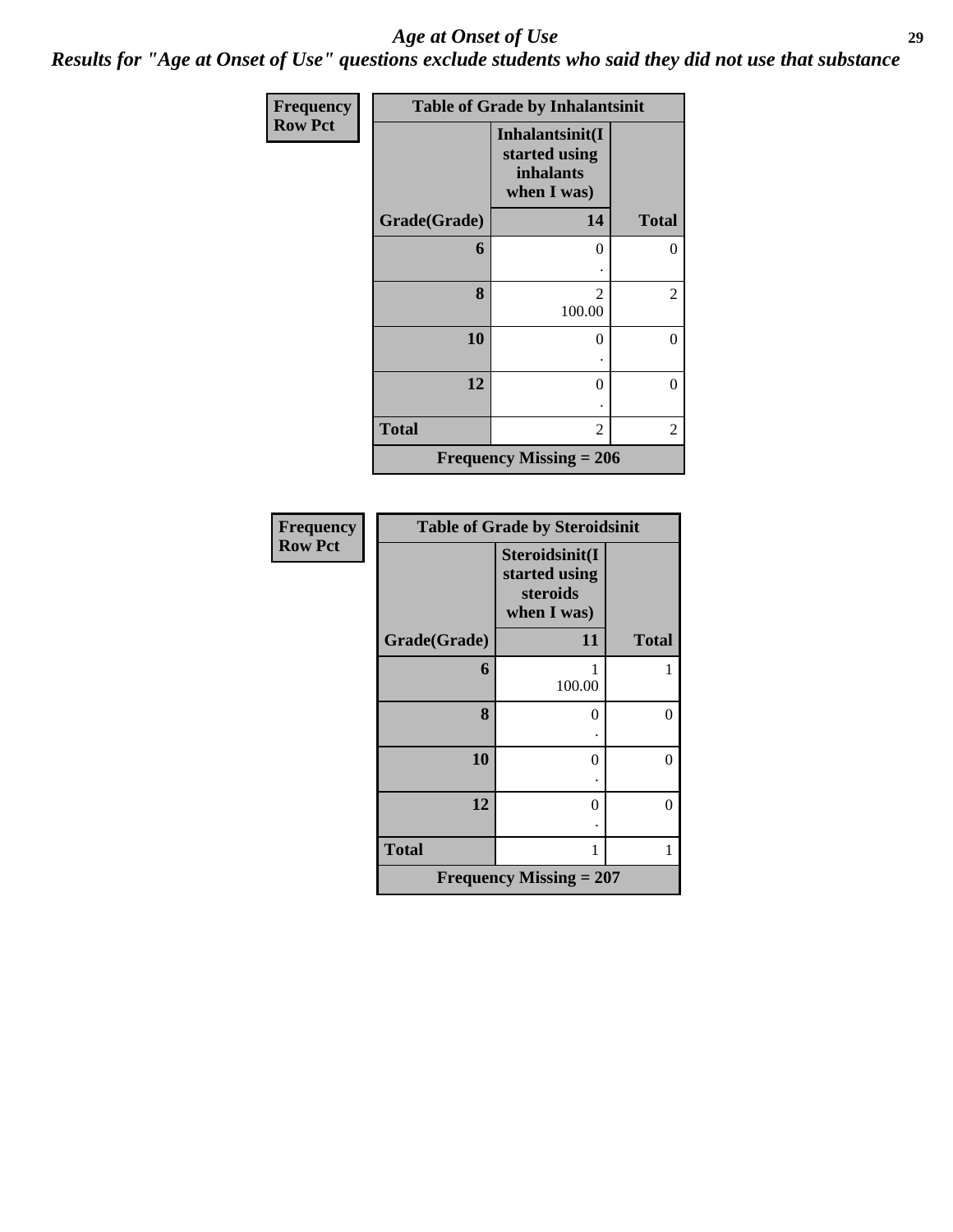### Age at Onset of Use **30**

*Results for "Age at Onset of Use" questions exclude students who said they did not use that substance*

| Frequency      | <b>Table of Grade by Ecstasyinit</b> |                                                          |       |              |
|----------------|--------------------------------------|----------------------------------------------------------|-------|--------------|
| <b>Row Pct</b> |                                      | Ecstasyinit(I<br>started using<br>ecstasy when I<br>was) |       |              |
|                | Grade(Grade)                         | 8 or<br>younger                                          | 16    | <b>Total</b> |
|                | 6                                    | 0                                                        | 0     | $\theta$     |
|                | 8                                    | 0                                                        | 0     | 0            |
|                | 10                                   | 1<br>50.00                                               | 50.00 | 2            |
|                | 12                                   | 0                                                        | 0     | $\theta$     |
|                | <b>Total</b>                         | 1                                                        | 1     | 2            |
|                |                                      | <b>Frequency Missing = 206</b>                           |       |              |

### *For Grade \* Methinit all data are missing since all the levels of variable Methinit are missing.*

### *For Grade \* Hallucinogensinit all data are missing since all the levels of variable Hallucinogensinit are missing.*

| <b>Frequency</b> | <b>Table of Grade by Prescriptioninit</b>                                                         |                           |           |                  |                  |                                      |                |
|------------------|---------------------------------------------------------------------------------------------------|---------------------------|-----------|------------------|------------------|--------------------------------------|----------------|
| <b>Row Pct</b>   | <b>Prescriptioninit(I started using</b><br>prescription drugs not prescribed<br>to me when I was) |                           |           |                  |                  |                                      |                |
|                  | Grade(Grade)                                                                                      | 8 or<br>younger           | 9         | 12               | 14               | 17                                   | <b>Total</b>   |
|                  | 6                                                                                                 | 4<br>100.00               | 0<br>0.00 | $\Omega$<br>0.00 | $\Omega$<br>0.00 | $\Omega$<br>0.00                     | 4              |
|                  | 8                                                                                                 | $\Omega$<br>0.00          | 0<br>0.00 | $\Omega$<br>0.00 | 100.00           | $\Omega$<br>0.00                     | 1              |
|                  | 10                                                                                                | $\mathfrak{D}$<br>100.00  | 0<br>0.00 | 0<br>0.00        | 0<br>0.00        | $\Omega$<br>0.00                     | $\overline{2}$ |
|                  | 12                                                                                                | $\Omega$<br>0.00          | 25.00     | 25.00            | $\Omega$<br>0.00 | $\mathcal{D}_{\mathcal{L}}$<br>50.00 | $\overline{4}$ |
|                  | <b>Total</b>                                                                                      | 6                         | 1         | 1                | 1                | $\overline{2}$                       | 11             |
|                  |                                                                                                   | Frequency Missing $= 197$ |           |                  |                  |                                      |                |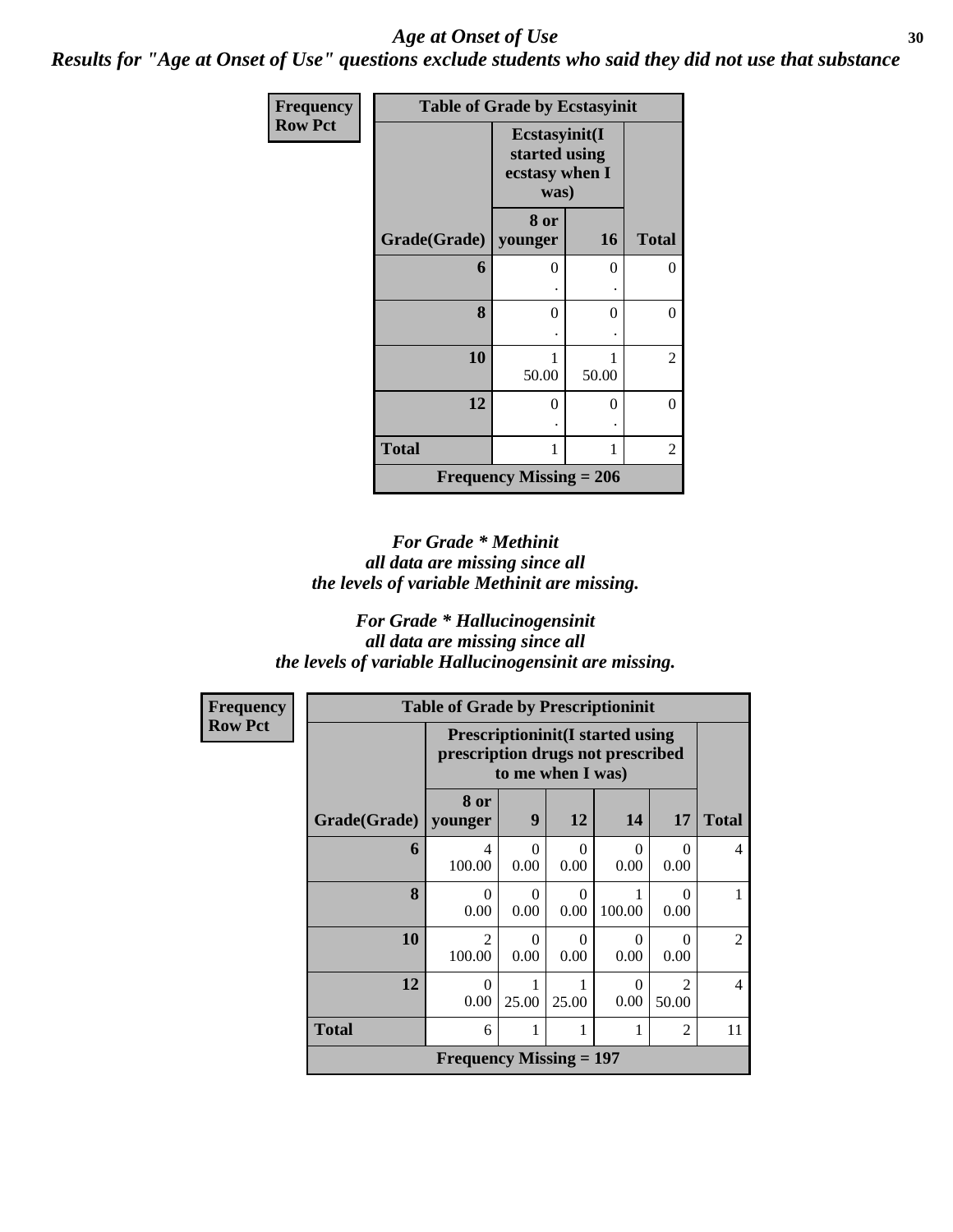| Frequency<br><b>Col Pct</b> | <b>Table of Alcoholharm by Grade</b>          |             |                         |             |             |              |
|-----------------------------|-----------------------------------------------|-------------|-------------------------|-------------|-------------|--------------|
|                             | Alcoholharm(I<br>think alcohol is<br>harmful) | 6           | Grade(Grade)<br>8       | 10          | 12          | <b>Total</b> |
|                             | <b>Strongly Agree</b>                         | 41<br>77.36 | 44<br>73.33             | 20<br>40.82 | 19<br>41.30 | 124          |
|                             | <b>Somewhat Agree</b>                         | 3<br>5.66   | $\overline{7}$<br>11.67 | 17<br>34.69 | 14<br>30.43 | 41           |
|                             | <b>Somewhat Disagree</b>                      | 1.89        | $\mathfrak{D}$<br>3.33  | 8<br>16.33  | 9<br>19.57  | 20           |
|                             | <b>Strongly Disagree</b>                      | 8<br>15.09  | 7<br>11.67              | 4<br>8.16   | 4<br>8.70   | 23           |
|                             | Total                                         | 53          | 60                      | 49          | 46          | 208          |

| Frequency      | <b>Table of Cigarettesharm by Grade</b>                  |             |             |                                     |                       |              |
|----------------|----------------------------------------------------------|-------------|-------------|-------------------------------------|-----------------------|--------------|
| <b>Col Pct</b> | Cigarettesharm(I<br>think smoking<br>tobacco is harmful) | 6           | 8           | Grade(Grade)<br><b>10</b>           | 12                    | <b>Total</b> |
|                | <b>Strongly Agree</b>                                    | 40<br>75.47 | 48<br>80.00 | 33<br>67.35                         | 34<br>73.91           | 155          |
|                | <b>Somewhat Agree</b>                                    | 3<br>5.66   | 4<br>6.67   | 7<br>14.29                          | 4<br>8.70             | 18           |
|                | <b>Somewhat Disagree</b>                                 | 4<br>7.55   | 0<br>0.00   | $\mathcal{D}_{\mathcal{L}}$<br>4.08 | $\mathcal{R}$<br>6.52 | 9            |
|                | <b>Strongly Disagree</b>                                 | 6<br>11.32  | 8<br>13.33  | 7<br>14.29                          | 5<br>10.87            | 26           |
|                | <b>Total</b>                                             | 53          | 60          | 49                                  | 46                    | 208          |

| Frequency      | <b>Table of Smokelessharm by Grade</b>           |             |             |             |                       |              |  |
|----------------|--------------------------------------------------|-------------|-------------|-------------|-----------------------|--------------|--|
| <b>Col Pct</b> | Smokelessharm(I<br>Grade(Grade)<br>think chewing |             |             |             |                       |              |  |
|                | tobacco is harmful)                              | 6           | 8           | 10          | 12                    | <b>Total</b> |  |
|                | <b>Strongly Agree</b>                            | 41<br>77.36 | 47<br>78.33 | 29<br>59.18 | 32<br>69.57           | 149          |  |
|                | <b>Somewhat Agree</b>                            | 3<br>5.66   | 3<br>5.00   | 11<br>22.45 | 3<br>6.52             | 20           |  |
|                | <b>Somewhat Disagree</b>                         | 3<br>5.66   | 2<br>3.33   | 2.04        | $\mathcal{R}$<br>6.52 | 9            |  |
|                | <b>Strongly Disagree</b>                         | 6<br>11.32  | 8<br>13.33  | 8<br>16.33  | 8<br>17.39            | 30           |  |
|                | Total                                            | 53          | 60          | 49          | 46                    | 208          |  |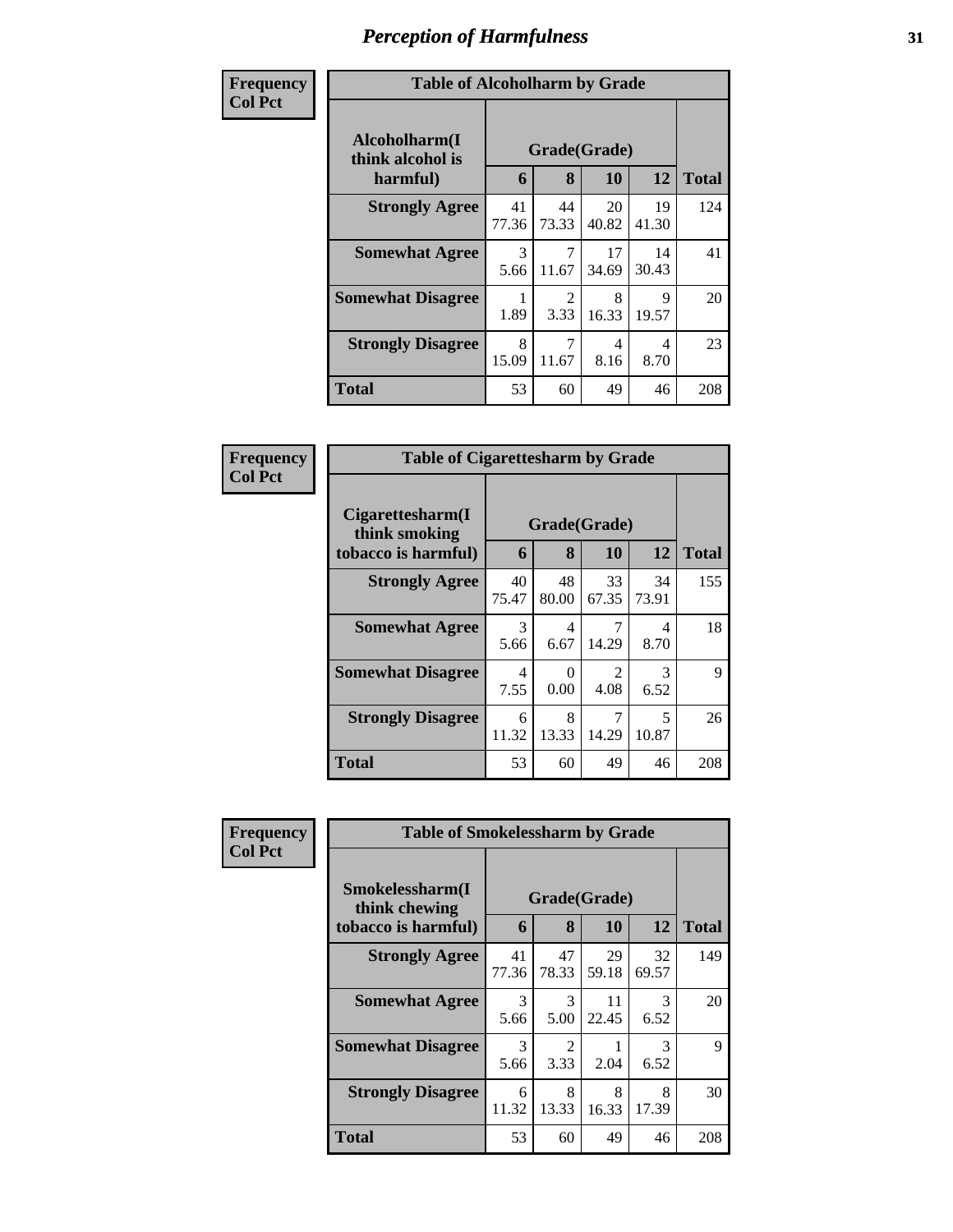| Frequency      | <b>Table of Marijuanaharm by Grade</b>            |                        |                      |             |                       |              |
|----------------|---------------------------------------------------|------------------------|----------------------|-------------|-----------------------|--------------|
| <b>Col Pct</b> | Marijuanaharm(I<br>think marijuana is<br>harmful) | 6                      | Grade(Grade)<br>8    | <b>10</b>   | 12                    | <b>Total</b> |
|                | <b>Strongly Agree</b>                             | 44<br>83.02            | 48<br>80.00          | 30<br>61.22 | 30<br>65.22           | 152          |
|                | <b>Somewhat Agree</b>                             | $\mathfrak{D}$<br>3.77 | 3<br>5.00            | 14.29       | $\mathcal{R}$<br>6.52 | 15           |
|                | <b>Somewhat Disagree</b>                          | 1.89                   | $\Omega$<br>0.00     | 3<br>6.12   | 7<br>15.22            | 11           |
|                | <b>Strongly Disagree</b>                          | 6<br>11.32             | $\mathbf Q$<br>15.00 | 9<br>18.37  | 6<br>13.04            | 30           |
|                | <b>Total</b>                                      | 53                     | 60                   | 49          | 46                    | 208          |

| Frequency      | <b>Table of Cocaineharm by Grade</b>          |             |                   |             |             |              |
|----------------|-----------------------------------------------|-------------|-------------------|-------------|-------------|--------------|
| <b>Col Pct</b> | Cocaineharm(I<br>think cocaine is<br>harmful) | 6           | Grade(Grade)<br>8 | <b>10</b>   | 12          | <b>Total</b> |
|                | <b>Strongly Agree</b>                         | 45<br>84.91 | 50<br>83.33       | 37<br>75.51 | 40<br>86.96 | 172          |
|                | <b>Somewhat Agree</b>                         | 0<br>0.00   | 0<br>0.00         | 4<br>8.16   | ∩<br>0.00   | 4            |
|                | <b>Somewhat Disagree</b>                      | 1.89        | 0<br>0.00         | 0<br>0.00   | ∩<br>0.00   |              |
|                | <b>Strongly Disagree</b>                      | 7<br>13.21  | 10<br>16.67       | 8<br>16.33  | 6<br>13.04  | 31           |
|                | <b>Total</b>                                  | 53          | 60                | 49          | 46          | 208          |

| Frequency      | <b>Table of Inhalantsharm by Grade</b>  |             |              |             |                        |              |
|----------------|-----------------------------------------|-------------|--------------|-------------|------------------------|--------------|
| <b>Col Pct</b> | Inhalantsharm(I)<br>think inhalants are |             | Grade(Grade) |             |                        |              |
|                | harmful)                                | 6           | 8            | 10          | 12                     | <b>Total</b> |
|                | <b>Strongly Agree</b>                   | 43<br>81.13 | 48<br>80.00  | 37<br>75.51 | 38<br>82.61            | 166          |
|                | <b>Somewhat Agree</b>                   | 1.89        | 2<br>3.33    | 4<br>8.16   | $\mathfrak{D}$<br>4.35 | 9            |
|                | <b>Somewhat Disagree</b>                | 1.89        | 0<br>0.00    | 0<br>0.00   | $\mathfrak{D}$<br>4.35 | 3            |
|                | <b>Strongly Disagree</b>                | 8<br>15.09  | 10<br>16.67  | 8<br>16.33  | 4<br>8.70              | 30           |
|                | <b>Total</b>                            | 53          | 60           | 49          | 46                     | 208          |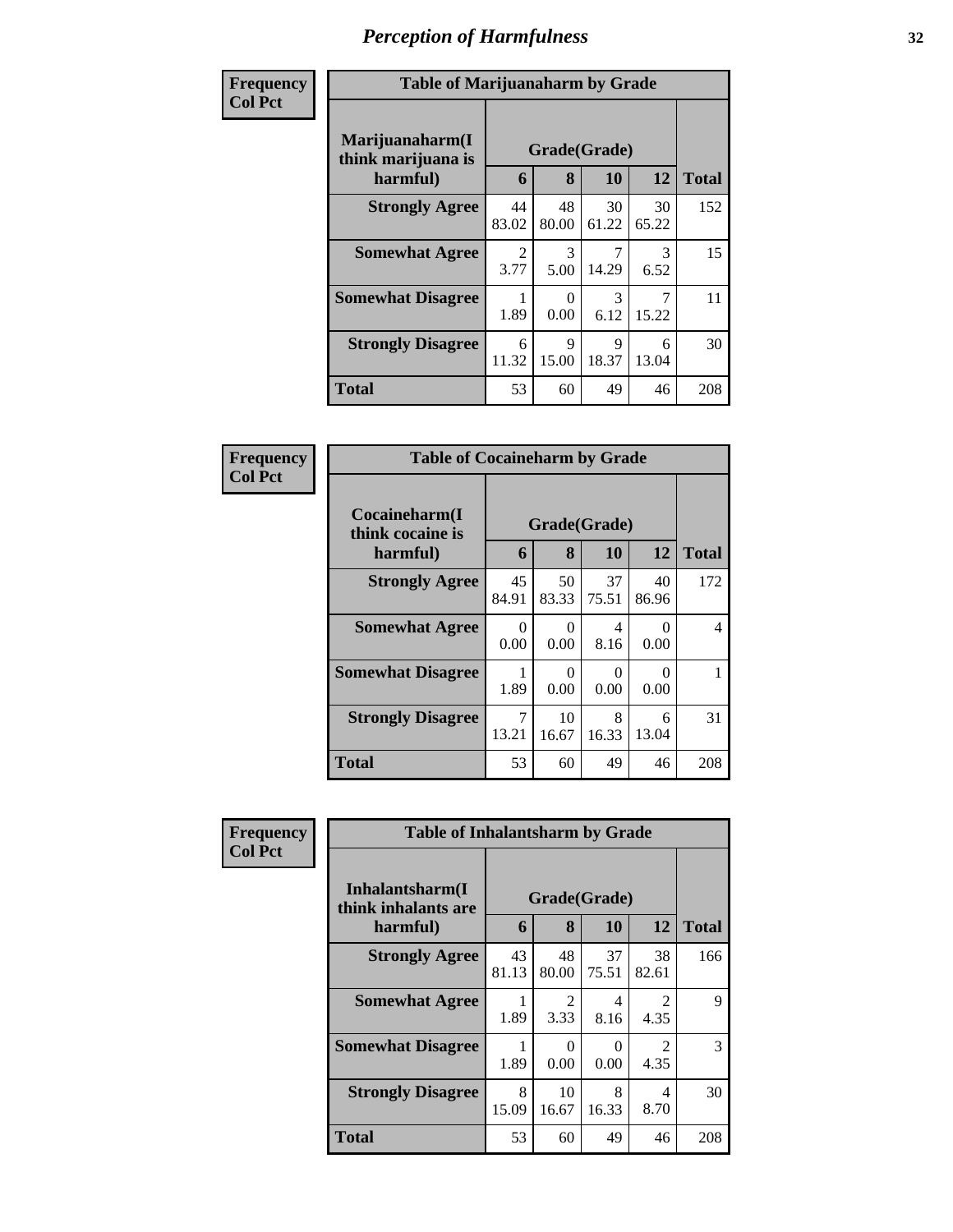| Frequency      | <b>Table of Steroidsharm by Grade</b>            |                       |                        |             |                                   |                |  |
|----------------|--------------------------------------------------|-----------------------|------------------------|-------------|-----------------------------------|----------------|--|
| <b>Col Pct</b> | Steroidsharm(I<br>think steroids are<br>harmful) | 6                     | Grade(Grade)<br>8      | 10          | 12                                | <b>Total</b>   |  |
|                | <b>Strongly Agree</b>                            | 40<br>75.47           | 48<br>80.00            | 36<br>73.47 | 37<br>80.43                       | 161            |  |
|                | <b>Somewhat Agree</b>                            | 1.89                  | $\mathfrak{D}$<br>3.33 | 6<br>12.24  | 4<br>8.70                         | 13             |  |
|                | <b>Somewhat Disagree</b>                         | $\mathcal{R}$<br>5.66 | 1.67                   | 0<br>0.00   | 0<br>0.00                         | $\overline{4}$ |  |
|                | <b>Strongly Disagree</b>                         | $\mathbf Q$<br>16.98  | $\mathbf Q$<br>15.00   | 7<br>14.29  | $\overline{\phantom{1}}$<br>10.87 | 30             |  |
|                | Total                                            | 53                    | 60                     | 49          | 46                                | 208            |  |

| Frequency      | <b>Table of Ecstasyharm by Grade</b>          |                       |                   |             |                |              |
|----------------|-----------------------------------------------|-----------------------|-------------------|-------------|----------------|--------------|
| <b>Col Pct</b> | Ecstasyharm(I<br>think ecstasy is<br>harmful) | 6                     | Grade(Grade)<br>8 | 10          | 12             | <b>Total</b> |
|                | <b>Strongly Agree</b>                         | 42<br>79.25           | 50<br>83.33       | 34<br>69.39 | 41<br>89.13    | 167          |
|                | <b>Somewhat Agree</b>                         | 1.89                  | 1.67              | 5<br>10.20  | $\cup$<br>0.00 |              |
|                | <b>Somewhat Disagree</b>                      | $\mathcal{L}$<br>3.77 | 0<br>0.00         | 2.04        | 0.00           | 3            |
|                | <b>Strongly Disagree</b>                      | 8<br>15.09            | 9<br>15.00        | 9<br>18.37  | 5<br>10.87     | 31           |
|                | <b>Total</b>                                  | 53                    | 60                | 49          | 46             | 208          |

| Frequency      | <b>Table of Methharm by Grade</b>            |              |                  |             |                  |              |  |  |  |
|----------------|----------------------------------------------|--------------|------------------|-------------|------------------|--------------|--|--|--|
| <b>Col Pct</b> | <b>Methharm</b> (I think<br>methamphetamines | Grade(Grade) |                  |             |                  |              |  |  |  |
|                | are harmful)                                 | 6            | 8                | 10          | 12               | <b>Total</b> |  |  |  |
|                | <b>Strongly Agree</b>                        | 41<br>77.36  | 50<br>83.33      | 37<br>75.51 | 41<br>89.13      | 169          |  |  |  |
|                | <b>Somewhat Agree</b>                        | 1.89         | $\Omega$<br>0.00 | 4<br>8.16   | $\Omega$<br>0.00 | 5            |  |  |  |
|                | <b>Somewhat Disagree</b>                     | 2<br>3.77    | 0<br>0.00        | 0<br>0.00   | $\Omega$<br>0.00 | 2            |  |  |  |
|                | <b>Strongly Disagree</b>                     | 9<br>16.98   | 10<br>16.67      | 8<br>16.33  | 5<br>10.87       | 32           |  |  |  |
|                | <b>Total</b>                                 | 53           | 60               | 49          | 46               | 208          |  |  |  |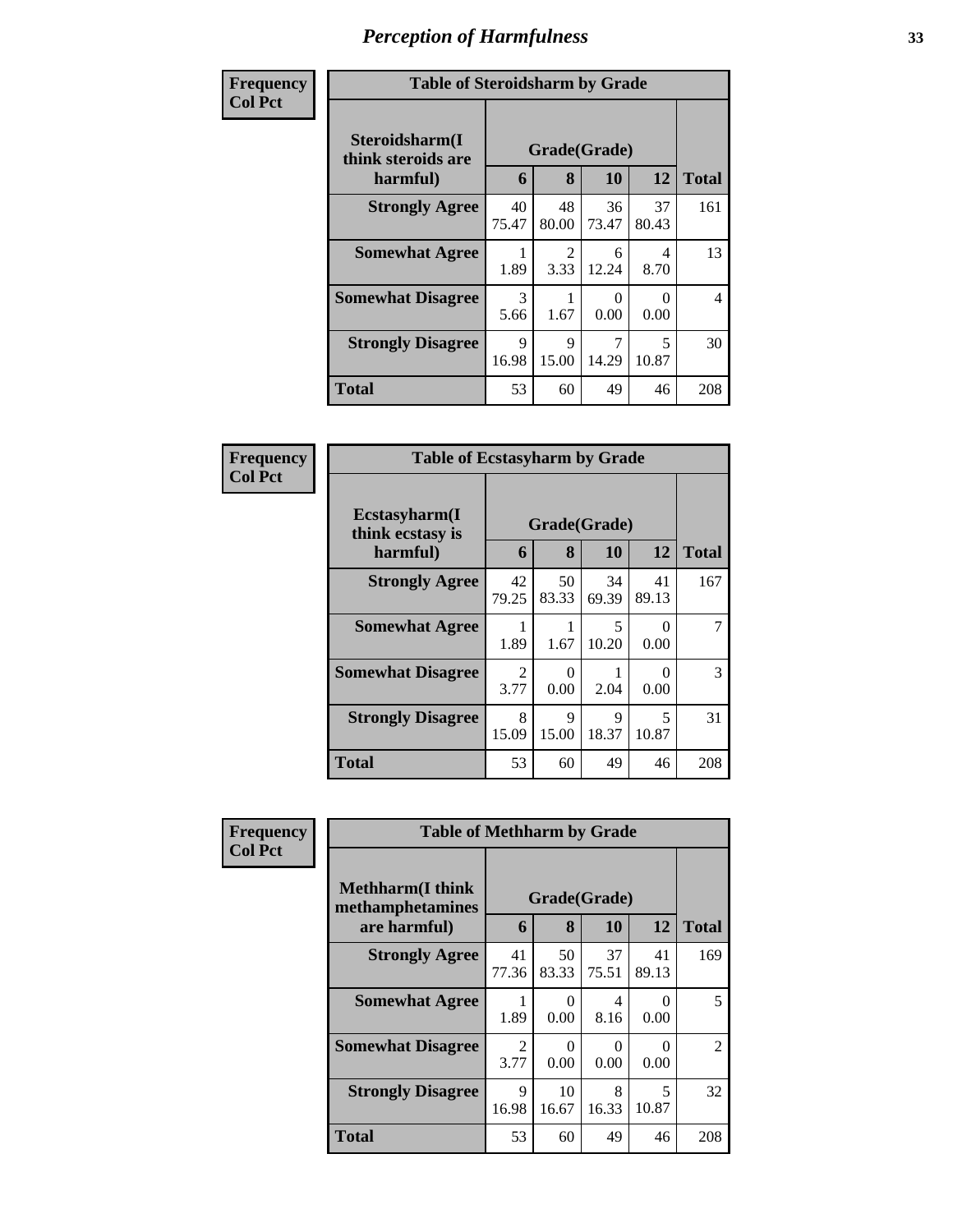| Frequency      | <b>Table of Hallucinogensharm by Grade</b>                 |             |                   |             |             |                |  |  |  |
|----------------|------------------------------------------------------------|-------------|-------------------|-------------|-------------|----------------|--|--|--|
| <b>Col Pct</b> | Hallucinogensharm(I<br>think hallucinogens<br>are harmful) | 6           | Grade(Grade)<br>8 | 10          | 12          | <b>Total</b>   |  |  |  |
|                | <b>Strongly Agree</b>                                      | 41<br>77.36 | 50<br>83.33       | 37<br>75.51 | 41<br>89.13 | 169            |  |  |  |
|                | <b>Somewhat Agree</b>                                      | 0<br>0.00   | ∩<br>0.00         | 4<br>8.16   | 0<br>0.00   | 4              |  |  |  |
|                | <b>Somewhat Disagree</b>                                   | 2<br>3.77   | 0<br>0.00         | 0<br>0.00   | 0.00        | $\overline{2}$ |  |  |  |
|                | <b>Strongly Disagree</b>                                   | 10<br>18.87 | 10<br>16.67       | 8<br>16.33  | 5<br>10.87  | 33             |  |  |  |
|                | <b>Total</b>                                               | 53          | 60                | 49          | 46          | 208            |  |  |  |

| Frequency      | <b>Table of Prescriptionharm by Grade</b>                                         |             |              |             |                                  |              |  |  |
|----------------|-----------------------------------------------------------------------------------|-------------|--------------|-------------|----------------------------------|--------------|--|--|
| <b>Col Pct</b> | <b>Prescriptionharm(I)</b><br>think prescription<br>drugs not<br>prescribed to me |             | Grade(Grade) |             |                                  |              |  |  |
|                | are harmful)                                                                      | 6           | 8            | 10          | 12                               | <b>Total</b> |  |  |
|                | <b>Strongly Agree</b>                                                             | 39<br>73.58 | 47<br>78.33  | 32<br>65.31 | 33<br>71.74                      | 151          |  |  |
|                | <b>Somewhat Agree</b>                                                             | 1<br>1.89   | 2<br>3.33    | 5<br>10.20  | 3<br>6.52                        | 11           |  |  |
|                | <b>Somewhat Disagree</b>                                                          | 1.89        | 2<br>3.33    | 2<br>4.08   | 6<br>13.04                       | 11           |  |  |
|                | <b>Strongly Disagree</b>                                                          | 12<br>22.64 | 9<br>15.00   | 10<br>20.41 | $\overline{\mathcal{A}}$<br>8.70 | 35           |  |  |
|                | Total                                                                             | 53          | 60           | 49          | 46                               | 208          |  |  |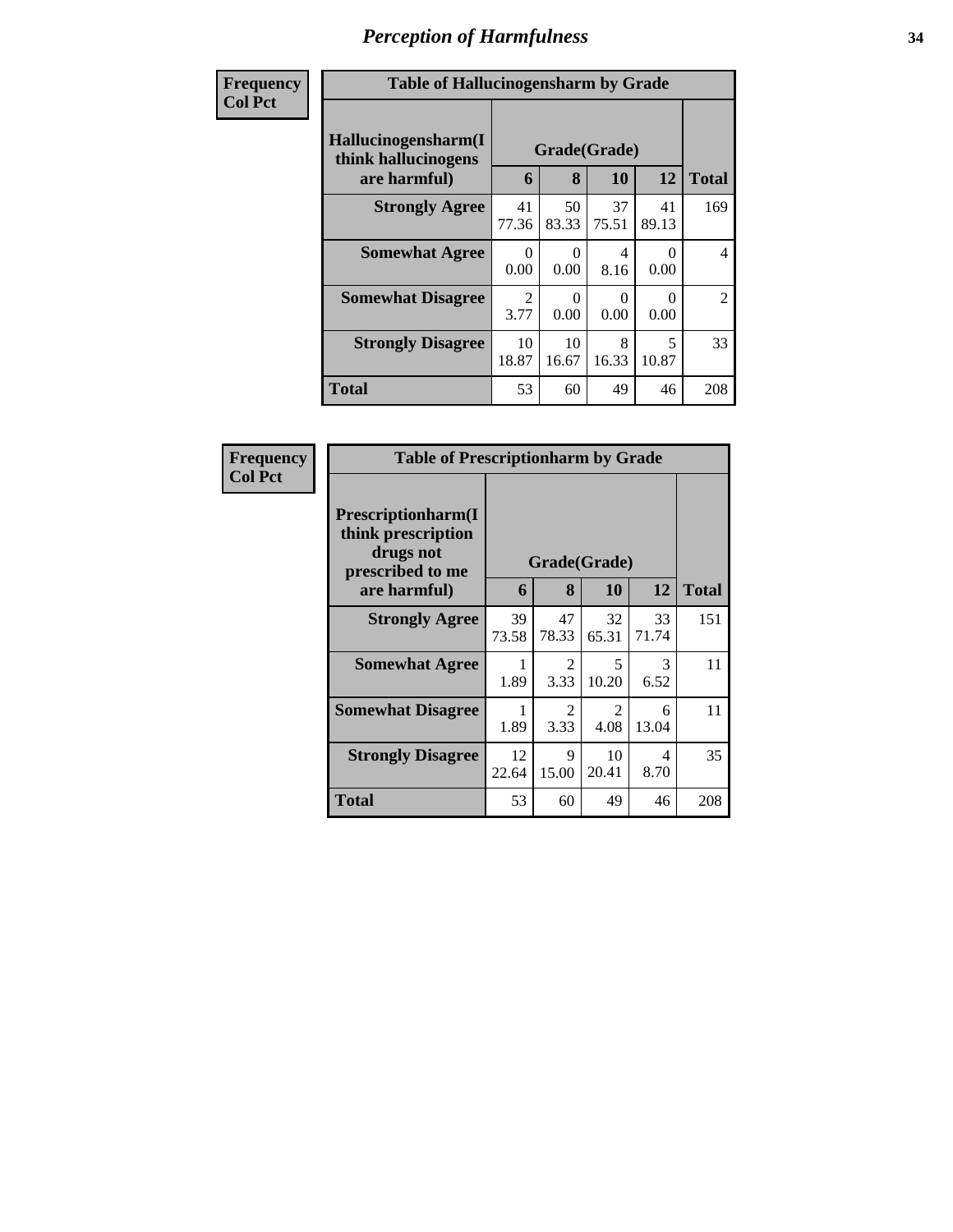### *Disapproval by Adults* **35**

| Frequency      | <b>Table of Alcoholadult by Grade</b>                                 |                                     |                        |             |             |     |  |  |
|----------------|-----------------------------------------------------------------------|-------------------------------------|------------------------|-------------|-------------|-----|--|--|
| <b>Col Pct</b> | <b>Alcoholadult</b> (Adults<br>would disapprove if<br>I used alcohol) | Grade(Grade)<br>12<br>8<br>10<br>6  |                        |             |             |     |  |  |
|                | <b>Strongly Agree</b>                                                 | 42<br>79.25                         | 37<br>61.67            | 24<br>48.98 | 18<br>39.13 | 121 |  |  |
|                | <b>Somewhat Agree</b>                                                 | 5<br>9.43                           | 11<br>18.33            | 19<br>38.78 | 14<br>30.43 | 49  |  |  |
|                | <b>Somewhat Disagree</b>                                              | $\mathcal{D}_{\mathcal{L}}$<br>3.77 | $\mathfrak{D}$<br>3.33 | 5<br>10.20  | 10<br>21.74 | 19  |  |  |
|                | <b>Strongly Disagree</b>                                              | 4<br>7.55                           | 10<br>16.67            | 2.04        | 4<br>8.70   | 19  |  |  |
|                | <b>Total</b>                                                          | 53                                  | 60                     | 49          | 46          | 208 |  |  |

| Frequency      | <b>Table of Tobaccoadult by Grade</b>                                 |                                           |                                     |             |             |              |  |  |
|----------------|-----------------------------------------------------------------------|-------------------------------------------|-------------------------------------|-------------|-------------|--------------|--|--|
| <b>Col Pct</b> | <b>Tobaccoadult</b> (Adults<br>would disapprove if<br>I used tobacco) | Grade(Grade)<br>12<br>8<br><b>10</b><br>6 |                                     |             |             | <b>Total</b> |  |  |
|                | <b>Strongly Agree</b>                                                 | 41<br>77.36                               | 38<br>63.33                         | 29<br>59.18 | 26<br>56.52 | 134          |  |  |
|                | <b>Somewhat Agree</b>                                                 | 6<br>11.32                                | 10<br>16.67                         | 14<br>28.57 | 15.22       | 37           |  |  |
|                | <b>Somewhat Disagree</b>                                              | 1.89                                      | $\mathcal{D}_{\mathcal{L}}$<br>3.33 | 3<br>6.12   | 6<br>13.04  | 12           |  |  |
|                | <b>Strongly Disagree</b>                                              | 5<br>9.43                                 | 10<br>16.67                         | 3<br>6.12   | 15.22       | 25           |  |  |
|                | <b>Total</b>                                                          | 53                                        | 60                                  | 49          | 46          | 208          |  |  |

| Frequency      | <b>Table of Marijuanaadult by Grade</b>                        |                                     |                        |             |                        |              |  |
|----------------|----------------------------------------------------------------|-------------------------------------|------------------------|-------------|------------------------|--------------|--|
| <b>Col Pct</b> | Marijuanaadult(Adults<br>Grade(Grade)<br>would disapprove if I |                                     |                        |             |                        |              |  |
|                | used marijuana)                                                | 6                                   | 8                      | 10          | 12                     | <b>Total</b> |  |
|                | <b>Strongly Agree</b>                                          | 45<br>84.91                         | 46<br>76.67            | 39<br>79.59 | 39<br>84.78            | 169          |  |
|                | <b>Somewhat Agree</b>                                          | $\mathcal{D}_{\mathcal{A}}$<br>3.77 | $\mathfrak{D}$<br>3.33 | 14.29       | 4.35                   | 13           |  |
|                | <b>Somewhat Disagree</b>                                       | 0<br>0.00                           | 1.67                   | 0<br>0.00   | $\mathfrak{D}$<br>4.35 | 3            |  |
|                | <b>Strongly Disagree</b>                                       | 6<br>11.32                          | 11<br>18.33            | 3<br>6.12   | 3<br>6.52              | 23           |  |
|                | <b>Total</b>                                                   | 53                                  | 60                     | 49          | 46                     | 208          |  |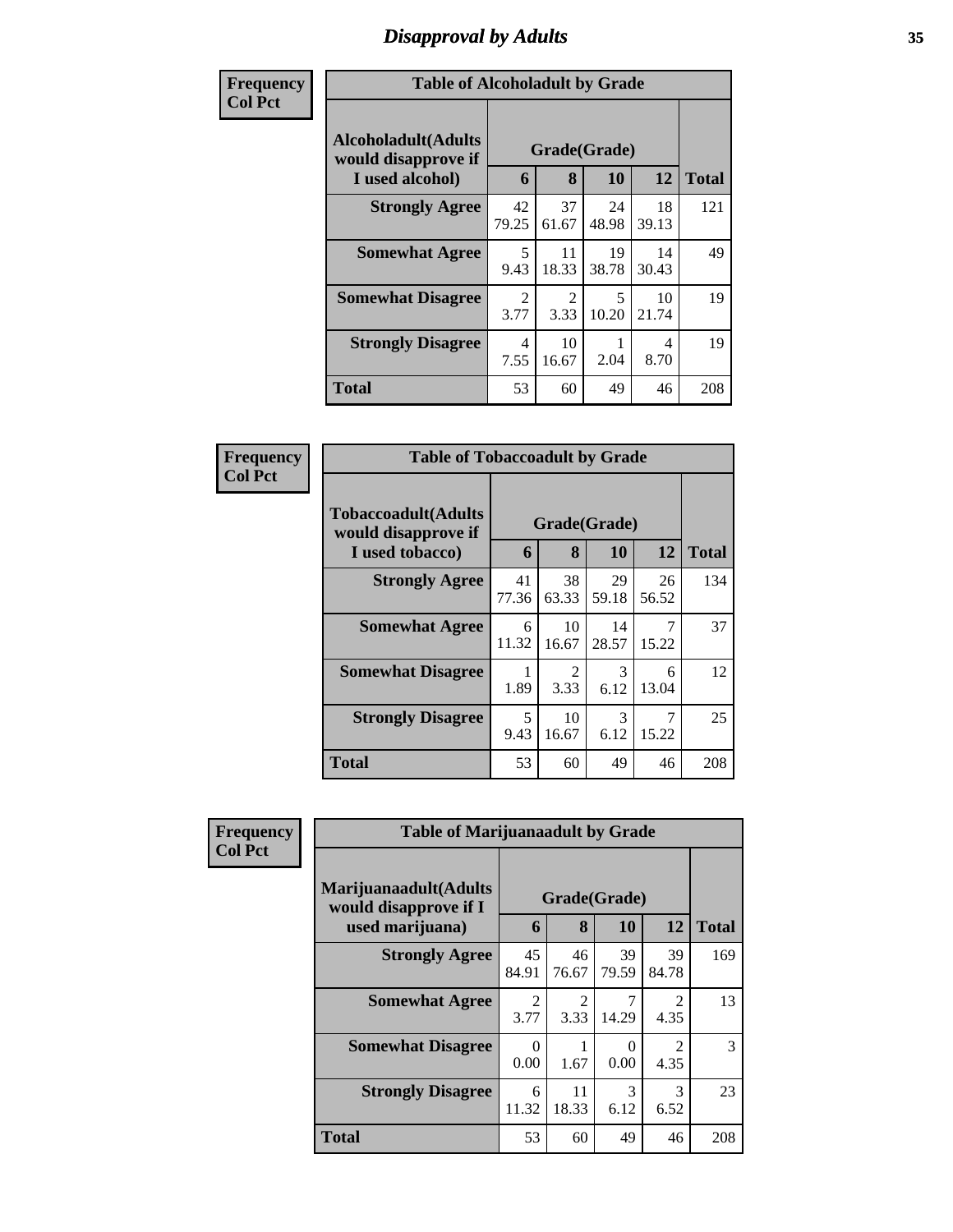### *Disapproval by Adults* **36**

| <b>Frequency</b> |                                                        | <b>Table of Otherdrugadult by Grade</b> |             |             |                  |              |  |  |
|------------------|--------------------------------------------------------|-----------------------------------------|-------------|-------------|------------------|--------------|--|--|
| <b>Col Pct</b>   | <b>Otherdrugadult</b> (Adults<br>would disapprove if I | Grade(Grade)                            |             |             |                  |              |  |  |
|                  | used other drugs)                                      | 6                                       | 8           | 10          | 12               | <b>Total</b> |  |  |
|                  | <b>Strongly Agree</b>                                  | 45<br>84.91                             | 48<br>80.00 | 43<br>87.76 | 43<br>93.48      | 179          |  |  |
|                  | <b>Somewhat Agree</b>                                  | 1<br>1.89                               | 1.67        | 3<br>6.12   | $\Omega$<br>0.00 | 5            |  |  |
|                  | <b>Somewhat Disagree</b>                               | 1<br>1.89                               | 0<br>0.00   | 0<br>0.00   | $\Omega$<br>0.00 |              |  |  |
|                  | <b>Strongly Disagree</b>                               | 6<br>11.32                              | 11<br>18.33 | 3<br>6.12   | 3<br>6.52        | 23           |  |  |
|                  | <b>Total</b>                                           | 53                                      | 60          | 49          | 46               | 208          |  |  |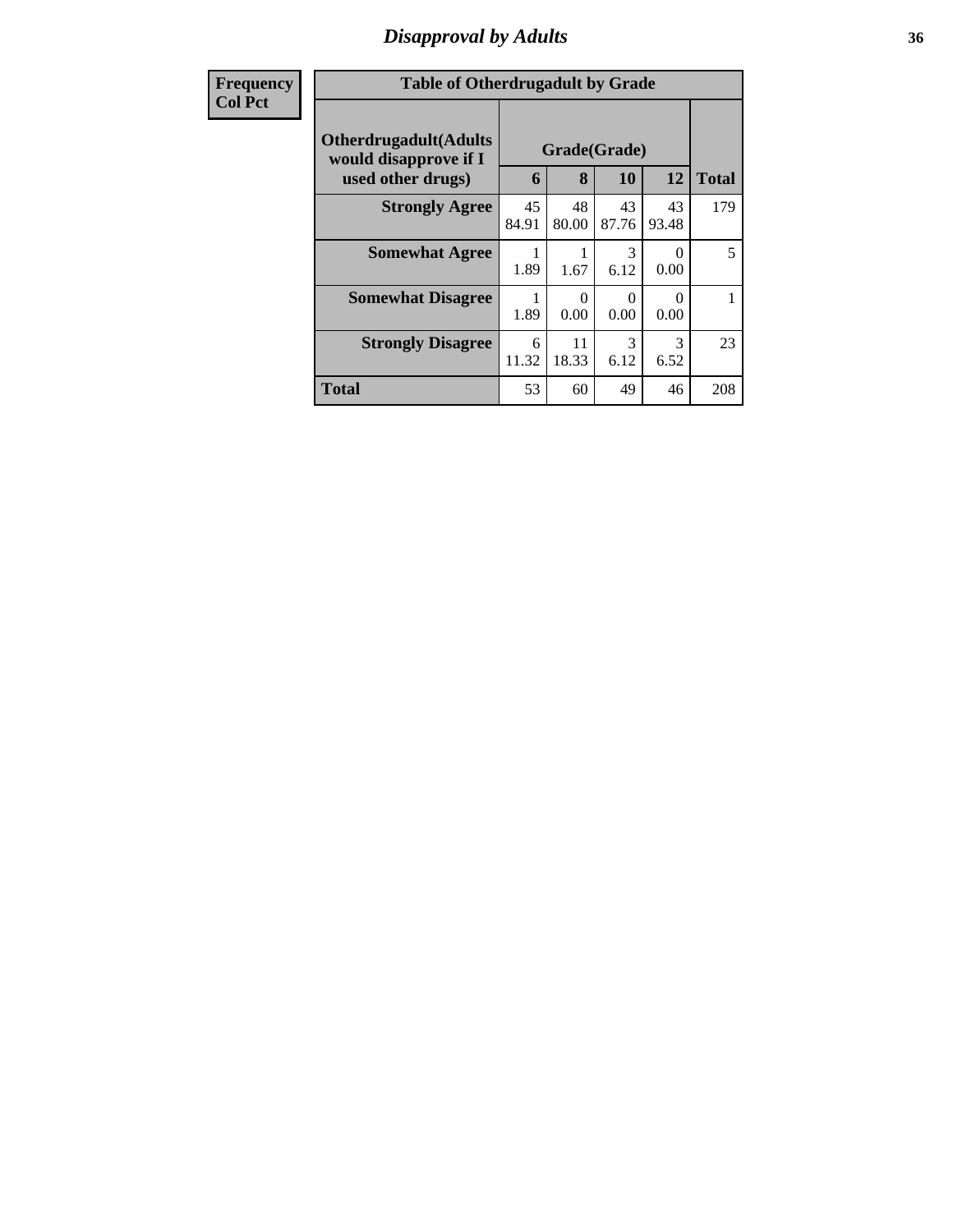## *Disapproval by Peers* **37**

| Frequency      | <b>Table of Alcoholpeer by Grade</b>                    |                                  |             |             |             |              |
|----------------|---------------------------------------------------------|----------------------------------|-------------|-------------|-------------|--------------|
| <b>Col Pct</b> | Alcoholpeer(My<br>friends would<br>disapprove if I used | Grade(Grade)                     |             |             |             |              |
|                | alcohol)                                                | 6                                | 8           | 10          | 12          | <b>Total</b> |
|                | <b>Strongly Agree</b>                                   | 30<br>56.60                      | 29<br>48.33 | 11<br>22.45 | 5<br>10.87  | 75           |
|                | <b>Somewhat Agree</b>                                   | 11<br>20.75                      | 13<br>21.67 | 12<br>24.49 | 6<br>13.04  | 42           |
|                | <b>Somewhat Disagree</b>                                | 7<br>13.21                       | 8<br>13.33  | 17<br>34.69 | 11<br>23.91 | 43           |
|                | <b>Strongly Disagree</b>                                | $\overline{\phantom{1}}$<br>9.43 | 10<br>16.67 | 9<br>18.37  | 24<br>52.17 | 48           |
|                | Total                                                   | 53                               | 60          | 49          | 46          | 208          |

| Frequency      | <b>Table of Tobaccopeer by Grade</b>                    |              |             |             |             |              |
|----------------|---------------------------------------------------------|--------------|-------------|-------------|-------------|--------------|
| <b>Col Pct</b> | Tobaccopeer(My<br>friends would<br>disapprove if I used | Grade(Grade) |             |             |             |              |
|                | tobacco)                                                | 6            | 8           | 10          | 12          | <b>Total</b> |
|                | <b>Strongly Agree</b>                                   | 31<br>58.49  | 32<br>53.33 | 20<br>40.82 | 15<br>32.61 | 98           |
|                | <b>Somewhat Agree</b>                                   | 10<br>18.87  | 9<br>15.00  | 10<br>20.41 | 6<br>13.04  | 35           |
|                | <b>Somewhat Disagree</b>                                | 6<br>11.32   | 8<br>13.33  | 10<br>20.41 | 15.22       | 31           |
|                | <b>Strongly Disagree</b>                                | 6<br>11.32   | 11<br>18.33 | 9<br>18.37  | 18<br>39.13 | 44           |
|                | Total                                                   | 53           | 60          | 49          | 46          | 208          |

| Frequency      |                                                                           | <b>Table of Marijuanapeer by Grade</b> |             |             |             |              |  |  |  |
|----------------|---------------------------------------------------------------------------|----------------------------------------|-------------|-------------|-------------|--------------|--|--|--|
| <b>Col Pct</b> | Marijuanapeer(My<br>friends would<br>Grade(Grade)<br>disapprove if I used |                                        |             |             |             |              |  |  |  |
|                | marijuana)                                                                | 6                                      | 8           | 10          | 12          | <b>Total</b> |  |  |  |
|                | <b>Strongly Agree</b>                                                     | 39<br>73.58                            | 40<br>66.67 | 27<br>55.10 | 24<br>52.17 | 130          |  |  |  |
|                | <b>Somewhat Agree</b>                                                     | 6<br>11.32                             | 5<br>8.33   | 12<br>24.49 | 15.22       | 30           |  |  |  |
|                | <b>Somewhat Disagree</b>                                                  | $\mathcal{R}$<br>5.66                  | 4<br>6.67   | 5<br>10.20  | Q<br>19.57  | 21           |  |  |  |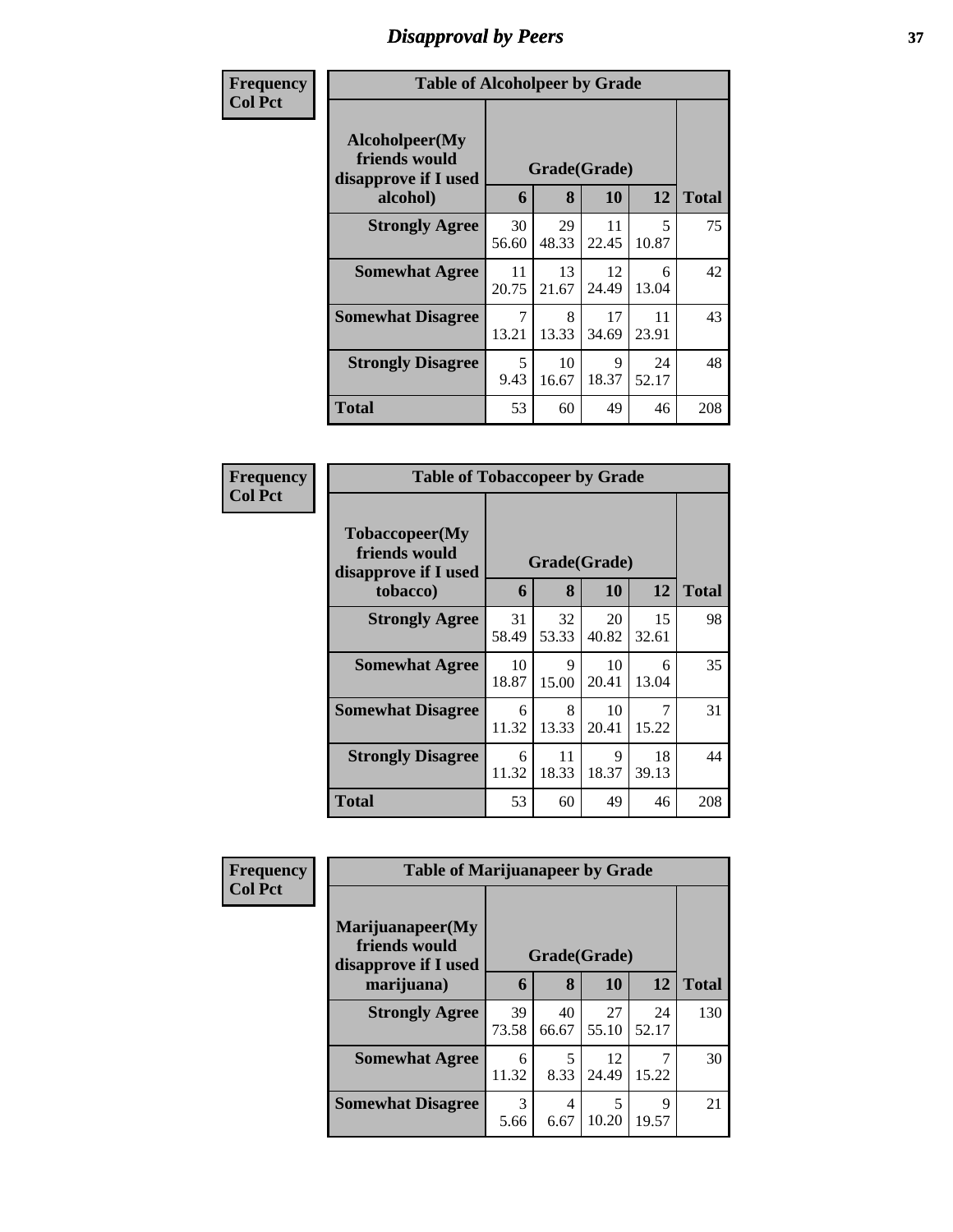# *Disapproval by Peers* **38**

| <b>Frequency</b> | <b>Table of Marijuanapeer by Grade</b> |              |             |            |            |              |  |  |
|------------------|----------------------------------------|--------------|-------------|------------|------------|--------------|--|--|
| <b>Col Pct</b>   | Marijuanapeer(My                       |              |             |            |            |              |  |  |
|                  | friends would<br>disapprove if I used  | Grade(Grade) |             |            |            |              |  |  |
|                  | marijuana)                             | 6            | 8           | 10         | 12         | <b>Total</b> |  |  |
|                  | <b>Strongly Disagree</b>               | 5<br>9.43    | 11<br>18.33 | 5<br>10.20 | 6<br>13.04 | 27           |  |  |
|                  |                                        |              |             |            |            |              |  |  |
|                  | <b>Total</b>                           | 53           | 60          | 49         | 46         | 208          |  |  |

| <b>Frequency</b> | <b>Table of Otherdrugpeer by Grade</b>                                            |             |                   |                        |             |              |  |  |  |
|------------------|-----------------------------------------------------------------------------------|-------------|-------------------|------------------------|-------------|--------------|--|--|--|
| <b>Col Pct</b>   | <b>Otherdrugpeer</b> (My<br>friends would<br>disapprove if I used<br>other drugs) | 6           | Grade(Grade)<br>8 | 10                     | 12          | <b>Total</b> |  |  |  |
|                  | <b>Strongly Agree</b>                                                             | 38<br>71.70 | 42<br>70.00       | 34<br>69.39            | 34<br>73.91 | 148          |  |  |  |
|                  | <b>Somewhat Agree</b>                                                             | 6<br>11.32  | 4<br>6.67         | 8<br>16.33             | 6<br>13.04  | 24           |  |  |  |
|                  | <b>Somewhat Disagree</b>                                                          | 6<br>11.32  | 5<br>8.33         | $\overline{4}$<br>8.16 | 2.17        | 16           |  |  |  |
|                  | <b>Strongly Disagree</b>                                                          | 3<br>5.66   | 9<br>15.00        | 3<br>6.12              | 5<br>10.87  | 20           |  |  |  |
|                  | Total                                                                             | 53          | 60                | 49                     | 46          | 208          |  |  |  |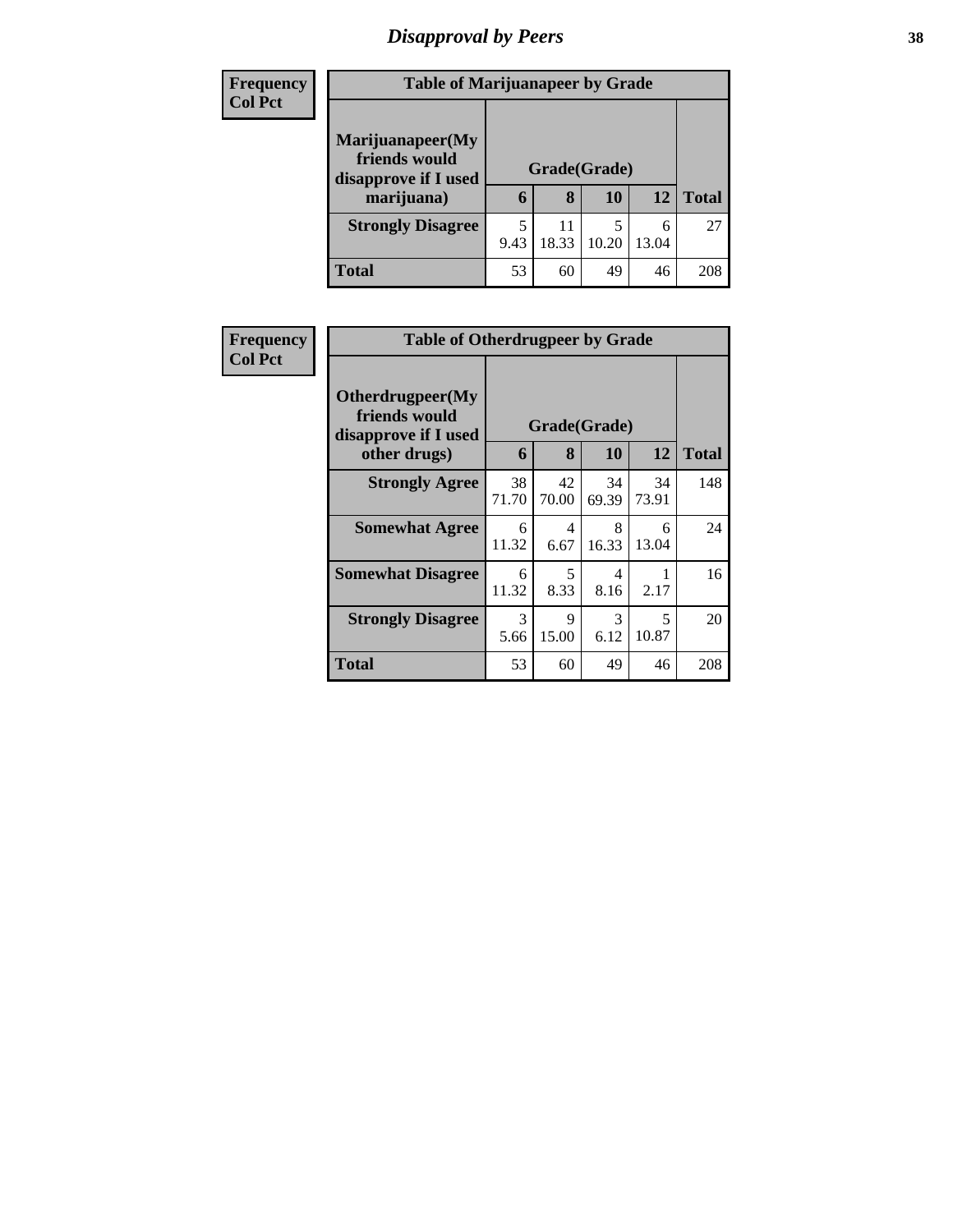| Frequency<br><b>Col Pct</b> | <b>Table of Alcohollocation1 by Grade</b> |              |             |             |             |              |  |  |
|-----------------------------|-------------------------------------------|--------------|-------------|-------------|-------------|--------------|--|--|
|                             | <b>Alcohollocation1(Places</b>            | Grade(Grade) |             |             |             |              |  |  |
|                             | <b>Friends Use Alcohol)</b>               | 6            | 8           | 10          | 12          | <b>Total</b> |  |  |
|                             |                                           | 10<br>18.87  | 12<br>20.00 | 32<br>65.31 | 39<br>84.78 | 93           |  |  |
|                             | Do Not Use                                | 43<br>81.13  | 48<br>80.00 | 17<br>34.69 | 7<br>15.22  | 115          |  |  |
|                             | <b>Total</b>                              | 53           | 60          | 49          | 46          | 208          |  |  |

| Frequency      | <b>Table of Alcohollocation2 by Grade</b> |              |             |             |             |              |  |
|----------------|-------------------------------------------|--------------|-------------|-------------|-------------|--------------|--|
| <b>Col Pct</b> | <b>Alcohollocation2(Places</b>            | Grade(Grade) |             |             |             |              |  |
|                | <b>Friends Use Alcohol)</b>               | 6            | 8           | 10          | <b>12</b>   | <b>Total</b> |  |
|                |                                           | 46<br>86.79  | 49<br>81.67 | 27<br>55.10 | 27<br>58.70 | 149          |  |
|                | Home                                      | 13.21        | 11<br>18.33 | 22<br>44.90 | 19<br>41.30 | 59           |  |
|                | <b>Total</b>                              | 53           | 60          | 49          | 46          | 208          |  |

| Frequency      | <b>Table of Alcohollocation 3 by Grade</b> |                        |                  |             |             |              |  |  |
|----------------|--------------------------------------------|------------------------|------------------|-------------|-------------|--------------|--|--|
| <b>Col Pct</b> | <b>Alcohollocation3(Places</b>             | Grade(Grade)           |                  |             |             |              |  |  |
|                | <b>Friends Use Alcohol)</b>                | 6                      | 8                | 10          | 12          | <b>Total</b> |  |  |
|                |                                            | 51<br>96.23            | 60<br>100.00     | 48<br>97.96 | 45<br>97.83 | 204          |  |  |
|                | <b>School</b>                              | $\overline{2}$<br>3.77 | $\Omega$<br>0.00 | 2.04        | 2.17        |              |  |  |
|                | <b>Total</b>                               | 53                     | 60               | 49          | 46          | 208          |  |  |

| <b>Frequency</b> | <b>Table of Alcohollocation4 by Grade</b> |              |             |             |             |              |  |  |
|------------------|-------------------------------------------|--------------|-------------|-------------|-------------|--------------|--|--|
| <b>Col Pct</b>   | <b>Alcohollocation4(Places</b>            | Grade(Grade) |             |             |             |              |  |  |
|                  | <b>Friends Use Alcohol)</b>               | 6            | 8           | 10          | 12          | <b>Total</b> |  |  |
|                  |                                           | 50<br>94.34  | 58<br>96.67 | 45<br>91.84 | 40<br>86.96 | 193          |  |  |
|                  | Car                                       | 3<br>5.66    | 2<br>3.33   | 4<br>8.16   | 6<br>13.04  | 15           |  |  |
|                  | <b>Total</b>                              | 53           | 60          | 49          | 46          | 208          |  |  |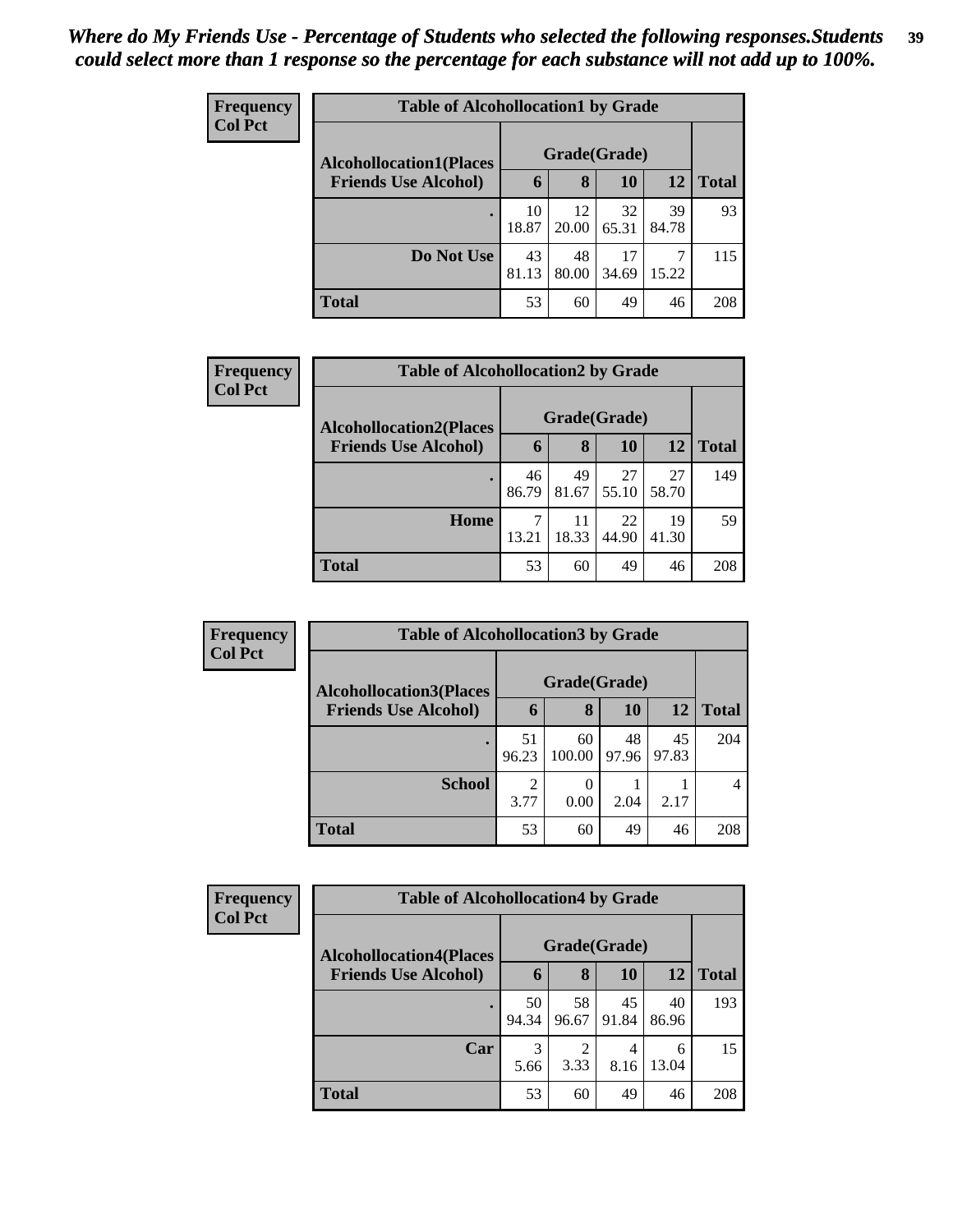| <b>Frequency</b> | <b>Table of Alcohollocation5 by Grade</b> |              |             |             |             |              |  |  |
|------------------|-------------------------------------------|--------------|-------------|-------------|-------------|--------------|--|--|
| <b>Col Pct</b>   | <b>Alcohollocation5(Places</b>            | Grade(Grade) |             |             |             |              |  |  |
|                  | <b>Friends Use Alcohol)</b>               | $\mathbf b$  | 8           | 10          | 12          | <b>Total</b> |  |  |
|                  |                                           | 50<br>94.34  | 54<br>90.00 | 24<br>48.98 | 23<br>50.00 | 151          |  |  |
|                  | <b>Friend's House</b>                     | 3<br>5.66    | 6<br>10.00  | 25<br>51.02 | 23<br>50.00 | 57           |  |  |
|                  | <b>Total</b>                              | 53           | 60          | 49          | 46          | 208          |  |  |

| Frequency      | <b>Table of Alcohollocation6 by Grade</b> |              |             |             |             |              |  |
|----------------|-------------------------------------------|--------------|-------------|-------------|-------------|--------------|--|
| <b>Col Pct</b> | <b>Alcohollocation6(Places</b>            | Grade(Grade) |             |             |             |              |  |
|                | <b>Friends Use Alcohol)</b>               | 6            | 8           | <b>10</b>   | 12          | <b>Total</b> |  |
|                |                                           | 46<br>86.79  | 52<br>86.67 | 34<br>69.39 | 20<br>43.48 | 152          |  |
|                | <b>Other</b>                              | 13.21        | 8<br>13.33  | 15<br>30.61 | 26<br>56.52 | 56           |  |
|                | <b>Total</b>                              | 53           | 60          | 49          | 46          | 208          |  |

| Frequency      | <b>Table of Tobaccolocation1 by Grade</b>                     |              |             |             |             |              |  |
|----------------|---------------------------------------------------------------|--------------|-------------|-------------|-------------|--------------|--|
| <b>Col Pct</b> | <b>Tobaccolocation1(Places</b><br><b>Friends Use Tobacco)</b> | Grade(Grade) |             |             |             |              |  |
|                |                                                               | 6            | 8           | 10          | <b>12</b>   | <b>Total</b> |  |
|                |                                                               | 14<br>26.42  | 17<br>28.33 | 25<br>51.02 | 30<br>65.22 | 86           |  |
|                | Do Not Use                                                    | 39<br>73.58  | 43<br>71.67 | 24<br>48.98 | 16<br>34.78 | 122          |  |
|                | <b>Total</b>                                                  | 53           | 60          | 49          | 46          | 208          |  |

| Frequency      |                                | <b>Table of Tobaccolocation2 by Grade</b> |             |             |             |              |  |  |  |  |
|----------------|--------------------------------|-------------------------------------------|-------------|-------------|-------------|--------------|--|--|--|--|
| <b>Col Pct</b> | <b>Tobaccolocation2(Places</b> | Grade(Grade)                              |             |             |             |              |  |  |  |  |
|                | <b>Friends Use Tobacco)</b>    | 6                                         | 8           | 10          | 12          | <b>Total</b> |  |  |  |  |
|                |                                | 43<br>81.13                               | 48<br>80.00 | 30<br>61.22 | 24<br>52.17 | 145          |  |  |  |  |
|                | Home                           | 10<br>18.87                               | 12<br>20.00 | 19<br>38.78 | 22<br>47.83 | 63           |  |  |  |  |
|                | <b>Total</b>                   | 53                                        | 60          | 49          | 46          | 208          |  |  |  |  |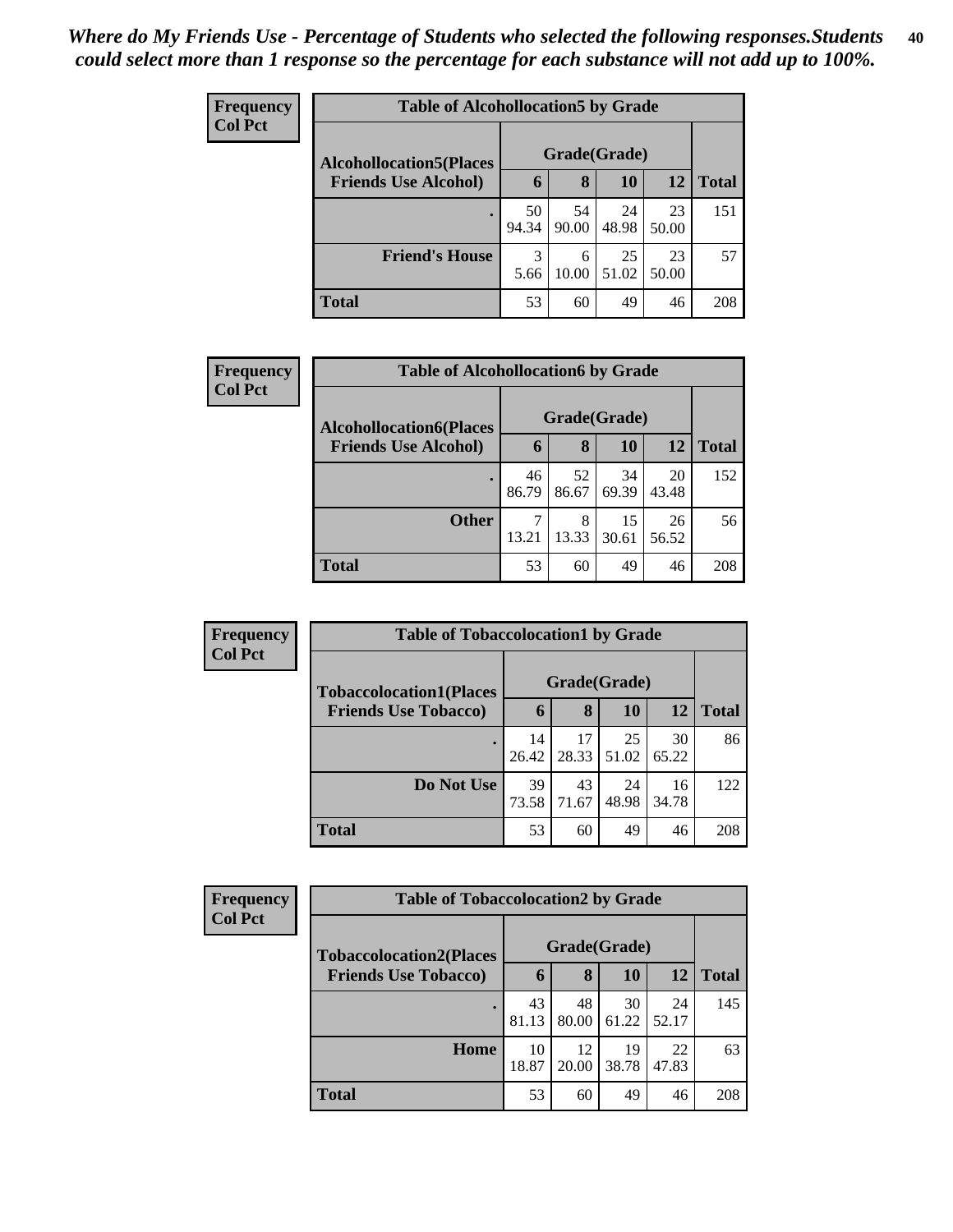| Frequency      | <b>Table of Tobaccolocation 3 by Grade</b> |              |             |             |             |              |  |  |
|----------------|--------------------------------------------|--------------|-------------|-------------|-------------|--------------|--|--|
| <b>Col Pct</b> | <b>Tobaccolocation3(Places</b>             | Grade(Grade) |             |             |             |              |  |  |
|                | <b>Friends Use Tobacco)</b>                | 6            | 8           | 10          | 12          | <b>Total</b> |  |  |
|                |                                            | 47<br>88.68  | 56<br>93.33 | 40<br>81.63 | 33<br>71.74 | 176          |  |  |
|                | <b>School</b>                              | 6<br>11.32   | 4<br>6.67   | 9<br>18.37  | 13<br>28.26 | 32           |  |  |
|                | <b>Total</b>                               | 53           | 60          | 49          | 46          | 208          |  |  |

| <b>Frequency</b> | <b>Table of Tobaccolocation4 by Grade</b> |              |       |       |           |              |  |  |  |
|------------------|-------------------------------------------|--------------|-------|-------|-----------|--------------|--|--|--|
| <b>Col Pct</b>   | <b>Tobaccolocation4(Places</b>            | Grade(Grade) |       |       |           |              |  |  |  |
|                  | <b>Friends Use Tobacco)</b>               | 6            | 8     | 10    | <b>12</b> | <b>Total</b> |  |  |  |
|                  |                                           | 47           | 54    | 39    | 23        | 163          |  |  |  |
|                  |                                           | 88.68        | 90.00 | 79.59 | 50.00     |              |  |  |  |
|                  | Car                                       | 6            | 6     | 10    | 23        | 45           |  |  |  |
|                  |                                           | 11.32        | 10.00 | 20.41 | 50.00     |              |  |  |  |
|                  | <b>Total</b>                              | 53           | 60    | 49    | 46        | 208          |  |  |  |

| <b>Frequency</b> | <b>Table of Tobaccolocation5 by Grade</b> |             |              |             |             |              |  |  |  |
|------------------|-------------------------------------------|-------------|--------------|-------------|-------------|--------------|--|--|--|
| <b>Col Pct</b>   | <b>Tobaccolocation5(Places</b>            |             | Grade(Grade) |             |             |              |  |  |  |
|                  | <b>Friends Use Tobacco)</b>               | 6           | 8            | 10          | 12          | <b>Total</b> |  |  |  |
|                  |                                           | 46<br>86.79 | 52<br>86.67  | 31<br>63.27 | 25<br>54.35 | 154          |  |  |  |
|                  | <b>Friend's House</b>                     | ┑<br>13.21  | 8<br>13.33   | 18<br>36.73 | 21<br>45.65 | 54           |  |  |  |
|                  | <b>Total</b>                              | 53          | 60           | 49          | 46          | 208          |  |  |  |

| <b>Frequency</b> |                                | <b>Table of Tobaccolocation6 by Grade</b> |             |             |             |              |  |  |  |  |
|------------------|--------------------------------|-------------------------------------------|-------------|-------------|-------------|--------------|--|--|--|--|
| <b>Col Pct</b>   | <b>Tobaccolocation6(Places</b> | Grade(Grade)                              |             |             |             |              |  |  |  |  |
|                  | <b>Friends Use Tobacco)</b>    | 6                                         | 8           | 10          | 12          | <b>Total</b> |  |  |  |  |
|                  |                                | 46<br>86.79                               | 52<br>86.67 | 36<br>73.47 | 25<br>54.35 | 159          |  |  |  |  |
|                  | <b>Other</b>                   | 13.21                                     | 8<br>13.33  | 13<br>26.53 | 21<br>45.65 | 49           |  |  |  |  |
|                  | <b>Total</b>                   | 53                                        | 60          | 49          | 46          | 208          |  |  |  |  |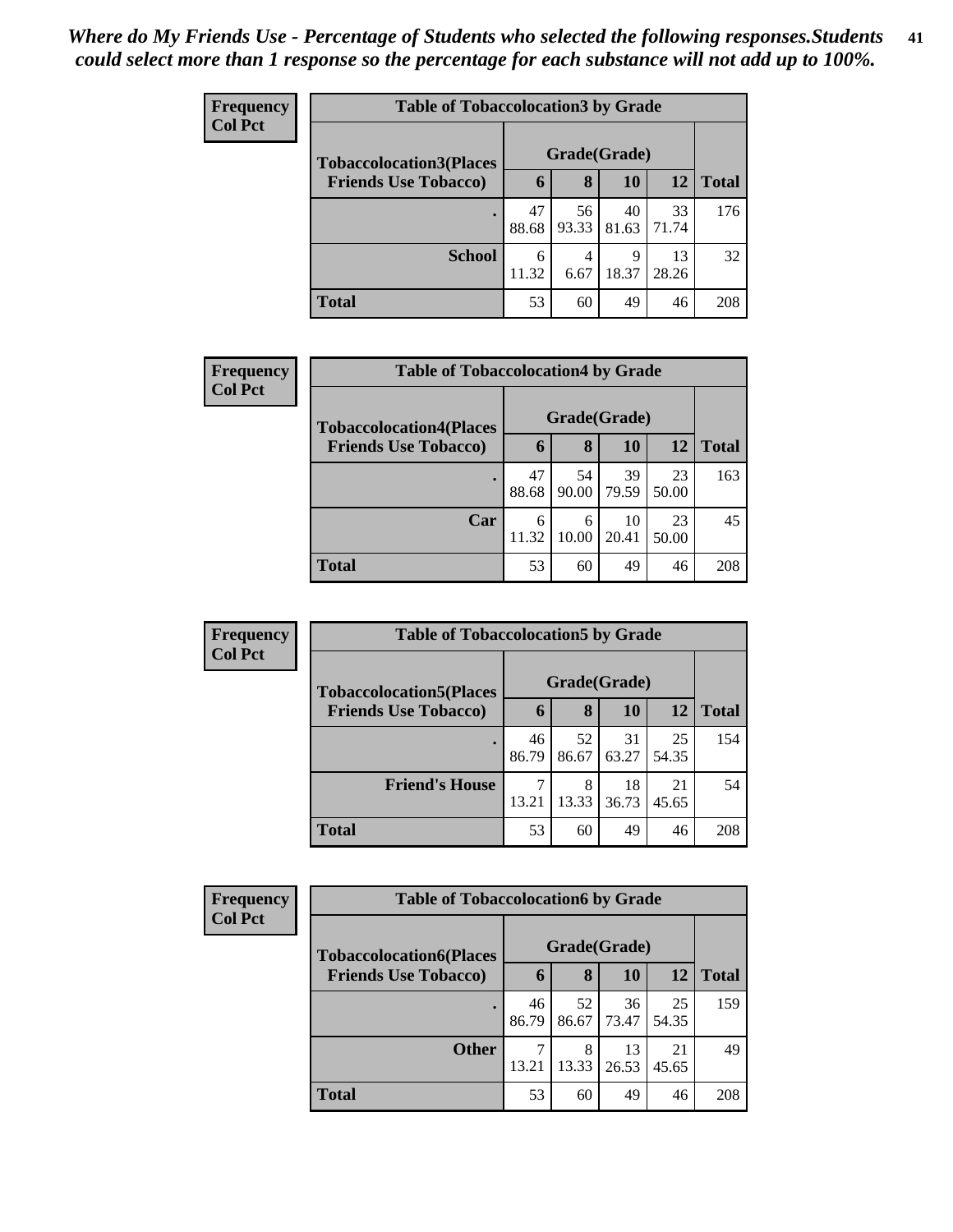| <b>Frequency</b> |                                  | <b>Table of Marijuanalocation1 by Grade</b> |             |             |             |              |  |  |  |  |
|------------------|----------------------------------|---------------------------------------------|-------------|-------------|-------------|--------------|--|--|--|--|
| <b>Col Pct</b>   | <b>Marijuanalocation1(Places</b> | Grade(Grade)                                |             |             |             |              |  |  |  |  |
|                  | <b>Friends Use Marijuana</b> )   | $\mathbf b$                                 | 8           | 10          | 12          | <b>Total</b> |  |  |  |  |
|                  |                                  | 8<br>15.09                                  | 9<br>15.00  | 21<br>42.86 | 16<br>34.78 | 54           |  |  |  |  |
|                  | Do Not Use                       | 45<br>84.91                                 | 51<br>85.00 | 28<br>57.14 | 30<br>65.22 | 154          |  |  |  |  |
|                  | <b>Total</b>                     | 53                                          | 60          | 49          | 46          | 208          |  |  |  |  |

| Frequency      | <b>Table of Marijuanalocation2 by Grade</b>                        |             |                   |             |             |              |  |  |  |
|----------------|--------------------------------------------------------------------|-------------|-------------------|-------------|-------------|--------------|--|--|--|
| <b>Col Pct</b> | <b>Marijuanalocation2(Places</b><br><b>Friends Use Marijuana</b> ) | 6           | Grade(Grade)<br>8 | 10          | 12          | <b>Total</b> |  |  |  |
|                |                                                                    |             |                   |             |             |              |  |  |  |
|                |                                                                    | 50<br>94.34 | 52<br>86.67       | 35<br>71.43 | 39<br>84.78 | 176          |  |  |  |
|                | Home                                                               | 3           | 8                 | 14          | 7           | 32           |  |  |  |
|                |                                                                    | 5.66        | 13.33             | 28.57       | 15.22       |              |  |  |  |
|                | <b>Total</b>                                                       | 53          | 60                | 49          | 46          | 208          |  |  |  |

| Frequency      | <b>Table of Marijuanalocation3 by Grade</b> |             |              |                        |              |              |  |  |
|----------------|---------------------------------------------|-------------|--------------|------------------------|--------------|--------------|--|--|
| <b>Col Pct</b> | <b>Marijuanalocation3(Places)</b>           |             | Grade(Grade) |                        |              |              |  |  |
|                | <b>Friends Use Marijuana</b> )              | h           | 8            | 10                     | 12           | <b>Total</b> |  |  |
|                |                                             | 52<br>98.11 | 60<br>100.00 | 47<br>95.92            | 46<br>100.00 | 205          |  |  |
|                | <b>School</b>                               | 1.89        | 0<br>0.00    | $\mathfrak{D}$<br>4.08 | 0<br>0.00    | 3            |  |  |
|                | Total                                       | 53          | 60           | 49                     | 46           | 208          |  |  |

| Frequency<br><b>Col Pct</b> | <b>Table of Marijuanalocation4 by Grade</b> |              |              |             |             |              |  |  |  |
|-----------------------------|---------------------------------------------|--------------|--------------|-------------|-------------|--------------|--|--|--|
|                             | <b>Marijuanalocation4(Places</b>            | Grade(Grade) |              |             |             |              |  |  |  |
|                             | <b>Friends Use Marijuana</b> )              | 6            | 8            | 10          | <b>12</b>   | <b>Total</b> |  |  |  |
|                             |                                             | 49<br>92.45  | 60<br>100.00 | 41<br>83.67 | 35<br>76.09 | 185          |  |  |  |
|                             | Car                                         | 4<br>7.55    | 0.00         | 8<br>16.33  | 11<br>23.91 | 23           |  |  |  |
|                             | <b>Total</b>                                | 53           | 60           | 49          | 46          | 208          |  |  |  |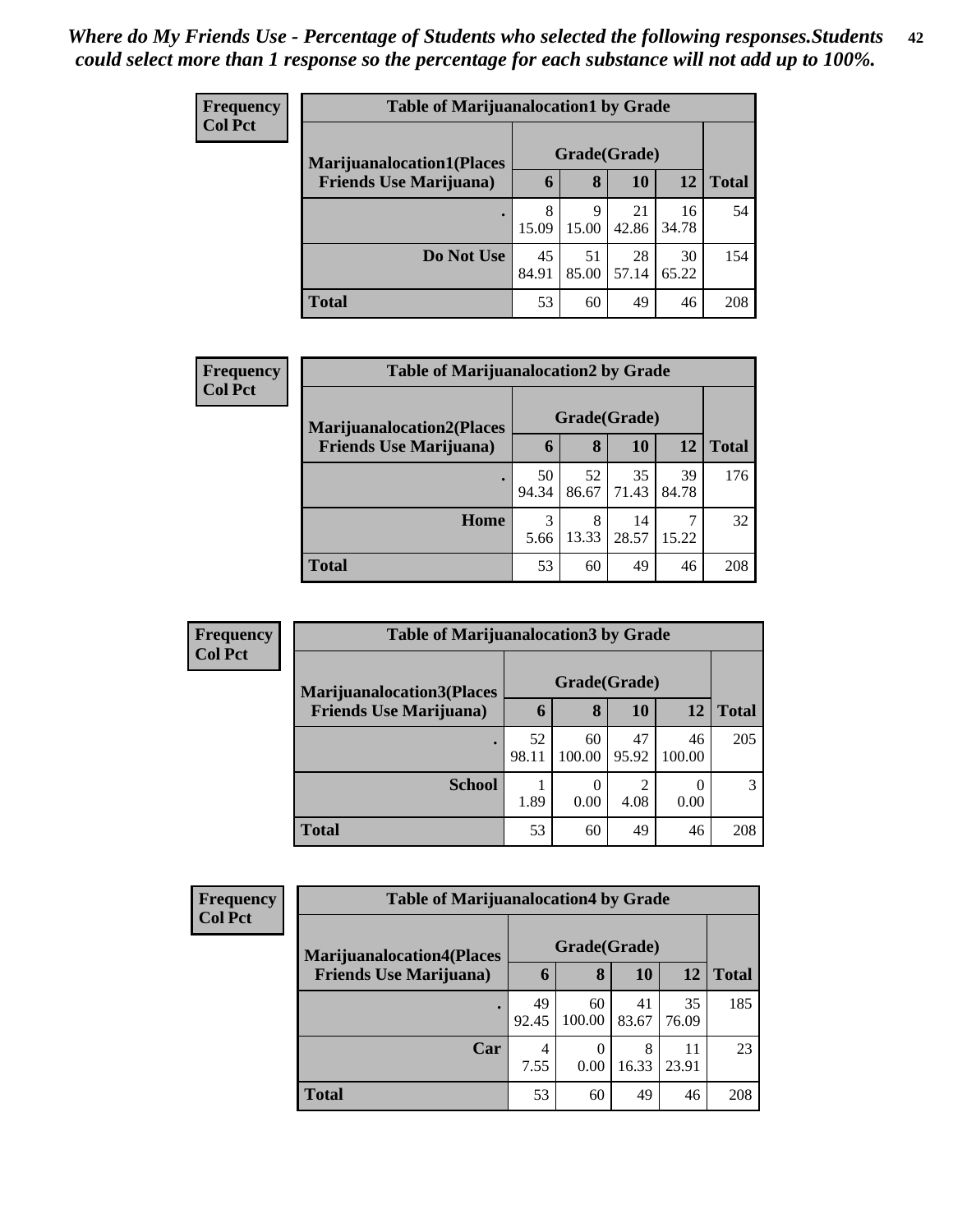| <b>Frequency</b> |                                   | <b>Table of Marijuanalocation5 by Grade</b> |             |             |             |              |  |  |  |
|------------------|-----------------------------------|---------------------------------------------|-------------|-------------|-------------|--------------|--|--|--|
| <b>Col Pct</b>   | <b>Marijuanalocation5</b> (Places | Grade(Grade)                                |             |             |             |              |  |  |  |
|                  | <b>Friends Use Marijuana</b> )    | 6                                           | 8           | 10          | 12          | <b>Total</b> |  |  |  |
|                  |                                   | 50<br>94.34                                 | 52<br>86.67 | 38<br>77.55 | 34<br>73.91 | 174          |  |  |  |
|                  | <b>Friend's House</b>             | 3<br>5.66                                   | 8<br>13.33  | 11<br>22.45 | 12<br>26.09 | 34           |  |  |  |
|                  | <b>Total</b>                      | 53                                          | 60          | 49          | 46          | 208          |  |  |  |

| <b>Frequency</b> | <b>Table of Marijuanalocation6 by Grade</b> |              |             |             |             |              |  |  |  |
|------------------|---------------------------------------------|--------------|-------------|-------------|-------------|--------------|--|--|--|
| <b>Col Pct</b>   | <b>Marijuanalocation6(Places</b>            | Grade(Grade) |             |             |             |              |  |  |  |
|                  | <b>Friends Use Marijuana</b> )              | 6            | 8           | 10          | 12          | <b>Total</b> |  |  |  |
|                  | $\bullet$                                   | 48<br>90.57  | 55<br>91.67 | 41<br>83.67 | 35<br>76.09 | 179          |  |  |  |
|                  | <b>Other</b>                                | 5<br>9.43    | 8.33        | 8<br>16.33  | 11<br>23.91 | 29           |  |  |  |
|                  | <b>Total</b>                                | 53           | 60          | 49          | 46          | 208          |  |  |  |

| Frequency      | <b>Table of Otherdruglocation1 by Grade</b>                          |              |             |             |             |              |
|----------------|----------------------------------------------------------------------|--------------|-------------|-------------|-------------|--------------|
| <b>Col Pct</b> | <b>Otherdruglocation1(Places</b><br><b>Friends Use Other Illegal</b> | Grade(Grade) |             |             |             |              |
|                | Drugs)                                                               | 6            | 8           | 10          | 12          | <b>Total</b> |
|                |                                                                      | 10<br>18.87  | 8.33        | 12<br>24.49 | 6<br>13.04  | 33           |
|                | Do Not Use                                                           | 43<br>81.13  | 55<br>91.67 | 37<br>75.51 | 40<br>86.96 | 175          |
|                | <b>Total</b>                                                         | 53           | 60          | 49          | 46          | 208          |

| <b>Frequency</b> |                                                                       | <b>Table of Otherdruglocation2 by Grade</b> |             |             |             |              |  |
|------------------|-----------------------------------------------------------------------|---------------------------------------------|-------------|-------------|-------------|--------------|--|
| <b>Col Pct</b>   | <b>Otherdruglocation2(Places)</b><br><b>Friends Use Other Illegal</b> | Grade(Grade)                                |             |             |             |              |  |
|                  | Drugs)                                                                | 6                                           | 8           | <b>10</b>   | 12          | <b>Total</b> |  |
|                  | ٠                                                                     | 48<br>90.57                                 | 57<br>95.00 | 41<br>83.67 | 44<br>95.65 | 190          |  |
|                  | Home                                                                  | 5<br>9.43                                   | 3<br>5.00   | 8<br>16.33  | 4.35        | 18           |  |
|                  | <b>Total</b>                                                          | 53                                          | 60          | 49          | 46          | 208          |  |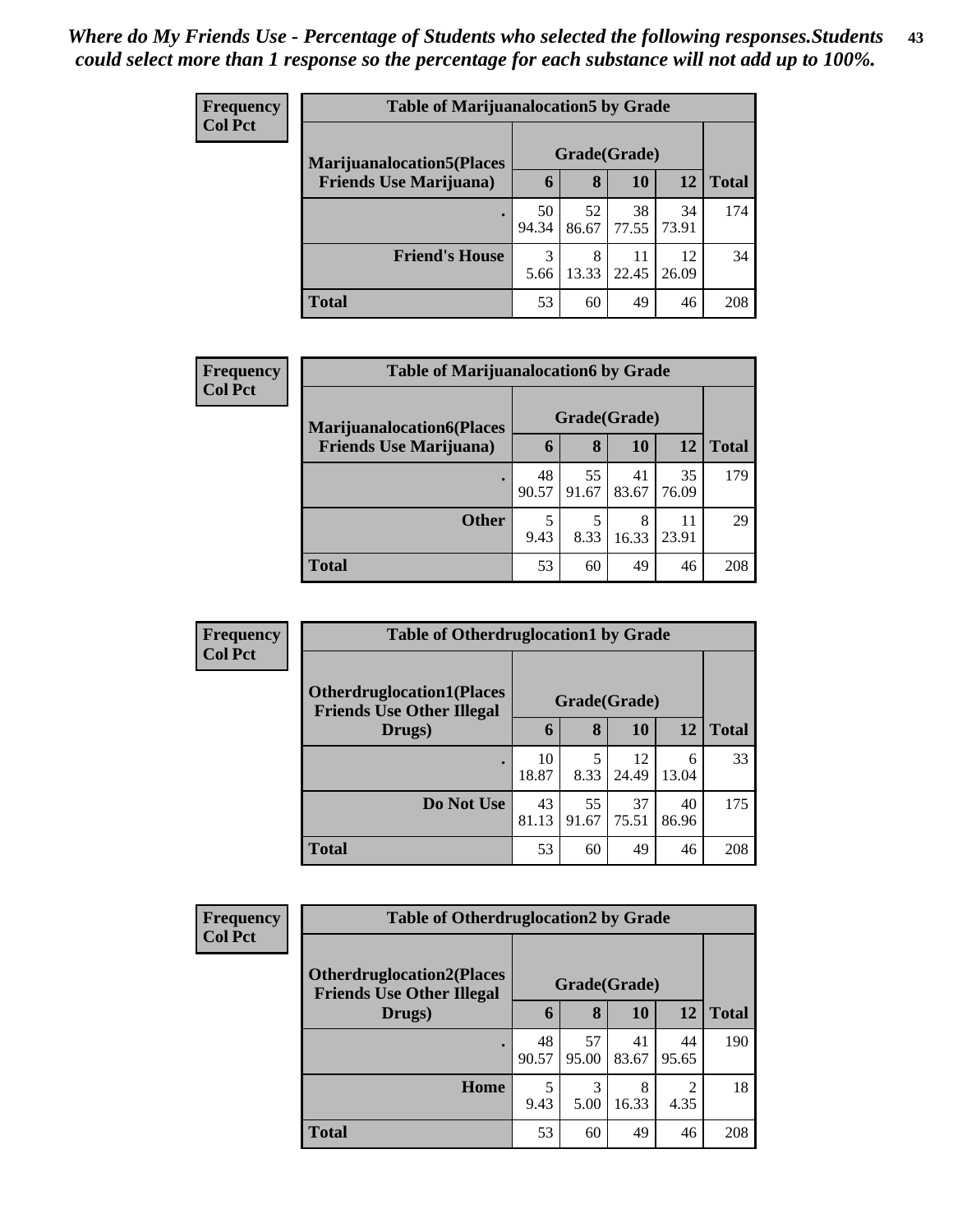| <b>Frequency</b> | <b>Table of Otherdruglocation3 by Grade</b>                           |                        |                  |              |                       |                |
|------------------|-----------------------------------------------------------------------|------------------------|------------------|--------------|-----------------------|----------------|
| <b>Col Pct</b>   | <b>Otherdruglocation3(Places)</b><br><b>Friends Use Other Illegal</b> |                        |                  |              |                       |                |
|                  | Drugs)                                                                | 6                      | 8                | 10           | 12                    | <b>Total</b>   |
|                  |                                                                       | 51<br>96.23            | 60<br>100.00     | 49<br>100.00 | 44<br>95.65           | 204            |
|                  | <b>School</b>                                                         | $\mathfrak{D}$<br>3.77 | $\Omega$<br>0.00 | 0<br>0.00    | $\mathcal{D}$<br>4.35 | $\overline{4}$ |
|                  | <b>Total</b>                                                          | 53                     | 60               | 49           | 46                    | 208            |

| <b>Frequency</b> | <b>Table of Otherdruglocation4 by Grade</b>                           |              |                  |             |                        |              |  |
|------------------|-----------------------------------------------------------------------|--------------|------------------|-------------|------------------------|--------------|--|
| <b>Col Pct</b>   | <b>Otherdruglocation4(Places)</b><br><b>Friends Use Other Illegal</b> | Grade(Grade) |                  |             |                        |              |  |
|                  | Drugs)                                                                | 6            | 8                | 10          | 12                     | <b>Total</b> |  |
|                  | $\bullet$                                                             | 48<br>90.57  | 60<br>100.00     | 45<br>91.84 | 44<br>95.65            | 197          |  |
|                  | Car                                                                   | 5<br>9.43    | $\theta$<br>0.00 | 4<br>8.16   | $\overline{2}$<br>4.35 |              |  |
|                  | <b>Total</b>                                                          | 53           | 60               | 49          | 46                     | 208          |  |

| Frequency<br><b>Col Pct</b> | <b>Table of Otherdruglocation5 by Grade</b>                           |              |             |             |             |              |  |  |
|-----------------------------|-----------------------------------------------------------------------|--------------|-------------|-------------|-------------|--------------|--|--|
|                             | <b>Otherdruglocation5(Places)</b><br><b>Friends Use Other Illegal</b> | Grade(Grade) |             |             |             |              |  |  |
|                             | Drugs)                                                                | 6            | 8           | <b>10</b>   | 12          | <b>Total</b> |  |  |
|                             |                                                                       | 50<br>94.34  | 57<br>95.00 | 45<br>91.84 | 43<br>93.48 | 195          |  |  |
|                             | <b>Friend's House</b>                                                 | 3<br>5.66    | 3<br>5.00   | 4<br>8.16   | 6.52        | 13           |  |  |
|                             | <b>Total</b>                                                          | 53           | 60          | 49          | 46          | 208          |  |  |

| <b>Frequency</b> | <b>Table of Otherdruglocation6 by Grade</b>                          |              |             |             |             |              |  |
|------------------|----------------------------------------------------------------------|--------------|-------------|-------------|-------------|--------------|--|
| <b>Col Pct</b>   | <b>Otherdruglocation6(Places</b><br><b>Friends Use Other Illegal</b> | Grade(Grade) |             |             |             |              |  |
|                  | Drugs)                                                               | 6            | 8           | 10          | 12          | <b>Total</b> |  |
|                  | ٠                                                                    | 47<br>88.68  | 58<br>96.67 | 44<br>89.80 | 44<br>95.65 | 193          |  |
|                  | <b>Other</b>                                                         | 6<br>11.32   | 2<br>3.33   | 10.20       | 4.35        | 15           |  |
|                  | <b>Total</b>                                                         | 53           | 60          | 49          | 46          | 208          |  |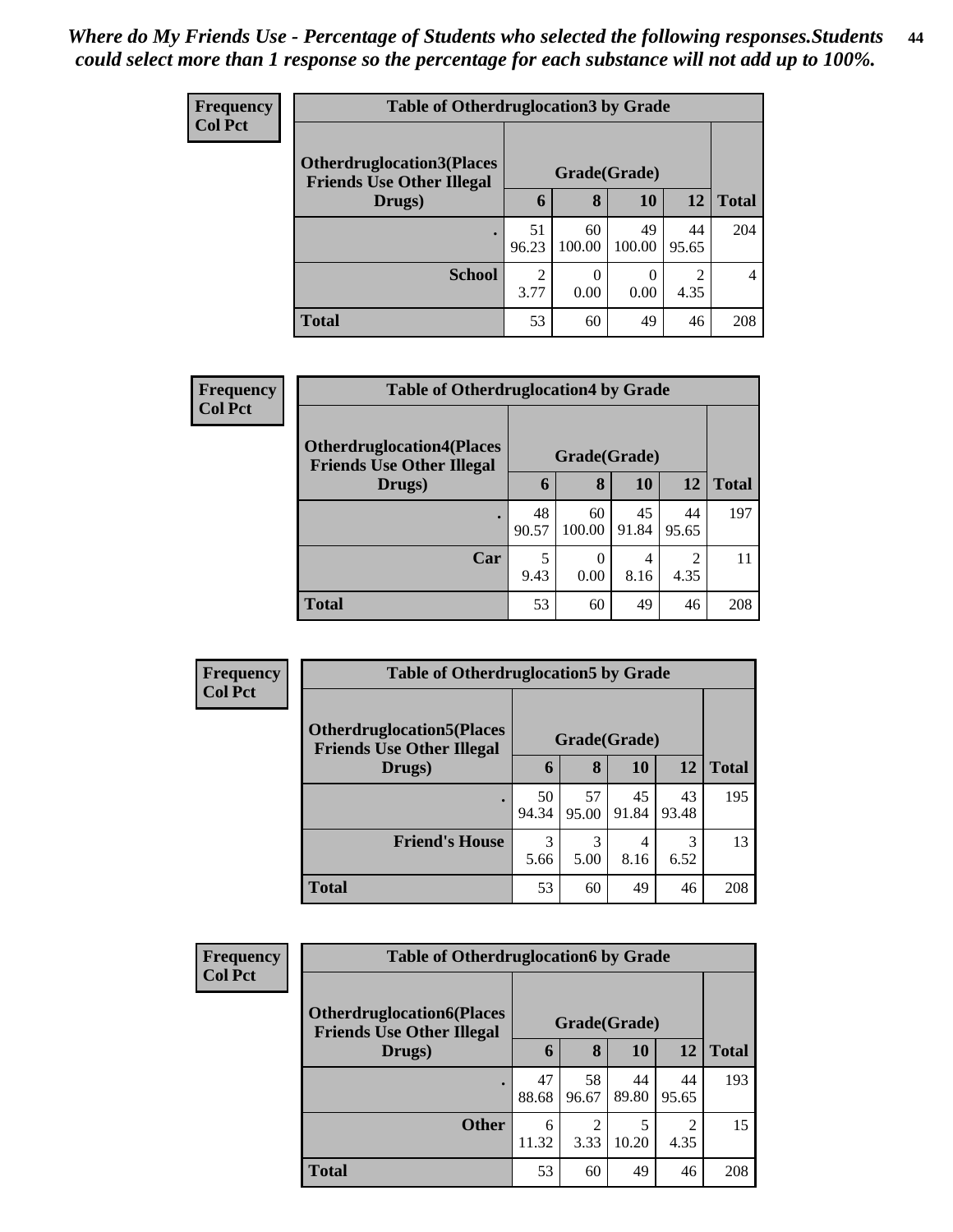| <b>Frequency</b> | <b>Table of Alcoholtime1 by Grade</b>           |              |             |             |             |              |
|------------------|-------------------------------------------------|--------------|-------------|-------------|-------------|--------------|
| <b>Col Pct</b>   | <b>Alcoholtime1(Times</b><br><b>Friends Use</b> | Grade(Grade) |             |             |             |              |
|                  | Alcohol)                                        | 6            | 8           | <b>10</b>   | 12          | <b>Total</b> |
|                  |                                                 | 13<br>24.53  | 16<br>26.67 | 32<br>65.31 | 37<br>80.43 | 98           |
|                  | Do Not Use                                      | 40<br>75.47  | 44<br>73.33 | 17<br>34.69 | 9<br>19.57  | 110          |
|                  | <b>Total</b>                                    | 53           | 60          | 49          | 46          | 208          |

| Frequency<br><b>Col Pct</b> | <b>Table of Alcoholtime2 by Grade</b>           |              |                  |             |             |              |
|-----------------------------|-------------------------------------------------|--------------|------------------|-------------|-------------|--------------|
|                             | <b>Alcoholtime2(Times</b><br><b>Friends Use</b> | Grade(Grade) |                  |             |             |              |
|                             | Alcohol)                                        | 6            | 8                | 10          | 12          | <b>Total</b> |
|                             | $\bullet$                                       | 50<br>94.34  | 60<br>100.00     | 46<br>93.88 | 43<br>93.48 | 199          |
|                             | <b>On Way to School</b>                         | 3<br>5.66    | $\theta$<br>0.00 | 3<br>6.12   | 3<br>6.52   | 9            |
|                             | <b>Total</b>                                    | 53           | 60               | 49          | 46          | 208          |

| Frequency<br><b>Col Pct</b> | <b>Table of Alcoholtime3 by Grade</b>           |             |              |             |             |              |
|-----------------------------|-------------------------------------------------|-------------|--------------|-------------|-------------|--------------|
|                             | <b>Alcoholtime3(Times</b><br><b>Friends Use</b> |             | Grade(Grade) |             |             |              |
|                             | Alcohol)                                        | 6           | 8            | 10          | 12          | <b>Total</b> |
|                             | $\bullet$                                       | 52<br>98.11 | 60<br>100.00 | 48<br>97.96 | 45<br>97.83 | 205          |
|                             | <b>During School</b>                            | 1.89        | 0.00         | 2.04        | 2.17        | 3            |
|                             | <b>Total</b>                                    | 53          | 60           | 49          | 46          | 208          |

| <b>Frequency</b> | <b>Table of Alcoholtime4 by Grade</b> |                        |             |             |             |              |  |
|------------------|---------------------------------------|------------------------|-------------|-------------|-------------|--------------|--|
| <b>Col Pct</b>   | <b>Alcoholtime4(Times</b>             | Grade(Grade)           |             |             |             |              |  |
|                  | <b>Friends Use Alcohol)</b>           | h                      | 8           | 10          | 12          | <b>Total</b> |  |
|                  |                                       | 51<br>96.23            | 58<br>96.67 | 47<br>95.92 | 44<br>95.65 | 200          |  |
|                  | <b>On Way Home From School</b>        | $\overline{2}$<br>3.77 | 3.33        | 4.08        | 4.35        | 8            |  |
|                  | <b>Total</b>                          | 53                     | 60          | 49          | 46          | 208          |  |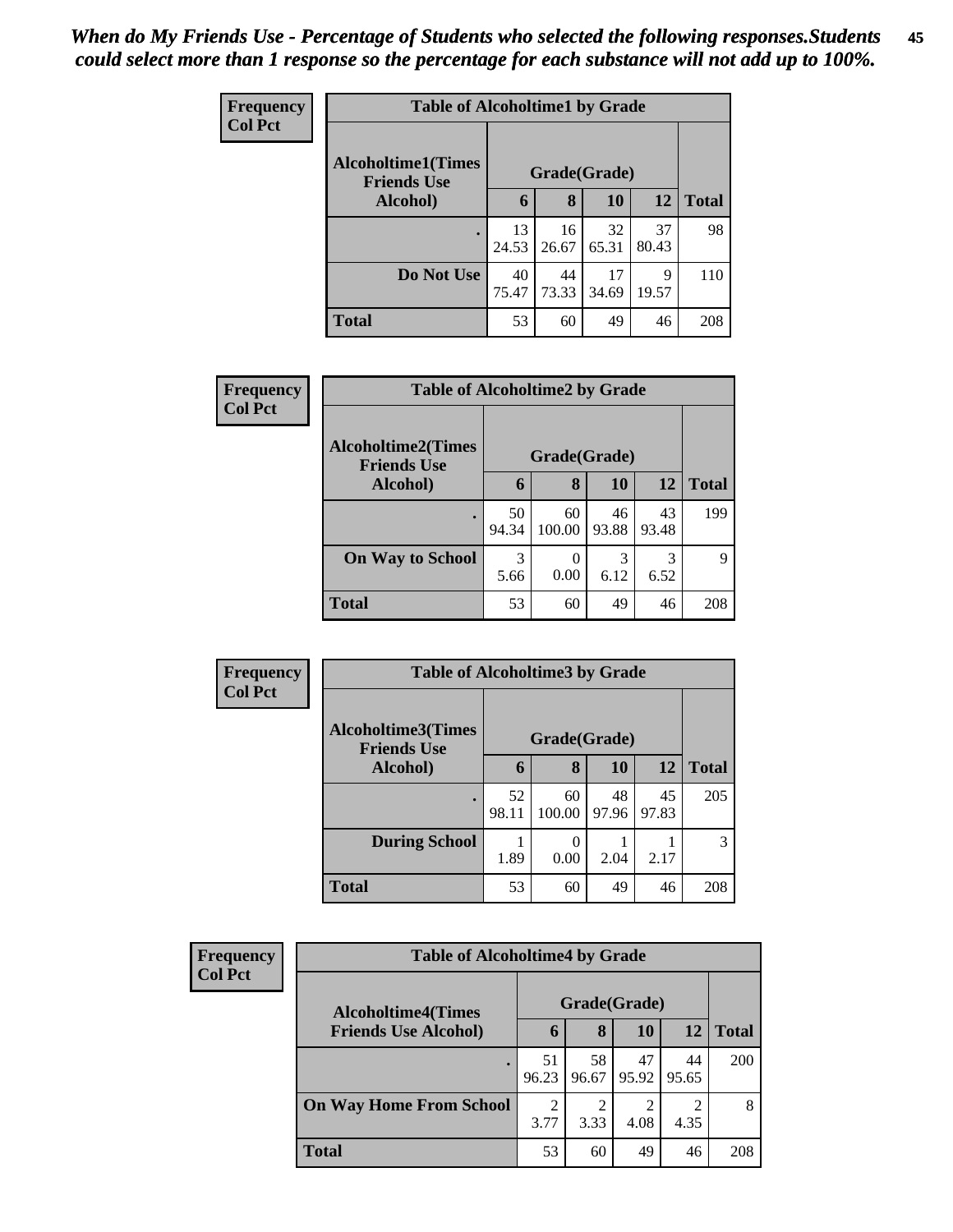| Frequency      | <b>Table of Alcoholtime5 by Grade</b>           |              |             |             |             |              |
|----------------|-------------------------------------------------|--------------|-------------|-------------|-------------|--------------|
| <b>Col Pct</b> | <b>Alcoholtime5(Times</b><br><b>Friends Use</b> | Grade(Grade) |             |             |             |              |
|                | Alcohol)                                        | 6            | 8           | 10          | 12          | <b>Total</b> |
|                |                                                 | 47<br>88.68  | 51<br>85.00 | 35<br>71.43 | 32<br>69.57 | 165          |
|                | <b>Weeknights</b>                               | 6<br>11.32   | 9<br>15.00  | 14<br>28.57 | 14<br>30.43 | 43           |
|                | <b>Total</b>                                    | 53           | 60          | 49          | 46          | 208          |

| <b>Frequency</b> | <b>Table of Alcoholtime6 by Grade</b>           |             |              |             |             |              |
|------------------|-------------------------------------------------|-------------|--------------|-------------|-------------|--------------|
| <b>Col Pct</b>   | <b>Alcoholtime6(Times</b><br><b>Friends Use</b> |             | Grade(Grade) |             |             |              |
|                  | Alcohol)                                        | 6           | 8            | 10          | 12          | <b>Total</b> |
|                  |                                                 | 42<br>79.25 | 44<br>73.33  | 17<br>34.69 | 8<br>17.39  | 111          |
|                  | Weekends                                        | 11<br>20.75 | 16<br>26.67  | 32<br>65.31 | 38<br>82.61 | 97           |
|                  | <b>Total</b>                                    | 53          | 60           | 49          | 46          | 208          |

| Frequency<br><b>Col Pct</b> | <b>Table of Tobaccotime1 by Grade</b>                           |             |             |             |             |              |  |  |
|-----------------------------|-----------------------------------------------------------------|-------------|-------------|-------------|-------------|--------------|--|--|
|                             | <b>Tobaccotime1(Times</b><br>Grade(Grade)<br><b>Friends Use</b> |             |             |             |             |              |  |  |
|                             | <b>Tobacco</b> )                                                | 6           | 8           | 10          | 12          | <b>Total</b> |  |  |
|                             |                                                                 | 14<br>26.42 | 11<br>18.33 | 23<br>46.94 | 27<br>58.70 | 75           |  |  |
|                             | Do Not Use                                                      | 39<br>73.58 | 49<br>81.67 | 26<br>53.06 | 19<br>41.30 | 133          |  |  |
|                             | <b>Total</b>                                                    | 53          | 60          | 49          | 46          | 208          |  |  |

| Frequency      | <b>Table of Tobaccotime2 by Grade</b>           |              |             |             |             |              |
|----------------|-------------------------------------------------|--------------|-------------|-------------|-------------|--------------|
| <b>Col Pct</b> | <b>Tobaccotime2(Times</b><br><b>Friends Use</b> | Grade(Grade) |             |             |             |              |
|                | <b>Tobacco</b> )                                | 6            | 8           | 10          | 12          | <b>Total</b> |
|                |                                                 | 47<br>88.68  | 56<br>93.33 | 36<br>73.47 | 23<br>50.00 | 162          |
|                | <b>On Way to School</b>                         | 6<br>11.32   | 4<br>6.67   | 13<br>26.53 | 23<br>50.00 | 46           |
|                | <b>Total</b>                                    | 53           | 60          | 49          | 46          | 208          |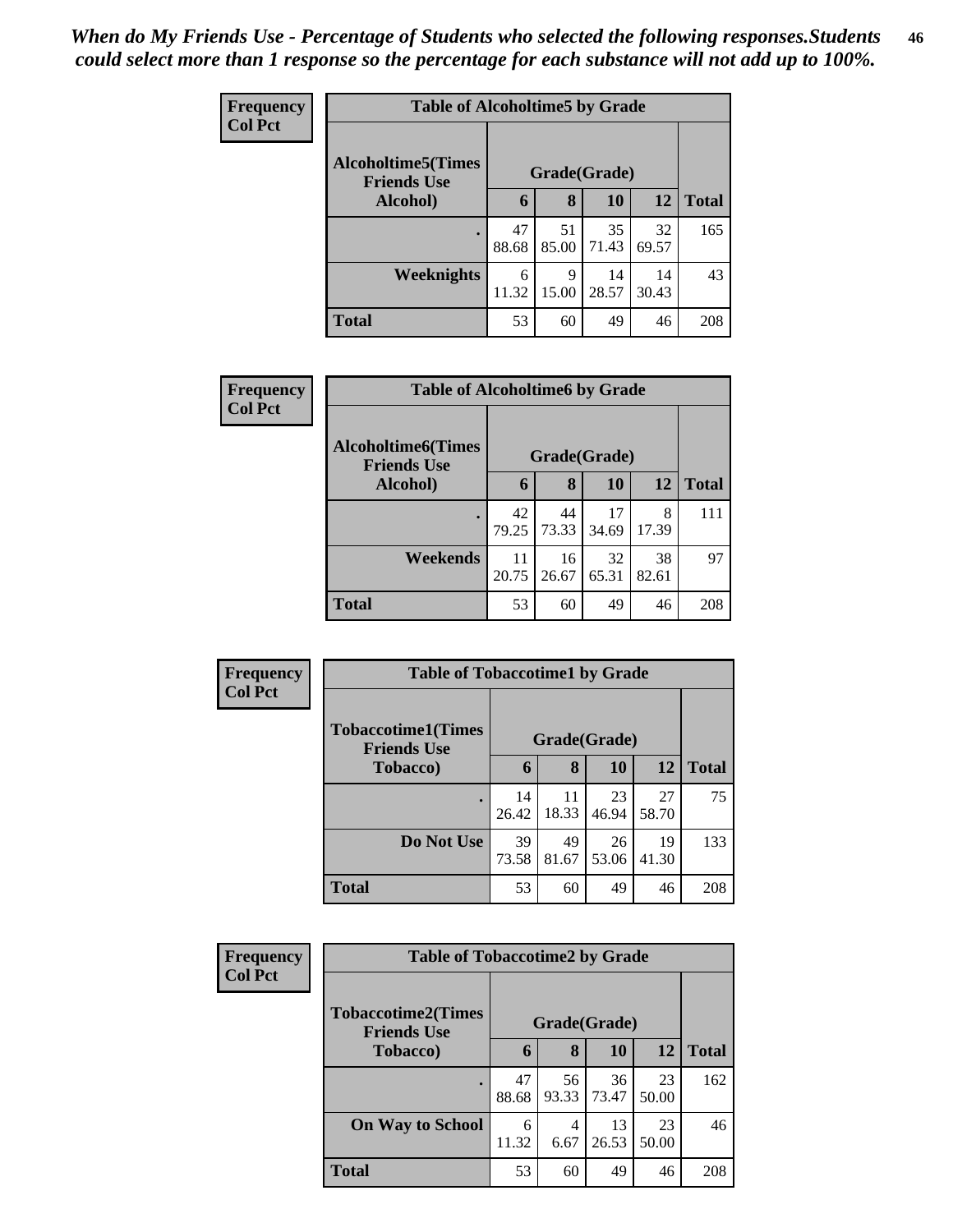| <b>Frequency</b> | <b>Table of Tobaccotime3 by Grade</b>                           |             |             |             |             |              |  |
|------------------|-----------------------------------------------------------------|-------------|-------------|-------------|-------------|--------------|--|
| <b>Col Pct</b>   | <b>Tobaccotime3(Times</b><br>Grade(Grade)<br><b>Friends Use</b> |             |             |             |             |              |  |
|                  | <b>Tobacco</b> )                                                | 6           | 8           | 10          | 12          | <b>Total</b> |  |
|                  | ٠                                                               | 52<br>98.11 | 56<br>93.33 | 41<br>83.67 | 33<br>71.74 | 182          |  |
|                  | <b>During School</b>                                            | 1<br>1.89   | 4<br>6.67   | 8<br>16.33  | 13<br>28.26 | 26           |  |
|                  | <b>Total</b>                                                    | 53          | 60          | 49          | 46          | 208          |  |

| Frequency<br><b>Col Pct</b> | <b>Table of Tobaccotime4 by Grade</b> |                        |             |             |                        |              |
|-----------------------------|---------------------------------------|------------------------|-------------|-------------|------------------------|--------------|
|                             | <b>Tobaccotime4(Times</b>             | Grade(Grade)           |             |             |                        |              |
|                             | <b>Friends Use Tobacco)</b>           | h                      | 8           | 10          | 12                     | <b>Total</b> |
|                             |                                       | 51<br>96.23            | 58<br>96.67 | 47<br>95.92 | 44<br>95.65            | 200          |
|                             | <b>On Way Home From School</b>        | $\overline{2}$<br>3.77 | ി<br>3.33   | 4.08        | $\overline{c}$<br>4.35 | 8            |
|                             | <b>Total</b>                          | 53                     | 60          | 49          | 46                     | 208          |

| <b>Frequency</b> | <b>Table of Tobaccotime5 by Grade</b> |              |             |             |             |              |
|------------------|---------------------------------------|--------------|-------------|-------------|-------------|--------------|
| <b>Col Pct</b>   | <b>Tobaccotime5(Times</b>             | Grade(Grade) |             |             |             |              |
|                  | <b>Friends Use</b><br>Tobacco)        | 6            | 8           | 10          | 12          | <b>Total</b> |
|                  |                                       | 45<br>84.91  | 52<br>86.67 | 33<br>67.35 | 18<br>39.13 | 148          |
|                  | Weeknights                            | 8<br>15.09   | 8<br>13.33  | 16<br>32.65 | 28<br>60.87 | 60           |
|                  | <b>Total</b>                          | 53           | 60          | 49          | 46          | 208          |

| Frequency      | <b>Table of Tobaccotime6 by Grade</b>                           |             |             |             |             |              |
|----------------|-----------------------------------------------------------------|-------------|-------------|-------------|-------------|--------------|
| <b>Col Pct</b> | <b>Tobaccotime6(Times</b><br>Grade(Grade)<br><b>Friends Use</b> |             |             |             |             |              |
|                | Tobacco)                                                        | 6           | 8           | 10          | 12          | <b>Total</b> |
|                |                                                                 | 42<br>79.25 | 50<br>83.33 | 27<br>55.10 | 19<br>41.30 | 138          |
|                | Weekends                                                        | 11<br>20.75 | 10<br>16.67 | 22<br>44.90 | 27<br>58.70 | 70           |
|                | <b>Total</b>                                                    | 53          | 60          | 49          | 46          | 208          |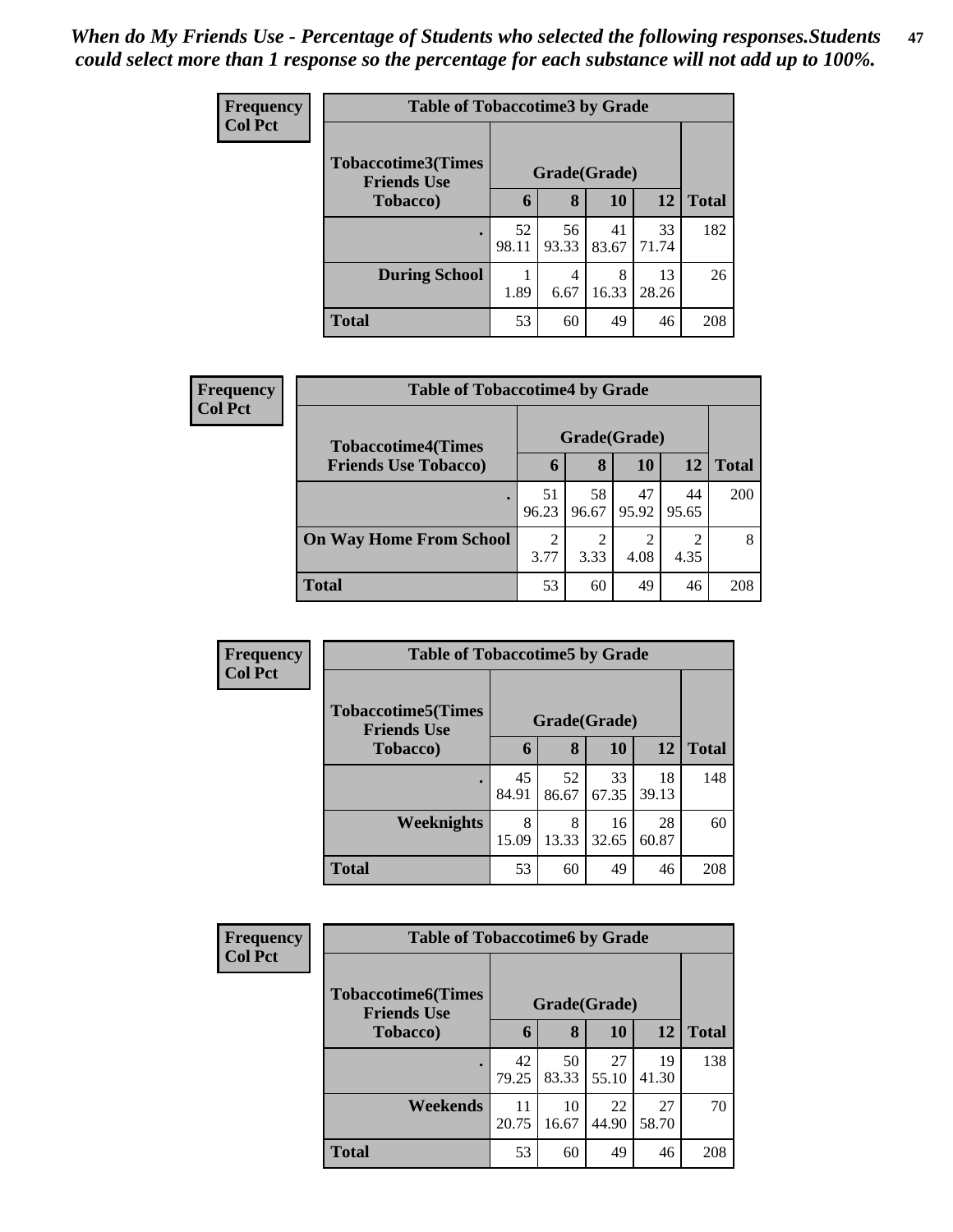| <b>Frequency</b> | <b>Table of Marijuanatime1 by Grade</b>                            |             |             |             |             |              |  |
|------------------|--------------------------------------------------------------------|-------------|-------------|-------------|-------------|--------------|--|
| <b>Col Pct</b>   | <b>Marijuanatime1</b> (Times<br>Grade(Grade)<br><b>Friends Use</b> |             |             |             |             |              |  |
|                  | Marijuana)                                                         | 6           | 8           | 10          | 12          | <b>Total</b> |  |
|                  |                                                                    | 8<br>15.09  | 9<br>15.00  | 19<br>38.78 | 17<br>36.96 | 53           |  |
|                  | Do Not Use                                                         | 45<br>84.91 | 51<br>85.00 | 30<br>61.22 | 29<br>63.04 | 155          |  |
|                  | <b>Total</b>                                                       | 53          | 60          | 49          | 46          | 208          |  |

| Frequency      | <b>Table of Marijuanatime2 by Grade</b>           |              |              |             |             |              |  |
|----------------|---------------------------------------------------|--------------|--------------|-------------|-------------|--------------|--|
| <b>Col Pct</b> | <b>Marijuanatime2(Times</b><br><b>Friends Use</b> | Grade(Grade) |              |             |             |              |  |
|                | Marijuana)                                        | 6            | 8            | <b>10</b>   | <b>12</b>   | <b>Total</b> |  |
|                | $\bullet$                                         | 50<br>94.34  | 60<br>100.00 | 47<br>95.92 | 37<br>80.43 | 194          |  |
|                | <b>On Way to School</b>                           | 3<br>5.66    | 0<br>0.00    | ↑<br>4.08   | 9<br>19.57  | 14           |  |
|                | <b>Total</b>                                      | 53           | 60           | 49          | 46          | 208          |  |

| Frequency<br><b>Col Pct</b> |                                            | <b>Table of Marijuanatime3 by Grade</b> |              |             |              |               |  |  |  |
|-----------------------------|--------------------------------------------|-----------------------------------------|--------------|-------------|--------------|---------------|--|--|--|
|                             | Marijuanatime3(Times<br><b>Friends Use</b> |                                         | Grade(Grade) |             |              |               |  |  |  |
|                             | Marijuana)                                 | 6                                       | 8            | <b>10</b>   | 12           | <b>Total</b>  |  |  |  |
|                             |                                            | 53<br>100.00                            | 60<br>100.00 | 46<br>93.88 | 46<br>100.00 | 205           |  |  |  |
|                             | <b>During School</b>                       | 0<br>0.00                               | 0.00         | 3<br>6.12   | 0.00         | $\mathcal{R}$ |  |  |  |
|                             | <b>Total</b>                               | 53                                      | 60           | 49          | 46           | 208           |  |  |  |

| <b>Frequency</b><br><b>Col Pct</b> | <b>Table of Marijuanatime4 by Grade</b> |              |             |             |             |              |
|------------------------------------|-----------------------------------------|--------------|-------------|-------------|-------------|--------------|
|                                    | <b>Marijuanatime4(Times</b>             | Grade(Grade) |             |             |             |              |
|                                    | <b>Friends Use Marijuana</b> )          | O            | 8           | 10          | 12          | <b>Total</b> |
|                                    |                                         | 48<br>90.57  | 57<br>95.00 | 43<br>87.76 | 38<br>82.61 | 186          |
|                                    | <b>On Way Home From School</b>          | 9.43         | 3<br>5.00   | 6<br>12.24  | 8<br>17.39  | 22           |
|                                    | <b>Total</b>                            | 53           | 60          | 49          | 46          | 208          |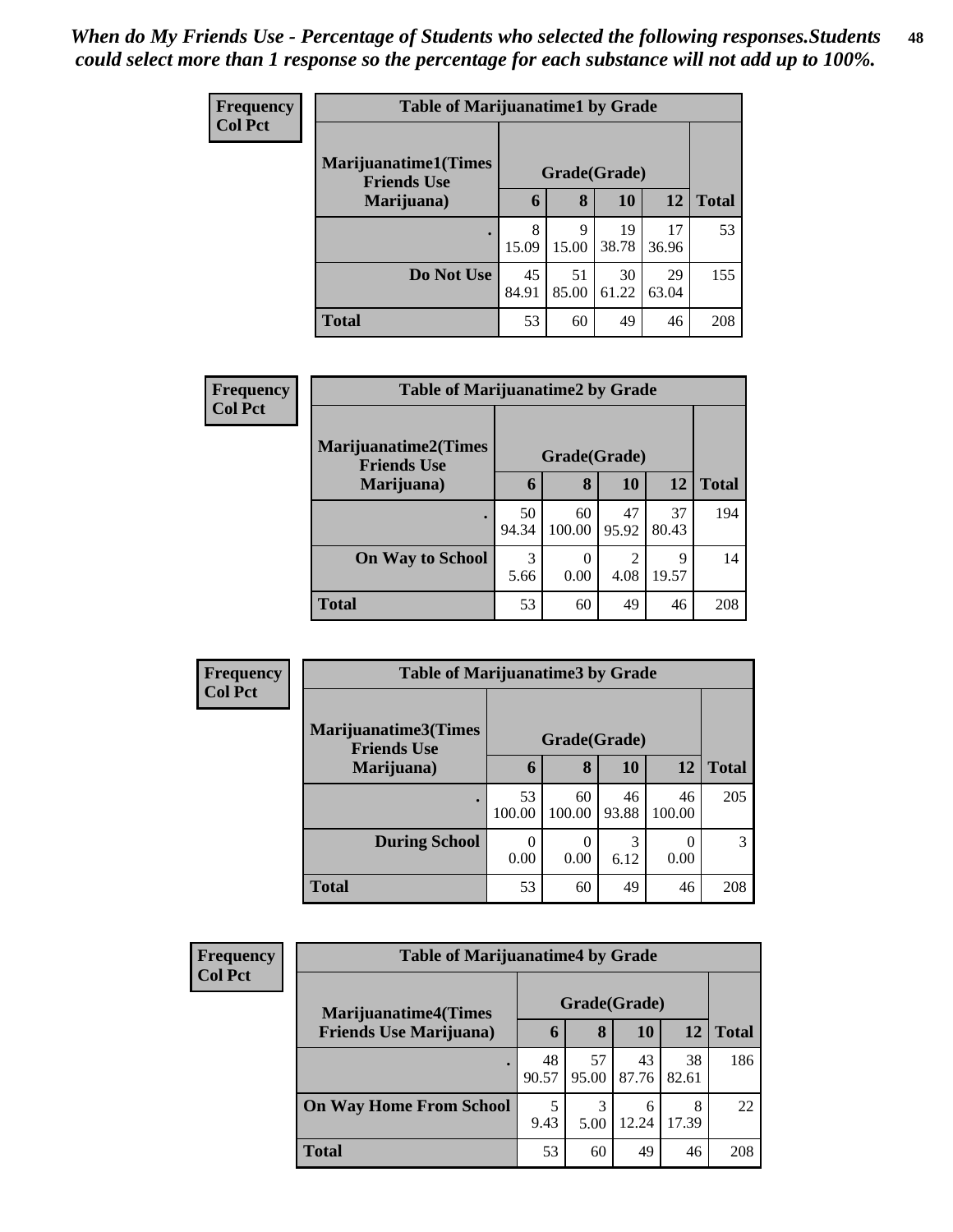| <b>Frequency</b> | <b>Table of Marijuanatime5 by Grade</b>            |              |             |             |             |              |  |
|------------------|----------------------------------------------------|--------------|-------------|-------------|-------------|--------------|--|
| <b>Col Pct</b>   | <b>Marijuanatime5</b> (Times<br><b>Friends Use</b> | Grade(Grade) |             |             |             |              |  |
|                  | Marijuana)                                         | 6            | 8           | 10          | 12          | <b>Total</b> |  |
|                  |                                                    | 46<br>86.79  | 52<br>86.67 | 38<br>77.55 | 33<br>71.74 | 169          |  |
|                  | <b>Weeknights</b>                                  | 13.21        | 8<br>13.33  | 11<br>22.45 | 13<br>28.26 | 39           |  |
|                  | <b>Total</b>                                       | 53           | 60          | 49          | 46          | 208          |  |

| Frequency      | <b>Table of Marijuanatime6 by Grade</b>           |              |             |             |             |              |  |
|----------------|---------------------------------------------------|--------------|-------------|-------------|-------------|--------------|--|
| <b>Col Pct</b> | <b>Marijuanatime6(Times</b><br><b>Friends Use</b> | Grade(Grade) |             |             |             |              |  |
|                | Marijuana)                                        | 6            | 8           | 10          | 12          | <b>Total</b> |  |
|                |                                                   | 47<br>88.68  | 52<br>86.67 | 29<br>59.18 | 29<br>63.04 | 157          |  |
|                | Weekends                                          | 6<br>11.32   | 8<br>13.33  | 20<br>40.82 | 17<br>36.96 | 51           |  |
|                | <b>Total</b>                                      | 53           | 60          | 49          | 46          | 208          |  |

| Frequency<br><b>Col Pct</b> | <b>Table of Otherdrugtime1 by Grade</b>                  |              |                        |             |             |              |  |
|-----------------------------|----------------------------------------------------------|--------------|------------------------|-------------|-------------|--------------|--|
|                             | <b>Otherdrugtime1</b> (Times<br><b>Friends Use Other</b> | Grade(Grade) |                        |             |             |              |  |
|                             | <b>Illegal Drugs</b> )                                   | 6            | 8                      | 10          | 12          | <b>Total</b> |  |
|                             | ٠                                                        | 9<br>16.98   | $\overline{c}$<br>3.33 | 8<br>16.33  | 6<br>13.04  | 25           |  |
|                             | Do Not Use                                               | 44<br>83.02  | 58<br>96.67            | 41<br>83.67 | 40<br>86.96 | 183          |  |
|                             | <b>Total</b>                                             | 53           | 60                     | 49          | 46          | 208          |  |

| <b>Frequency</b> |                                                         | <b>Table of Otherdrugtime2 by Grade</b> |              |             |             |              |
|------------------|---------------------------------------------------------|-----------------------------------------|--------------|-------------|-------------|--------------|
| <b>Col Pct</b>   | <b>Otherdrugtime2(Times</b><br><b>Friends Use Other</b> |                                         | Grade(Grade) |             |             |              |
|                  | <b>Illegal Drugs</b> )                                  | 6                                       | 8            | 10          | 12          | <b>Total</b> |
|                  |                                                         | 51<br>96.23                             | 60<br>100.00 | 48<br>97.96 | 44<br>95.65 | 203          |
|                  | <b>On Way to School</b>                                 | $\overline{c}$<br>3.77                  | 0.00         | 2.04        | 4.35        | 5            |
|                  | <b>Total</b>                                            | 53                                      | 60           | 49          | 46          | 208          |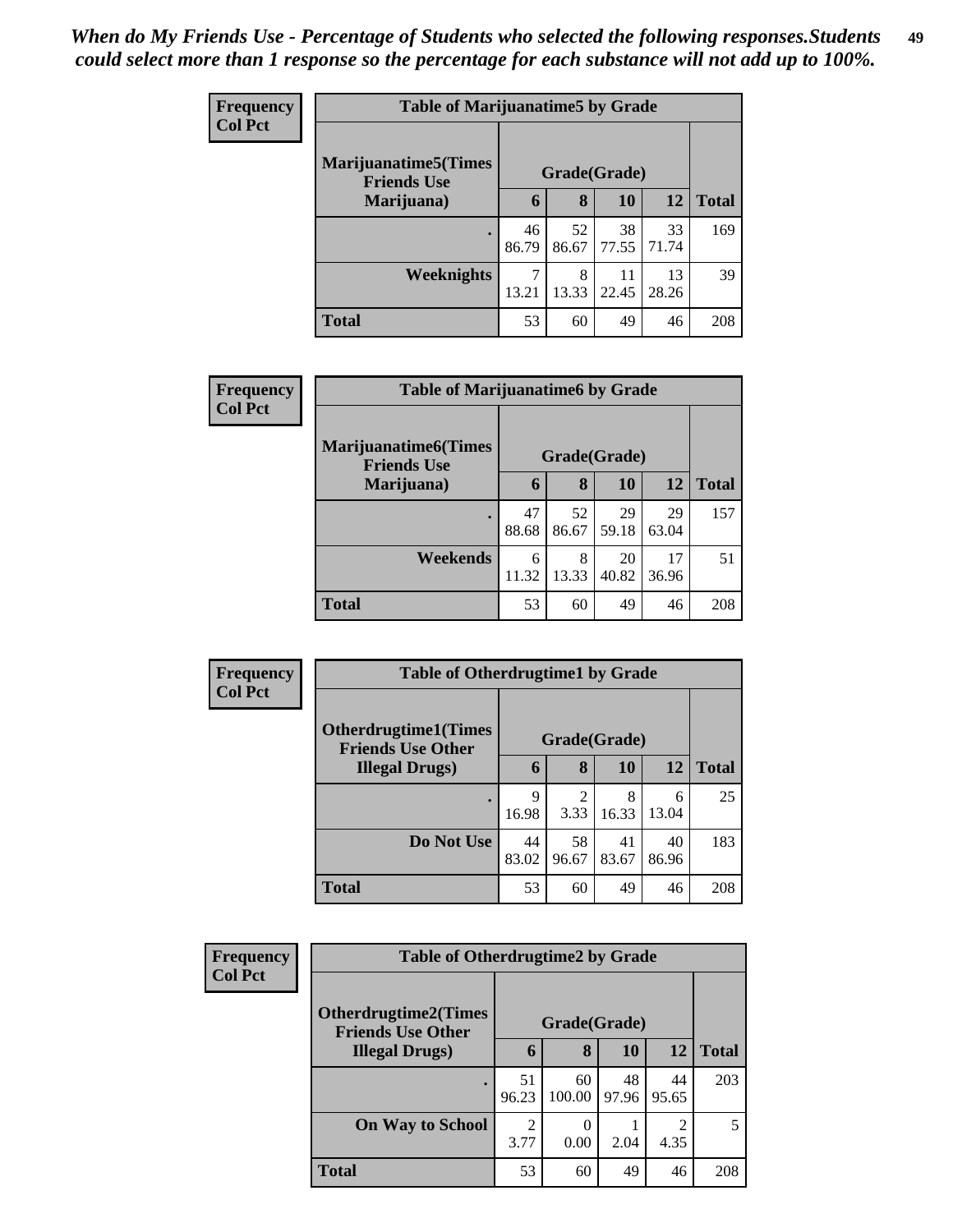| <b>Frequency</b> |                                                  | <b>Table of Otherdrugtime3 by Grade</b> |              |             |                          |              |
|------------------|--------------------------------------------------|-----------------------------------------|--------------|-------------|--------------------------|--------------|
| <b>Col Pct</b>   | Otherdrugtime3(Times<br><b>Friends Use Other</b> |                                         | Grade(Grade) |             |                          |              |
|                  | <b>Illegal Drugs</b> )                           | 6                                       | 8            | 10          | 12                       | <b>Total</b> |
|                  |                                                  | 53<br>100.00                            | 60<br>100.00 | 48<br>97.96 | 46<br>100.00             | 207          |
|                  | <b>During School</b>                             | $\Omega$<br>0.00                        | 0.00         | 2.04        | $\left( \right)$<br>0.00 |              |
|                  | <b>Total</b>                                     | 53                                      | 60           | 49          | 46                       | 208          |

| Frequency      |                                                                 | <b>Table of Otherdrugtime4 by Grade</b> |                  |             |             |              |
|----------------|-----------------------------------------------------------------|-----------------------------------------|------------------|-------------|-------------|--------------|
| <b>Col Pct</b> | <b>Otherdrugtime4(Times</b><br><b>Friends Use Other Illegal</b> |                                         | Grade(Grade)     |             |             |              |
|                | Drugs)                                                          | 6                                       | 8                | 10          | 12          | <b>Total</b> |
|                |                                                                 | 50<br>94.34                             | 60<br>100.00     | 47<br>95.92 | 44<br>95.65 | 201          |
|                | <b>On Way Home From School</b>                                  | 3<br>5.66                               | $\theta$<br>0.00 | 4.08        | 2<br>4.35   |              |
|                | <b>Total</b>                                                    | 53                                      | 60               | 49          | 46          | 208          |

| Frequency      |                                                         | <b>Table of Otherdrugtime5 by Grade</b> |                                     |             |                                                                                                                                                                         |              |
|----------------|---------------------------------------------------------|-----------------------------------------|-------------------------------------|-------------|-------------------------------------------------------------------------------------------------------------------------------------------------------------------------|--------------|
| <b>Col Pct</b> | <b>Otherdrugtime5(Times</b><br><b>Friends Use Other</b> |                                         | Grade(Grade)                        |             |                                                                                                                                                                         |              |
|                | <b>Illegal Drugs</b> )                                  | 6                                       | 8                                   | 10          | 12                                                                                                                                                                      | <b>Total</b> |
|                |                                                         | 47<br>88.68                             | 58<br>96.67                         | 43<br>87.76 | 44<br>95.65                                                                                                                                                             | 192          |
|                | <b>Weeknights</b>                                       | 6<br>11.32                              | $\mathcal{D}_{\mathcal{A}}$<br>3.33 | 6<br>12.24  | $\mathcal{D}_{\mathcal{A}}^{\mathcal{A}}(\mathcal{A})=\mathcal{D}_{\mathcal{A}}^{\mathcal{A}}(\mathcal{A})\mathcal{D}_{\mathcal{A}}^{\mathcal{A}}(\mathcal{A})$<br>4.35 | 16           |
|                | <b>Total</b>                                            | 53                                      | 60                                  | 49          | 46                                                                                                                                                                      | 208          |

| Frequency      |                                                          | <b>Table of Otherdrugtime6 by Grade</b> |             |              |             |              |
|----------------|----------------------------------------------------------|-----------------------------------------|-------------|--------------|-------------|--------------|
| <b>Col Pct</b> | <b>Otherdrugtime6</b> (Times<br><b>Friends Use Other</b> |                                         |             | Grade(Grade) |             |              |
|                | <b>Illegal Drugs</b> )                                   | $\mathbf b$                             | 8           | 10           | 12          | <b>Total</b> |
|                | ٠                                                        | 46<br>86.79                             | 58<br>96.67 | 40<br>81.63  | 42<br>91.30 | 186          |
|                | Weekends                                                 | 13.21                                   | 2<br>3.33   | 9<br>18.37   | 4<br>8.70   | 22           |
|                | <b>Total</b>                                             | 53                                      | 60          | 49           | 46          | 208          |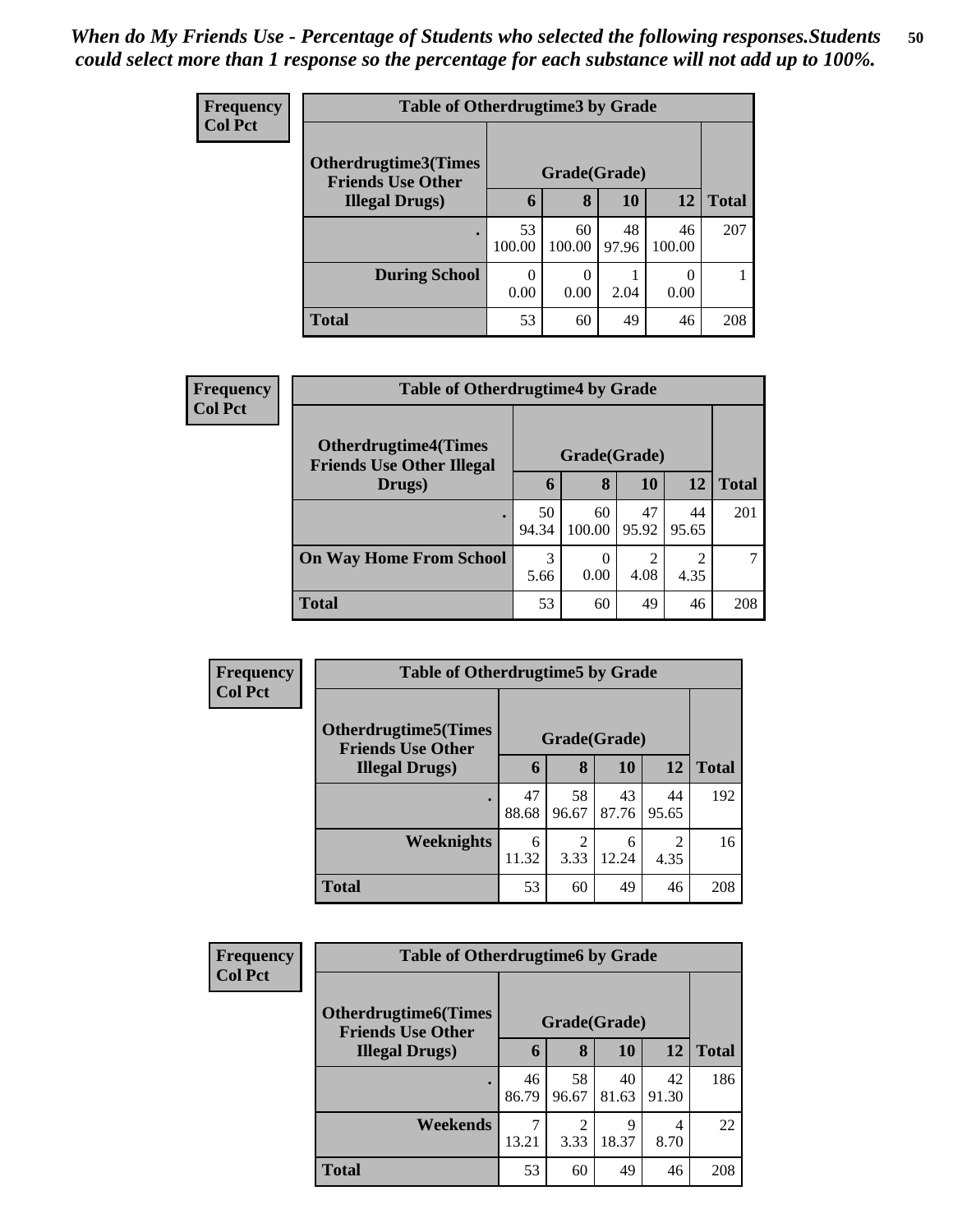| <b>Frequency</b> | <b>Table of Educationalcohol by Grade</b>                                                                                     |             |             |                    |             |              |
|------------------|-------------------------------------------------------------------------------------------------------------------------------|-------------|-------------|--------------------|-------------|--------------|
| <b>Col Pct</b>   | Educationalcohol(I<br>have been taught<br>about alcohol,<br>tobacco,<br>and other drugs<br>within the last<br>year at school) | 6           | 8           | Grade(Grade)<br>10 | 12          | <b>Total</b> |
|                  | Yes                                                                                                                           | 43<br>81.13 | 50<br>83.33 | 43<br>87.76        | 20<br>43.48 | 156          |
|                  | No                                                                                                                            | 10<br>18.87 | 10<br>16.67 | 6<br>12.24         | 26<br>56.52 | 52           |
|                  | <b>Total</b>                                                                                                                  | 53          | 60          | 49                 | 46          | 208          |

| Frequency      |                             | <b>Table of Eversmoked by Grade</b> |             |             |             |              |  |
|----------------|-----------------------------|-------------------------------------|-------------|-------------|-------------|--------------|--|
| <b>Col Pct</b> | Eversmoked(I<br>have smoked | Grade(Grade)                        |             |             |             |              |  |
|                | a cigarette)                | 6                                   | 8           | <b>10</b>   | 12          | <b>Total</b> |  |
|                | Yes                         | 8<br>15.09                          | 17<br>28.33 | 22<br>44.90 | 24<br>52.17 | 71           |  |
|                | N <sub>0</sub>              | 45<br>84.91                         | 43<br>71.67 | 27<br>55.10 | 22<br>47.83 | 137          |  |
|                | <b>Total</b>                | 53                                  | 60          | 49          | 46          | 208          |  |

| <b>Frequency</b> | <b>Table of Drovedrinking by Grade</b>                                     |          |          |                             |       |              |
|------------------|----------------------------------------------------------------------------|----------|----------|-----------------------------|-------|--------------|
| <b>Col Pct</b>   | Drovedrinking(In                                                           |          |          |                             |       |              |
|                  | the past 30 days I<br>have driven a car<br>or other vehicle<br>while I was |          |          | Grade(Grade)                |       |              |
|                  | drinking alcohol)                                                          | 6        | 8        | <b>10</b>                   | 12    | <b>Total</b> |
|                  | Yes                                                                        | $\Omega$ | $\theta$ | $\mathcal{D}_{\mathcal{L}}$ | 9     | 11           |
|                  |                                                                            | ٠        |          | 4.08                        | 19.57 |              |
|                  | N <sub>0</sub>                                                             | $\Omega$ | $\theta$ | 47                          | 37    | 84           |
|                  |                                                                            | ٠        |          | 95.92                       | 80.43 |              |
|                  | <b>Total</b>                                                               | $\Omega$ | $\Omega$ | 49                          | 46    | 95           |
|                  | Frequency Missing $= 113$                                                  |          |          |                             |       |              |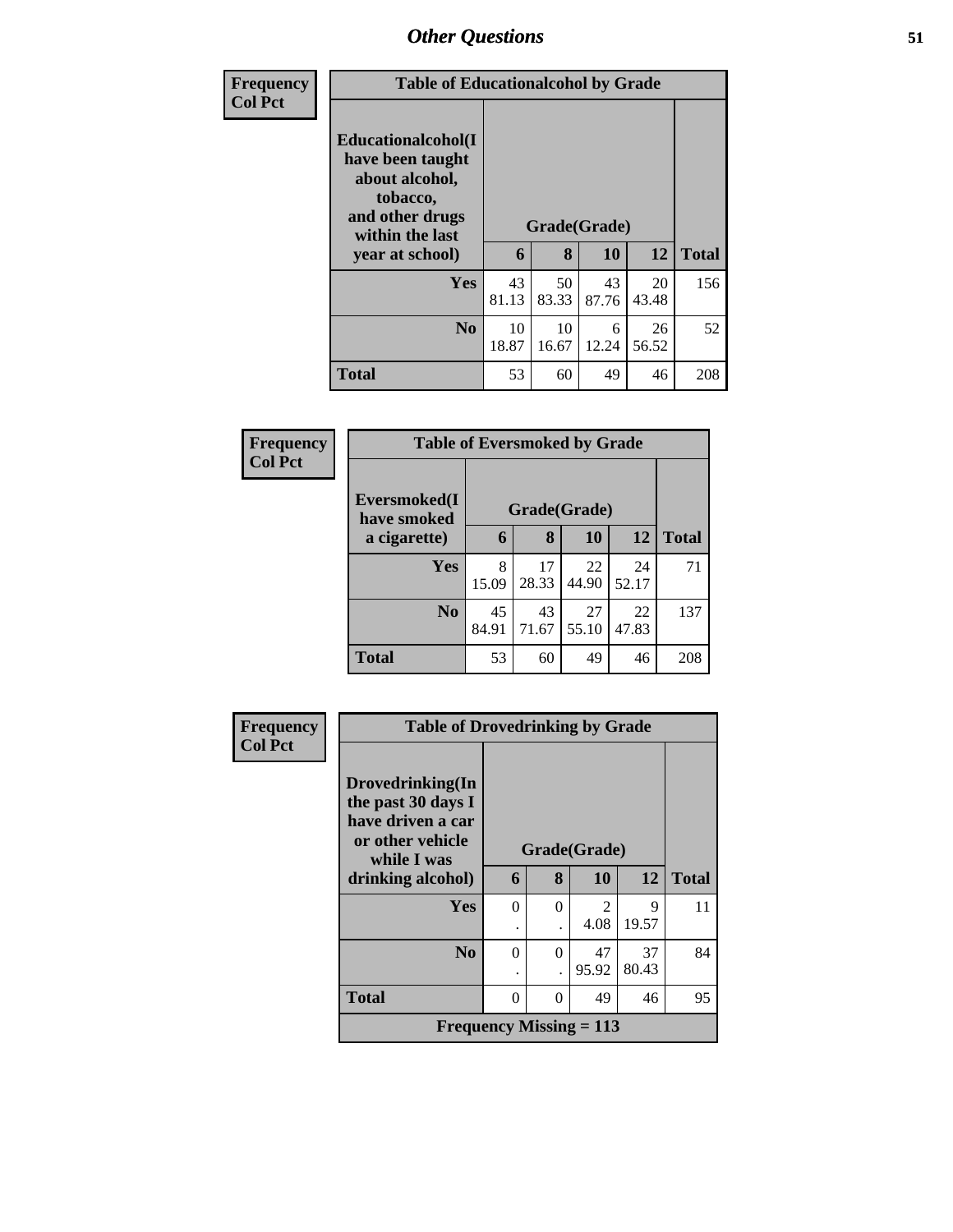| <b>Frequency</b> |                                                                                                                        | <b>Table of Rodedrinking by Grade</b> |                   |             |             |              |
|------------------|------------------------------------------------------------------------------------------------------------------------|---------------------------------------|-------------------|-------------|-------------|--------------|
| <b>Col Pct</b>   | Rodedrinking(In<br>the past 30 days<br>I have ridden in<br>a car with a<br>driver who had<br>been drinking<br>alcohol) | 6                                     | Grade(Grade)<br>8 | 10          | 12          | <b>Total</b> |
|                  | Yes                                                                                                                    | 10<br>18.87                           | 9<br>15.00        | 8<br>16.33  | 11<br>23.91 | 38           |
|                  | N <sub>0</sub>                                                                                                         | 43<br>81.13                           | 51<br>85.00       | 41<br>83.67 | 35<br>76.09 | 170          |
|                  | <b>Total</b>                                                                                                           | 53                                    | 60                | 49          | 46          | 208          |

| <b>Frequency</b> | <b>Table of Drugsschool by Grade</b>                                                                                                   |             |             |                           |             |              |  |
|------------------|----------------------------------------------------------------------------------------------------------------------------------------|-------------|-------------|---------------------------|-------------|--------------|--|
| <b>Col Pct</b>   | <b>Drugsschool</b> (During<br>the past 12 months,<br>I have been offered,<br>sold,<br>or given illegal<br>drugs on school<br>property) | 6           | 8           | Grade(Grade)<br><b>10</b> | 12          | <b>Total</b> |  |
|                  | <b>Yes</b>                                                                                                                             | 4<br>7.55   | 1.67        | 3<br>6.12                 | 5<br>10.87  | 13           |  |
|                  | N <sub>0</sub>                                                                                                                         | 49<br>92.45 | 59<br>98.33 | 46<br>93.88               | 41<br>89.13 | 195          |  |
|                  | <b>Total</b>                                                                                                                           | 53          | 60          | 49                        | 46          | 208          |  |

| <b>Frequency</b> |                                                 | <b>Table of Helpbullied by Grade</b> |                              |             |             |              |
|------------------|-------------------------------------------------|--------------------------------------|------------------------------|-------------|-------------|--------------|
| <b>Col Pct</b>   | Helpbullied(I)<br>would help<br>someone who was | 6                                    | Grade(Grade)<br>$\mathbf{8}$ | 10          | 12          | <b>Total</b> |
|                  | being bullied)                                  |                                      |                              |             |             |              |
|                  | <b>Strongly Agree</b>                           | 38<br>71.70                          | 35<br>58.33                  | 23<br>46.94 | 24<br>52.17 | 120          |
|                  | <b>Somewhat Agree</b>                           | 10<br>18.87                          | 21<br>35.00                  | 22<br>44.90 | 18<br>39.13 | 71           |
|                  | <b>Somewhat Disagree</b>                        | 2<br>3.77                            | 1.67                         | 3<br>6.12   | 2.17        | 7            |
|                  | <b>Strongly Disagree</b>                        | 3<br>5.66                            | 3<br>5.00                    | 2.04        | 3<br>6.52   | 10           |
|                  | Total                                           | 53                                   | 60                           | 49          | 46          | 208          |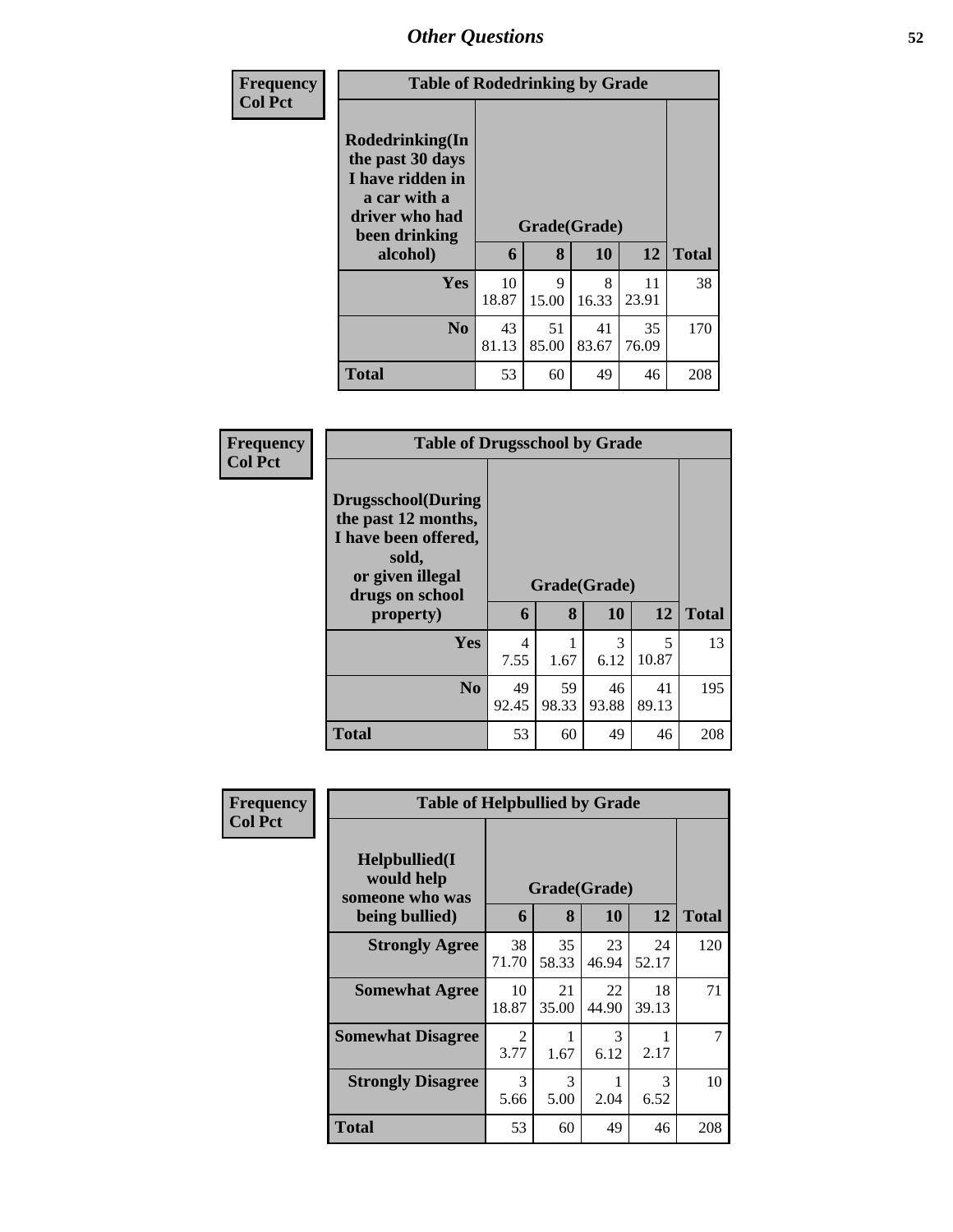| <b>Frequency</b><br>Row Pct |
|-----------------------------|

| <b>Table of Grade by Bingedrinking</b> |                             |                                                                                                         |                              |                   |                        |                               |                        |              |  |
|----------------------------------------|-----------------------------|---------------------------------------------------------------------------------------------------------|------------------------------|-------------------|------------------------|-------------------------------|------------------------|--------------|--|
|                                        |                             | Bingedrinking(I have drunk five or more<br>drinks of alcohol at one sitting during the<br>last 30 days) |                              |                   |                        |                               |                        |              |  |
| Grade(Grade)                           | $\mathbf{0}$<br><b>Days</b> | 1 or<br>$\mathcal{D}_{\cdot}$<br>days                                                                   | 3 <sub>to</sub><br>5<br>days | 6 to<br>9<br>days | 10<br>to<br>19<br>days | <b>20</b><br>to<br>29<br>days | All<br>30<br>days      | <b>Total</b> |  |
| 6                                      | 52<br>98.11                 | $\Omega$<br>0.00                                                                                        | 0<br>0.00                    | $\Omega$<br>0.00  | $\Omega$<br>0.00       | $\Omega$<br>0.00              | 1.89                   | 53           |  |
| 8                                      | 56<br>93.33                 | $\Omega$<br>0.00                                                                                        | 1<br>1.67                    | $\Omega$<br>0.00  | $\Omega$<br>0.00       | 1<br>1.67                     | $\mathfrak{D}$<br>3.33 | 60           |  |
| 10                                     | 43<br>87.76                 | $\Omega$<br>0.00                                                                                        | 2<br>4.08                    | 2<br>4.08         | 2<br>4.08              | $\Omega$<br>0.00              | $\Omega$<br>0.00       | 49           |  |
| 12                                     | 30<br>65.22                 | 4<br>8.70                                                                                               | 4<br>8.70                    | 1<br>2.17         | 5<br>10.87             | $\overline{2}$<br>4.35        | $\Omega$<br>0.00       | 46           |  |
| <b>Total</b>                           | 181                         | 4                                                                                                       | 7                            | 3                 | 7                      | 3                             | 3                      | 208          |  |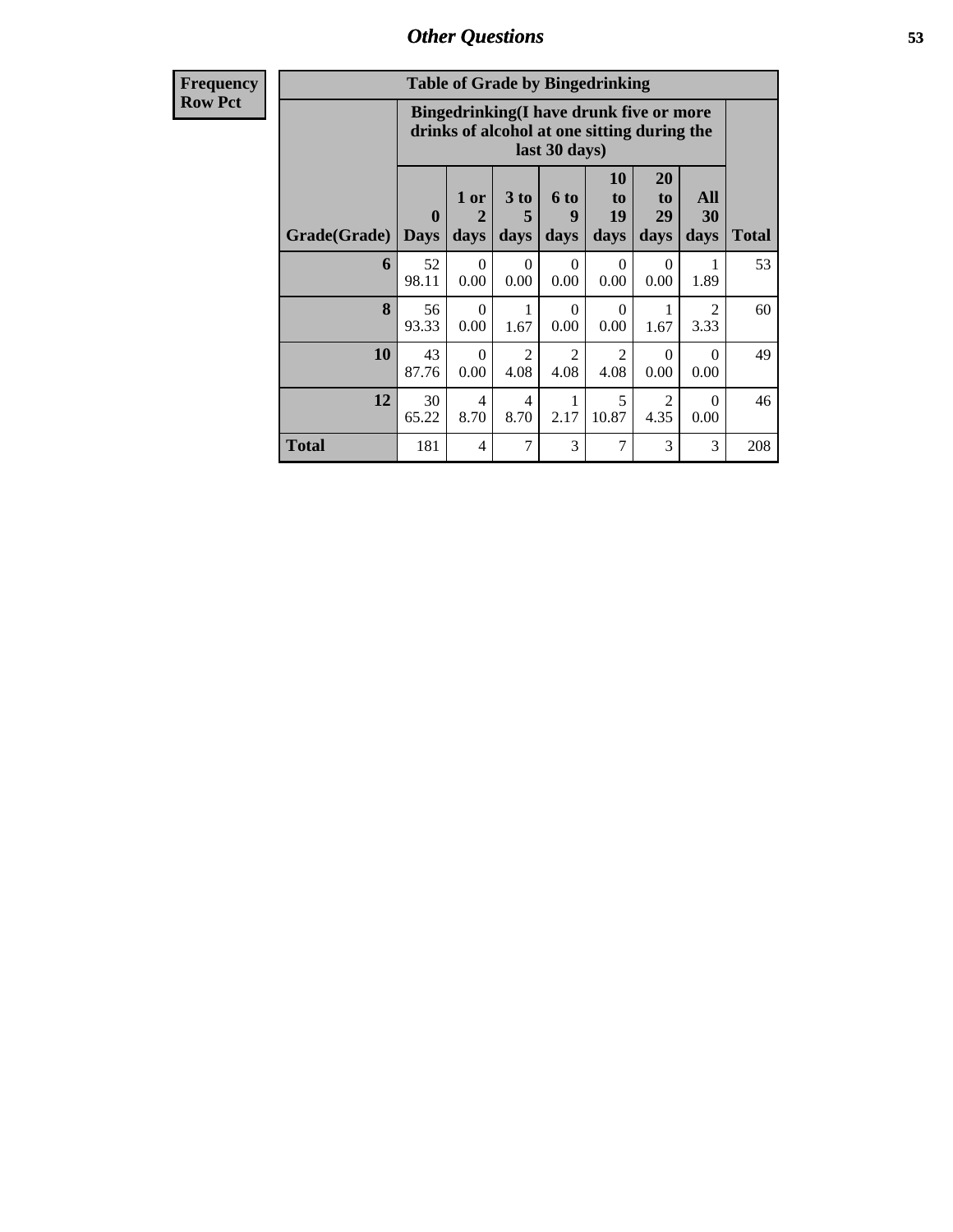**Frequency Row Pct**

| <b>Table of Grade by Dairy</b> |                          |                                                                 |                                    |                                    |              |  |  |  |
|--------------------------------|--------------------------|-----------------------------------------------------------------|------------------------------------|------------------------------------|--------------|--|--|--|
|                                |                          | Dairy (I eat at least 3 servings of dairy<br>products each day) |                                    |                                    |              |  |  |  |
| Grade(Grade)                   | <b>Strongly</b><br>Agree | <b>Somewhat</b><br>Agree                                        | <b>Somewhat</b><br><b>Disagree</b> | <b>Strongly</b><br><b>Disagree</b> | <b>Total</b> |  |  |  |
| 6                              | 25<br>47.17              | 19<br>35.85                                                     | 7<br>13.21                         | $\mathfrak{D}$<br>3.77             | 53           |  |  |  |
| 8                              | 14<br>23.33              | 35<br>58.33                                                     | 4<br>6.67                          | 7<br>11.67                         | 60           |  |  |  |
| 10                             | 15<br>30.61              | 18<br>36.73                                                     | 10<br>20.41                        | 6<br>12.24                         | 49           |  |  |  |
| 12                             | 9<br>19.57               | 17<br>36.96                                                     | 13<br>28.26                        | 7<br>15.22                         | 46           |  |  |  |
| <b>Total</b>                   | 63                       | 89                                                              | 34                                 | 22                                 | 208          |  |  |  |

**Frequency Row Pct**

| <b>Table of Grade by Fruitveg</b> |                          |                                                                          |                                        |                                    |              |  |  |  |  |
|-----------------------------------|--------------------------|--------------------------------------------------------------------------|----------------------------------------|------------------------------------|--------------|--|--|--|--|
|                                   |                          | Fruitveg(I eat at least 5 servings of fruits<br>and vegetables each day) |                                        |                                    |              |  |  |  |  |
| Grade(Grade)                      | <b>Strongly</b><br>Agree | Agree                                                                    | Somewhat   Somewhat<br><b>Disagree</b> | <b>Strongly</b><br><b>Disagree</b> | <b>Total</b> |  |  |  |  |
| 6                                 | 20<br>37.74              | 16<br>30.19                                                              | 12<br>22.64                            | 5<br>9.43                          | 53           |  |  |  |  |
| 8                                 | 10<br>16.67              | 31<br>51.67                                                              | 9<br>15.00                             | 10<br>16.67                        | 60           |  |  |  |  |
| 10                                | 8<br>16.33               | 15<br>30.61                                                              | 18<br>36.73                            | 8<br>16.33                         | 49           |  |  |  |  |
| 12                                | 6<br>13.04               | 14<br>12<br>14<br>30.43<br>30.43<br>26.09                                |                                        |                                    |              |  |  |  |  |
| <b>Total</b>                      | 44                       | 76                                                                       | 51                                     | 37                                 | 208          |  |  |  |  |

**Frequency Row Pct**

| <b>Table of Grade by Cafeteriahealthy</b> |                          |                                                                       |                                    |                                    |              |  |  |  |  |
|-------------------------------------------|--------------------------|-----------------------------------------------------------------------|------------------------------------|------------------------------------|--------------|--|--|--|--|
|                                           |                          | Cafeteriahealthy (School meals in my<br>school cafeteria are healthy) |                                    |                                    |              |  |  |  |  |
| Grade(Grade)                              | <b>Strongly</b><br>Agree | Somewhat  <br>Agree                                                   | <b>Somewhat</b><br><b>Disagree</b> | <b>Strongly</b><br><b>Disagree</b> | <b>Total</b> |  |  |  |  |
| 6                                         | 15<br>28.30              | 20<br>37.74                                                           | 11<br>20.75                        | 13.21                              | 53           |  |  |  |  |
| 8                                         | 14<br>23.33              | 26<br>43.33                                                           | 9<br>15.00                         | 11<br>18.33                        | 60           |  |  |  |  |
| 10                                        | 3<br>6.12                | 14<br>28.57                                                           | 14<br>28.57                        | 18<br>36.73                        | 49           |  |  |  |  |
| 12                                        | 2<br>4.35                | 18<br>8<br>18<br>39.13<br>17.39<br>39.13                              |                                    |                                    |              |  |  |  |  |
| <b>Total</b>                              | 34                       | 78                                                                    | 42                                 | 54                                 | 208          |  |  |  |  |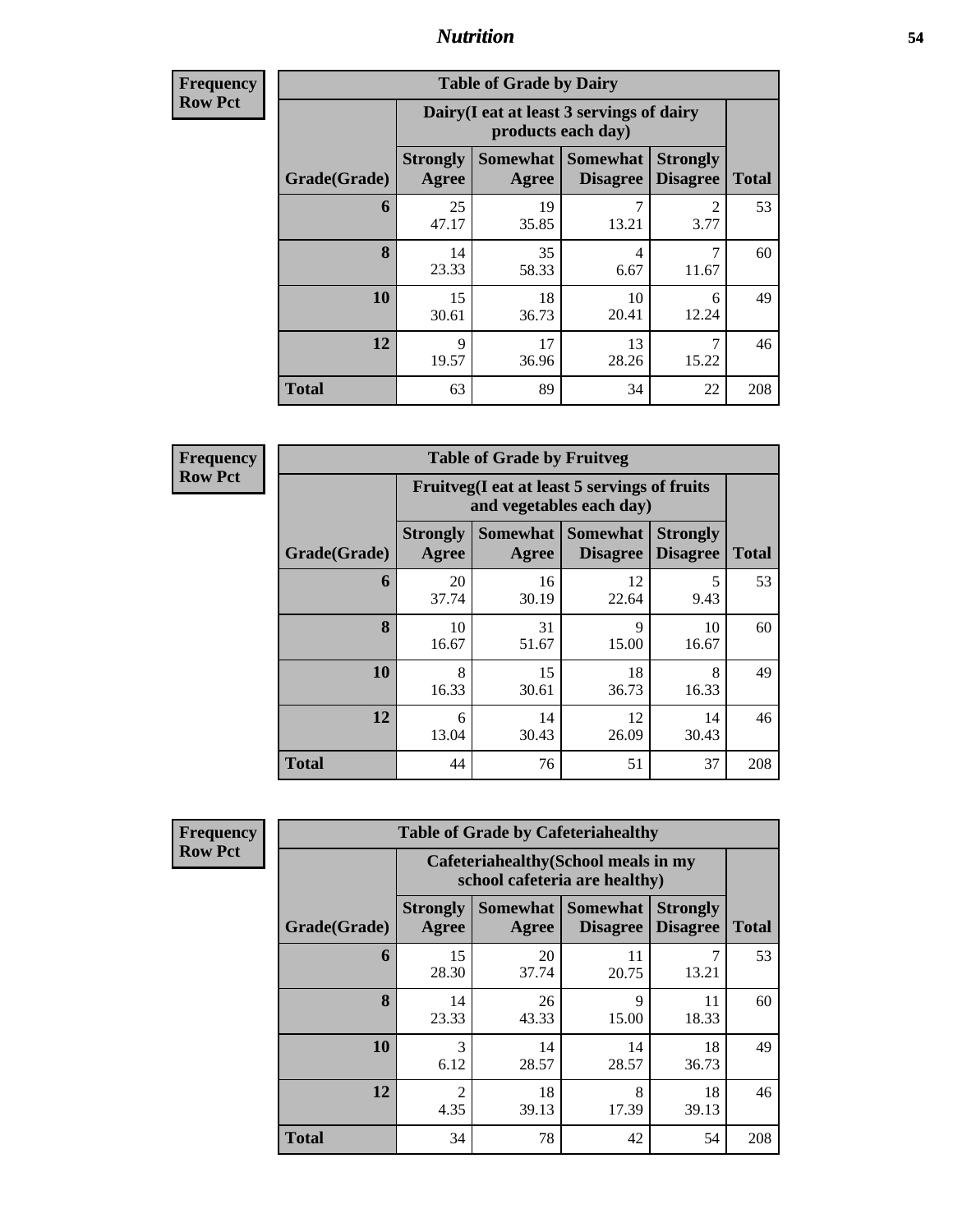| <b>Frequency</b><br>Row Pct |
|-----------------------------|
|                             |

| <b>Table of Grade by Cafeterianutrition</b> |                          |                                                                                           |                                      |                                    |              |  |  |  |  |
|---------------------------------------------|--------------------------|-------------------------------------------------------------------------------------------|--------------------------------------|------------------------------------|--------------|--|--|--|--|
|                                             |                          | <b>Cafeterianutrition</b> (Facts about nutrition<br>are available in my school cafeteria) |                                      |                                    |              |  |  |  |  |
| Grade(Grade)                                | <b>Strongly</b><br>Agree | Agree                                                                                     | Somewhat Somewhat<br><b>Disagree</b> | <b>Strongly</b><br><b>Disagree</b> | <b>Total</b> |  |  |  |  |
| 6                                           | 24<br>45.28              | 16<br>30.19                                                                               | 6<br>11.32                           | 13.21                              | 53           |  |  |  |  |
| 8                                           | 23<br>38.33              | 24<br>40.00                                                                               | 7<br>11.67                           | 6<br>10.00                         | 60           |  |  |  |  |
| 10                                          | 10<br>20.41              | 18<br>36.73                                                                               | 14<br>28.57                          | 7<br>14.29                         | 49           |  |  |  |  |
| 12                                          | 15<br>32.61              | 18<br>39.13                                                                               | 7<br>15.22                           | 6<br>13.04                         | 46           |  |  |  |  |
| <b>Total</b>                                | 72                       | 76                                                                                        | 34                                   | 26                                 | 208          |  |  |  |  |

**Frequency Row Pct**

| <b>Table of Grade by Schoollunch</b> |                                                        |                                                                 |                                    |                                    |              |  |  |  |  |
|--------------------------------------|--------------------------------------------------------|-----------------------------------------------------------------|------------------------------------|------------------------------------|--------------|--|--|--|--|
|                                      |                                                        | Schoollunch(I eat school lunch three or<br>more times per week) |                                    |                                    |              |  |  |  |  |
| Grade(Grade)                         | <b>Strongly</b><br>Agree                               | Somewhat  <br>Agree                                             | <b>Somewhat</b><br><b>Disagree</b> | <b>Strongly</b><br><b>Disagree</b> | <b>Total</b> |  |  |  |  |
| 6                                    | 38<br>71.70                                            | 5<br>9.43                                                       | 4<br>7.55                          | 6<br>11.32                         | 53           |  |  |  |  |
| 8                                    | 39<br>65.00                                            | 14<br>23.33                                                     | $\mathfrak{D}$<br>3.33             | 5<br>8.33                          | 60           |  |  |  |  |
| 10                                   | 18<br>36.73                                            | 9<br>18.37                                                      | 8<br>16.33                         | 14<br>28.57                        | 49           |  |  |  |  |
| 12                                   | 19<br>3<br>11<br>13<br>41.30<br>23.91<br>6.52<br>28.26 |                                                                 |                                    |                                    |              |  |  |  |  |
| <b>Total</b>                         | 114                                                    | 39                                                              | 17                                 | 38                                 | 208          |  |  |  |  |

**Frequency Row Pct**

| <b>Table of Grade by Foodchoices</b> |                          |                                                                    |                                    |                                    |              |  |  |  |
|--------------------------------------|--------------------------|--------------------------------------------------------------------|------------------------------------|------------------------------------|--------------|--|--|--|
|                                      |                          | Foodchoices(I make healthy food choices in<br>my school cafeteria) |                                    |                                    |              |  |  |  |
| Grade(Grade)                         | <b>Strongly</b><br>Agree | <b>Somewhat</b><br>Agree                                           | <b>Somewhat</b><br><b>Disagree</b> | <b>Strongly</b><br><b>Disagree</b> | <b>Total</b> |  |  |  |
| 6                                    | 25<br>47.17              | 16<br>30.19                                                        | 7<br>13.21                         | 5<br>9.43                          | 53           |  |  |  |
| 8                                    | 19<br>31.67              | 30<br>50.00                                                        | 5<br>8.33                          | 6<br>10.00                         | 60           |  |  |  |
| 10                                   | 10<br>20.41              | 17<br>34.69                                                        | 14<br>28.57                        | 8<br>16.33                         | 49           |  |  |  |
| 12                                   | 6<br>13.04               | 14<br>30.43                                                        | 12<br>26.09                        | 14<br>30.43                        | 46           |  |  |  |
| Total                                | 60                       | 77                                                                 | 38                                 | 33                                 | 208          |  |  |  |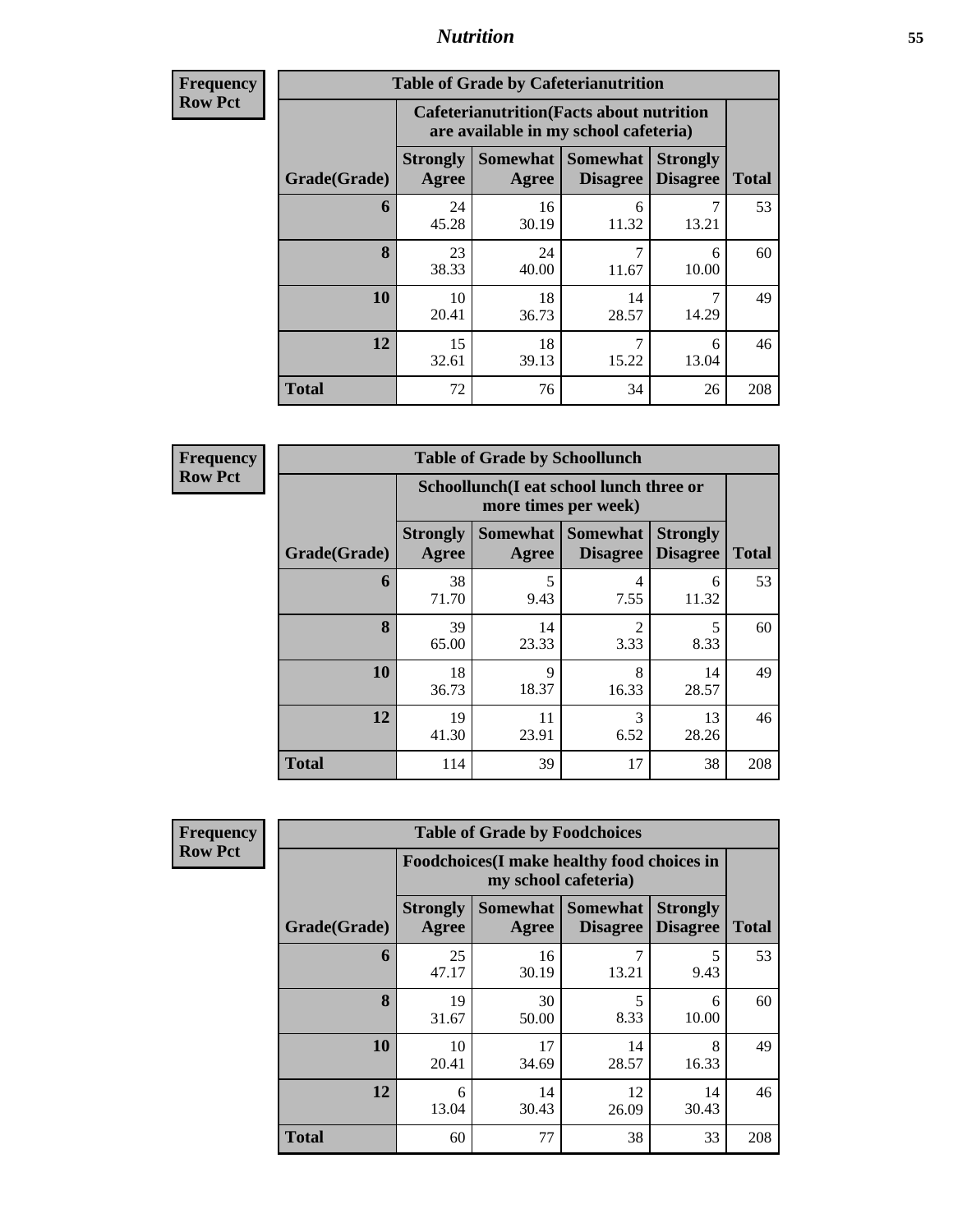**Frequency Row Pct**

| <b>Table of Grade by Wholewheat</b> |                                                                                                             |                            |                                    |                                    |              |  |  |  |  |
|-------------------------------------|-------------------------------------------------------------------------------------------------------------|----------------------------|------------------------------------|------------------------------------|--------------|--|--|--|--|
|                                     | Wholewheat (There are whole wheat and<br>multigrain breads and cereals available in<br>my school cafeteria) |                            |                                    |                                    |              |  |  |  |  |
| Grade(Grade)                        | <b>Strongly</b><br>Agree                                                                                    | <b>Somewhat</b>  <br>Agree | <b>Somewhat</b><br><b>Disagree</b> | <b>Strongly</b><br><b>Disagree</b> | <b>Total</b> |  |  |  |  |
| 6                                   | 27<br>50.94                                                                                                 | 13<br>24.53                | 10<br>18.87                        | 3<br>5.66                          | 53           |  |  |  |  |
| 8                                   | 21<br>35.00                                                                                                 | 27<br>45.00                | 6<br>10.00                         | 6<br>10.00                         | 60           |  |  |  |  |
| 10                                  | 12<br>24.49                                                                                                 | 19<br>38.78                | 10<br>20.41                        | 8<br>16.33                         | 49           |  |  |  |  |
| 12                                  | 18<br>12<br>12<br>4<br>26.09<br>8.70<br>26.09<br>39.13                                                      |                            |                                    |                                    |              |  |  |  |  |
| <b>Total</b>                        | 72                                                                                                          | 77                         | 30                                 | 29                                 | 208          |  |  |  |  |

**Frequency Row Pct**

| <b>Table of Grade by Healthyvending</b> |                                                                                                                          |             |                                        |                                    |              |  |  |  |
|-----------------------------------------|--------------------------------------------------------------------------------------------------------------------------|-------------|----------------------------------------|------------------------------------|--------------|--|--|--|
|                                         | Healthyvending (If only healthy snacks and<br>beverages were available in the vending<br>machines during the school day, |             |                                        |                                    |              |  |  |  |
| Grade(Grade)                            | <b>Strongly</b><br>Agree                                                                                                 | Agree       | Somewhat   Somewhat<br><b>Disagree</b> | <b>Strongly</b><br><b>Disagree</b> | <b>Total</b> |  |  |  |
| 6                                       | 24<br>45.28                                                                                                              | 12<br>22.64 | 13.21                                  | 10<br>18.87                        | 53           |  |  |  |
| 8                                       | 19<br>31.67                                                                                                              | 25<br>41.67 | $\overline{4}$<br>6.67                 | 12<br>20.00                        | 60           |  |  |  |
| 10                                      | 12<br>24.49                                                                                                              | 13<br>26.53 | 17<br>34.69                            | 7<br>14.29                         | 49           |  |  |  |
| 12                                      | 6<br>13.04                                                                                                               | 17<br>36.96 | 6<br>13.04                             | 17<br>36.96                        | 46           |  |  |  |
| <b>Total</b>                            | 61                                                                                                                       | 67          | 34                                     | 46                                 | 208          |  |  |  |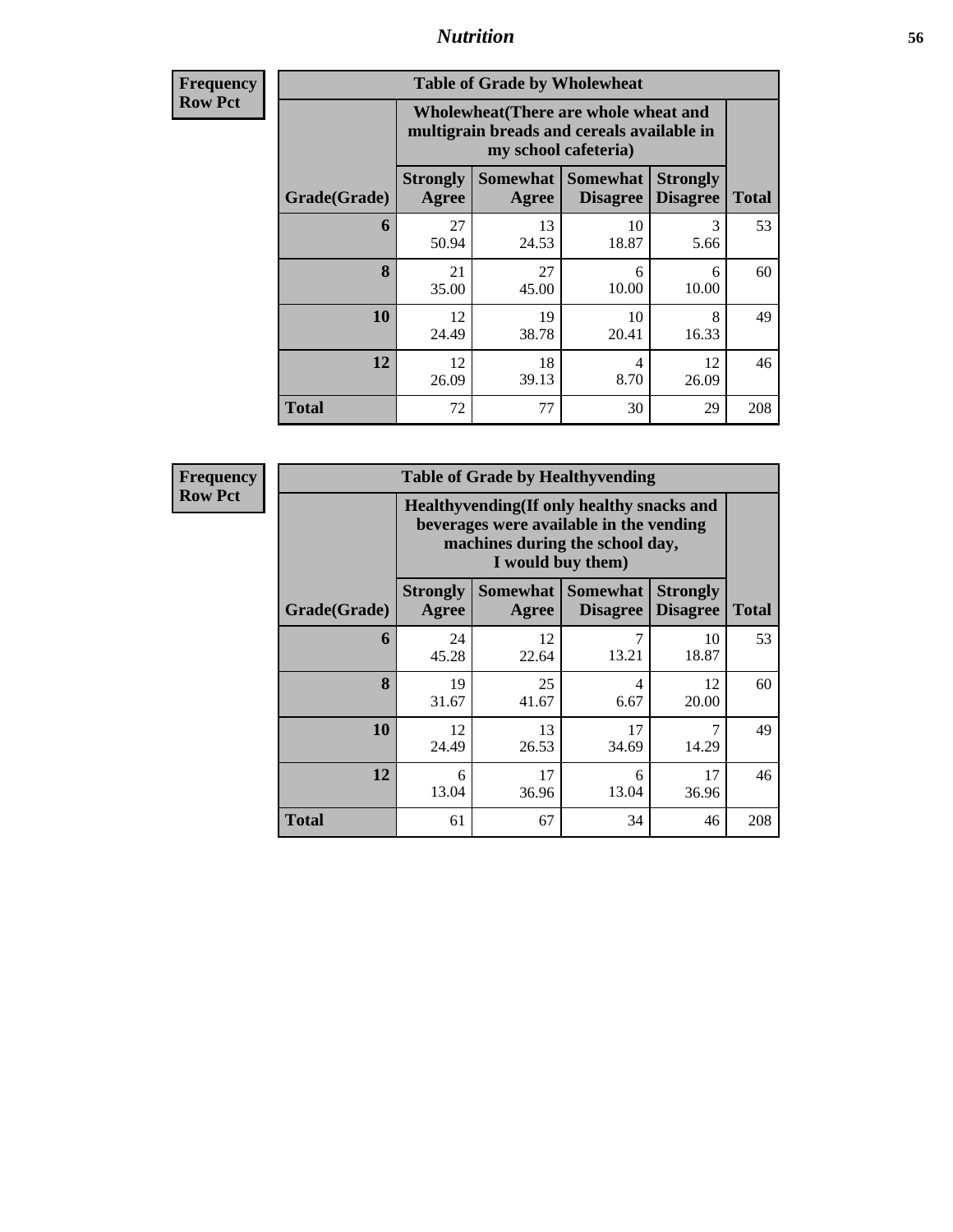**Frequency Row Pct**

| <b>Table of Grade by Schoolbreakfast</b> |                                                                                                                                        |                                          |                                               |                                    |              |  |  |  |  |
|------------------------------------------|----------------------------------------------------------------------------------------------------------------------------------------|------------------------------------------|-----------------------------------------------|------------------------------------|--------------|--|--|--|--|
|                                          | Schoolbreakfast(If breakfast were<br>available at school,<br>but outside the cafeteria,<br>I would eat breakfast at school more often) |                                          |                                               |                                    |              |  |  |  |  |
| Grade(Grade)                             | <b>Strongly</b><br>Agree                                                                                                               | Agree                                    | <b>Somewhat   Somewhat</b><br><b>Disagree</b> | <b>Strongly</b><br><b>Disagree</b> | <b>Total</b> |  |  |  |  |
| 6                                        | 20<br>37.74                                                                                                                            | 13<br>24.53                              | 6<br>11.32                                    | 14<br>26.42                        | 53           |  |  |  |  |
| 8                                        | 27<br>45.00                                                                                                                            | 15<br>25.00                              | 8<br>13.33                                    | 10<br>16.67                        | 60           |  |  |  |  |
| 10                                       | 17<br>34.69                                                                                                                            | 17<br>34.69                              | 8<br>16.33                                    | 14.29                              | 49           |  |  |  |  |
| 12                                       | 12<br>26.09                                                                                                                            | 5<br>13<br>16<br>10.87<br>34.78<br>28.26 |                                               |                                    |              |  |  |  |  |
| Total                                    | 76                                                                                                                                     | 58                                       | 27                                            | 47                                 | 208          |  |  |  |  |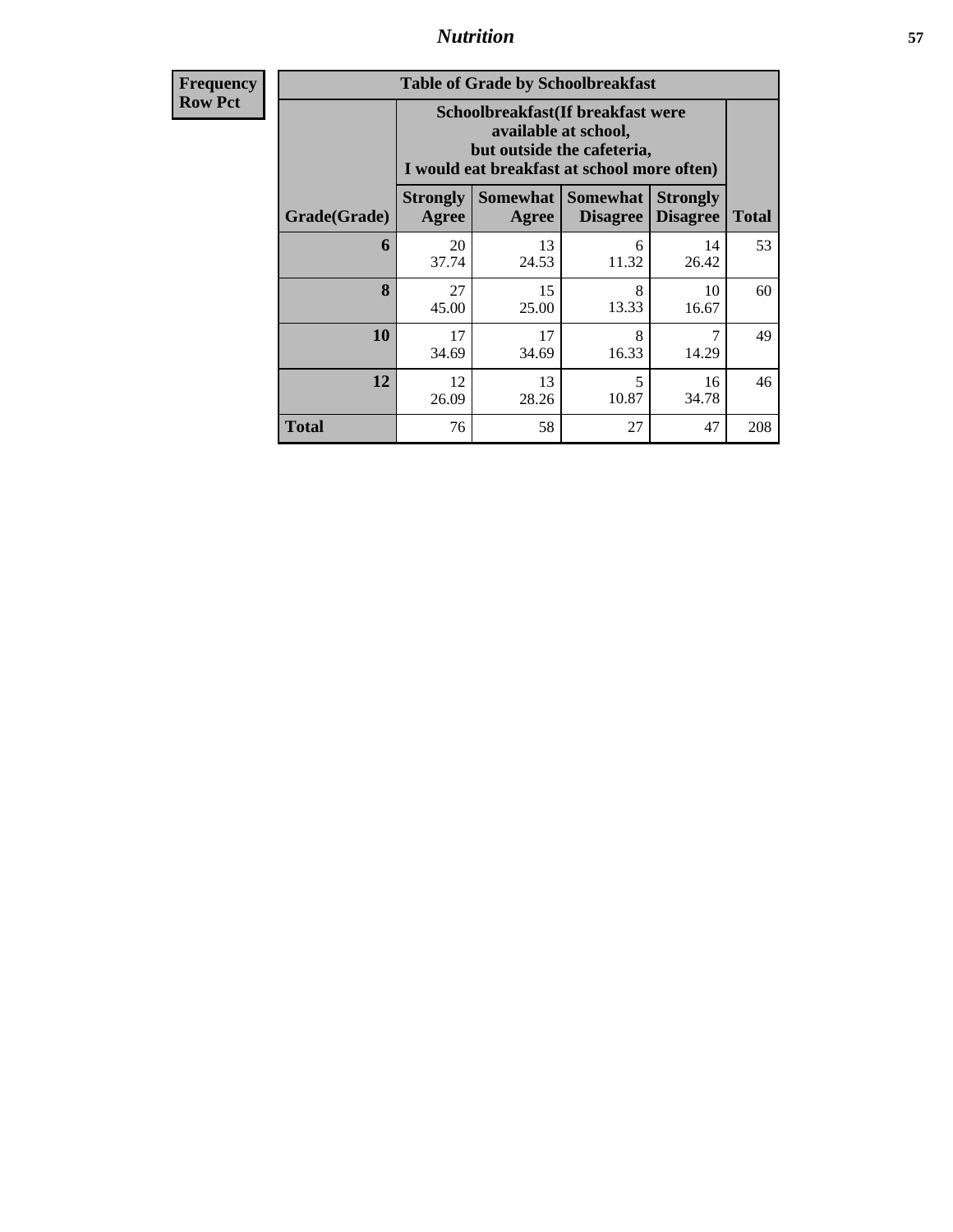| <b>Frequency</b> | <b>Table of Educationaids by Grade</b>                                                                    |             |                   |             |             |              |
|------------------|-----------------------------------------------------------------------------------------------------------|-------------|-------------------|-------------|-------------|--------------|
| <b>Col Pct</b>   | <b>Educationaids</b> (I<br>have been<br>taught about<br><b>HIV/AIDS</b> at<br>school in the<br>past year) | 6           | Grade(Grade)<br>8 | 10          | 12          | <b>Total</b> |
|                  |                                                                                                           |             |                   |             |             |              |
|                  | <b>Yes</b>                                                                                                | 19<br>35.85 | 37<br>61.67       | 43<br>87.76 | 24<br>52.17 | 123          |
|                  | N <sub>0</sub>                                                                                            | 34<br>64.15 | 23<br>38.33       | 6<br>12.24  | 22<br>47.83 | 85           |
|                  | <b>Total</b>                                                                                              | 53          | 60                | 49          | 46          | 208          |

| Frequency      | <b>Table of Educationcharacter by Grade</b>                                          |              |             |             |             |              |
|----------------|--------------------------------------------------------------------------------------|--------------|-------------|-------------|-------------|--------------|
| <b>Col Pct</b> | Educationcharacter(I<br>have been taught<br>about character<br>education in the past | Grade(Grade) |             |             |             |              |
|                | year at school)                                                                      | 6            | 8           | 10          | <b>12</b>   | <b>Total</b> |
|                | <b>Yes</b>                                                                           | 36<br>67.92  | 45<br>75.00 | 40<br>81.63 | 25<br>54.35 | 146          |
|                | N <sub>o</sub>                                                                       | 17<br>32.08  | 15<br>25.00 | 9<br>18.37  | 21<br>45.65 | 62           |
|                | <b>Total</b>                                                                         | 53           | 60          | 49          | 46          | 208          |

| <b>Frequency</b> |                                                  | <b>Table of Gradcoach1 by Grade</b> |             |             |             |              |  |  |
|------------------|--------------------------------------------------|-------------------------------------|-------------|-------------|-------------|--------------|--|--|
| <b>Col Pct</b>   | Gradcoach1(I<br>know who my<br><b>Graduation</b> | Grade(Grade)                        |             |             |             |              |  |  |
|                  | Coach is)                                        | 6                                   | 8           | 10          | 12          | <b>Total</b> |  |  |
|                  | <b>Yes</b>                                       | 4<br>7.55                           | 19<br>31.67 | 33<br>67.35 | 40<br>86.96 | 96           |  |  |
|                  | N <sub>o</sub>                                   | 49<br>92.45                         | 41<br>68.33 | 16<br>32.65 | 6<br>13.04  | 112          |  |  |
|                  | <b>Total</b>                                     | 53                                  | 60          | 49          | 46          | 208          |  |  |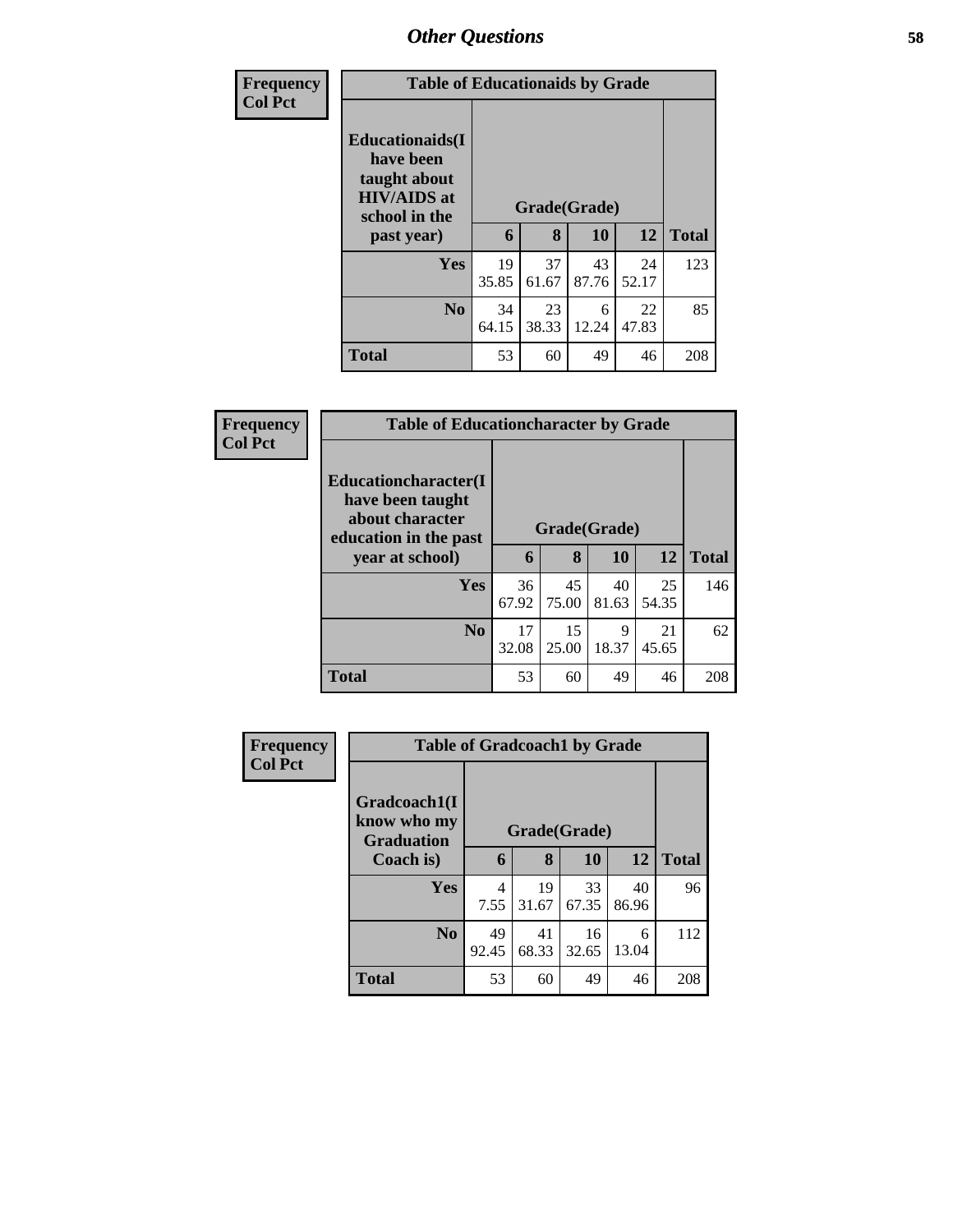| Frequency      |                                                           | <b>Table of Gradcoach2 by Grade</b> |             |              |             |              |  |  |
|----------------|-----------------------------------------------------------|-------------------------------------|-------------|--------------|-------------|--------------|--|--|
| <b>Col Pct</b> | Gradcoach2(I<br>have<br>contacted my<br><b>Graduation</b> |                                     |             | Grade(Grade) |             |              |  |  |
|                | Coach)                                                    | 6                                   | 8           | 10           | 12          | <b>Total</b> |  |  |
|                | Yes                                                       | 0<br>0.00                           | 7<br>11.67  | 12<br>24.49  | 37<br>80.43 | 56           |  |  |
|                | N <sub>0</sub>                                            | 53<br>100.00                        | 53<br>88.33 | 37<br>75.51  | 9<br>19.57  | 152          |  |  |
|                | <b>Total</b>                                              | 53                                  | 60          | 49           | 46          | 208          |  |  |

| Frequency<br><b>Col Pct</b> |                                                                             | <b>Table of Gradcoach3 by Grade</b> |              |             |             |              |  |  |
|-----------------------------|-----------------------------------------------------------------------------|-------------------------------------|--------------|-------------|-------------|--------------|--|--|
|                             | Gradcoach3(I<br>have received<br>assistance<br>from my<br><b>Graduation</b> |                                     | Grade(Grade) |             |             |              |  |  |
|                             | Coach)                                                                      | 6                                   | 8            | 10          | 12          | <b>Total</b> |  |  |
|                             | Yes                                                                         | $\Omega$<br>0.00                    | 4<br>6.67    | 10<br>20.41 | 32<br>69.57 | 46           |  |  |
|                             | N <sub>0</sub>                                                              | 33<br>62.26                         | 20<br>33.33  | 16<br>32.65 | 6<br>13.04  | 75           |  |  |
|                             | Don't know                                                                  | 20<br>37.74                         | 36<br>60.00  | 23<br>46.94 | 8<br>17.39  | 87           |  |  |
|                             | <b>Total</b>                                                                | 53                                  | 60           | 49          | 46          | 208          |  |  |

| Frequency<br><b>Col Pct</b> | <b>Table of Selfharm by Grade</b>                                                                                                                                                      |             |             |                           |             |              |
|-----------------------------|----------------------------------------------------------------------------------------------------------------------------------------------------------------------------------------|-------------|-------------|---------------------------|-------------|--------------|
|                             | <b>Selfharm</b> (During<br>the past 12<br>months,<br>I harmed myself<br>on purpose<br><b>Suicideconsider</b><br>During the past<br>12 months,<br>I seriously<br>considered<br>suicide) | 6           | 8           | Grade(Grade)<br><b>10</b> | 12          | <b>Total</b> |
|                             | <b>Yes</b>                                                                                                                                                                             | 4<br>7.55   | 5<br>8.33   | 4<br>8.16                 | 2<br>4.35   | 15           |
|                             | N <sub>0</sub>                                                                                                                                                                         | 49<br>92.45 | 55<br>91.67 | 45<br>91.84               | 44<br>95.65 | 193          |
|                             | <b>Total</b>                                                                                                                                                                           | 53          | 60          | 49                        | 46          | 208          |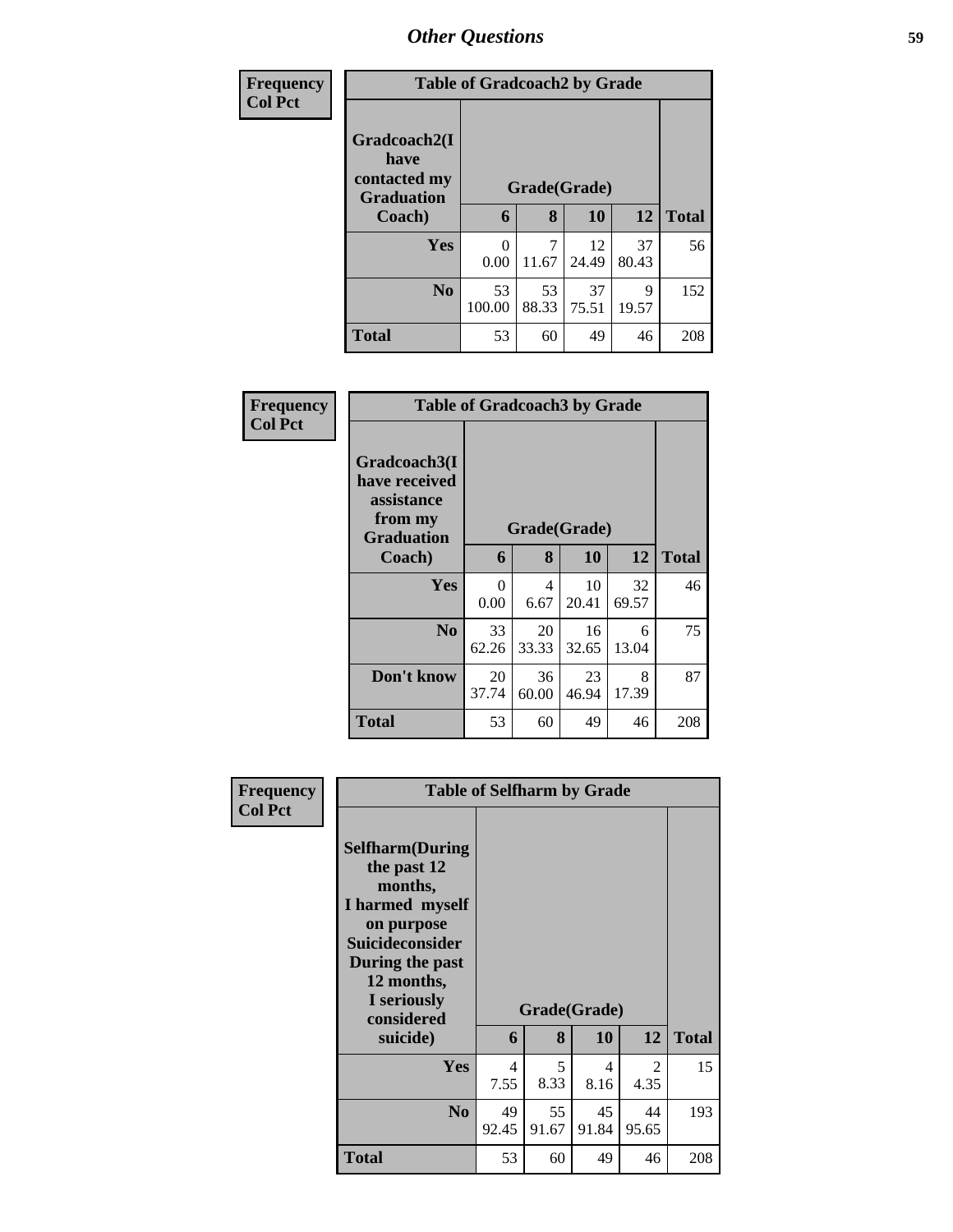| Frequency      | <b>Table of Suicideconsider by Grade</b> |              |             |             |             |              |  |
|----------------|------------------------------------------|--------------|-------------|-------------|-------------|--------------|--|
| <b>Col Pct</b> |                                          | Grade(Grade) |             |             |             |              |  |
|                | Suicideconsider                          | 6            | 8           | 10          | 12          | <b>Total</b> |  |
|                | Yes                                      | 9.43         | 11.67       | 14.29       | 6.52        | 22           |  |
|                | N <sub>0</sub>                           | 48<br>90.57  | 53<br>88.33 | 42<br>85.71 | 43<br>93.48 | 186          |  |
|                | <b>Total</b>                             | 53           | 60          | 49          | 46          | 208          |  |

| Frequency      | <b>Table of Suicideattempt by Grade</b>              |              |             |             |             |              |  |  |
|----------------|------------------------------------------------------|--------------|-------------|-------------|-------------|--------------|--|--|
| <b>Col Pct</b> | Suicideattempt(I<br>have attempted<br>suicide in the | Grade(Grade) |             |             |             |              |  |  |
|                | last year)                                           | 6            | 8           | 10          | 12          | <b>Total</b> |  |  |
|                | Yes                                                  | 3<br>5.66    | 7<br>11.67  | 4<br>8.16   | 2<br>4.35   | 16           |  |  |
|                | N <sub>o</sub>                                       | 50<br>94.34  | 53<br>88.33 | 45<br>91.84 | 44<br>95.65 | 192          |  |  |
|                | <b>Total</b>                                         | 53           | 60          | 49          | 46          | 208          |  |  |

| Frequency      |                                                        | <b>Table of Instantmessaged by Grade</b> |             |             |             |              |  |  |
|----------------|--------------------------------------------------------|------------------------------------------|-------------|-------------|-------------|--------------|--|--|
| <b>Col Pct</b> | Instantmessaged(I<br>have instant<br>messaged people I | Grade(Grade)                             |             |             |             |              |  |  |
|                | do not even know)                                      | 6                                        | 8           | 10          | 12          | <b>Total</b> |  |  |
|                | <b>Yes</b>                                             | 11<br>20.75                              | 21<br>35.00 | 16<br>32.65 | 19<br>41.30 | 67           |  |  |
|                | N <sub>o</sub>                                         | 42<br>79.25                              | 39<br>65.00 | 33<br>67.35 | 27<br>58.70 | 141          |  |  |
|                | <b>Total</b>                                           | 53                                       | 60          | 49          | 46          | 208          |  |  |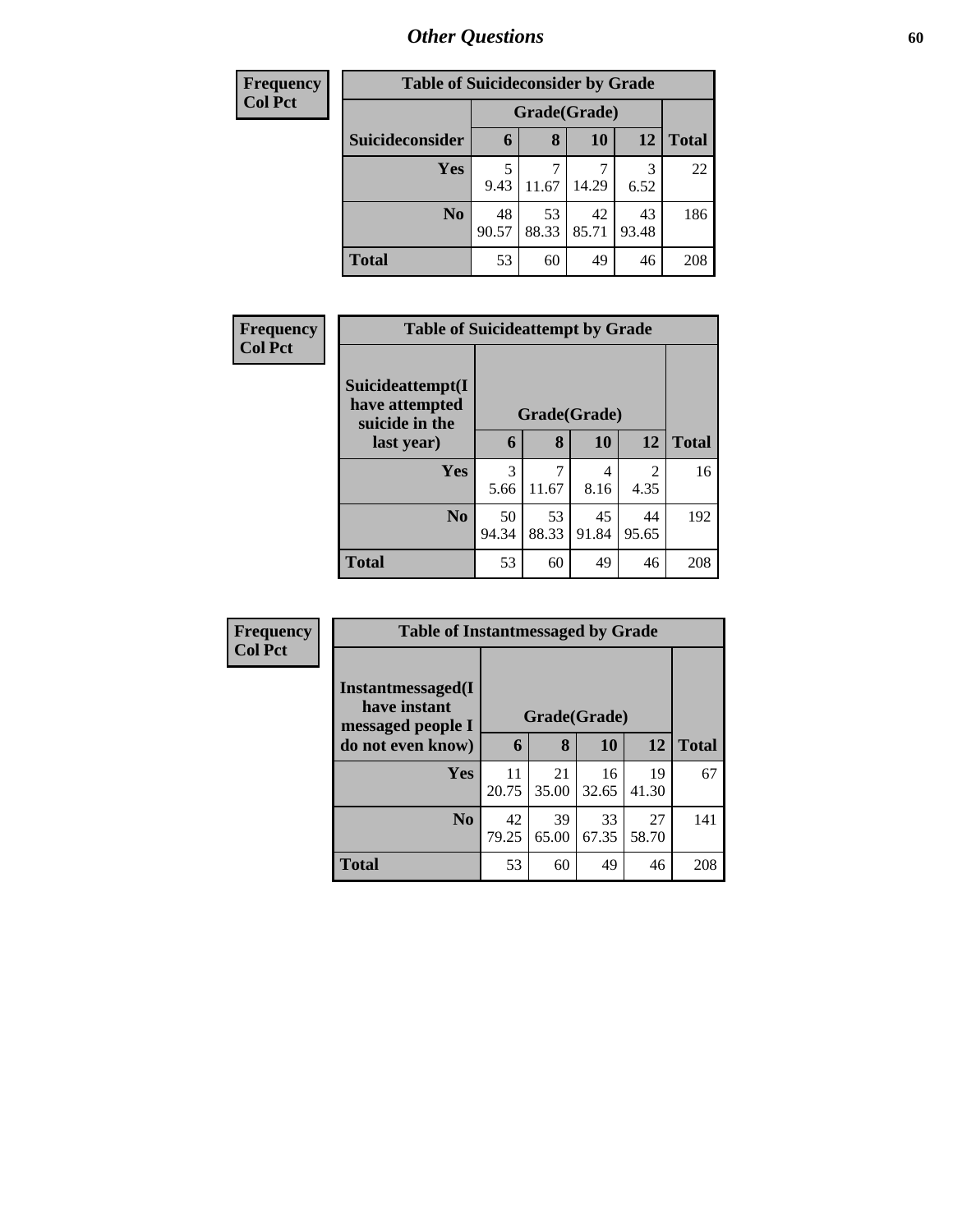| Frequency      | <b>Table of Getsalong by Grade</b>                  |             |              |             |             |              |  |
|----------------|-----------------------------------------------------|-------------|--------------|-------------|-------------|--------------|--|
| <b>Col Pct</b> | Getsalong(I get<br>along with other<br>students and |             | Grade(Grade) |             |             |              |  |
|                | adults)                                             | 6           | 8            | 10          | 12          | <b>Total</b> |  |
|                | <b>Strongly Agree</b>                               | 27<br>50.94 | 25<br>41.67  | 15<br>30.61 | 30<br>65.22 | 97           |  |
|                | <b>Somewhat Agree</b>                               | 17<br>32.08 | 32<br>53.33  | 30<br>61.22 | 15<br>32.61 | 94           |  |
|                | <b>Somewhat Disagree</b>                            | 8<br>15.09  | 0<br>0.00    | 4<br>8.16   | 0<br>0.00   | 12           |  |
|                | <b>Strongly Disagree</b>                            | 1.89        | 3<br>5.00    | 0<br>0.00   | 2.17        | 5            |  |
|                | <b>Total</b>                                        | 53          | 60           | 49          | 46          | 208          |  |

| Frequency      | <b>Table of Safehome by Grade</b> |                                    |             |                        |             |              |  |  |
|----------------|-----------------------------------|------------------------------------|-------------|------------------------|-------------|--------------|--|--|
| <b>Col Pct</b> | Safehome(I feel<br>safe at home)  | Grade(Grade)<br>12<br>8<br>10<br>6 |             |                        |             | <b>Total</b> |  |  |
|                | <b>Strongly Agree</b>             | 39<br>73.58                        | 50<br>83.33 | 28<br>57.14            | 39<br>84.78 | 156          |  |  |
|                | <b>Somewhat Agree</b>             | 7<br>13.21                         | 11.67       | 19<br>38.78            | 15.22       | 40           |  |  |
|                | <b>Somewhat Disagree</b>          | 3<br>5.66                          | 1.67        | $\mathfrak{D}$<br>4.08 | ∩<br>0.00   | 6            |  |  |
|                | <b>Strongly Disagree</b>          | 4<br>7.55                          | 2<br>3.33   | $\Omega$<br>0.00       | ∩<br>0.00   | 6            |  |  |
|                | <b>Total</b>                      | 53                                 | 60          | 49                     | 46          | 208          |  |  |

| Frequency      |                                                                                                     | <b>Table of Adulttalk by Grade</b> |                   |             |            |              |
|----------------|-----------------------------------------------------------------------------------------------------|------------------------------------|-------------------|-------------|------------|--------------|
| <b>Col Pct</b> | <b>Adulttalk(I</b><br>know an<br>adult at<br>school that<br>I can talk<br>with if $I$<br>need help) | 6                                  | Grade(Grade)<br>8 | 10          | 12         | <b>Total</b> |
|                | <b>Yes</b>                                                                                          | 41                                 | 53                | 39          | 38         | 171          |
|                |                                                                                                     | 77.36                              | 88.33             | 79.59       | 82.61      |              |
|                | N <sub>0</sub>                                                                                      | 12<br>22.64                        | 7<br>11.67        | 10<br>20.41 | 8<br>17.39 | 37           |
|                | <b>Total</b>                                                                                        | 53                                 | 60                | 49          | 46         | 208          |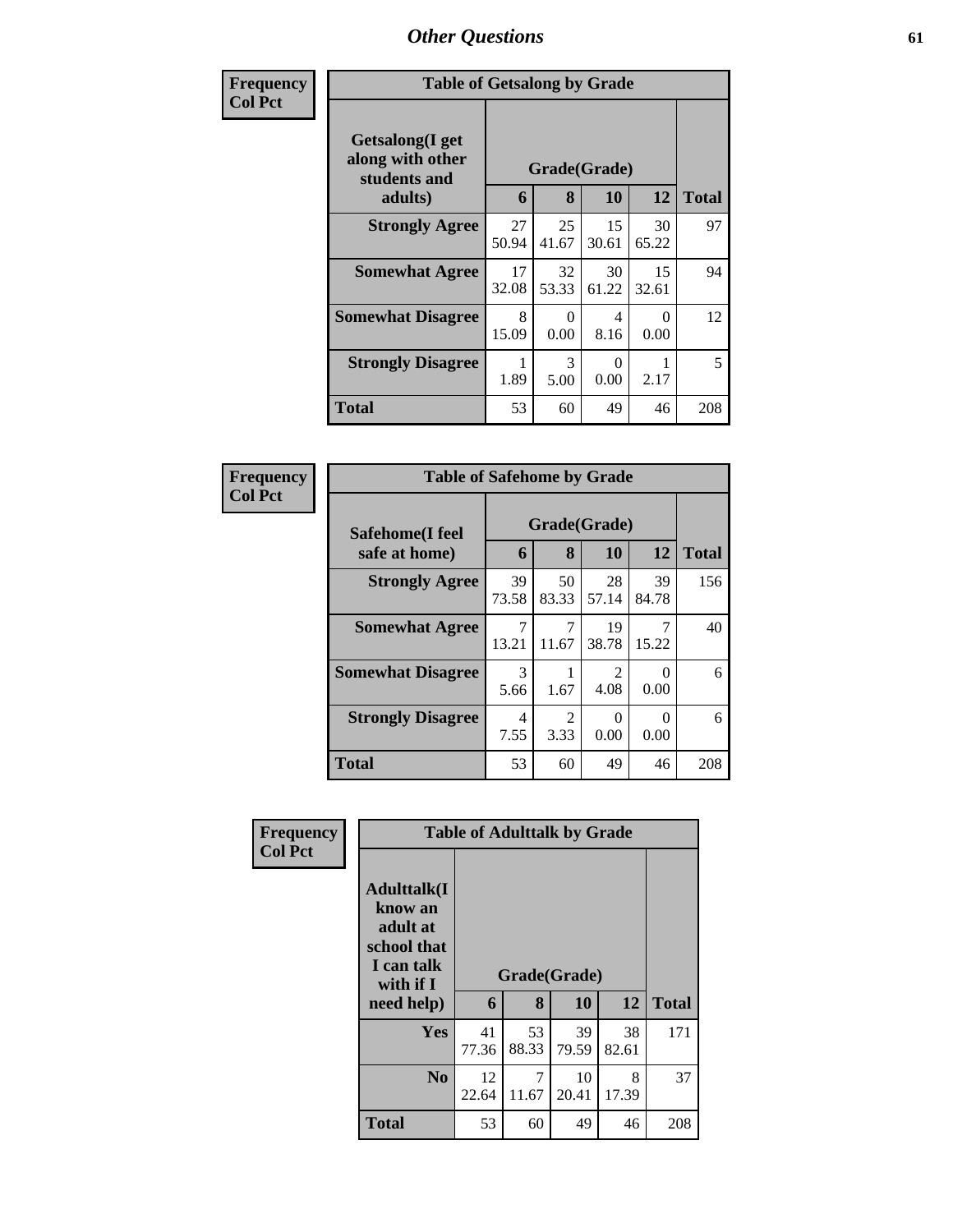**Frequency Row Pct**

| <b>Table of Grade by Tvtime</b> |            |                                                                                        |                     |                      |                                    |             |              |  |  |  |
|---------------------------------|------------|----------------------------------------------------------------------------------------|---------------------|----------------------|------------------------------------|-------------|--------------|--|--|--|
|                                 |            | Tvtime(On an average school day,<br>how much unsupervised time do I spend watching TV) |                     |                      |                                    |             |              |  |  |  |
| Grade(Grade)   None             |            | <b>Less that</b>                                                                       | hour/day   hour/day | $2 - 3$<br>hours/day | $4 - 5$<br>  hours/day   hours/day | $6+$        | <b>Total</b> |  |  |  |
| 6                               | 6<br>11.32 | 11<br>20.75                                                                            | 13.21               | 16<br>30.19          | 6<br>11.32                         | 13.21       | 53           |  |  |  |
| 8                               | 4<br>6.67  | 6<br>10.00                                                                             | 16<br>26.67         | 19<br>31.67          | 10<br>16.67                        | 8.33        | 60           |  |  |  |
| 10                              | 5<br>10.20 | 7<br>14.29                                                                             | 4<br>8.16           | 17<br>34.69          | 6<br>12.24                         | 10<br>20.41 | 49           |  |  |  |
| 12                              | 8<br>17.39 | 9<br>19.57                                                                             | 15.22               | $\mathbf Q$<br>19.57 | $\mathbf Q$<br>19.57               | 4<br>8.70   | 46           |  |  |  |
| <b>Total</b>                    | 23         | 33                                                                                     | 34                  | 61                   | 31                                 | 26          | 208          |  |  |  |

**Frequency Row Pct**

| <b>Table of Grade by Computertime</b> |             |                                                                                                                               |                      |             |                       |           |     |  |  |  |
|---------------------------------------|-------------|-------------------------------------------------------------------------------------------------------------------------------|----------------------|-------------|-----------------------|-----------|-----|--|--|--|
|                                       |             | Computertime(On an average school day,<br>how much unsupervised time do I spend on the computer)                              |                      |             |                       |           |     |  |  |  |
| Grade(Grade)                          | <b>None</b> | <b>Less that</b><br>$2 - 3$<br>$4 - 5$<br>$6+$<br>hours/day<br>hour/day<br>hour/day<br>hours/day<br>hours/day<br><b>Total</b> |                      |             |                       |           |     |  |  |  |
| 6                                     | 24<br>45.28 | 5<br>9.43                                                                                                                     | $\mathbf Q$<br>16.98 | 8<br>15.09  | 9.43                  | 2<br>3.77 | 53  |  |  |  |
| 8                                     | 9<br>15.00  | 17<br>28.33                                                                                                                   | 11<br>18.33          | 16<br>26.67 | $\mathcal{D}$<br>3.33 | 8.33      | 60  |  |  |  |
| 10                                    | 10<br>20.41 | 7<br>14.29                                                                                                                    | 10<br>20.41          | 15<br>30.61 | 4<br>8.16             | 3<br>6.12 | 49  |  |  |  |
| 12                                    | 8<br>17.39  | 23<br>50.00                                                                                                                   | 6<br>13.04           | 15.22       | 2.17                  | 2.17      | 46  |  |  |  |
| <b>Total</b>                          | 51          | 52                                                                                                                            | 36                   | 46          | 12                    | 11        | 208 |  |  |  |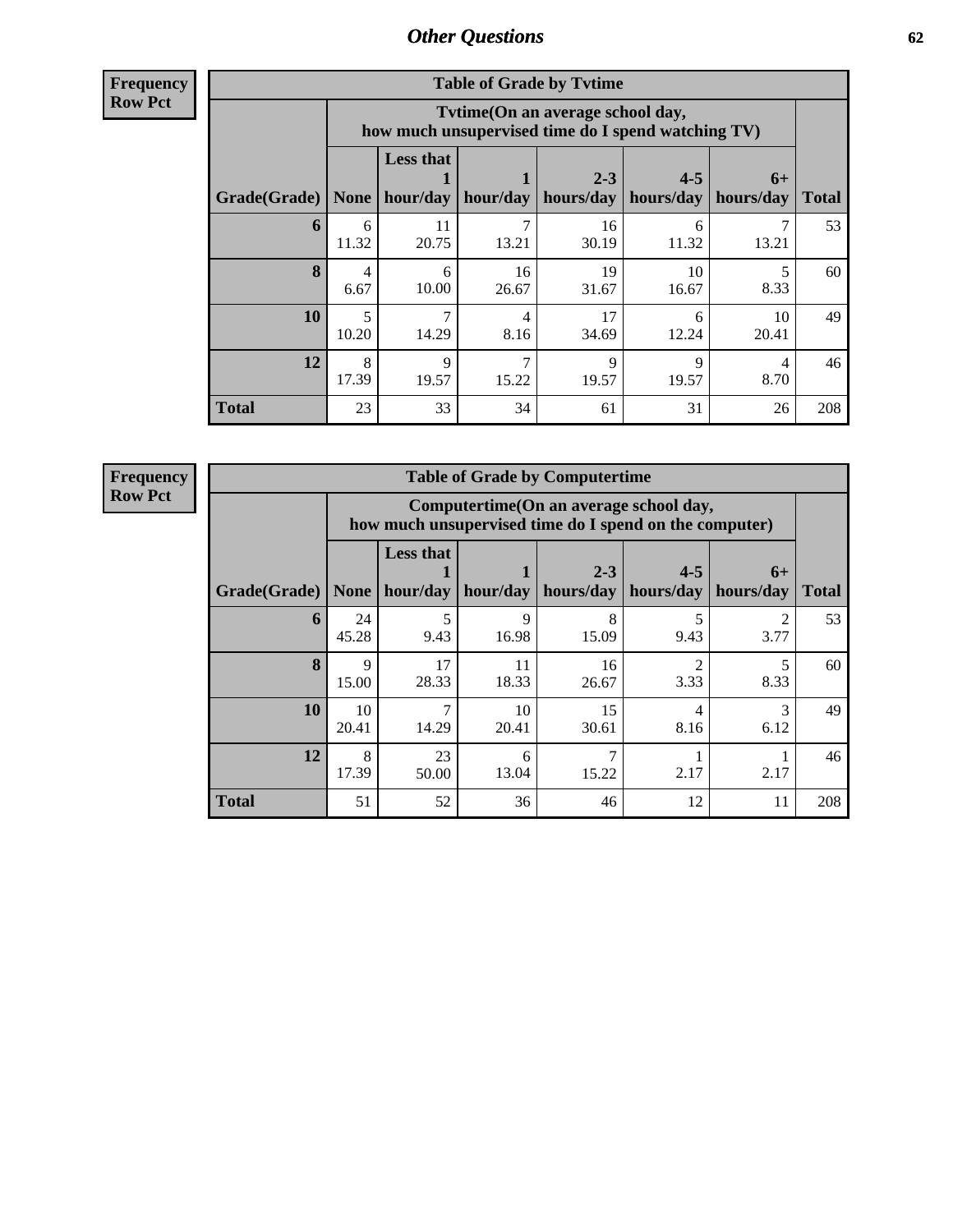## *Questions about Driving Laws* **63** *Driving Questions were asked only of high school students.*

| <b>Frequency</b> |  |
|------------------|--|
| <b>Row Pct</b>   |  |
|                  |  |

| <b>Table of Grade by License1</b> |                                                                                                                                           |                                               |                |        |                      |              |  |  |  |
|-----------------------------------|-------------------------------------------------------------------------------------------------------------------------------------------|-----------------------------------------------|----------------|--------|----------------------|--------------|--|--|--|
|                                   | License1(During the first 6 months of driving<br>with a provisional license,<br>the only passengers who can ride with the<br>driver are:) |                                               |                |        |                      |              |  |  |  |
| Grade(Grade)                      | <b>Parent or</b><br>Guardian                                                                                                              | <b>Family</b><br><b>Members</b>               | <b>Friends</b> | Anyone | Don't<br><b>Know</b> | <b>Total</b> |  |  |  |
| 6                                 | 0                                                                                                                                         | $\Omega$                                      | $\theta$       | 0      | 0                    | $\Omega$     |  |  |  |
| 8                                 | $\Omega$                                                                                                                                  | $\Omega$                                      | $\Omega$       | 0      | $\Omega$             | 0            |  |  |  |
| 10                                | 20<br>40.82                                                                                                                               | 20<br>4<br>4<br>40.82<br>2.04<br>8.16<br>8.16 |                |        |                      |              |  |  |  |
| 12                                | 12<br>5<br>24<br>4<br>2.17<br>10.87<br>8.70<br>26.09<br>52.17                                                                             |                                               |                |        |                      |              |  |  |  |
| <b>Total</b>                      | 32<br>44<br>$\mathcal{D}_{\mathcal{L}}$<br>8<br>9                                                                                         |                                               |                |        |                      |              |  |  |  |
|                                   |                                                                                                                                           | Frequency Missing $= 113$                     |                |        |                      |              |  |  |  |

| <b>Frequency</b> |              | <b>Table of Grade by License2</b>                                                                        |                              |                  |                                                      |                      |              |
|------------------|--------------|----------------------------------------------------------------------------------------------------------|------------------------------|------------------|------------------------------------------------------|----------------------|--------------|
| <b>Row Pct</b>   |              | License2(17 yr old drivers with a<br>provisional driver's license cannot<br>drive between the hours of:) |                              |                  |                                                      |                      |              |
|                  | Grade(Grade) | <b>Midnight</b><br>to 6am                                                                                | 1am<br>t <sub>o</sub><br>5am | 1am<br>to<br>6am | N <sub>0</sub><br>curfew<br>for $17$<br>year<br>olds | Don't<br><b>Know</b> | <b>Total</b> |
|                  | 6            | $\theta$<br>٠                                                                                            | $\Omega$                     | $\theta$         | $\Omega$                                             | $\Omega$             | $\Omega$     |
|                  | 8            | $\theta$                                                                                                 | $\Omega$                     | $\theta$         | $\Omega$                                             | $\Omega$             | $\Omega$     |
|                  | 10           | 23<br>46.94                                                                                              | $\overline{4}$<br>8.16       | 6<br>12.24       | 6<br>12.24                                           | 10<br>20.41          | 49           |
|                  | 12           | 21<br>45.65                                                                                              | 3<br>6.52                    | 5<br>10.87       | 6<br>13.04                                           | 11<br>23.91          | 46           |
|                  | <b>Total</b> | 44                                                                                                       | 7                            | 11               | 12                                                   | 21                   | 95           |
|                  |              | <b>Frequency Missing = 113</b>                                                                           |                              |                  |                                                      |                      |              |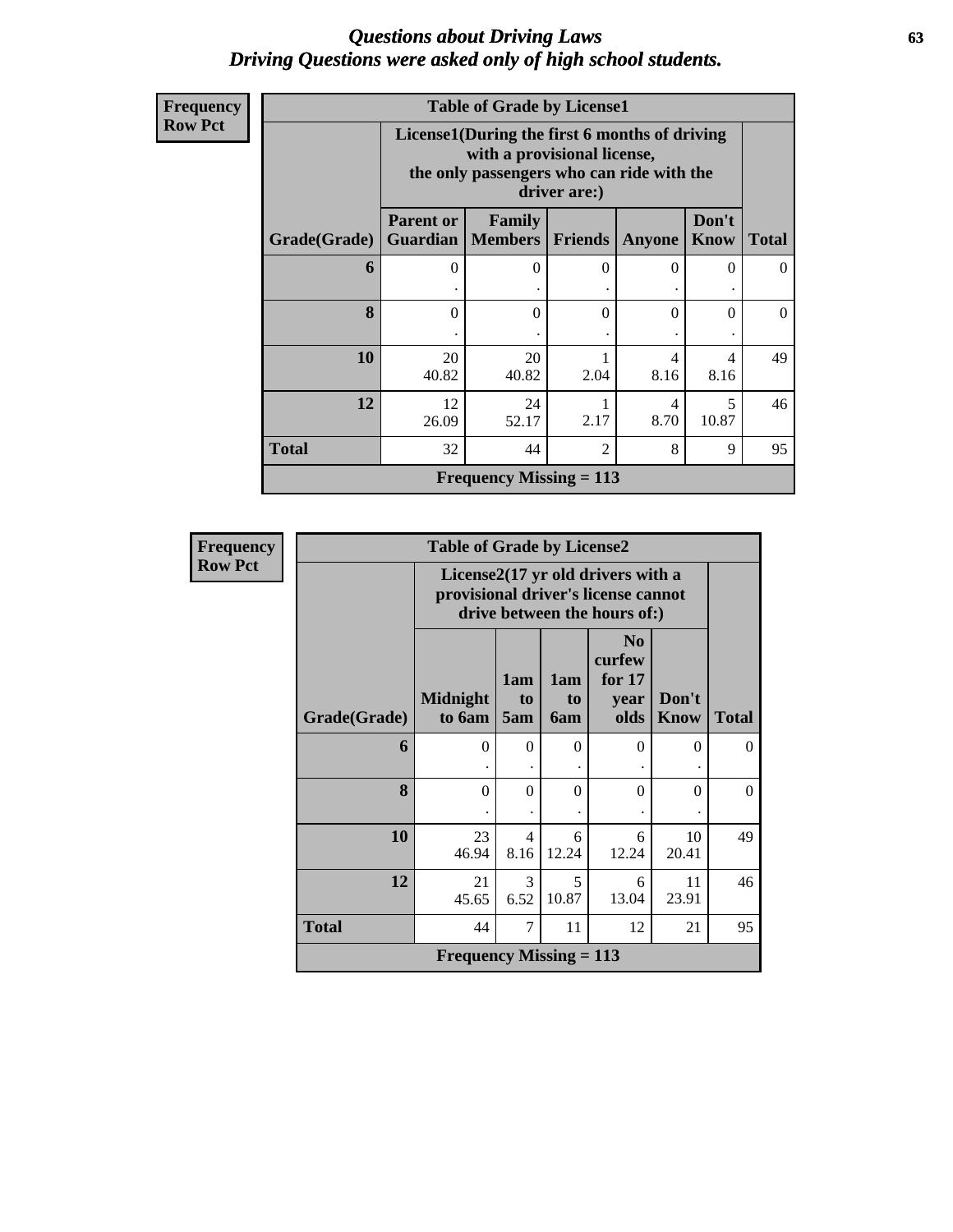### *Questions about Driving Laws* **64** *Driving Questions were asked only of high school students.*

| Frequency      |              | <b>Table of Grade by License3</b>                                                      |            |                           |            |                      |               |              |
|----------------|--------------|----------------------------------------------------------------------------------------|------------|---------------------------|------------|----------------------|---------------|--------------|
| <b>Row Pct</b> |              | License3(For drivers under the age of 21,<br>what level of alcohol is considered DUI?) |            |                           |            |                      |               |              |
|                | Grade(Grade) | Any<br><b>Amount</b>                                                                   | 0.02       | 0.04                      | 0.06       | 0.08                 | Don't<br>know | <b>Total</b> |
|                | 6            | $\Omega$                                                                               | $\Omega$   | $\Omega$                  | $\Omega$   | $\Omega$             | $\Omega$      | $\Omega$     |
|                | 8            | $\Omega$                                                                               | $\Omega$   | $\Omega$                  | $\Omega$   | $\Omega$             | $\Omega$      | $\Omega$     |
|                | 10           | 11<br>22.45                                                                            | 7<br>14.29 | 7<br>14.29                | 6<br>12.24 | $\mathbf Q$<br>18.37 | 9<br>18.37    | 49           |
|                | 12           | 16<br>34.78                                                                            | 5<br>10.87 | 6<br>13.04                | 3<br>6.52  | 3<br>6.52            | 13<br>28.26   | 46           |
|                | <b>Total</b> | 27                                                                                     | 12         | 13                        | 9          | 12                   | 22            | 95           |
|                |              |                                                                                        |            | Frequency Missing $= 113$ |            |                      |               |              |

**Frequency Row Pct**

| <b>Table of Grade by License4</b> |              |                                                                                                                                        |            |                           |            |             |          |  |  |
|-----------------------------------|--------------|----------------------------------------------------------------------------------------------------------------------------------------|------------|---------------------------|------------|-------------|----------|--|--|
|                                   |              | License4(A driver under 21 automatically<br>loses his/her license if caught exceeding the<br>posted speet limit by:)                   |            |                           |            |             |          |  |  |
| Grade(Grade)                      | $15+$<br>mph | Can't<br>lose<br><b>Depends</b><br>license<br>$25+$<br>$35+$<br>Don't<br>for<br>on<br>speeding<br>mph<br>judge<br>know<br>Total<br>mph |            |                           |            |             |          |  |  |
| 6                                 | $\Omega$     | $\Omega$                                                                                                                               | 0          | 0                         | 0          | $\Omega$    | 0        |  |  |
| 8                                 | $\Omega$     | $\Omega$                                                                                                                               | 0          | 0                         | $\Omega$   | 0           | $\Omega$ |  |  |
| 10                                | 8<br>16.33   | 8<br>16.33                                                                                                                             | 7<br>14.29 | $\mathcal{D}$<br>4.08     | 5<br>10.20 | 19<br>38.78 | 49       |  |  |
| 12                                | 5<br>10.87   | 7<br>15.22                                                                                                                             | 6<br>13.04 | 6<br>13.04                | 4<br>8.70  | 18<br>39.13 | 46       |  |  |
| <b>Total</b>                      | 13           | 15                                                                                                                                     | 13         | 8                         | 9          | 37          | 95       |  |  |
|                                   |              |                                                                                                                                        |            | Frequency Missing $= 113$ |            |             |          |  |  |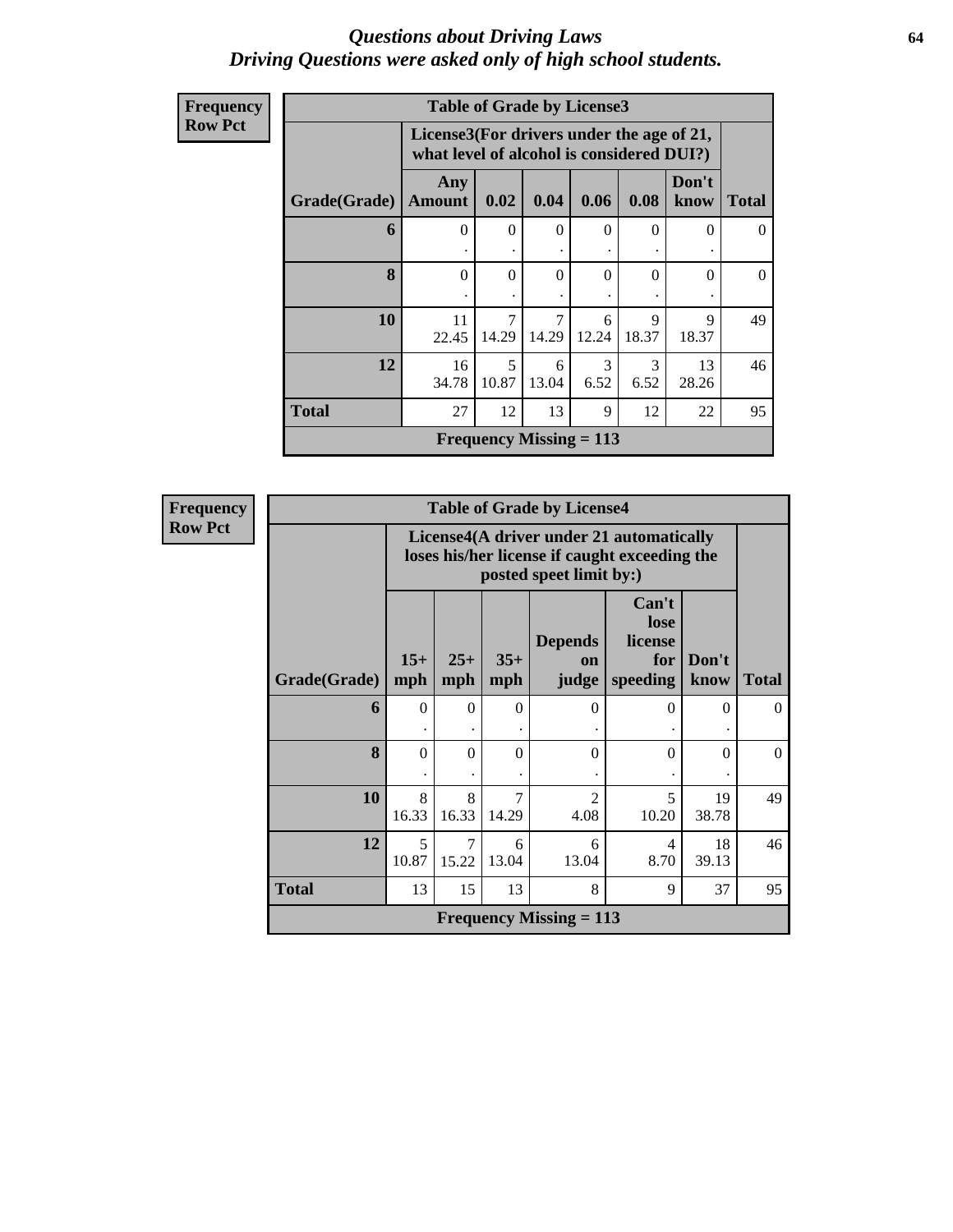## *Questions about Driving Laws* **65** *Driving Questions were asked only of high school students.*

| Frequency      | <b>Table of Grade by License5</b> |                                |                                                                                                                                                            |               |              |  |  |
|----------------|-----------------------------------|--------------------------------|------------------------------------------------------------------------------------------------------------------------------------------------------------|---------------|--------------|--|--|
| <b>Row Pct</b> |                                   |                                | License5(A<br>Georgia teenager<br>with family<br>connections or a<br>good lawyer can<br>break a teen<br>driving law and<br>keep their driver's<br>license) |               |              |  |  |
|                | Grade(Grade)                      | Yes                            | N <sub>0</sub>                                                                                                                                             | Don't<br>know | <b>Total</b> |  |  |
|                | 6                                 | $\theta$                       | $\Omega$                                                                                                                                                   | 0             | $\Omega$     |  |  |
|                | 8                                 | $\overline{0}$                 | $\theta$                                                                                                                                                   | $\theta$      | $\Omega$     |  |  |
|                | 10                                | 5<br>10.20                     | 22<br>44.90                                                                                                                                                | 22<br>44.90   | 49           |  |  |
|                | 12                                | 17<br>36.96                    | 15<br>32.61                                                                                                                                                | 14<br>30.43   | 46           |  |  |
|                | <b>Total</b>                      | 22                             | 37                                                                                                                                                         | 36            | 95           |  |  |
|                |                                   | <b>Frequency Missing = 113</b> |                                                                                                                                                            |               |              |  |  |

| <b>Frequency</b> | <b>Table of Grade by License6</b> |                                |                                                                                                                                              |               |              |
|------------------|-----------------------------------|--------------------------------|----------------------------------------------------------------------------------------------------------------------------------------------|---------------|--------------|
| <b>Row Pct</b>   |                                   |                                | License <sub>6</sub> (I know a<br>friend or classmate<br>that broke a teen<br>driving law,<br>but was allowed to<br>keep his/her<br>license) |               |              |
|                  | Grade(Grade)                      | <b>Yes</b>                     | N <sub>0</sub>                                                                                                                               | Don't<br>know | <b>Total</b> |
|                  | 6                                 | $\theta$                       | $\theta$                                                                                                                                     | 0             | $\Omega$     |
|                  | 8                                 | $\Omega$                       | $\theta$                                                                                                                                     | 0             | $\Omega$     |
|                  | 10                                | 9<br>18.37                     | 23<br>46.94                                                                                                                                  | 17<br>34.69   | 49           |
|                  | 12                                | 19<br>41.30                    | 14<br>30.43                                                                                                                                  | 13<br>28.26   | 46           |
|                  | <b>Total</b>                      | 28                             | 37                                                                                                                                           | 30            | 95           |
|                  |                                   | <b>Frequency Missing = 113</b> |                                                                                                                                              |               |              |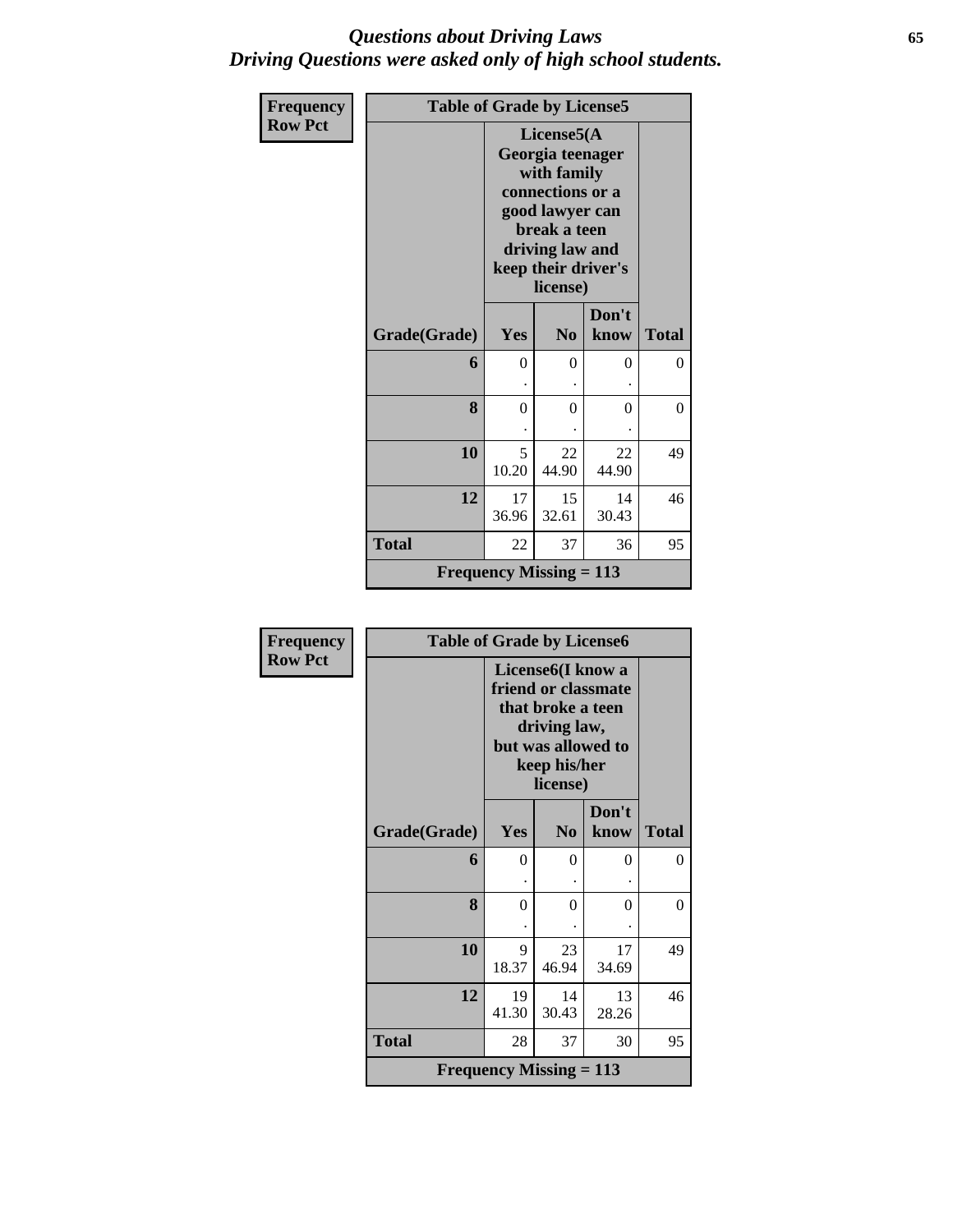## *Questions about Driving Laws* **66** *Driving Questions were asked only of high school students.*

| <b>Frequency</b> |              |                                                                              |                                | <b>Table of Grade by License7</b>                                                             |               |                |
|------------------|--------------|------------------------------------------------------------------------------|--------------------------------|-----------------------------------------------------------------------------------------------|---------------|----------------|
| <b>Row Pct</b>   |              |                                                                              |                                | License7(A student under the age of 18 cam loser<br>his/her driving privileges if he or she:) |               |                |
|                  |              | <b>Have</b><br>more than<br><b>10</b><br>unexcused<br>absences<br>per school | Drop out<br>without            | <b>Bring</b><br>alcohol/drugs/weapon                                                          | All of<br>the |                |
|                  | Grade(Grade) | yr                                                                           | graduating                     | to school                                                                                     | above         | <b>Total</b>   |
|                  | 6            | $\Omega$                                                                     | $\Omega$                       | $\Omega$                                                                                      | $\mathbf{0}$  | $\overline{0}$ |
|                  |              |                                                                              |                                |                                                                                               |               |                |
|                  | 8            | $\Omega$                                                                     | $\Omega$                       | $\theta$                                                                                      | $\mathbf{0}$  | $\theta$       |
|                  |              |                                                                              |                                |                                                                                               |               |                |
|                  | 10           | 12<br>24.49                                                                  | $\mathfrak{D}$<br>4.08         | 2<br>4.08                                                                                     | 33<br>67.35   | 49             |
|                  | 12           | 16<br>34.78                                                                  | 5<br>10.87                     | $\theta$<br>0.00                                                                              | 25<br>54.35   | 46             |
|                  | <b>Total</b> | 28                                                                           | $\tau$                         | 2                                                                                             | 58            | 95             |
|                  |              |                                                                              | <b>Frequency Missing = 113</b> |                                                                                               |               |                |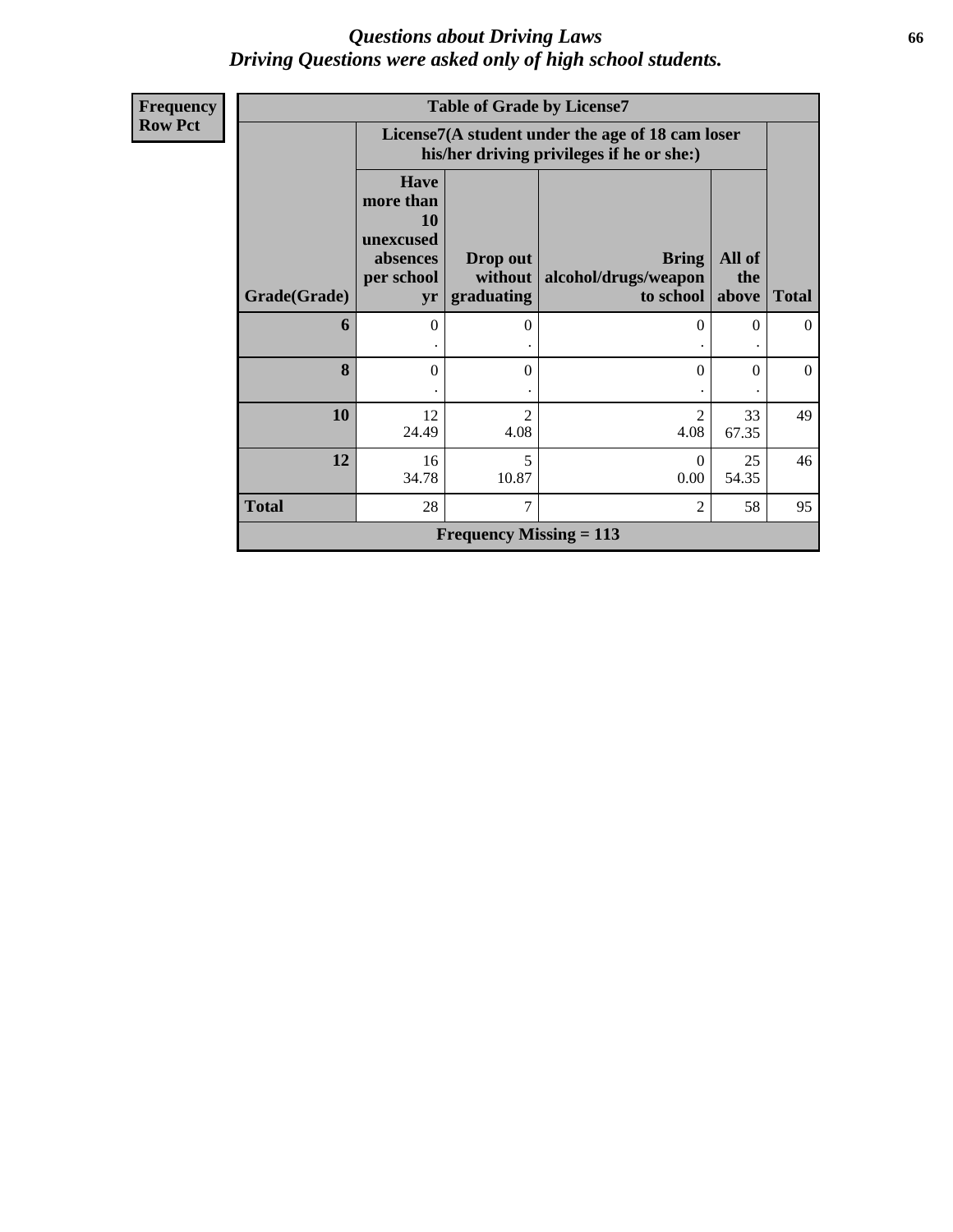## **Select Results by Gender 67**

| Frequency      | <b>Table of SchoolClimate2 by Gender</b>          |                                 |             |              |  |  |  |
|----------------|---------------------------------------------------|---------------------------------|-------------|--------------|--|--|--|
| <b>Col Pct</b> | SchoolClimate2(I<br>feel successful at<br>school) | Gender(Gender)<br><b>Female</b> | <b>Male</b> | <b>Total</b> |  |  |  |
|                | <b>Strongly Agree</b>                             | 41<br>36.61                     | 40<br>41.67 | 81           |  |  |  |
|                | <b>Somewhat Agree</b>                             | 56<br>50.00                     | 48<br>50.00 | 104          |  |  |  |
|                | <b>Somewhat Disagree</b>                          | 11<br>9.82                      | 5<br>5.21   | 16           |  |  |  |
|                | <b>Strongly Disagree</b>                          | 4<br>3.57                       | 3<br>3.13   | 7            |  |  |  |
|                | <b>Total</b>                                      | 112                             | 96          | 208          |  |  |  |

| <b>Frequency</b> | <b>Table of SchoolClimate6 by Gender</b>                 |               |                               |              |
|------------------|----------------------------------------------------------|---------------|-------------------------------|--------------|
| <b>Col Pct</b>   | <b>SchoolClimate6(Teachers</b><br>treat me with respect) | <b>Female</b> | Gender(Gender)<br><b>Male</b> | <b>Total</b> |
|                  | <b>Strongly Agree</b>                                    | 47<br>41.96   | 41<br>42.71                   | 88           |
|                  | <b>Somewhat Agree</b>                                    | 44<br>39.29   | 45<br>46.88                   | 89           |
|                  | <b>Somewhat Disagree</b>                                 | 9<br>8.04     | 7.29                          | 16           |
|                  | <b>Strongly Disagree</b>                                 | 12<br>10.71   | $\mathcal{R}$<br>3.13         | 15           |
|                  | <b>Total</b>                                             | 112           | 96                            | 208          |

| <b>Frequency</b> | <b>Table of SchoolClimate8 by Gender</b>                                             |               |                               |              |
|------------------|--------------------------------------------------------------------------------------|---------------|-------------------------------|--------------|
| <b>Col Pct</b>   | <b>SchoolClimate8(Students</b><br>are frequently<br>recognized for good<br>behavior) | <b>Female</b> | Gender(Gender)<br><b>Male</b> | <b>Total</b> |
|                  | <b>Strongly Agree</b>                                                                | 26<br>23.21   | 28<br>29.17                   | 54           |
|                  | <b>Somewhat Agree</b>                                                                | 47<br>41.96   | 48<br>50.00                   | 95           |
|                  | <b>Somewhat Disagree</b>                                                             | 27<br>24.11   | 13<br>13.54                   | 40           |
|                  | <b>Strongly Disagree</b>                                                             | 12<br>10.71   | 7<br>7.29                     | 19           |
|                  | Total                                                                                | 112           | 96                            | 208          |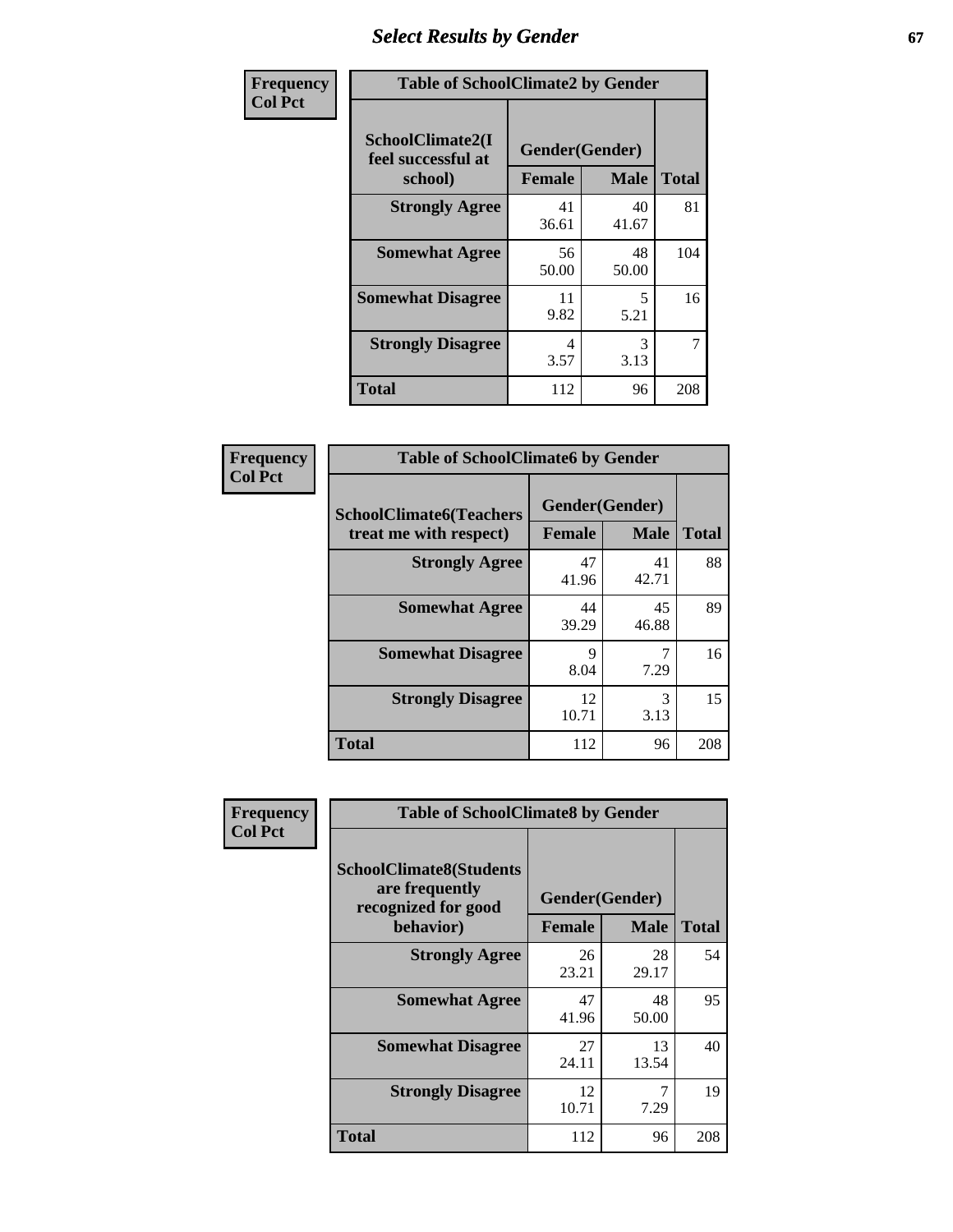## *Select Results by Gender* **68**

| Frequency      | <b>Table of Gender by Dropout</b> |                                                                        |                |              |
|----------------|-----------------------------------|------------------------------------------------------------------------|----------------|--------------|
| <b>Row Pct</b> |                                   | Dropout(I<br>have<br>thought<br>about<br>dropping<br>out of<br>school) |                |              |
|                | Gender(Gender)                    | Yes                                                                    | N <sub>0</sub> | <b>Total</b> |
|                | <b>Female</b>                     | 28<br>25.00                                                            | 84<br>75.00    | 112          |
|                | <b>Male</b>                       | 26<br>27.08                                                            | 70<br>72.92    | 96           |
|                | <b>Total</b>                      | 54                                                                     | 154            | 208          |

| <b>Frequency</b> |                | <b>Table of Gender by Dropoutreason</b>                            |              |                          |                                |              |              |
|------------------|----------------|--------------------------------------------------------------------|--------------|--------------------------|--------------------------------|--------------|--------------|
| <b>Row Pct</b>   |                | Dropoutreason(If I dropped out the<br>reason would most likely be) |              |                          |                                |              |              |
|                  | Gender(Gender) | Won't<br>Drop<br>out                                               | <b>Bored</b> | Family<br><b>Reasons</b> | <b>Being</b><br><b>Bullied</b> | <b>Other</b> | <b>Total</b> |
|                  | <b>Female</b>  | 70<br>62.50                                                        | 17<br>15.18  | 6<br>5.36                | ◠<br>1.79                      | 17<br>15.18  | 112          |
|                  | <b>Male</b>    | 57<br>59.38                                                        | 14<br>14.58  | 6<br>6.25                | 7.29                           | 12<br>12.50  | 96           |
|                  | <b>Total</b>   | 127                                                                | 31           | 12                       | 9                              | 29           | 208          |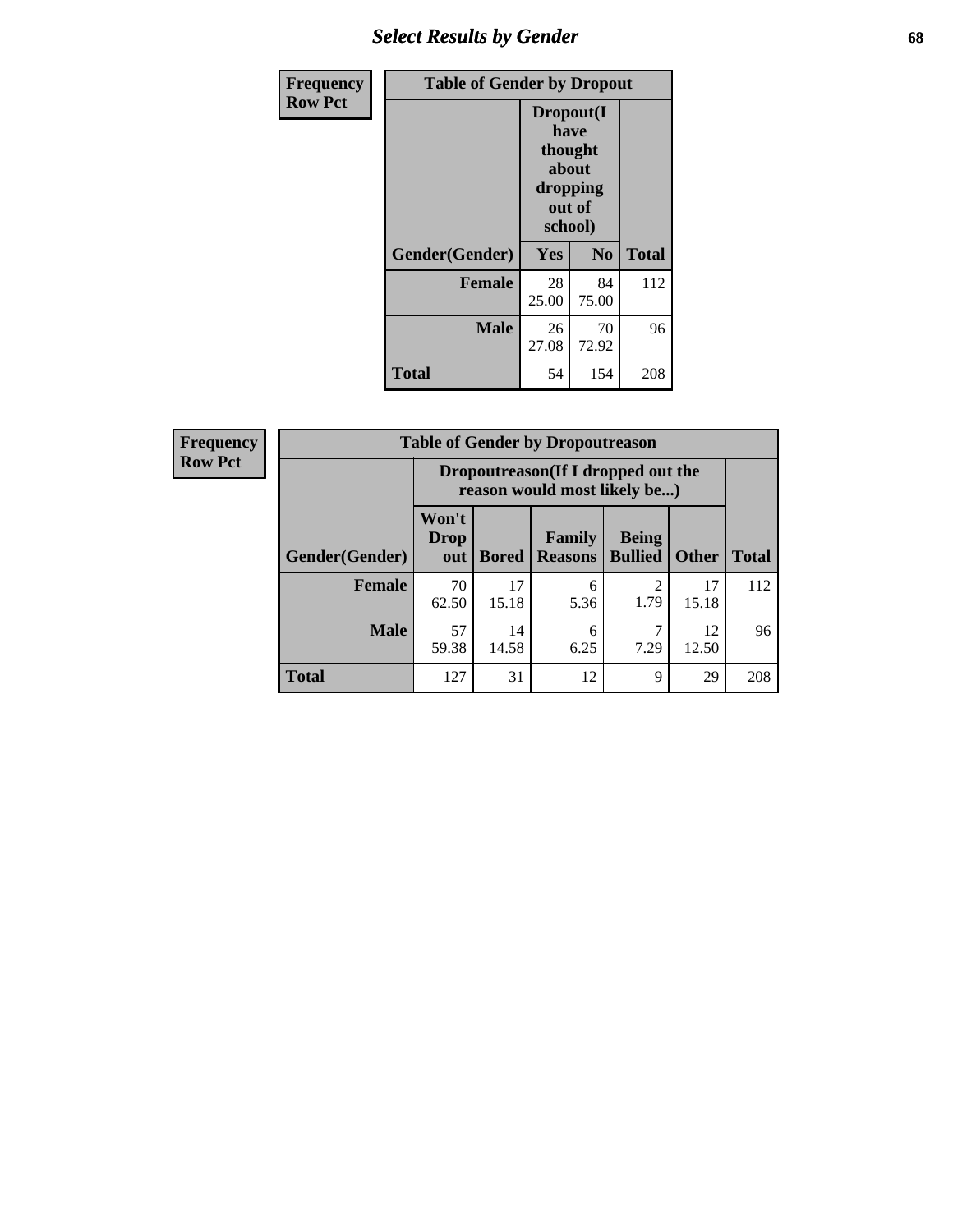*School Safety* **69**

| Frequency      | <b>Table of Gender by Bullied2</b> |                 |                |              |
|----------------|------------------------------------|-----------------|----------------|--------------|
| <b>Row Pct</b> |                                    | <b>Bullied2</b> |                |              |
|                | Gender(Gender)                     | Yes             | N <sub>0</sub> | <b>Total</b> |
|                | <b>Female</b>                      | 19<br>16.96     | 93<br>83.04    | 112          |
|                | <b>Male</b>                        | 14<br>14.58     | 82<br>85.42    | 96           |
|                | <b>Total</b>                       | 33              | 175            | 208          |

| <b>Frequency</b> | <b>Table of Gender by Bulliedothers2</b> |                       |                |              |  |
|------------------|------------------------------------------|-----------------------|----------------|--------------|--|
| <b>Row Pct</b>   |                                          | <b>Bulliedothers2</b> |                |              |  |
|                  | Gender(Gender)                           | Yes                   | N <sub>0</sub> | <b>Total</b> |  |
|                  | <b>Female</b>                            | 15<br>13.39           | 97<br>86.61    | 112          |  |
|                  | <b>Male</b>                              | 13<br>13.54           | 83<br>86.46    | 96           |  |
|                  | <b>Total</b>                             | 28                    | 180            | 208          |  |

| Frequency      | <b>Table of Gender by Weaponschool2</b> |                      |                |              |
|----------------|-----------------------------------------|----------------------|----------------|--------------|
| <b>Row Pct</b> |                                         | <b>Weaponschool2</b> |                |              |
|                | Gender(Gender)                          | Yes                  | N <sub>0</sub> | <b>Total</b> |
|                | <b>Female</b>                           | 1.79                 | 110<br>98.21   | 112          |
|                | <b>Male</b>                             | 6<br>6.25            | 90<br>93.75    | 96           |
|                | <b>Total</b>                            | 8                    | 200            | 208          |

| Frequency      | <b>Table of Gender by Absentunsafe2</b> |               |                |              |  |
|----------------|-----------------------------------------|---------------|----------------|--------------|--|
| <b>Row Pct</b> |                                         | Absentunsafe2 |                |              |  |
|                | Gender(Gender)                          | Yes           | N <sub>0</sub> | <b>Total</b> |  |
|                | <b>Female</b>                           | 2.68          | 109<br>97.32   | 112          |  |
|                | <b>Male</b>                             | 4.17          | 92<br>95.83    | 96           |  |
|                | <b>Total</b>                            |               | 201            | 208          |  |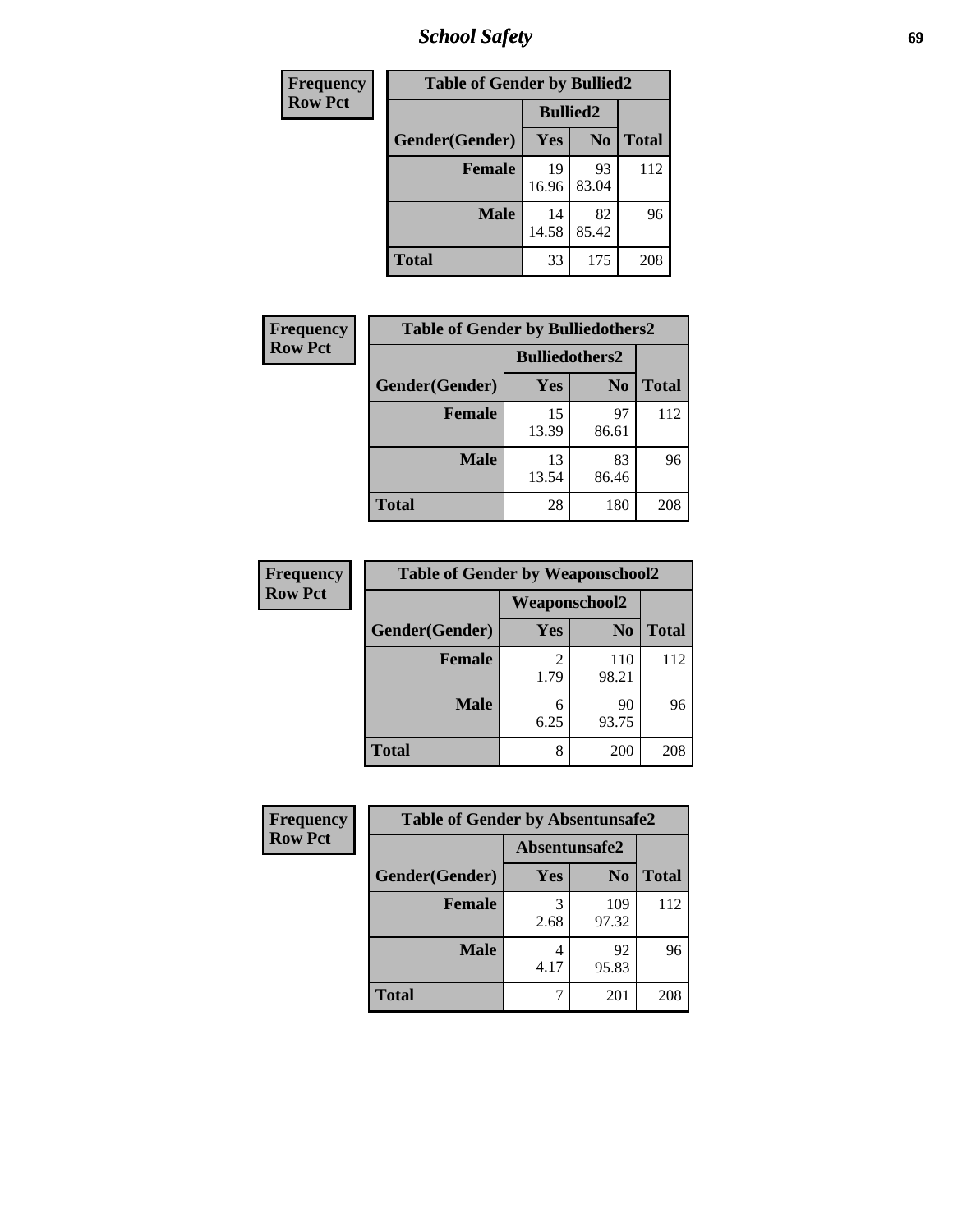*School Safety* **70**

| Frequency      | <b>Table of Gender by Gangself</b> |                                                                                                        |                |              |
|----------------|------------------------------------|--------------------------------------------------------------------------------------------------------|----------------|--------------|
| <b>Row Pct</b> |                                    | <b>Gangself</b> (I<br>have<br>participated<br>in illegal gang<br>activities in<br>the past 30<br>days) |                |              |
|                | Gender(Gender)                     | Yes                                                                                                    | N <sub>0</sub> | <b>Total</b> |
|                | <b>Female</b>                      | 0.89                                                                                                   | 111<br>99.11   | 112          |
|                | <b>Male</b>                        | 9<br>9.38                                                                                              | 87<br>90.63    | 96           |
|                | <b>Total</b>                       | 10                                                                                                     | 198            | 208          |

| Frequency      | <b>Table of Gender by Gangpeers</b> |                                                                                                                             |                |              |  |
|----------------|-------------------------------------|-----------------------------------------------------------------------------------------------------------------------------|----------------|--------------|--|
| <b>Row Pct</b> |                                     | <b>Gangpeers</b> (I<br>have friends<br>who have<br>participated<br>in illegal gang<br>activities in<br>the past 30<br>days) |                |              |  |
|                | Gender(Gender)                      | Yes                                                                                                                         | N <sub>0</sub> | <b>Total</b> |  |
|                | <b>Female</b>                       | 14<br>12.50                                                                                                                 | 98<br>87.50    | 112          |  |
|                | <b>Male</b>                         | 13<br>13.54                                                                                                                 | 83<br>86.46    | 96           |  |
|                | <b>Total</b>                        | 27                                                                                                                          | 181            | 208          |  |

| <b>Frequency</b> | <b>Table of Gender by Pickedon2</b> |             |                |              |
|------------------|-------------------------------------|-------------|----------------|--------------|
| <b>Row Pct</b>   |                                     | Pickedon2   |                |              |
|                  | Gender(Gender)                      | Yes         | N <sub>0</sub> | <b>Total</b> |
|                  | <b>Female</b>                       | 49<br>43.75 | 63<br>56.25    | 112          |
|                  | <b>Male</b>                         | 35<br>36.46 | 61<br>63.54    | 96           |
|                  | <b>Total</b>                        | 84          | 124            | 208          |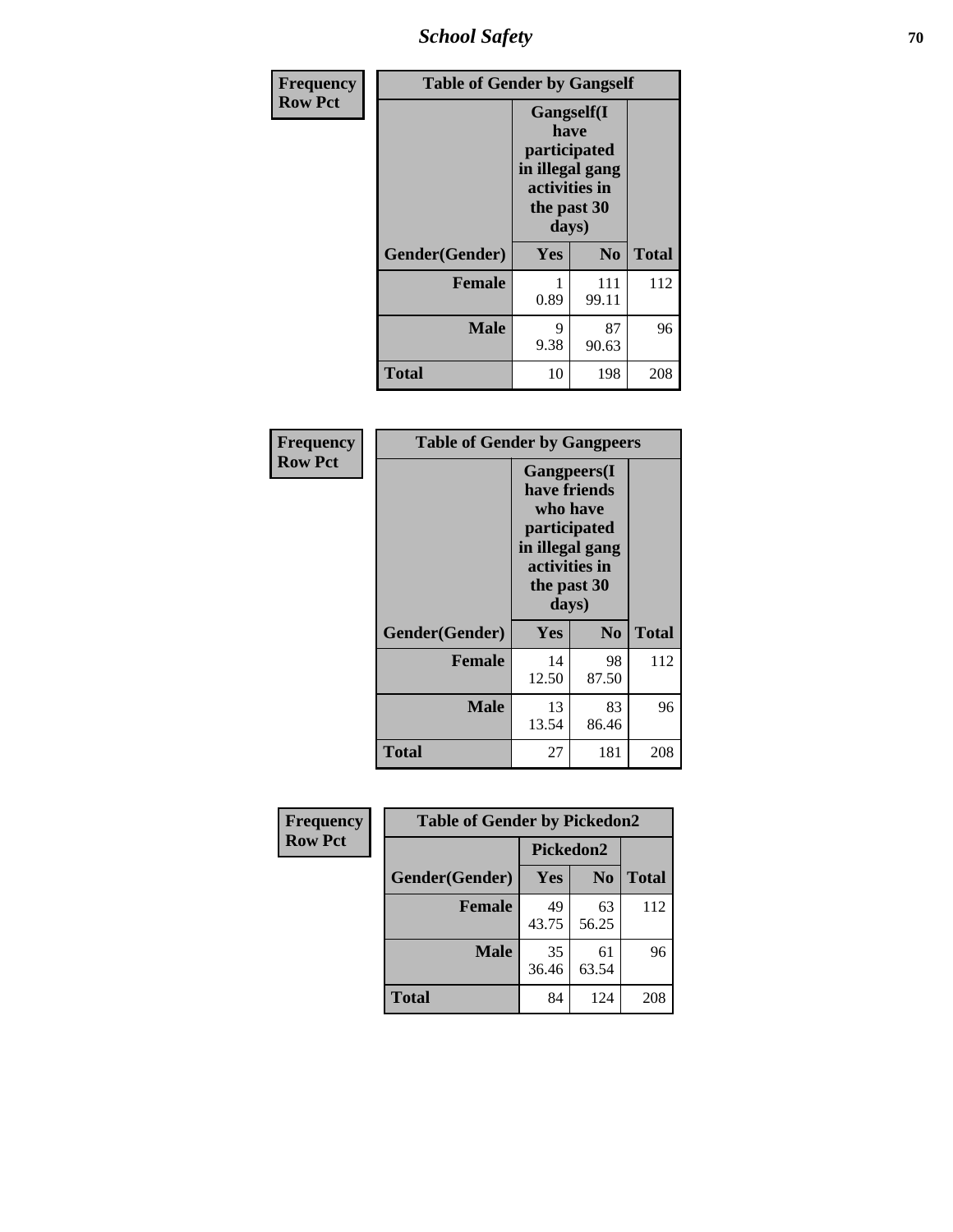*School Safety* **71**

| Frequency      | <b>Table of Gender by Safeschool2</b> |             |                |              |  |
|----------------|---------------------------------------|-------------|----------------|--------------|--|
| <b>Row Pct</b> |                                       | Safeschool2 |                |              |  |
|                | Gender(Gender)                        | Yes         | N <sub>0</sub> | <b>Total</b> |  |
|                | <b>Female</b>                         | 85<br>75.89 | 27<br>24.11    | 112          |  |
|                | <b>Male</b>                           | 76<br>79.17 | 20<br>20.83    | 96           |  |
|                | <b>Total</b>                          | 161         | 47             | 208          |  |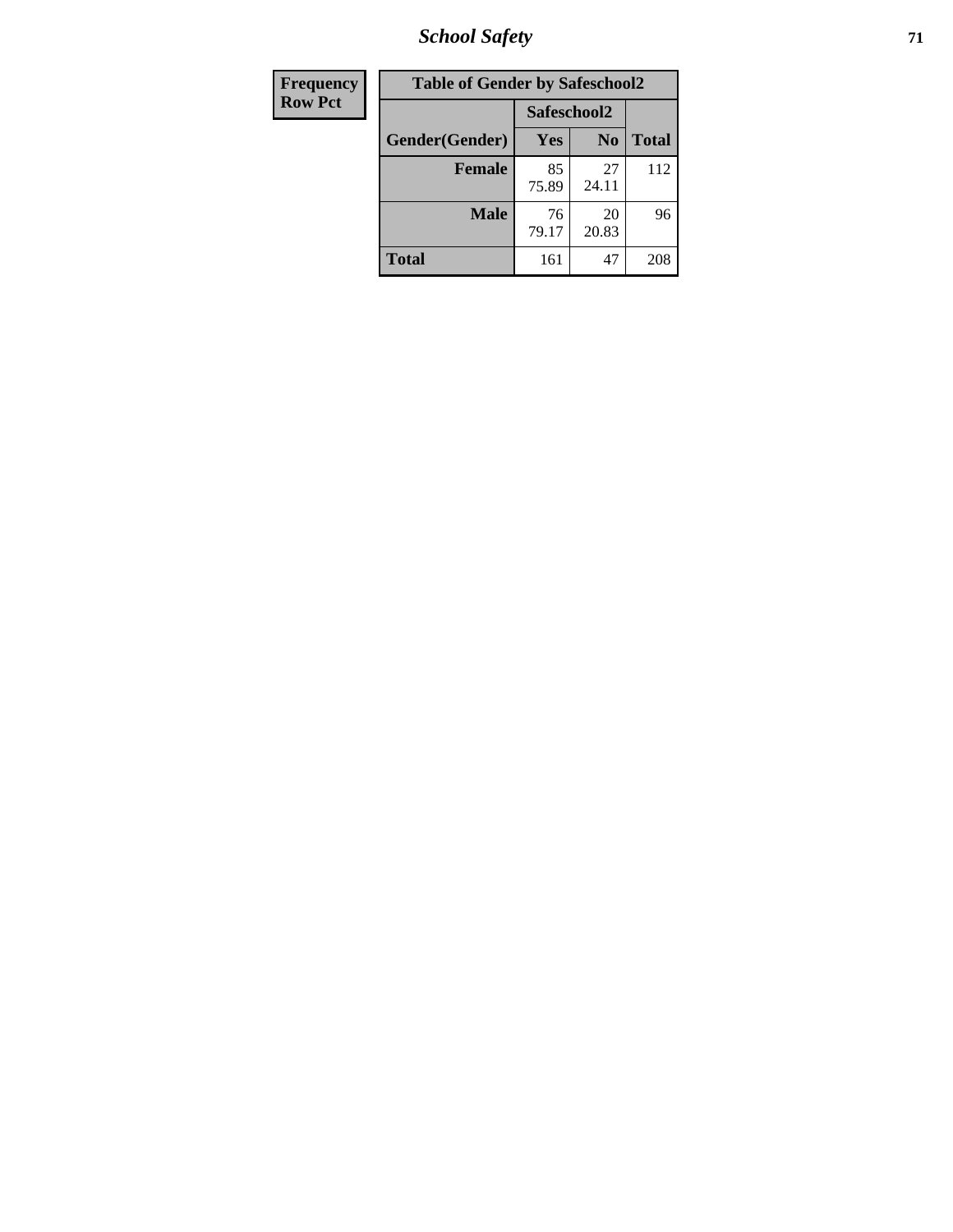# *Incidence of Drug Use 72*

| <b>Frequency</b> | <b>Table of Gender by AlcoholAlt</b> |                                          |                |              |  |
|------------------|--------------------------------------|------------------------------------------|----------------|--------------|--|
| <b>Row Pct</b>   |                                      | AlcoholAlt(Alcohol<br>use, past 30 days) |                |              |  |
|                  | Gender(Gender)                       | <b>Yes</b>                               | N <sub>0</sub> | <b>Total</b> |  |
|                  | <b>Female</b>                        | 24<br>21.43                              | 88<br>78.57    | 112          |  |
|                  | <b>Male</b>                          | 19<br>19.79                              | 77<br>80.21    | 96           |  |
|                  | <b>Total</b>                         | 43                                       | 165            | 208          |  |

| <b>Frequency</b> | <b>Table of Gender by TobaccoAny</b> |             |                                          |              |  |
|------------------|--------------------------------------|-------------|------------------------------------------|--------------|--|
| <b>Row Pct</b>   |                                      |             | TobaccoAny(Tobacco<br>use, past 30 days) |              |  |
|                  | Gender(Gender)                       | <b>Yes</b>  | N <sub>0</sub>                           | <b>Total</b> |  |
|                  | <b>Female</b>                        | 15<br>13.39 | 97<br>86.61                              | 112          |  |
|                  | <b>Male</b>                          | 19<br>19.79 | 77<br>80.21                              | 96           |  |
|                  | <b>Total</b>                         | 34          | 174                                      | 208          |  |

| <b>Frequency</b> | <b>Table of Gender by MarijuanaAlt</b> |                                              |                |              |
|------------------|----------------------------------------|----------------------------------------------|----------------|--------------|
| <b>Row Pct</b>   |                                        | MarijuanaAlt(Marijuana<br>use, past 30 days) |                |              |
|                  | Gender(Gender)                         | <b>Yes</b>                                   | N <sub>0</sub> | <b>Total</b> |
|                  | <b>Female</b>                          | 3<br>2.68                                    | 109<br>97.32   | 112          |
|                  | <b>Male</b>                            | 4<br>4.17                                    | 92<br>95.83    | 96           |
|                  | <b>Total</b>                           | 7                                            | 201            | 208          |

| <b>Frequency</b> | <b>Table of Gender by OtherDrugAny</b> |                                                      |                |              |
|------------------|----------------------------------------|------------------------------------------------------|----------------|--------------|
| <b>Row Pct</b>   |                                        | <b>OtherDrugAny(Other</b><br>drug use, past 30 days) |                |              |
|                  | Gender(Gender)                         | <b>Yes</b>                                           | N <sub>0</sub> | <b>Total</b> |
|                  | <b>Female</b>                          | Q<br>8.04                                            | 103<br>91.96   | 112          |
|                  | <b>Male</b>                            | 7.29                                                 | 89<br>92.71    | 96           |
|                  | <b>Total</b>                           | 16                                                   | 192            | 208          |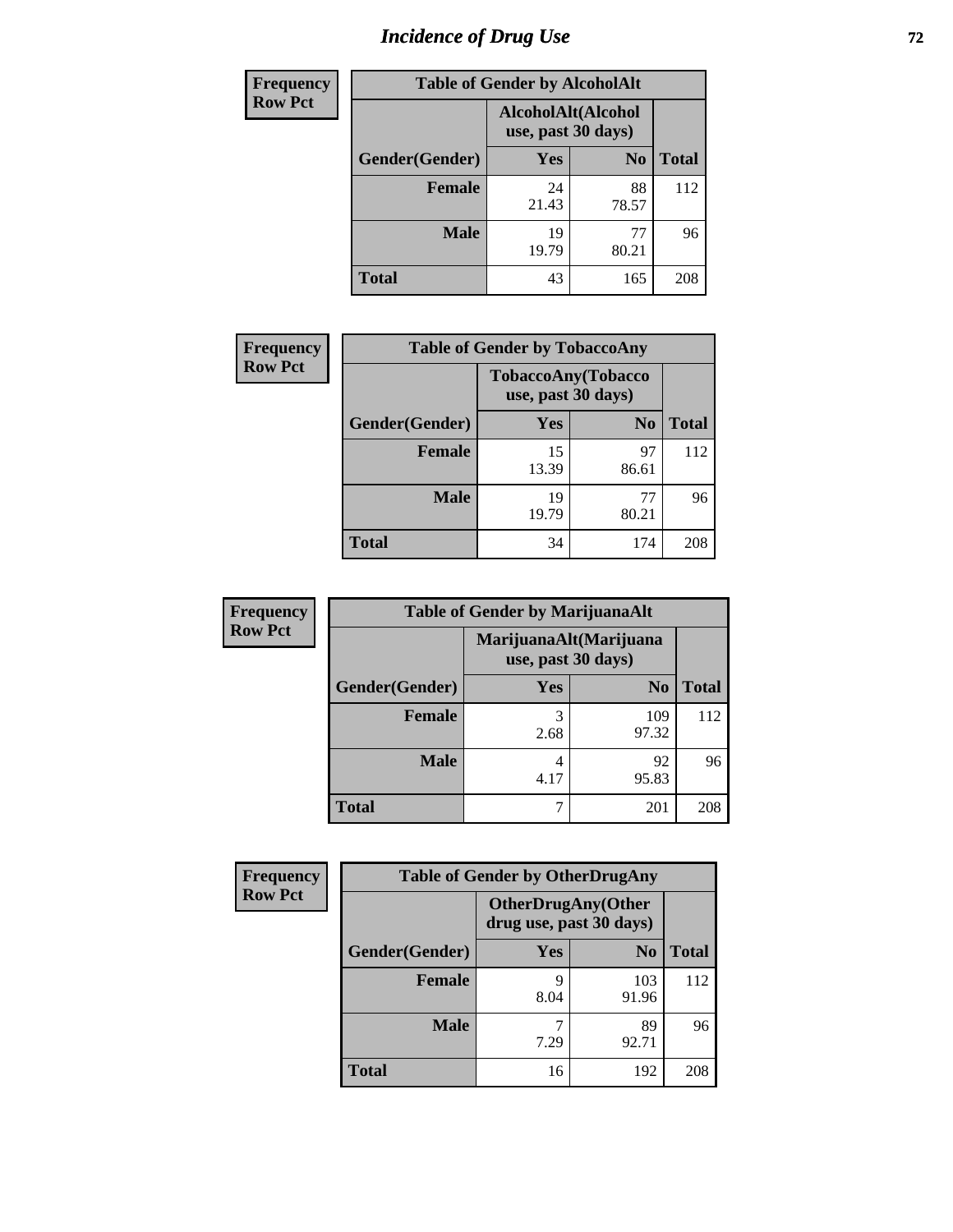## *Average Age at Onset of Use* **73** *Results for "Average Age at Onset of Use" questions exclude students who said they did not use that substance*

## **Gender=Female**

| <b>Variable</b>                 | Label                                                              | <b>Mean</b> |
|---------------------------------|--------------------------------------------------------------------|-------------|
| Alcoholinit2                    | I started using alcohol when I was                                 | 13.67       |
| Cigarettesinit2                 | I started smoking tobacco when I was                               | 12.71       |
| Smokelessinit2                  | I started chewing tobacco when I was                               | 9.50        |
| Marijuanainit2                  | I started using marijuana when I was                               | 13.75       |
| Cocaineinit2                    | I started using cocaine when I was                                 |             |
| Inhalantsinit2                  | I started using inhalants when I was                               | 14.00       |
| Steroidsinit2                   | I started using steroids when I was                                |             |
| Ecstasyinit2                    | I started using ecstasy when I was                                 |             |
| Methinit2                       | I started using methamphetamines when I was                        |             |
| Hallucinogensinit2              | I started using hallucinogens when I was                           |             |
| Prescription in it <sub>2</sub> | I started using prescription drugs not prescribed to me when I was | 9.88        |

### **Gender=Male**

| <b>Variable</b>                 | Label                                                              | <b>Mean</b> |
|---------------------------------|--------------------------------------------------------------------|-------------|
| Alcoholinit2                    | I started using alcohol when I was                                 | 13.27       |
| Cigarettesinit2                 | I started smoking tobacco when I was                               | 12.86       |
| Smokelessinit2                  | I started chewing tobacco when I was                               | 12.67       |
| Marijuanainit2                  | I started using marijuana when I was                               | 13.90       |
| Cocaineinit2                    | I started using cocaine when I was                                 | 13.00       |
| Inhalantsinit2                  | I started using inhalants when I was                               |             |
| Steroidsinit2                   | I started using steroids when I was                                | 11.00       |
| Ecstasyinit2                    | I started using ecstasy when I was                                 | 12.00       |
| Methinit2                       | I started using methamphetamines when I was                        |             |
| Hallucinogensinit2              | I started using hallucinogens when I was                           |             |
| Prescription in it <sub>2</sub> | I started using prescription drugs not prescribed to me when I was | 12.67       |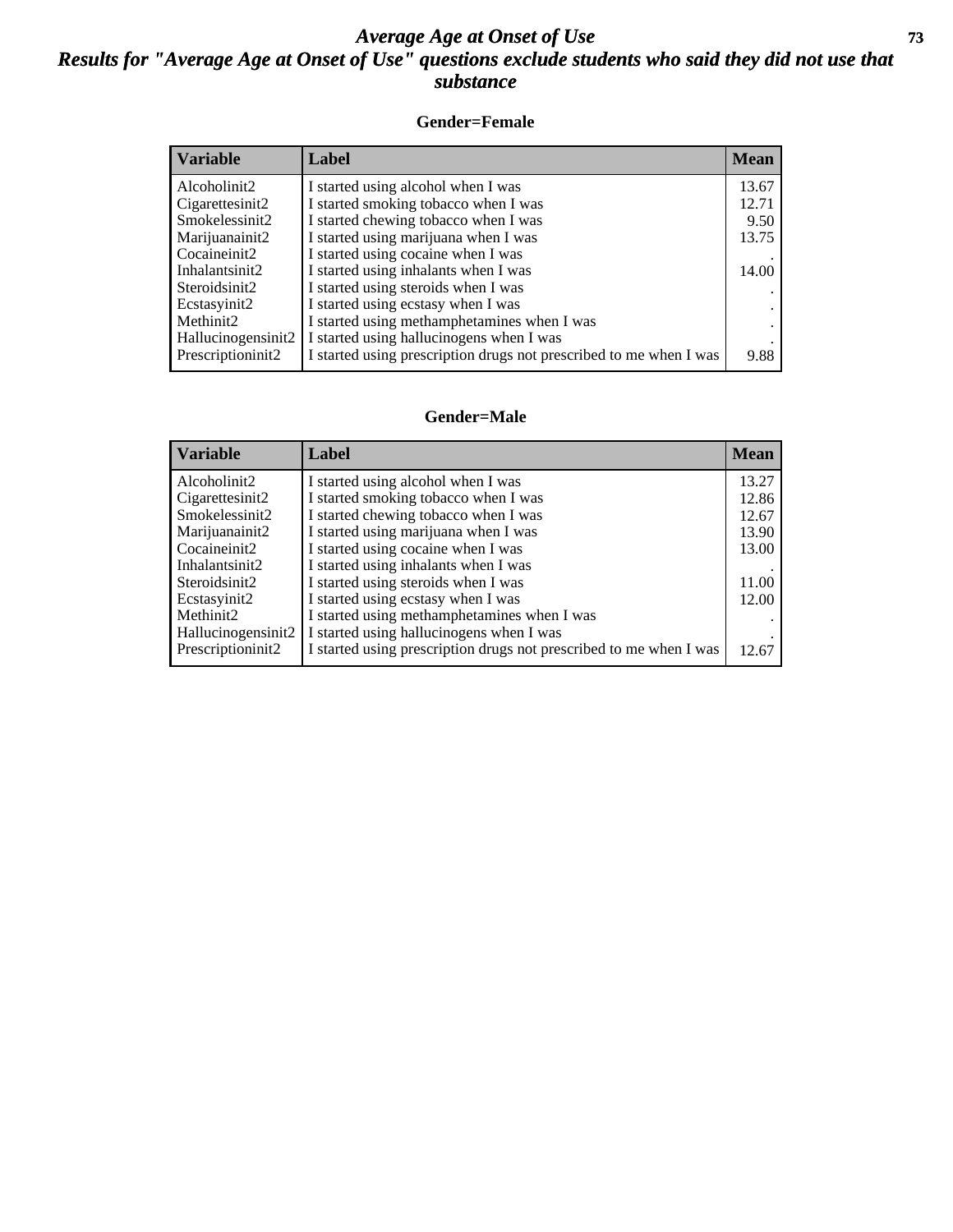# *I Think These Drugs are Harmful* **74**

| <b>Frequency</b> | <b>Table of Gender by Alcoholharmdich</b> |                                                   |                |              |
|------------------|-------------------------------------------|---------------------------------------------------|----------------|--------------|
| <b>Row Pct</b>   |                                           | Alcoholharmdich(I<br>think alcohol is<br>harmful) |                |              |
|                  | Gender(Gender)                            | <b>Yes</b>                                        | N <sub>0</sub> | <b>Total</b> |
|                  | Female                                    | 93<br>83.04                                       | 19<br>16.96    | 112          |
|                  | <b>Male</b>                               | 72<br>75.00                                       | 24<br>25.00    | 96           |
|                  | <b>Total</b>                              | 165                                               | 43             | 208          |

| Frequency      | <b>Table of Gender by Tobaccoharmdich</b> |                                                   |             |              |  |
|----------------|-------------------------------------------|---------------------------------------------------|-------------|--------------|--|
| <b>Row Pct</b> |                                           | Tobaccoharmdich(I<br>think tobacco is<br>harmful) |             |              |  |
|                | Gender(Gender)                            | Yes                                               | $\bf N_0$   | <b>Total</b> |  |
|                | <b>Female</b>                             | 100<br>89.29                                      | 12<br>10.71 | 112          |  |
|                | <b>Male</b>                               | 75<br>78.13                                       | 21<br>21.88 | 96           |  |
|                | <b>Total</b>                              | 175                                               | 33          | 208          |  |

| Frequency      | <b>Table of Gender by Marijuanaharmdich</b> |             |                                           |              |
|----------------|---------------------------------------------|-------------|-------------------------------------------|--------------|
| <b>Row Pct</b> |                                             | harmful)    | Marijuanaharmdich(I<br>think marijuana is |              |
|                | Gender(Gender)                              | <b>Yes</b>  | N <sub>0</sub>                            | <b>Total</b> |
|                | <b>Female</b>                               | 96<br>85.71 | 16<br>14.29                               | 112          |
|                | <b>Male</b>                                 | 71<br>73.96 | 25<br>26.04                               | 96           |
|                | <b>Total</b>                                | 167         | 41                                        | 208          |

| Frequency      | <b>Table of Gender by Otherdrugharmdich</b> |                                                          |                |              |
|----------------|---------------------------------------------|----------------------------------------------------------|----------------|--------------|
| <b>Row Pct</b> |                                             | Otherdrugharmdich(I<br>think other drugs are<br>harmful) |                |              |
|                | Gender(Gender)                              | <b>Yes</b>                                               | N <sub>0</sub> | <b>Total</b> |
|                | <b>Female</b>                               | 99<br>88.39                                              | 13<br>11.61    | 112          |
|                | <b>Male</b>                                 | 81<br>84.38                                              | 15<br>15.63    | 96           |
|                | <b>Total</b>                                | 180                                                      | 28             | 208          |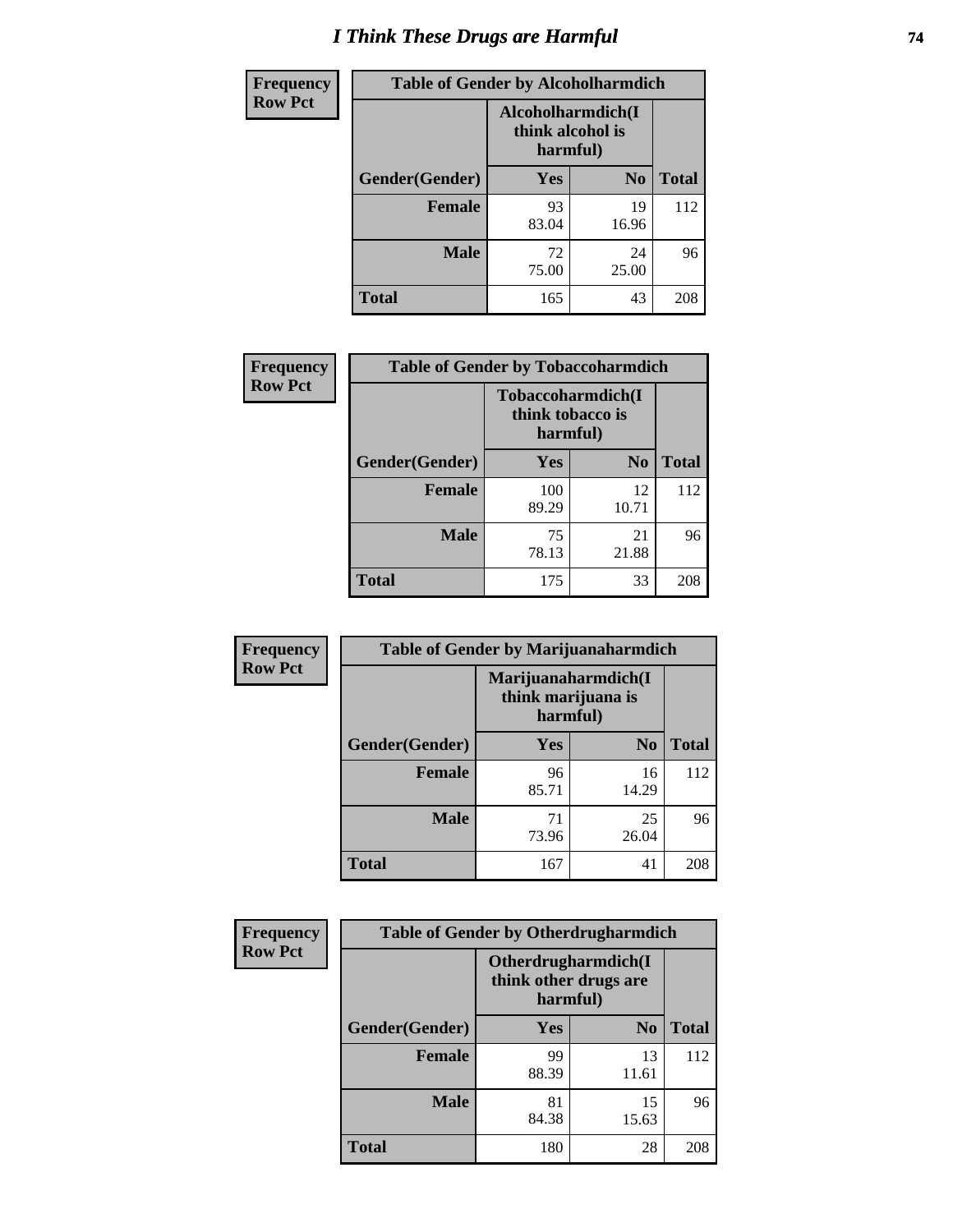| <b>Frequency</b> | <b>Table of Gender by Alcohollocation1</b> |                                                               |             |              |
|------------------|--------------------------------------------|---------------------------------------------------------------|-------------|--------------|
| <b>Row Pct</b>   |                                            | <b>Alcohollocation1(Places</b><br><b>Friends Use Alcohol)</b> |             |              |
|                  | Gender(Gender)                             |                                                               | Do Not Use  | <b>Total</b> |
|                  | <b>Female</b>                              | 56<br>50.00                                                   | 56<br>50.00 | 112          |
|                  | <b>Male</b>                                | 37<br>38.54                                                   | 59<br>61.46 | 96           |
|                  | <b>Total</b>                               | 93                                                            | 115         | 208          |

| <b>Frequency</b> | <b>Table of Gender by Alcohollocation2</b> |                                                               |             |              |
|------------------|--------------------------------------------|---------------------------------------------------------------|-------------|--------------|
| <b>Row Pct</b>   |                                            | <b>Alcohollocation2(Places</b><br><b>Friends Use Alcohol)</b> |             |              |
|                  | Gender(Gender)                             |                                                               | Home        | <b>Total</b> |
|                  | <b>Female</b>                              | 73<br>65.18                                                   | 39<br>34.82 | 112          |
|                  | <b>Male</b>                                | 76<br>79.17                                                   | 20<br>20.83 | 96           |
|                  | <b>Total</b>                               | 149                                                           | 59          | 208          |

| Frequency      | <b>Table of Gender by Alcohollocation3</b> |                                                               |               |              |
|----------------|--------------------------------------------|---------------------------------------------------------------|---------------|--------------|
| <b>Row Pct</b> |                                            | <b>Alcohollocation3(Places</b><br><b>Friends Use Alcohol)</b> |               |              |
|                | Gender(Gender)                             |                                                               | <b>School</b> | <b>Total</b> |
|                | <b>Female</b>                              | 110<br>98.21                                                  | 2<br>1.79     | 112          |
|                | <b>Male</b>                                | 94<br>97.92                                                   | 2.08          | 96           |
|                | <b>Total</b>                               | 204                                                           | 4             | 208          |

| <b>Frequency</b> | <b>Table of Gender by Alcohollocation4</b> |                                                               |           |              |
|------------------|--------------------------------------------|---------------------------------------------------------------|-----------|--------------|
| <b>Row Pct</b>   |                                            | <b>Alcohollocation4(Places</b><br><b>Friends Use Alcohol)</b> |           |              |
|                  | Gender(Gender)                             |                                                               | Car       | <b>Total</b> |
|                  | <b>Female</b>                              | 103<br>91.96                                                  | q<br>8.04 | 112          |
|                  | <b>Male</b>                                | 90<br>93.75                                                   | 6<br>6.25 | 96           |
|                  | <b>Total</b>                               | 193                                                           | 15        | 208          |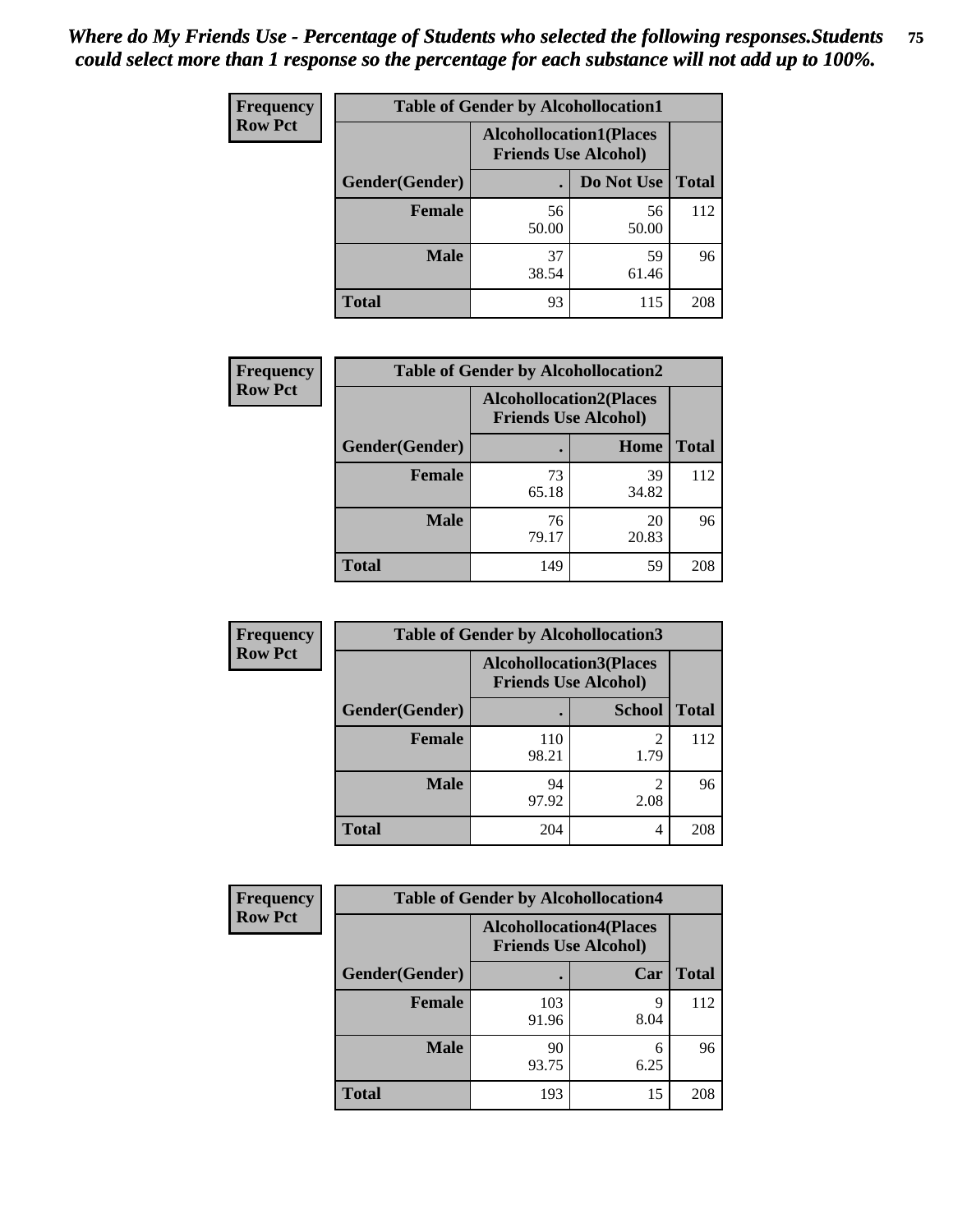| <b>Frequency</b> | <b>Table of Gender by Alcohollocation5</b> |                                                                |                                 |              |
|------------------|--------------------------------------------|----------------------------------------------------------------|---------------------------------|--------------|
| <b>Row Pct</b>   |                                            | <b>Alcohollocation5</b> (Places<br><b>Friends Use Alcohol)</b> |                                 |              |
|                  | Gender(Gender)                             |                                                                | <b>Friend's</b><br><b>House</b> | <b>Total</b> |
|                  | <b>Female</b>                              | 72<br>64.29                                                    | 40<br>35.71                     | 112          |
|                  | <b>Male</b>                                | 79<br>82.29                                                    | 17<br>17.71                     | 96           |
|                  | <b>Total</b>                               | 151                                                            | 57                              | 208          |

| <b>Frequency</b> | <b>Table of Gender by Alcohollocation6</b> |                                                               |              |              |
|------------------|--------------------------------------------|---------------------------------------------------------------|--------------|--------------|
| <b>Row Pct</b>   |                                            | <b>Alcohollocation6(Places</b><br><b>Friends Use Alcohol)</b> |              |              |
|                  | Gender(Gender)                             |                                                               | <b>Other</b> | <b>Total</b> |
|                  | <b>Female</b>                              | 78<br>69.64                                                   | 34<br>30.36  | 112          |
|                  | <b>Male</b>                                | 74<br>77.08                                                   | 22<br>22.92  | 96           |
|                  | <b>Total</b>                               | 152                                                           | 56           | 208          |

| Frequency      | <b>Table of Gender by Tobaccolocation1</b> |                                                               |             |              |
|----------------|--------------------------------------------|---------------------------------------------------------------|-------------|--------------|
| <b>Row Pct</b> |                                            | <b>Tobaccolocation1(Places</b><br><b>Friends Use Tobacco)</b> |             |              |
|                | Gender(Gender)                             |                                                               | Do Not Use  | <b>Total</b> |
|                | Female                                     | 48<br>42.86                                                   | 64<br>57.14 | 112          |
|                | <b>Male</b>                                | 38<br>39.58                                                   | 58<br>60.42 | 96           |
|                | <b>Total</b>                               | 86                                                            | 122         | 208          |

| <b>Frequency</b> | <b>Table of Gender by Tobaccolocation2</b> |             |                                                               |              |
|------------------|--------------------------------------------|-------------|---------------------------------------------------------------|--------------|
| <b>Row Pct</b>   |                                            |             | <b>Tobaccolocation2(Places</b><br><b>Friends Use Tobacco)</b> |              |
|                  | <b>Gender</b> (Gender)                     |             | Home                                                          | <b>Total</b> |
|                  | Female                                     | 77<br>68.75 | 35<br>31.25                                                   | 112          |
|                  | <b>Male</b>                                | 68<br>70.83 | 28<br>29.17                                                   | 96           |
|                  | <b>Total</b>                               | 145         | 63                                                            | 208          |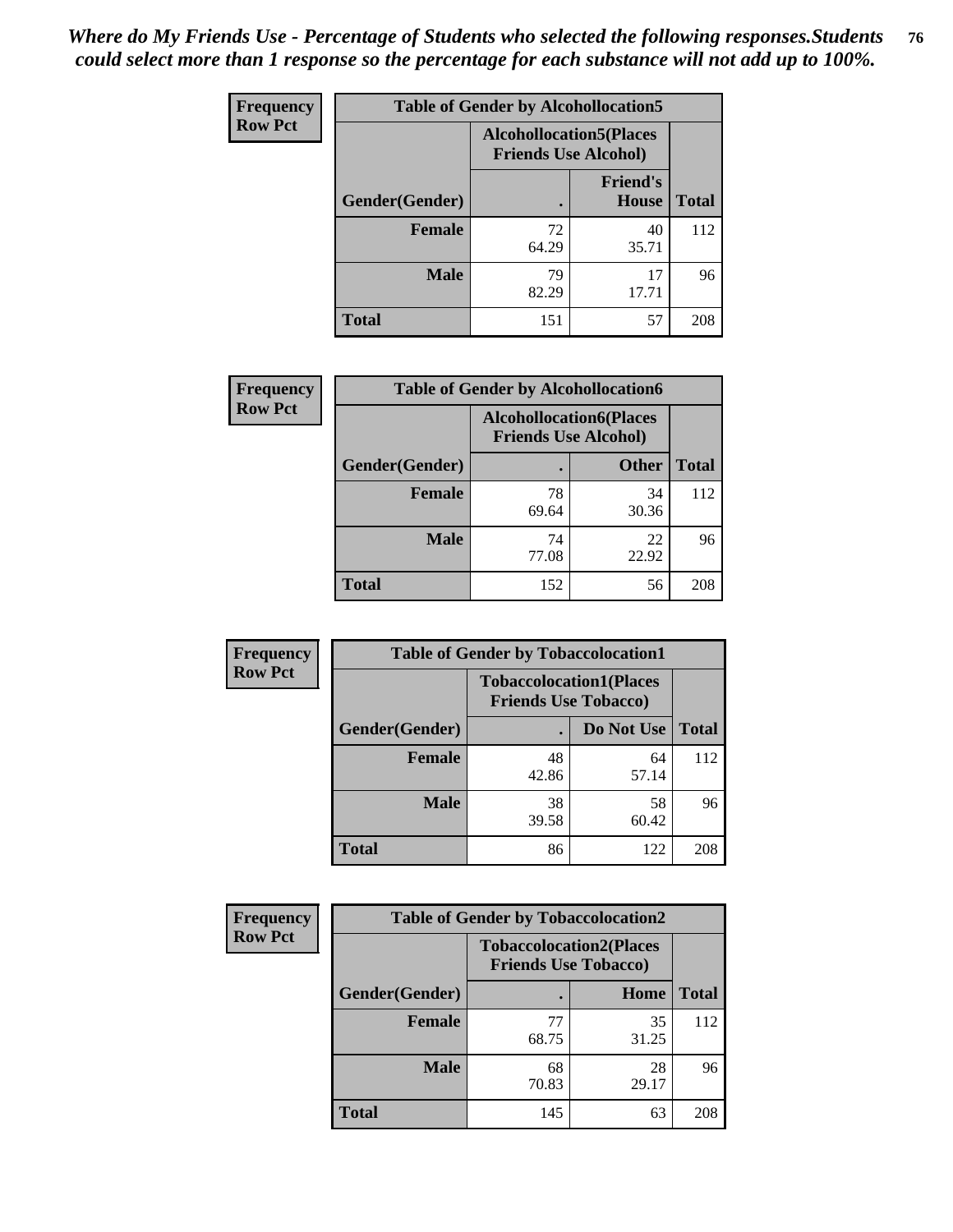| <b>Frequency</b> |                | <b>Table of Gender by Tobaccolocation3</b> |                                                               |              |
|------------------|----------------|--------------------------------------------|---------------------------------------------------------------|--------------|
| <b>Row Pct</b>   |                |                                            | <b>Tobaccolocation3(Places</b><br><b>Friends Use Tobacco)</b> |              |
|                  | Gender(Gender) |                                            | <b>School</b>                                                 | <b>Total</b> |
|                  | <b>Female</b>  | 96<br>85.71                                | 16<br>14.29                                                   | 112          |
|                  | <b>Male</b>    | 80<br>83.33                                | 16<br>16.67                                                   | 96           |
|                  | Total          | 176                                        | 32                                                            | 208          |

| <b>Frequency</b> | <b>Table of Gender by Tobaccolocation4</b> |                             |                                |              |
|------------------|--------------------------------------------|-----------------------------|--------------------------------|--------------|
| <b>Row Pct</b>   |                                            | <b>Friends Use Tobacco)</b> | <b>Tobaccolocation4(Places</b> |              |
|                  | Gender(Gender)                             |                             | Car                            | <b>Total</b> |
|                  | <b>Female</b>                              | 82<br>73.21                 | 30<br>26.79                    | 112          |
|                  | <b>Male</b>                                | 81<br>84.38                 | 15<br>15.63                    | 96           |
|                  | <b>Total</b>                               | 163                         | 45                             | 208          |

| <b>Frequency</b> | <b>Table of Gender by Tobaccolocation5</b> |                             |                                 |              |
|------------------|--------------------------------------------|-----------------------------|---------------------------------|--------------|
| <b>Row Pct</b>   |                                            | <b>Friends Use Tobacco)</b> | <b>Tobaccolocation5(Places</b>  |              |
|                  | Gender(Gender)                             |                             | <b>Friend's</b><br><b>House</b> | <b>Total</b> |
|                  | <b>Female</b>                              | 81<br>72.32                 | 31<br>27.68                     | 112          |
|                  | <b>Male</b>                                | 73<br>76.04                 | 23<br>23.96                     | 96           |
|                  | <b>Total</b>                               | 154                         | 54                              | 208          |

| <b>Frequency</b> | <b>Table of Gender by Tobaccolocation6</b> |                             |                                |              |
|------------------|--------------------------------------------|-----------------------------|--------------------------------|--------------|
| <b>Row Pct</b>   |                                            | <b>Friends Use Tobacco)</b> | <b>Tobaccolocation6(Places</b> |              |
|                  | Gender(Gender)                             |                             | <b>Other</b>                   | <b>Total</b> |
|                  | Female                                     | 81<br>72.32                 | 31<br>27.68                    | 112          |
|                  | <b>Male</b>                                | 78<br>81.25                 | 18<br>18.75                    | 96           |
|                  | <b>Total</b>                               | 159                         | 49                             | 208          |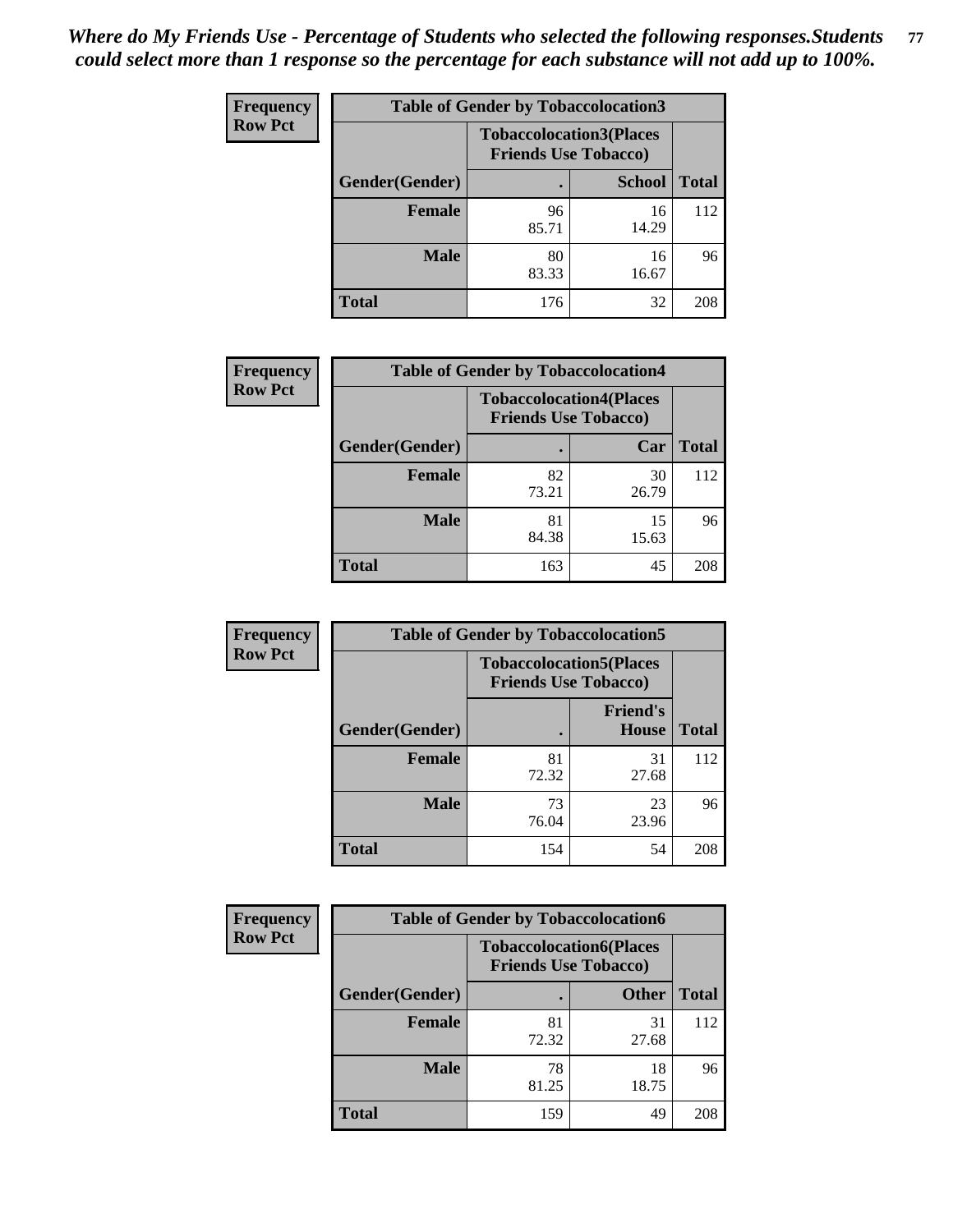| <b>Frequency</b> | <b>Table of Gender by Marijuanalocation1</b> |                                                                    |             |              |
|------------------|----------------------------------------------|--------------------------------------------------------------------|-------------|--------------|
| <b>Row Pct</b>   |                                              | <b>Marijuanalocation1(Places</b><br><b>Friends Use Marijuana</b> ) |             |              |
|                  | <b>Gender</b> (Gender)                       |                                                                    | Do Not Use  | <b>Total</b> |
|                  | <b>Female</b>                                | 29<br>25.89                                                        | 83<br>74.11 | 112          |
|                  | <b>Male</b>                                  | 25<br>26.04                                                        | 71<br>73.96 | 96           |
|                  | <b>Total</b>                                 | 54                                                                 | 154         | 208          |

| <b>Frequency</b> | <b>Table of Gender by Marijuanalocation2</b> |                                                                    |             |              |
|------------------|----------------------------------------------|--------------------------------------------------------------------|-------------|--------------|
| <b>Row Pct</b>   |                                              | <b>Marijuanalocation2(Places</b><br><b>Friends Use Marijuana</b> ) |             |              |
|                  | Gender(Gender)                               |                                                                    | Home        | <b>Total</b> |
|                  | Female                                       | 90<br>80.36                                                        | 22<br>19.64 | 112          |
|                  | <b>Male</b>                                  | 86<br>89.58                                                        | 10<br>10.42 | 96           |
|                  | <b>Total</b>                                 | 176                                                                | 32          | 208          |

| Frequency      | <b>Table of Gender by Marijuanalocation3</b> |              |                                                                    |              |
|----------------|----------------------------------------------|--------------|--------------------------------------------------------------------|--------------|
| <b>Row Pct</b> |                                              |              | <b>Marijuanalocation3(Places</b><br><b>Friends Use Marijuana</b> ) |              |
|                | Gender(Gender)                               |              | <b>School</b>                                                      | <b>Total</b> |
|                | Female                                       | 111<br>99.11 | 0.89                                                               | 112          |
|                | <b>Male</b>                                  | 94<br>97.92  | ി<br>2.08                                                          | 96           |
|                | <b>Total</b>                                 | 205          | 3                                                                  | 208          |

| <b>Frequency</b> | <b>Table of Gender by Marijuanalocation4</b> |                                |                                  |              |
|------------------|----------------------------------------------|--------------------------------|----------------------------------|--------------|
| <b>Row Pct</b>   |                                              | <b>Friends Use Marijuana</b> ) | <b>Marijuanalocation4(Places</b> |              |
|                  | Gender(Gender)                               |                                | Car                              | <b>Total</b> |
|                  | <b>Female</b>                                | 103<br>91.96                   | Q<br>8.04                        | 112          |
|                  | <b>Male</b>                                  | 82<br>85.42                    | 14<br>14.58                      | 96           |
|                  | <b>Total</b>                                 | 185                            | 23                               | 208          |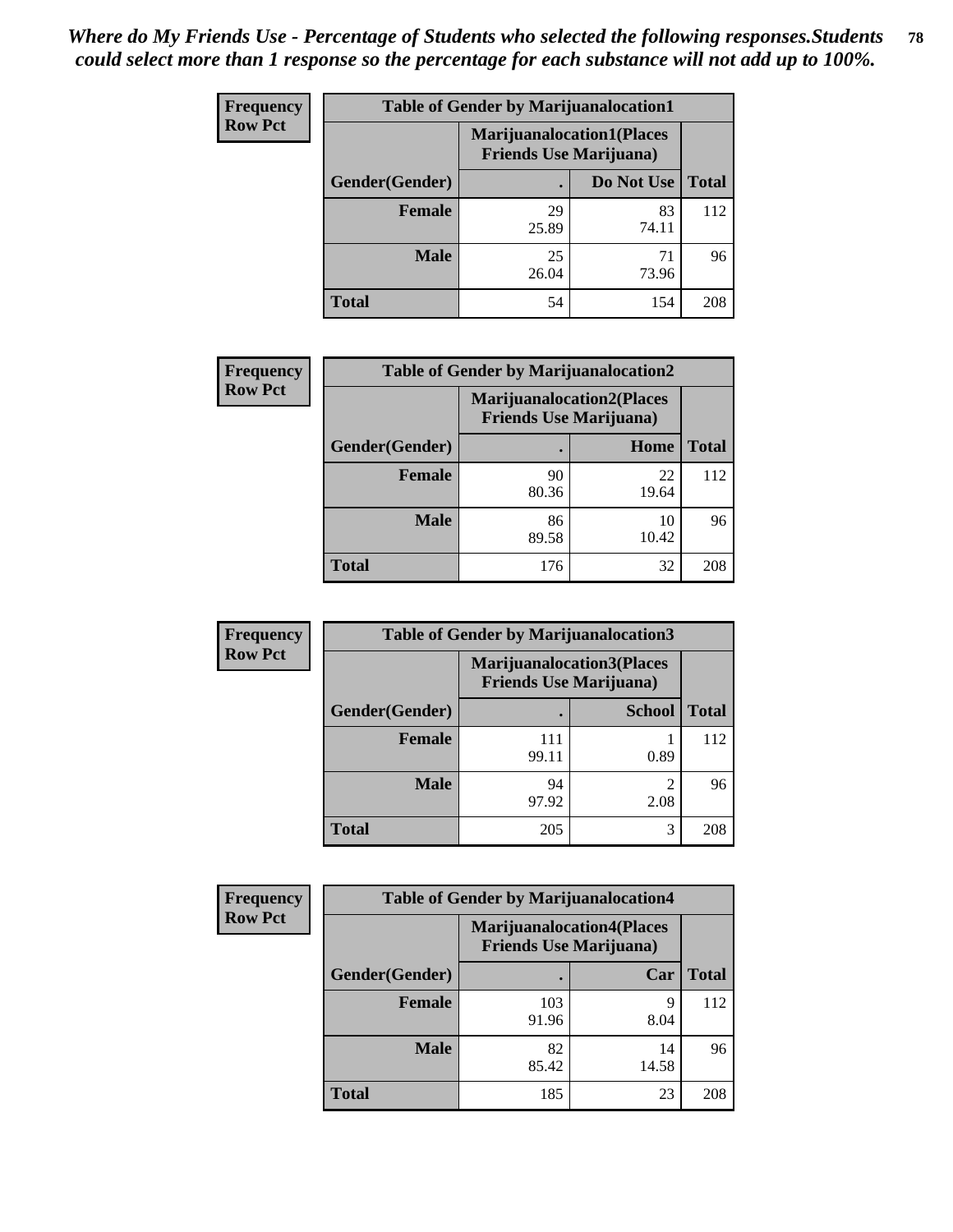| <b>Frequency</b> | <b>Table of Gender by Marijuanalocation5</b> |                                                                     |                                 |              |
|------------------|----------------------------------------------|---------------------------------------------------------------------|---------------------------------|--------------|
| <b>Row Pct</b>   |                                              | <b>Marijuanalocation5</b> (Places<br><b>Friends Use Marijuana</b> ) |                                 |              |
|                  | Gender(Gender)                               |                                                                     | <b>Friend's</b><br><b>House</b> | <b>Total</b> |
|                  | <b>Female</b>                                | 95<br>84.82                                                         | 17<br>15.18                     | 112          |
|                  | <b>Male</b>                                  | 79<br>82.29                                                         | 17<br>17.71                     | 96           |
|                  | <b>Total</b>                                 | 174                                                                 | 34                              | 208          |

| <b>Frequency</b> | <b>Table of Gender by Marijuanalocation6</b> |                                |                                  |              |
|------------------|----------------------------------------------|--------------------------------|----------------------------------|--------------|
| <b>Row Pct</b>   |                                              | <b>Friends Use Marijuana</b> ) | <b>Marijuanalocation6(Places</b> |              |
|                  | <b>Gender</b> (Gender)                       |                                | <b>Other</b>                     | <b>Total</b> |
|                  | <b>Female</b>                                | 97<br>86.61                    | 15<br>13.39                      | 112          |
|                  | <b>Male</b>                                  | 82<br>85.42                    | 14<br>14.58                      | 96           |
|                  | <b>Total</b>                                 | 179                            | 29                               | 208          |

| <b>Frequency</b> | <b>Table of Gender by Otherdruglocation1</b> |                                                                                |             |              |
|------------------|----------------------------------------------|--------------------------------------------------------------------------------|-------------|--------------|
| <b>Row Pct</b>   |                                              | <b>Otherdruglocation1(Places</b><br><b>Friends Use Other Illegal</b><br>Drugs) |             |              |
|                  | Gender(Gender)                               |                                                                                | Do Not Use  | <b>Total</b> |
|                  | <b>Female</b>                                | 20<br>17.86                                                                    | 92<br>82.14 | 112          |
|                  | <b>Male</b>                                  | 13<br>13.54                                                                    | 83<br>86.46 | 96           |
|                  | <b>Total</b>                                 | 33                                                                             | 175         | 208          |

| Frequency      | <b>Table of Gender by Otherdruglocation2</b> |                                                                                |             |              |
|----------------|----------------------------------------------|--------------------------------------------------------------------------------|-------------|--------------|
| <b>Row Pct</b> |                                              | <b>Otherdruglocation2(Places</b><br><b>Friends Use Other Illegal</b><br>Drugs) |             |              |
|                | Gender(Gender)                               |                                                                                | Home        | <b>Total</b> |
|                | Female                                       | 99<br>88.39                                                                    | 13<br>11.61 | 112          |
|                | <b>Male</b>                                  | 91<br>94.79                                                                    | 5.21        | 96           |
|                | <b>Total</b>                                 | 190                                                                            | 18          | 208          |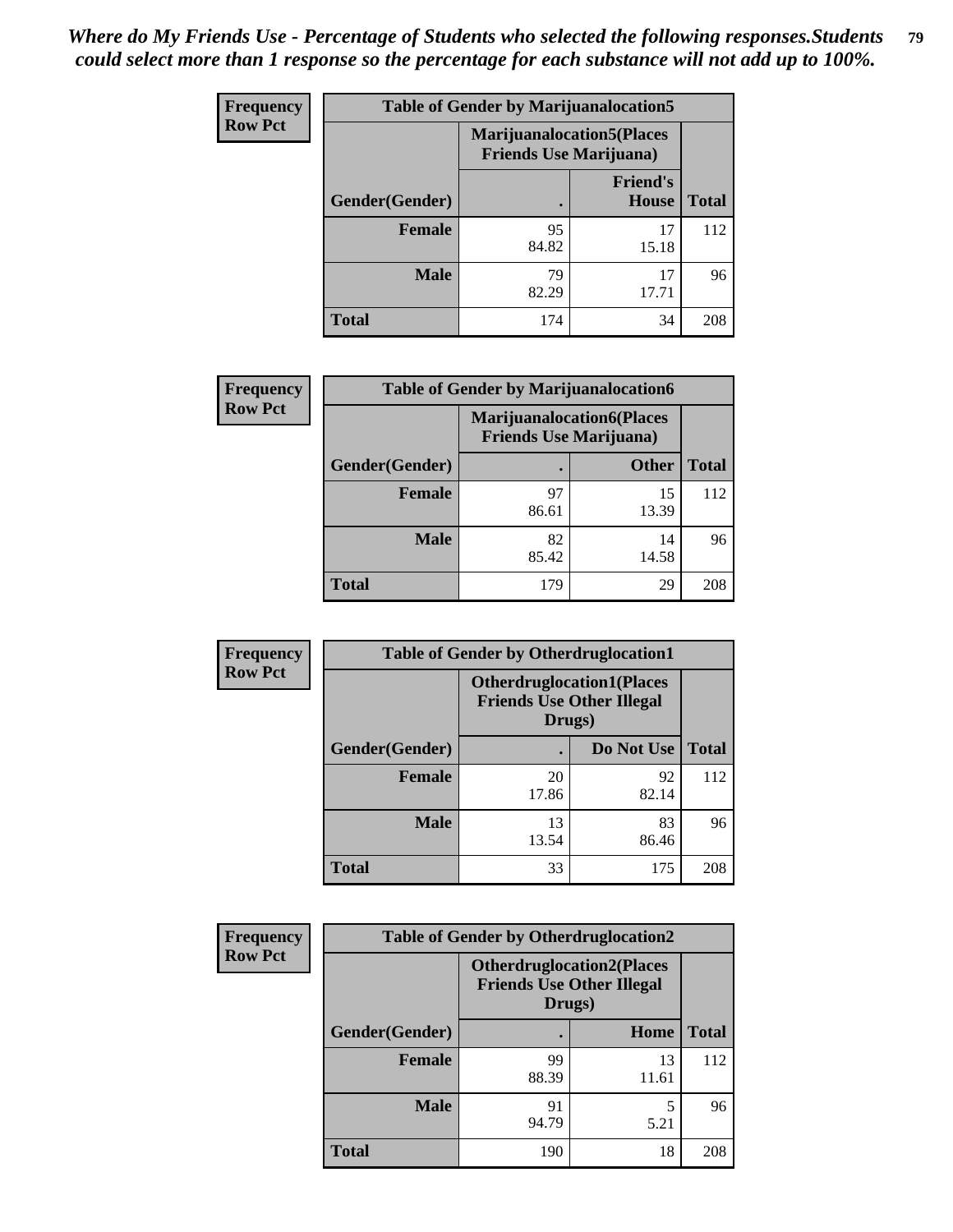| <b>Frequency</b> | <b>Table of Gender by Otherdruglocation3</b> |                                                                                |               |              |
|------------------|----------------------------------------------|--------------------------------------------------------------------------------|---------------|--------------|
| <b>Row Pct</b>   |                                              | <b>Otherdruglocation3(Places</b><br><b>Friends Use Other Illegal</b><br>Drugs) |               |              |
|                  | Gender(Gender)                               |                                                                                | <b>School</b> | <b>Total</b> |
|                  | <b>Female</b>                                | 111<br>99.11                                                                   | 0.89          | 112          |
|                  | <b>Male</b>                                  | 93<br>96.88                                                                    | 3<br>3.13     | 96           |
|                  | <b>Total</b>                                 | 204                                                                            | 4             | 208          |

| Frequency      | <b>Table of Gender by Otherdruglocation4</b> |                                                                                |           |              |  |
|----------------|----------------------------------------------|--------------------------------------------------------------------------------|-----------|--------------|--|
| <b>Row Pct</b> |                                              | <b>Otherdruglocation4(Places</b><br><b>Friends Use Other Illegal</b><br>Drugs) |           |              |  |
|                | Gender(Gender)                               |                                                                                | Car       | <b>Total</b> |  |
|                | <b>Female</b>                                | 108<br>96.43                                                                   | 4<br>3.57 | 112          |  |
|                | <b>Male</b>                                  | 89<br>92.71                                                                    | 7.29      | 96           |  |
|                | <b>Total</b>                                 | 197                                                                            |           | 208          |  |

| Frequency      | <b>Table of Gender by Otherdruglocation5</b> |              |                                                                                |              |
|----------------|----------------------------------------------|--------------|--------------------------------------------------------------------------------|--------------|
| <b>Row Pct</b> |                                              |              | <b>Otherdruglocation5(Places</b><br><b>Friends Use Other Illegal</b><br>Drugs) |              |
|                | Gender(Gender)                               |              | <b>Friend's</b><br><b>House</b>                                                | <b>Total</b> |
|                | <b>Female</b>                                | 105<br>93.75 | 6.25                                                                           | 112          |
|                | <b>Male</b>                                  | 90<br>93.75  | 6<br>6.25                                                                      | 96           |
|                | <b>Total</b>                                 | 195          | 13                                                                             | 208          |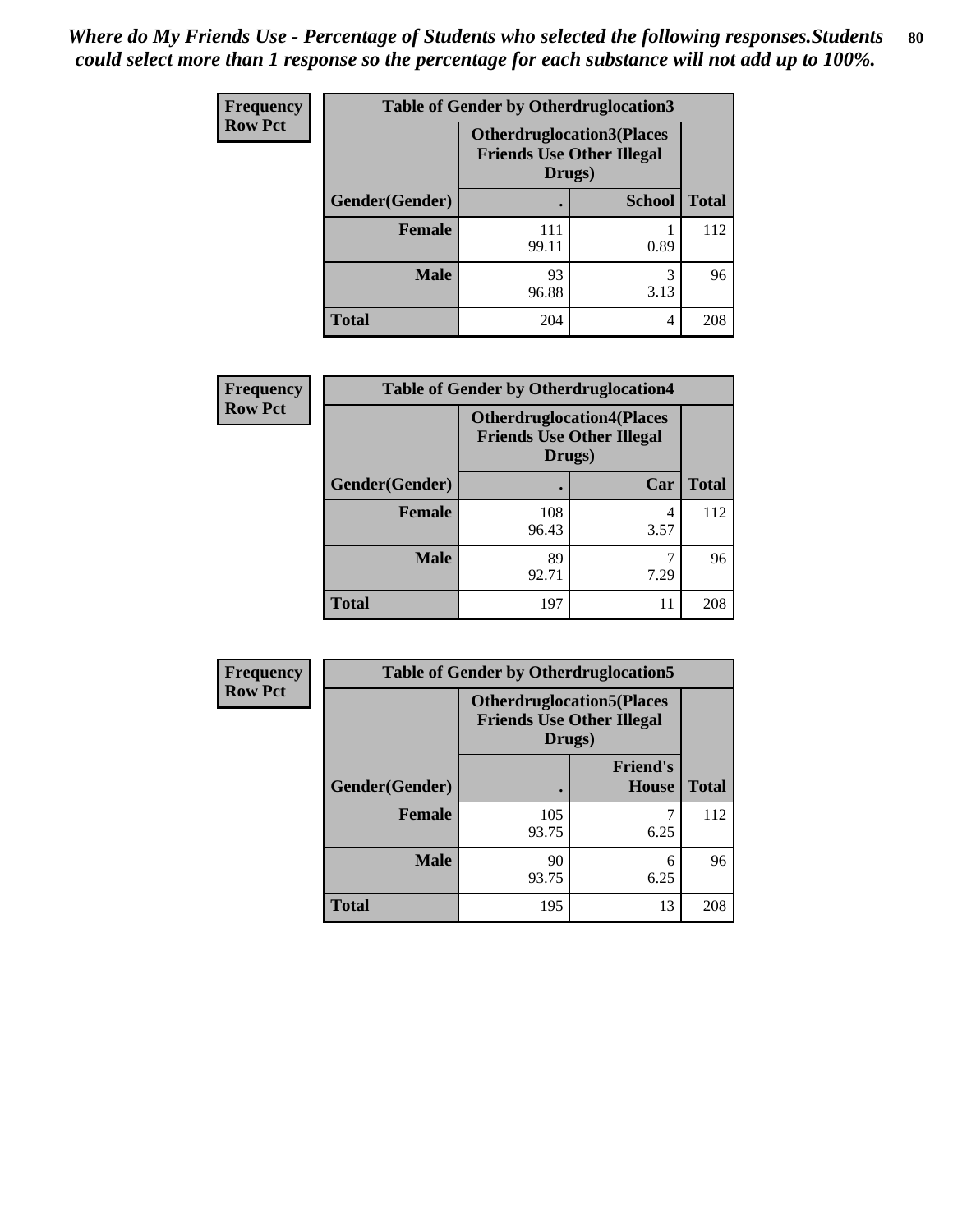| <b>Frequency</b> | <b>Table of Gender by Otherdruglocation6</b> |                                            |                                  |              |
|------------------|----------------------------------------------|--------------------------------------------|----------------------------------|--------------|
| <b>Row Pct</b>   |                                              | <b>Friends Use Other Illegal</b><br>Drugs) | <b>Otherdruglocation6(Places</b> |              |
|                  | Gender(Gender)                               |                                            | <b>Other</b>                     | <b>Total</b> |
|                  | Female                                       | 105<br>93.75                               | 6.25                             | 112          |
|                  | <b>Male</b>                                  | 88<br>91.67                                | 8<br>8.33                        | 96           |
|                  | <b>Total</b>                                 | 193                                        | 15                               | 208          |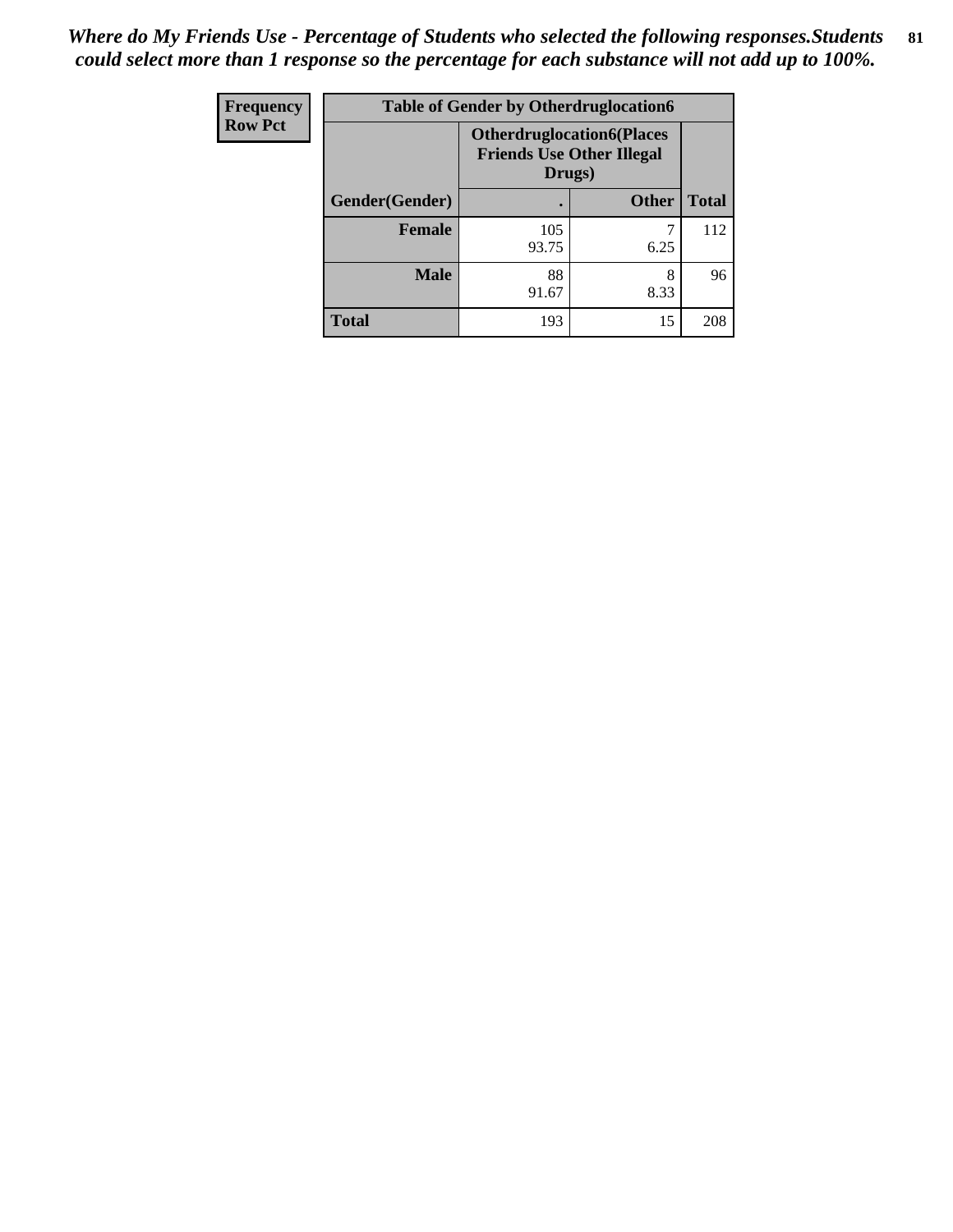| <b>Frequency</b> | <b>Table of Gender by Alcoholtime1</b> |                                                          |                      |              |
|------------------|----------------------------------------|----------------------------------------------------------|----------------------|--------------|
| <b>Row Pct</b>   |                                        | <b>Alcoholtime1(Times</b><br><b>Friends Use Alcohol)</b> |                      |              |
|                  | Gender(Gender)                         | $\bullet$                                                | Do Not<br><b>Use</b> | <b>Total</b> |
|                  | <b>Female</b>                          | 59<br>52.68                                              | 53<br>47.32          | 112          |
|                  | <b>Male</b>                            | 39<br>40.63                                              | 57<br>59.38          | 96           |
|                  | <b>Total</b>                           | 98                                                       | 110                  | 208          |

| <b>Frequency</b> | <b>Table of Gender by Alcoholtime2</b> |                                                          |                            |              |
|------------------|----------------------------------------|----------------------------------------------------------|----------------------------|--------------|
| <b>Row Pct</b>   |                                        | <b>Alcoholtime2(Times</b><br><b>Friends Use Alcohol)</b> |                            |              |
|                  | Gender(Gender)                         |                                                          | <b>On Way</b><br>to School | <b>Total</b> |
|                  | <b>Female</b>                          | 110<br>98.21                                             | 2<br>1.79                  | 112          |
|                  | <b>Male</b>                            | 89<br>92.71                                              | 7.29                       | 96           |
|                  | <b>Total</b>                           | 199                                                      | 9                          | 208          |

| Frequency      | <b>Table of Gender by Alcoholtime3</b> |                                                   |                                |              |
|----------------|----------------------------------------|---------------------------------------------------|--------------------------------|--------------|
| <b>Row Pct</b> |                                        | Alcoholtime3(Times<br><b>Friends Use Alcohol)</b> |                                |              |
|                | Gender(Gender)                         |                                                   | <b>During</b><br><b>School</b> | <b>Total</b> |
|                | <b>Female</b>                          | 111<br>99.11                                      | 0.89                           | 112          |
|                | <b>Male</b>                            | 94<br>97.92                                       | 2<br>2.08                      | 96           |
|                | <b>Total</b>                           | 205                                               | 3                              | 208          |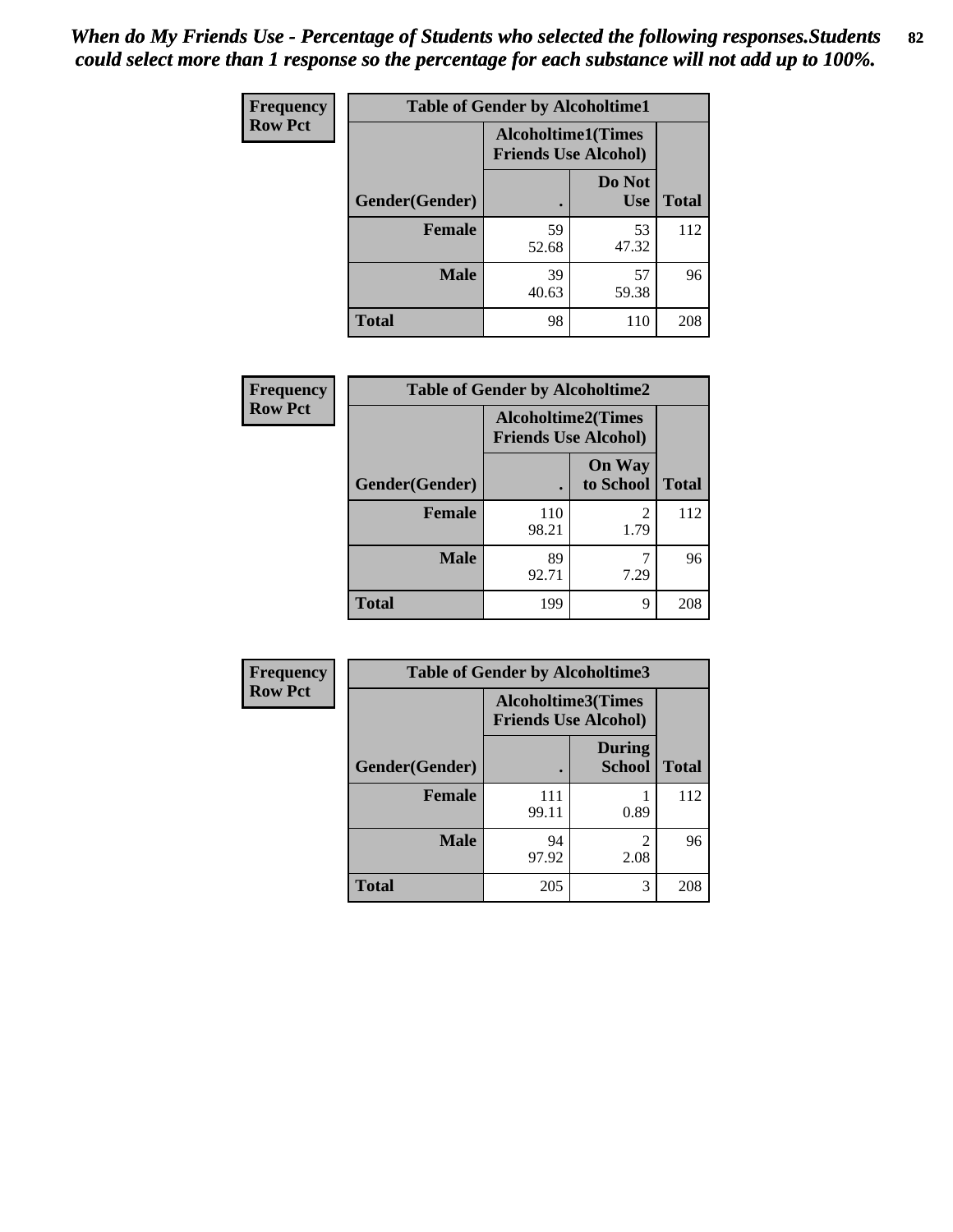*When do My Friends Use - Percentage of Students who selected the following responses.Students could select more than 1 response so the percentage for each substance will not add up to 100%.* **83**

| <b>Frequency</b> | <b>Table of Gender by Alcoholtime4</b> |                                                          |                                                |              |
|------------------|----------------------------------------|----------------------------------------------------------|------------------------------------------------|--------------|
| <b>Row Pct</b>   |                                        | <b>Alcoholtime4(Times</b><br><b>Friends Use Alcohol)</b> |                                                |              |
|                  | Gender(Gender)                         |                                                          | <b>On Way</b><br>Home<br>From<br><b>School</b> | <b>Total</b> |
|                  | <b>Female</b>                          | 108<br>96.43                                             | 4<br>3.57                                      | 112          |
|                  | <b>Male</b>                            | 92<br>95.83                                              | 4<br>4.17                                      | 96           |
|                  | <b>Total</b>                           | 200                                                      | 8                                              | 208          |

| <b>Frequency</b> | <b>Table of Gender by Alcoholtime5</b>                    |             |             |              |  |
|------------------|-----------------------------------------------------------|-------------|-------------|--------------|--|
| <b>Row Pct</b>   | <b>Alcoholtime5</b> (Times<br><b>Friends Use Alcohol)</b> |             |             |              |  |
|                  | Gender(Gender)                                            |             | Weeknights  | <b>Total</b> |  |
|                  | <b>Female</b>                                             | 84<br>75.00 | 28<br>25.00 | 112          |  |
|                  | <b>Male</b>                                               | 81<br>84.38 | 15<br>15.63 | 96           |  |
|                  | <b>Total</b>                                              | 165         | 43          | 208          |  |

| <b>Frequency</b> | <b>Table of Gender by Alcoholtime6</b> |             |                                                           |              |
|------------------|----------------------------------------|-------------|-----------------------------------------------------------|--------------|
| <b>Row Pct</b>   |                                        |             | <b>Alcoholtime6</b> (Times<br><b>Friends Use Alcohol)</b> |              |
|                  | Gender(Gender)                         |             | Weekends                                                  | <b>Total</b> |
|                  | <b>Female</b>                          | 51<br>45.54 | 61<br>54.46                                               | 112          |
|                  | <b>Male</b>                            | 60<br>62.50 | 36<br>37.50                                               | 96           |
|                  | <b>Total</b>                           | 111         | 97                                                        | 208          |

| Frequency      | <b>Table of Gender by Tobaccotime1</b> |                                                          |                      |              |
|----------------|----------------------------------------|----------------------------------------------------------|----------------------|--------------|
| <b>Row Pct</b> |                                        | <b>Tobaccotime1(Times</b><br><b>Friends Use Tobacco)</b> |                      |              |
|                | Gender(Gender)                         |                                                          | Do Not<br><b>Use</b> | <b>Total</b> |
|                | Female                                 | 41<br>36.61                                              | 71<br>63.39          | 112          |
|                | <b>Male</b>                            | 34<br>35.42                                              | 62<br>64.58          | 96           |
|                | <b>Total</b>                           | 75                                                       | 133                  | 208          |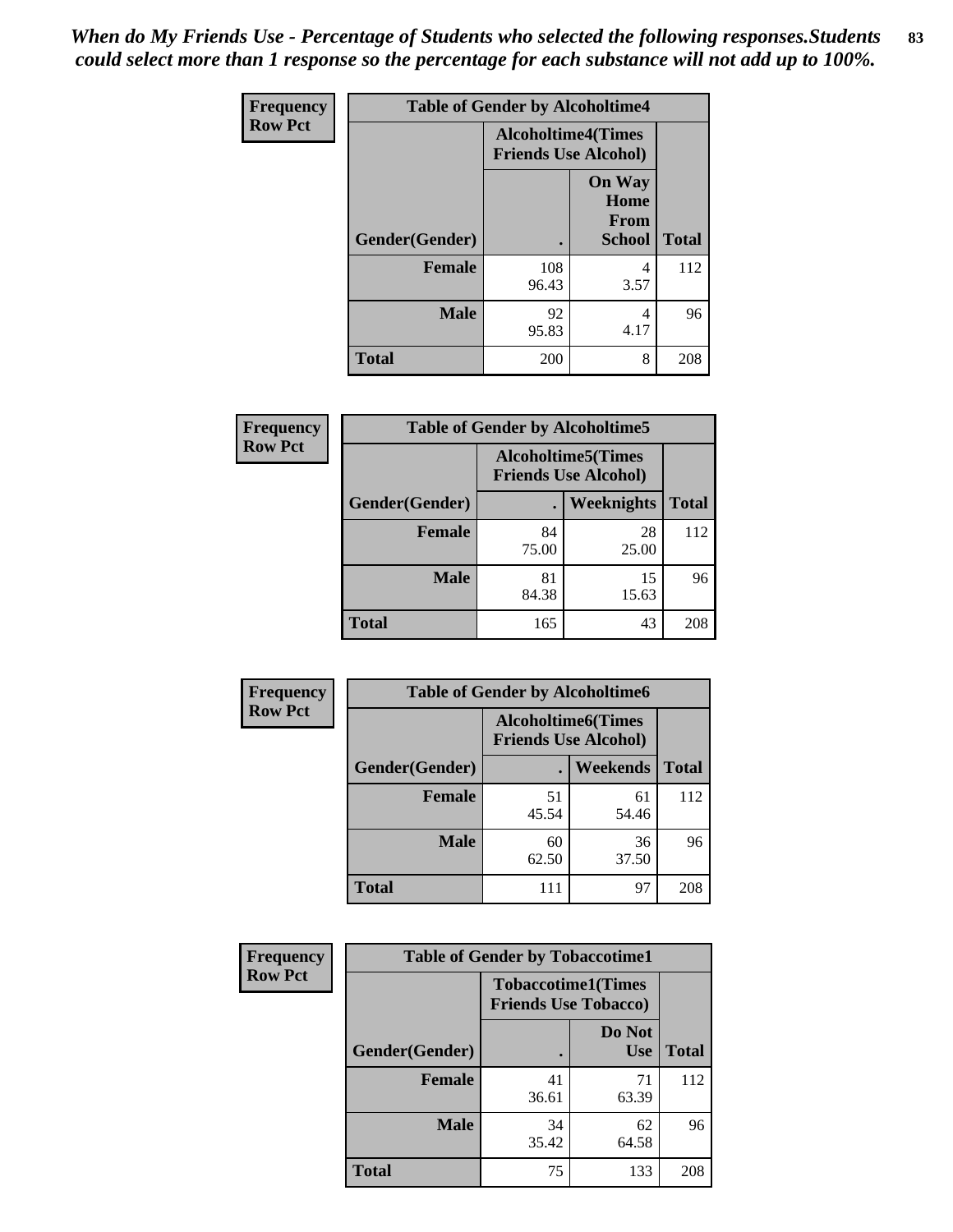| <b>Frequency</b> |                | <b>Table of Gender by Tobaccotime2</b> |                            |              |
|------------------|----------------|----------------------------------------|----------------------------|--------------|
| <b>Row Pct</b>   |                | <b>Friends Use Tobacco)</b>            | <b>Tobaccotime2(Times</b>  |              |
|                  | Gender(Gender) |                                        | <b>On Way</b><br>to School | <b>Total</b> |
|                  | <b>Female</b>  | 84<br>75.00                            | 28<br>25.00                | 112          |
|                  | <b>Male</b>    | 78<br>81.25                            | 18<br>18.75                | 96           |
|                  | <b>Total</b>   | 162                                    | 46                         | 208          |

| Frequency      | <b>Table of Gender by Tobaccotime3</b> |                                                          |                                |              |
|----------------|----------------------------------------|----------------------------------------------------------|--------------------------------|--------------|
| <b>Row Pct</b> |                                        | <b>Tobaccotime3(Times</b><br><b>Friends Use Tobacco)</b> |                                |              |
|                | Gender(Gender)                         |                                                          | <b>During</b><br><b>School</b> | <b>Total</b> |
|                | <b>Female</b>                          | 100<br>89.29                                             | 12<br>10.71                    | 112          |
|                | <b>Male</b>                            | 82<br>85.42                                              | 14<br>14.58                    | 96           |
|                | <b>Total</b>                           | 182                                                      | 26                             | 208          |

| <b>Frequency</b> | <b>Table of Gender by Tobaccotime4</b> |                                                          |                                                |              |
|------------------|----------------------------------------|----------------------------------------------------------|------------------------------------------------|--------------|
| <b>Row Pct</b>   |                                        | <b>Tobaccotime4(Times</b><br><b>Friends Use Tobacco)</b> |                                                |              |
|                  | Gender(Gender)                         |                                                          | <b>On Way</b><br>Home<br>From<br><b>School</b> | <b>Total</b> |
|                  | <b>Female</b>                          | 108<br>96.43                                             | 4<br>3.57                                      | 112          |
|                  | <b>Male</b>                            | 92<br>95.83                                              | 4<br>4.17                                      | 96           |
|                  | <b>Total</b>                           | 200                                                      | 8                                              | 208          |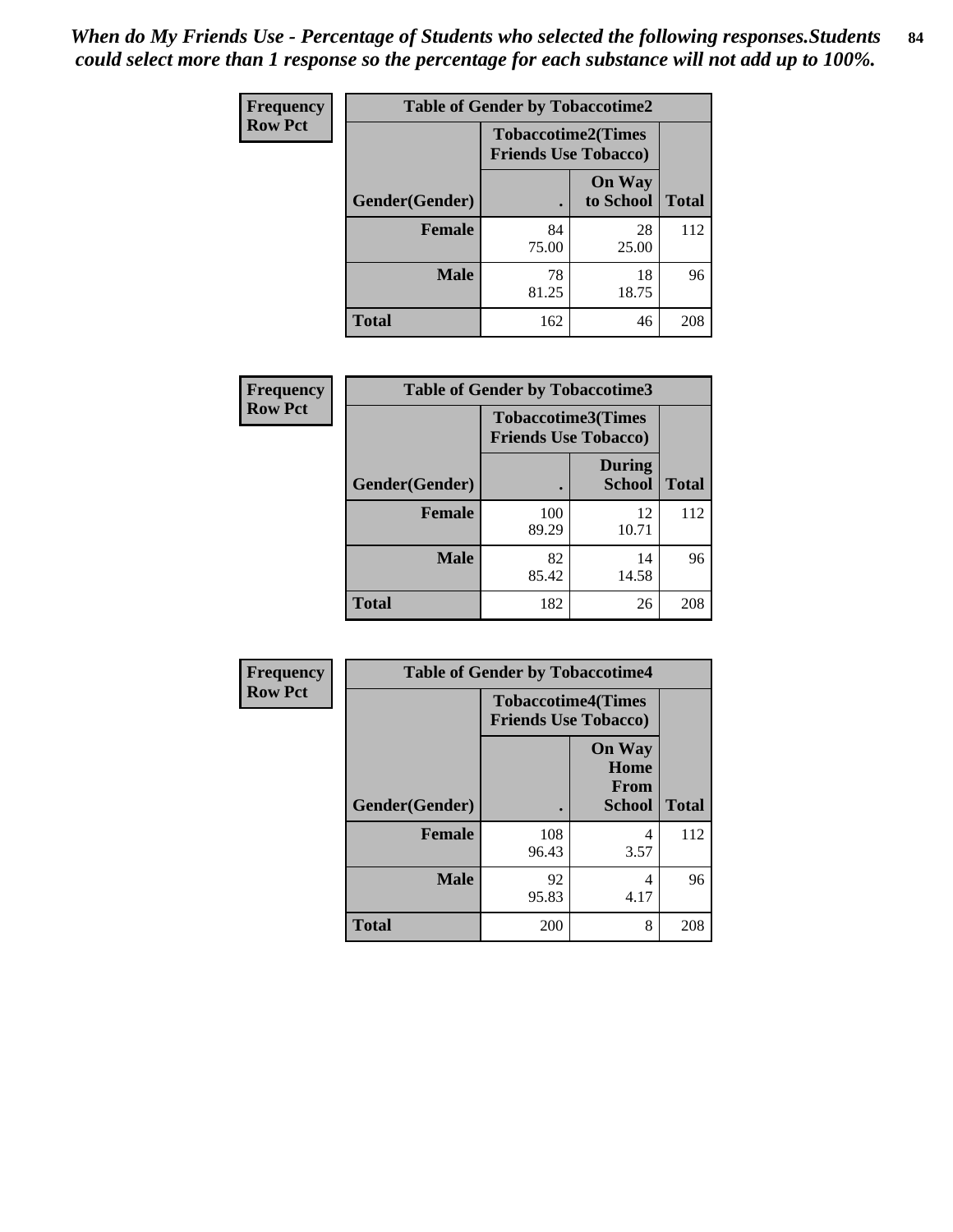| <b>Frequency</b> | <b>Table of Gender by Tobaccotime5</b> |             |                                                           |              |  |
|------------------|----------------------------------------|-------------|-----------------------------------------------------------|--------------|--|
| <b>Row Pct</b>   |                                        |             | <b>Tobaccotime5</b> (Times<br><b>Friends Use Tobacco)</b> |              |  |
|                  | Gender(Gender)                         |             | Weeknights                                                | <b>Total</b> |  |
|                  | <b>Female</b>                          | 75<br>66.96 | 37<br>33.04                                               | 112          |  |
|                  | <b>Male</b>                            | 73<br>76.04 | 23<br>23.96                                               | 96           |  |
|                  | <b>Total</b>                           | 148         | 60                                                        | 208          |  |

| <b>Frequency</b> | <b>Table of Gender by Tobaccotime6</b> |                                                          |             |              |
|------------------|----------------------------------------|----------------------------------------------------------|-------------|--------------|
| <b>Row Pct</b>   |                                        | <b>Tobaccotime6(Times</b><br><b>Friends Use Tobacco)</b> |             |              |
|                  | Gender(Gender)                         |                                                          | Weekends    | <b>Total</b> |
|                  | Female                                 | 70<br>62.50                                              | 42<br>37.50 | 112          |
|                  | <b>Male</b>                            | 68<br>70.83                                              | 28<br>29.17 | 96           |
|                  | <b>Total</b>                           | 138                                                      | 70          | 208          |

| <b>Frequency</b> | <b>Table of Gender by Marijuanatime1</b> |                                                               |             |              |
|------------------|------------------------------------------|---------------------------------------------------------------|-------------|--------------|
| <b>Row Pct</b>   |                                          | <b>Marijuanatime1(Times</b><br><b>Friends Use Marijuana</b> ) |             |              |
|                  | <b>Gender</b> (Gender)                   |                                                               | Do Not Use  | <b>Total</b> |
|                  | Female                                   | 30<br>26.79                                                   | 82<br>73.21 | 112          |
|                  | <b>Male</b>                              | 23<br>23.96                                                   | 73<br>76.04 | 96           |
|                  | <b>Total</b>                             | 53                                                            | 155         | 208          |

| <b>Frequency</b> | <b>Table of Gender by Marijuanatime2</b> |                                                        |                            |              |
|------------------|------------------------------------------|--------------------------------------------------------|----------------------------|--------------|
| <b>Row Pct</b>   |                                          | Marijuanatime2(Times<br><b>Friends Use Marijuana</b> ) |                            |              |
|                  | Gender(Gender)                           |                                                        | On Way to<br><b>School</b> | <b>Total</b> |
|                  | <b>Female</b>                            | 106<br>94.64                                           | 6<br>5.36                  | 112          |
|                  | <b>Male</b>                              | 88<br>91.67                                            | 8<br>8.33                  | 96           |
|                  | <b>Total</b>                             | 194                                                    | 14                         | 208          |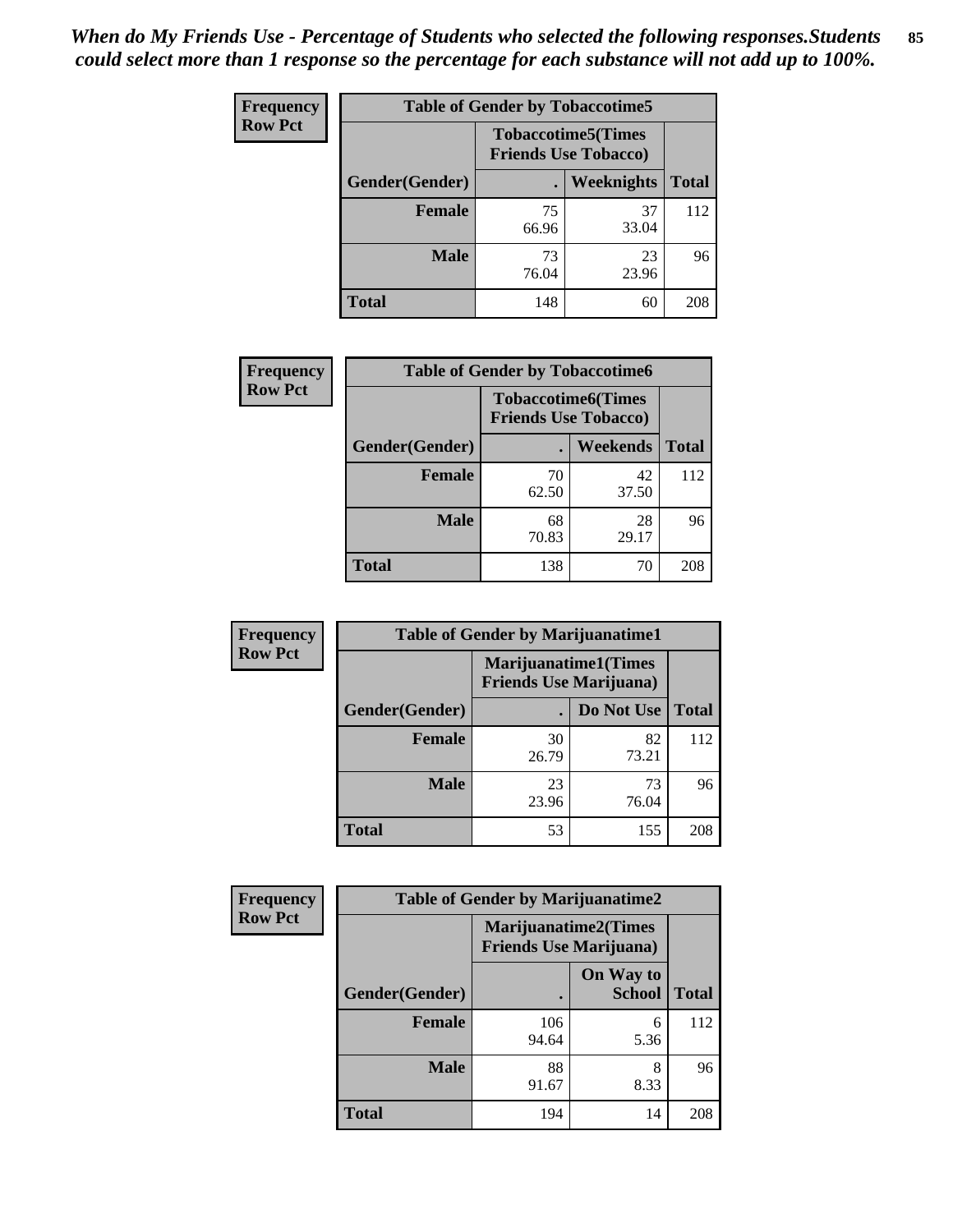| <b>Frequency</b> | <b>Table of Gender by Marijuanatime3</b> |                                                        |                                |              |
|------------------|------------------------------------------|--------------------------------------------------------|--------------------------------|--------------|
| <b>Row Pct</b>   |                                          | Marijuanatime3(Times<br><b>Friends Use Marijuana</b> ) |                                |              |
|                  | Gender(Gender)                           |                                                        | <b>During</b><br><b>School</b> | <b>Total</b> |
|                  | <b>Female</b>                            | 111<br>99.11                                           | 0.89                           | 112          |
|                  | <b>Male</b>                              | 94<br>97.92                                            | $\mathcal{D}$<br>2.08          | 96           |
|                  | <b>Total</b>                             | 205                                                    | 3                              | 208          |

| Frequency      | <b>Table of Gender by Marijuanatime4</b> |                                |                                                       |              |
|----------------|------------------------------------------|--------------------------------|-------------------------------------------------------|--------------|
| <b>Row Pct</b> |                                          | <b>Friends Use Marijuana</b> ) | <b>Marijuanatime4(Times</b>                           |              |
|                | Gender(Gender)                           |                                | <b>On Way</b><br>Home<br><b>From</b><br><b>School</b> | <b>Total</b> |
|                | <b>Female</b>                            | 100<br>89.29                   | 12<br>10.71                                           | 112          |
|                | <b>Male</b>                              | 86<br>89.58                    | 10<br>10.42                                           | 96           |
|                | <b>Total</b>                             | 186                            | 22                                                    | 208          |

| Frequency      | <b>Table of Gender by Marijuanatime5</b> |             |                                                                |              |
|----------------|------------------------------------------|-------------|----------------------------------------------------------------|--------------|
| <b>Row Pct</b> |                                          |             | <b>Marijuanatime5</b> (Times<br><b>Friends Use Marijuana</b> ) |              |
|                | Gender(Gender)                           |             | Weeknights                                                     | <b>Total</b> |
|                | <b>Female</b>                            | 88<br>78.57 | 24<br>21.43                                                    | 112          |
|                | <b>Male</b>                              | 81<br>84.38 | 15<br>15.63                                                    | 96           |
|                | <b>Total</b>                             | 169         | 39                                                             | 208          |

| Frequency      | <b>Table of Gender by Marijuanatime6</b> |                                                        |             |              |  |
|----------------|------------------------------------------|--------------------------------------------------------|-------------|--------------|--|
| <b>Row Pct</b> |                                          | Marijuanatime6(Times<br><b>Friends Use Marijuana</b> ) |             |              |  |
|                | <b>Gender</b> (Gender)                   |                                                        | Weekends    | <b>Total</b> |  |
|                | <b>Female</b>                            | 84<br>75.00                                            | 28<br>25.00 | 112          |  |
|                | <b>Male</b>                              | 73<br>76.04                                            | 23<br>23.96 | 96           |  |
|                | <b>Total</b>                             | 157                                                    | 51          | 208          |  |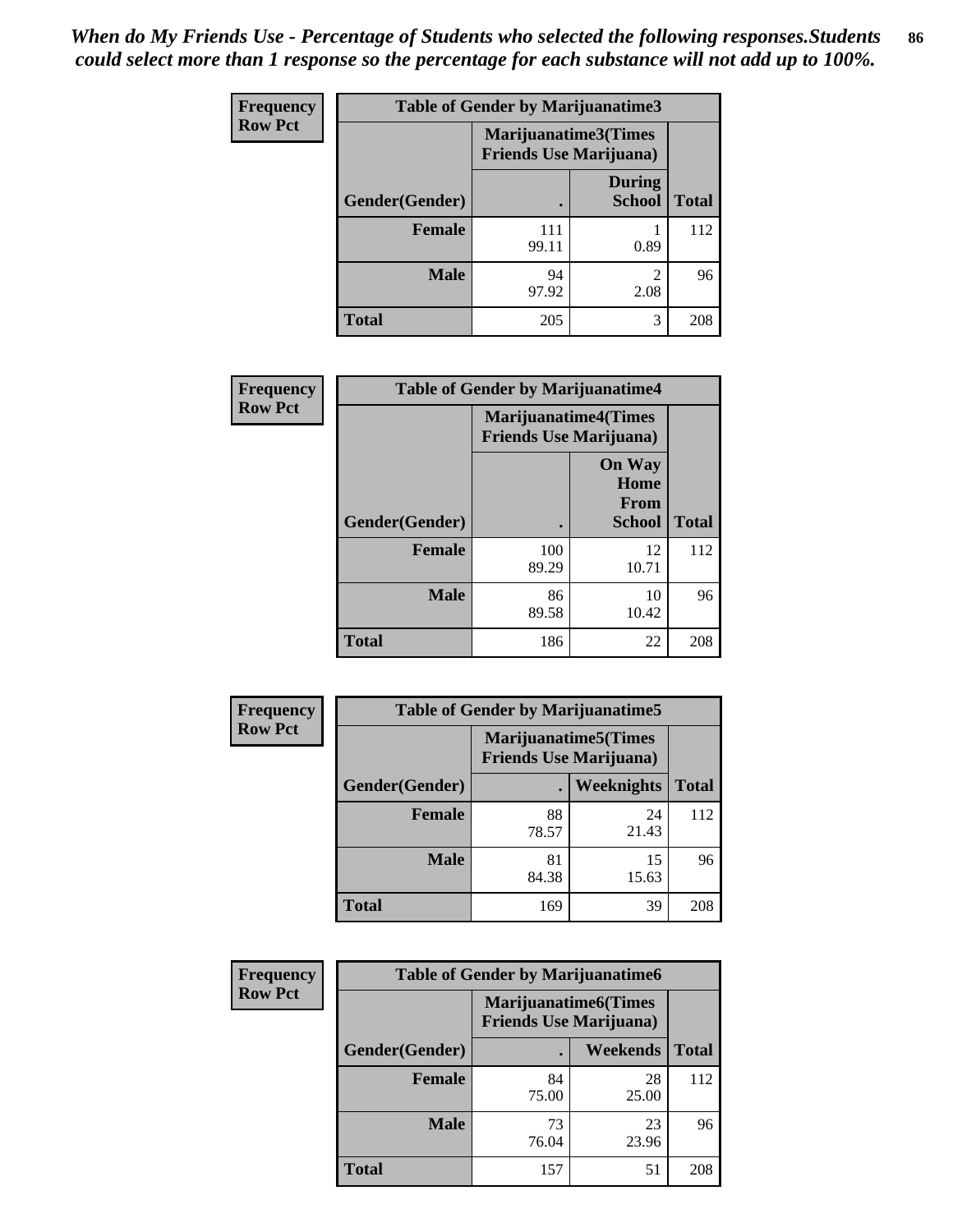*When do My Friends Use - Percentage of Students who selected the following responses.Students could select more than 1 response so the percentage for each substance will not add up to 100%.* **87**

| <b>Frequency</b> |                | <b>Table of Gender by Otherdrugtime1</b>                                           |             |              |
|------------------|----------------|------------------------------------------------------------------------------------|-------------|--------------|
| <b>Row Pct</b>   |                | <b>Otherdrugtime1</b> (Times<br><b>Friends Use Other</b><br><b>Illegal Drugs</b> ) |             |              |
|                  | Gender(Gender) |                                                                                    | Do Not Use  | <b>Total</b> |
|                  | <b>Female</b>  | 15<br>13.39                                                                        | 97<br>86.61 | 112          |
|                  | <b>Male</b>    | 10<br>10.42                                                                        | 86<br>89.58 | 96           |
|                  | <b>Total</b>   | 25                                                                                 | 183         | 208          |

| <b>Frequency</b> | <b>Table of Gender by Otherdrugtime2</b> |                                                                                   |                            |              |  |
|------------------|------------------------------------------|-----------------------------------------------------------------------------------|----------------------------|--------------|--|
| <b>Row Pct</b>   |                                          | <b>Otherdrugtime2(Times</b><br><b>Friends Use Other</b><br><b>Illegal Drugs</b> ) |                            |              |  |
|                  | Gender(Gender)                           |                                                                                   | On Way to<br><b>School</b> | <b>Total</b> |  |
|                  | <b>Female</b>                            | 110<br>98.21                                                                      | $\overline{2}$<br>1.79     | 112          |  |
|                  | <b>Male</b>                              | 93<br>96.88                                                                       | 3<br>3.13                  | 96           |  |
|                  | <b>Total</b>                             | 203                                                                               | 5                          | 208          |  |

| Frequency      | <b>Table of Gender by Otherdrugtime3</b> |                       |                                                  |              |  |
|----------------|------------------------------------------|-----------------------|--------------------------------------------------|--------------|--|
| <b>Row Pct</b> |                                          | <b>Illegal Drugs)</b> | Otherdrugtime3(Times<br><b>Friends Use Other</b> |              |  |
|                | Gender(Gender)                           |                       | <b>During</b><br><b>School</b>                   | <b>Total</b> |  |
|                | <b>Female</b>                            | 111<br>99.11          | 0.89                                             | 112          |  |
|                | <b>Male</b>                              | 96<br>100.00          | 0.00                                             | 96           |  |
|                | <b>Total</b>                             | 207                   |                                                  | 208          |  |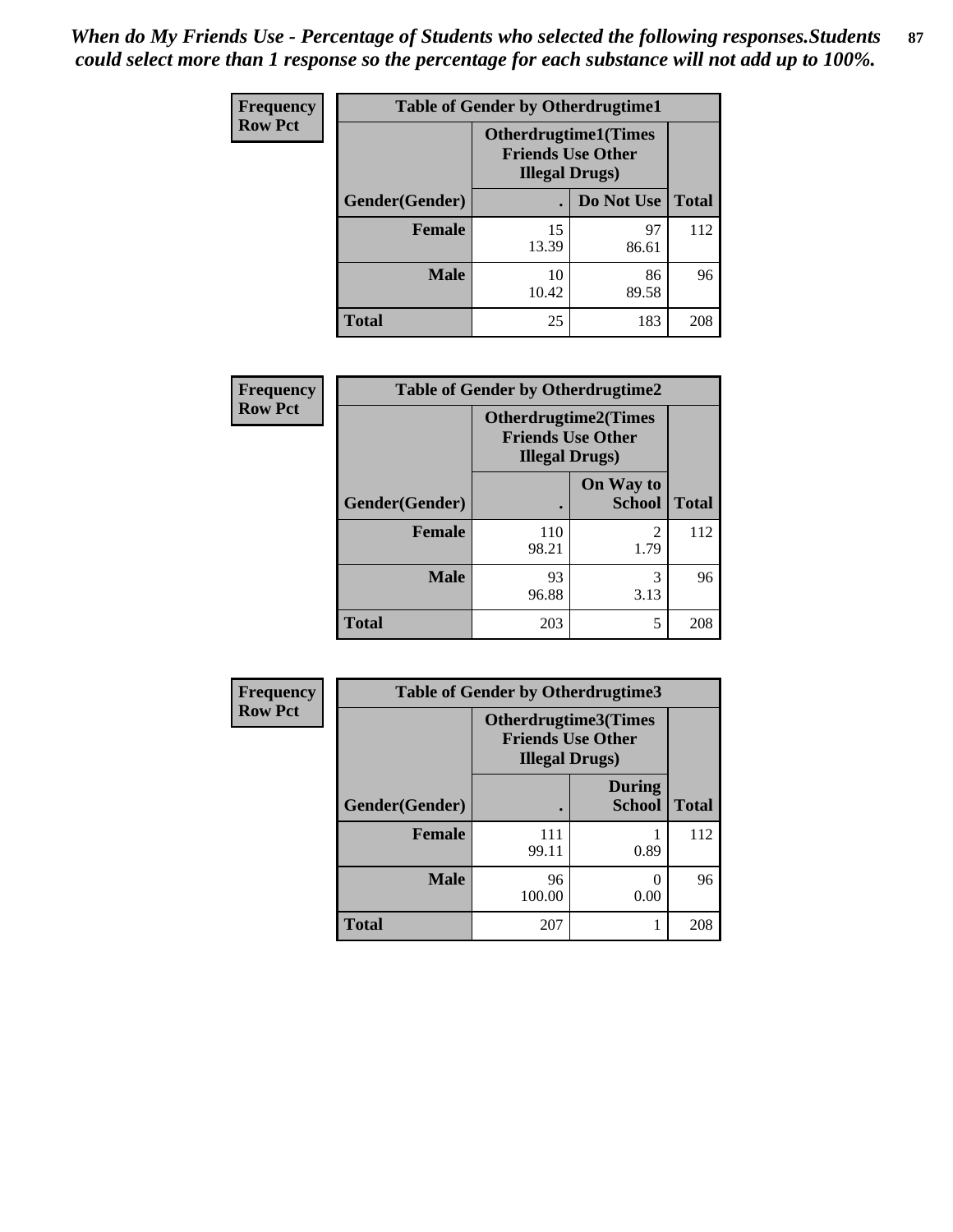| <b>Frequency</b> | <b>Table of Gender by Otherdrugtime4</b> |                                                                                   |                                                       |              |  |
|------------------|------------------------------------------|-----------------------------------------------------------------------------------|-------------------------------------------------------|--------------|--|
| <b>Row Pct</b>   |                                          | <b>Otherdrugtime4(Times</b><br><b>Friends Use Other</b><br><b>Illegal Drugs</b> ) |                                                       |              |  |
|                  | Gender(Gender)                           | ٠                                                                                 | <b>On Way</b><br>Home<br><b>From</b><br><b>School</b> | <b>Total</b> |  |
|                  | Female                                   | 108<br>96.43                                                                      | 4<br>3.57                                             | 112          |  |
|                  | <b>Male</b>                              | 93<br>96.88                                                                       | 3<br>3.13                                             | 96           |  |
|                  | <b>Total</b>                             | 201                                                                               |                                                       | 208          |  |

| <b>Frequency</b> | <b>Table of Gender by Otherdrugtime5</b> |                                                                                   |                   |              |  |
|------------------|------------------------------------------|-----------------------------------------------------------------------------------|-------------------|--------------|--|
| <b>Row Pct</b>   |                                          | <b>Otherdrugtime5(Times</b><br><b>Friends Use Other</b><br><b>Illegal Drugs</b> ) |                   |              |  |
|                  | Gender(Gender)                           |                                                                                   | <b>Weeknights</b> | <b>Total</b> |  |
|                  | Female                                   | 102<br>91.07                                                                      | 10<br>8.93        | 112          |  |
|                  | <b>Male</b>                              | 90<br>93.75                                                                       | 6<br>6.25         | 96           |  |
|                  | <b>Total</b>                             | 192                                                                               | 16                | 208          |  |

| <b>Frequency</b> | <b>Table of Gender by Otherdrugtime6</b> |                                                                                   |             |              |  |
|------------------|------------------------------------------|-----------------------------------------------------------------------------------|-------------|--------------|--|
| <b>Row Pct</b>   |                                          | <b>Otherdrugtime6(Times</b><br><b>Friends Use Other</b><br><b>Illegal Drugs</b> ) |             |              |  |
|                  | Gender(Gender)                           |                                                                                   | Weekends    | <b>Total</b> |  |
|                  | <b>Female</b>                            | 98<br>87.50                                                                       | 14<br>12.50 | 112          |  |
|                  | <b>Male</b>                              | 88<br>91.67                                                                       | 8<br>8.33   | 96           |  |
|                  | <b>Total</b>                             | 186                                                                               | 22          | 208          |  |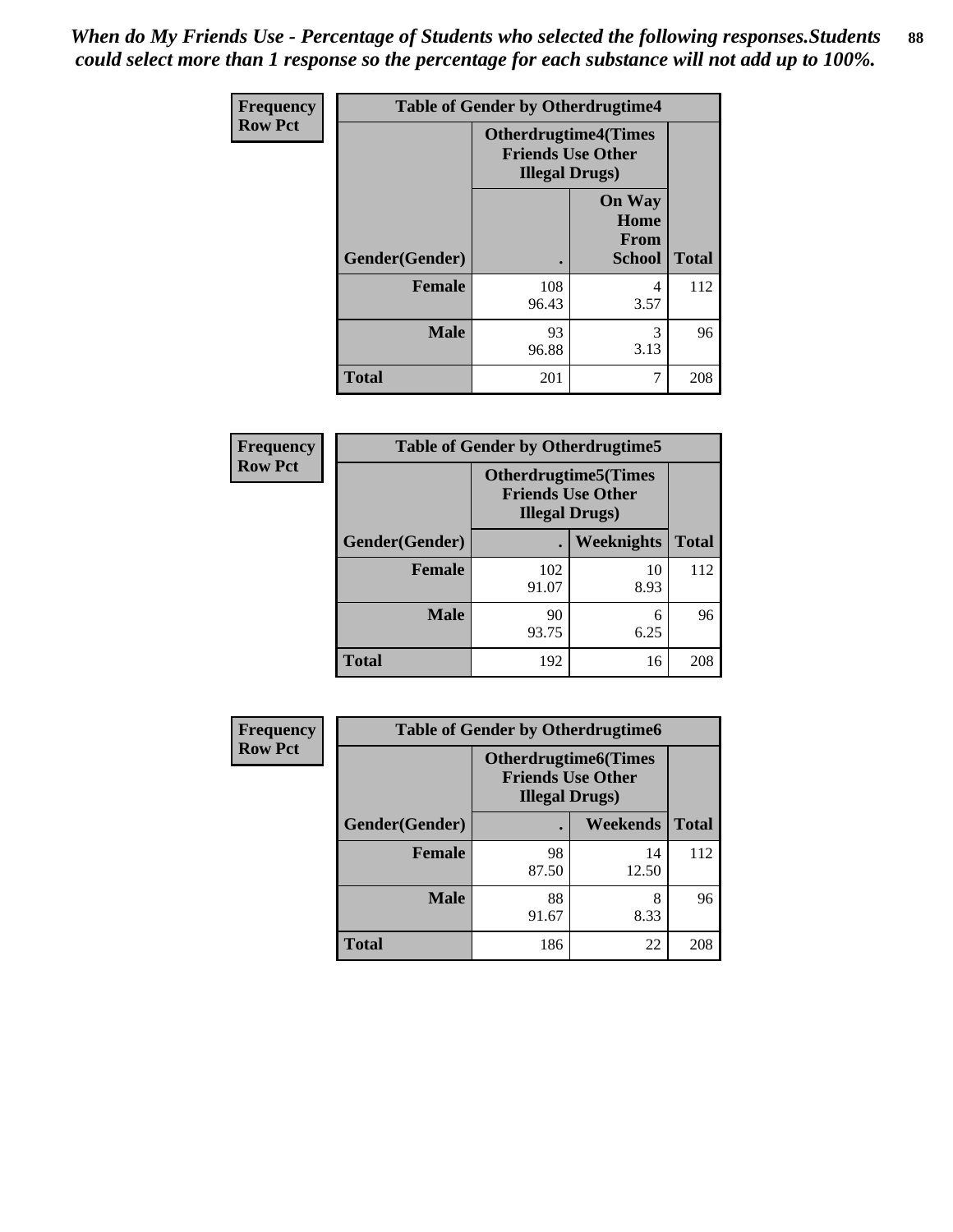# *Other Questions* **89**

| Frequency      |                | <b>Table of Gender by Educationalcohol</b>                                                                                    |                |              |  |
|----------------|----------------|-------------------------------------------------------------------------------------------------------------------------------|----------------|--------------|--|
| <b>Row Pct</b> |                | Educationalcohol(I<br>have been taught<br>about alcohol,<br>tobacco,<br>and other drugs<br>within the last year<br>at school) |                |              |  |
|                | Gender(Gender) | Yes                                                                                                                           | N <sub>0</sub> | <b>Total</b> |  |
|                | Female         | 83<br>74.11                                                                                                                   | 29<br>25.89    | 112          |  |
|                | <b>Male</b>    | 73<br>76.04                                                                                                                   | 23<br>23.96    | 96           |  |
|                | Total          | 156                                                                                                                           | 52             | 208          |  |

| Frequency      | <b>Table of Gender by Rodedrinking</b> |                                                                                                                     |                |              |  |
|----------------|----------------------------------------|---------------------------------------------------------------------------------------------------------------------|----------------|--------------|--|
| <b>Row Pct</b> |                                        | Rodedrinking(In<br>the past 30 days I<br>have ridden in a<br>car with a driver<br>who had been<br>drinking alcohol) |                |              |  |
|                | Gender(Gender)                         | Yes                                                                                                                 | N <sub>0</sub> | <b>Total</b> |  |
|                | <b>Female</b>                          | 19<br>16.96                                                                                                         | 93<br>83.04    | 112          |  |
|                | <b>Male</b>                            | 19<br>19.79                                                                                                         | 77<br>80.21    | 96           |  |
|                | <b>Total</b>                           | 38                                                                                                                  | 170            | 208          |  |

| Frequency      | <b>Table of Gender by Drugsschool</b> |                                                                                                                                     |                |              |  |
|----------------|---------------------------------------|-------------------------------------------------------------------------------------------------------------------------------------|----------------|--------------|--|
| <b>Row Pct</b> |                                       | <b>Drugsschool</b> (During<br>the past 12 months,<br>I have been offered,<br>sold,<br>or given illegal drugs<br>on school property) |                |              |  |
|                | Gender(Gender)                        | Yes                                                                                                                                 | N <sub>0</sub> | <b>Total</b> |  |
|                | <b>Female</b>                         | 5<br>4.46                                                                                                                           | 107<br>95.54   | 112          |  |
|                | <b>Male</b>                           | 8<br>8.33                                                                                                                           | 88<br>91.67    | 96           |  |
|                | <b>Total</b>                          | 13                                                                                                                                  | 195            | 208          |  |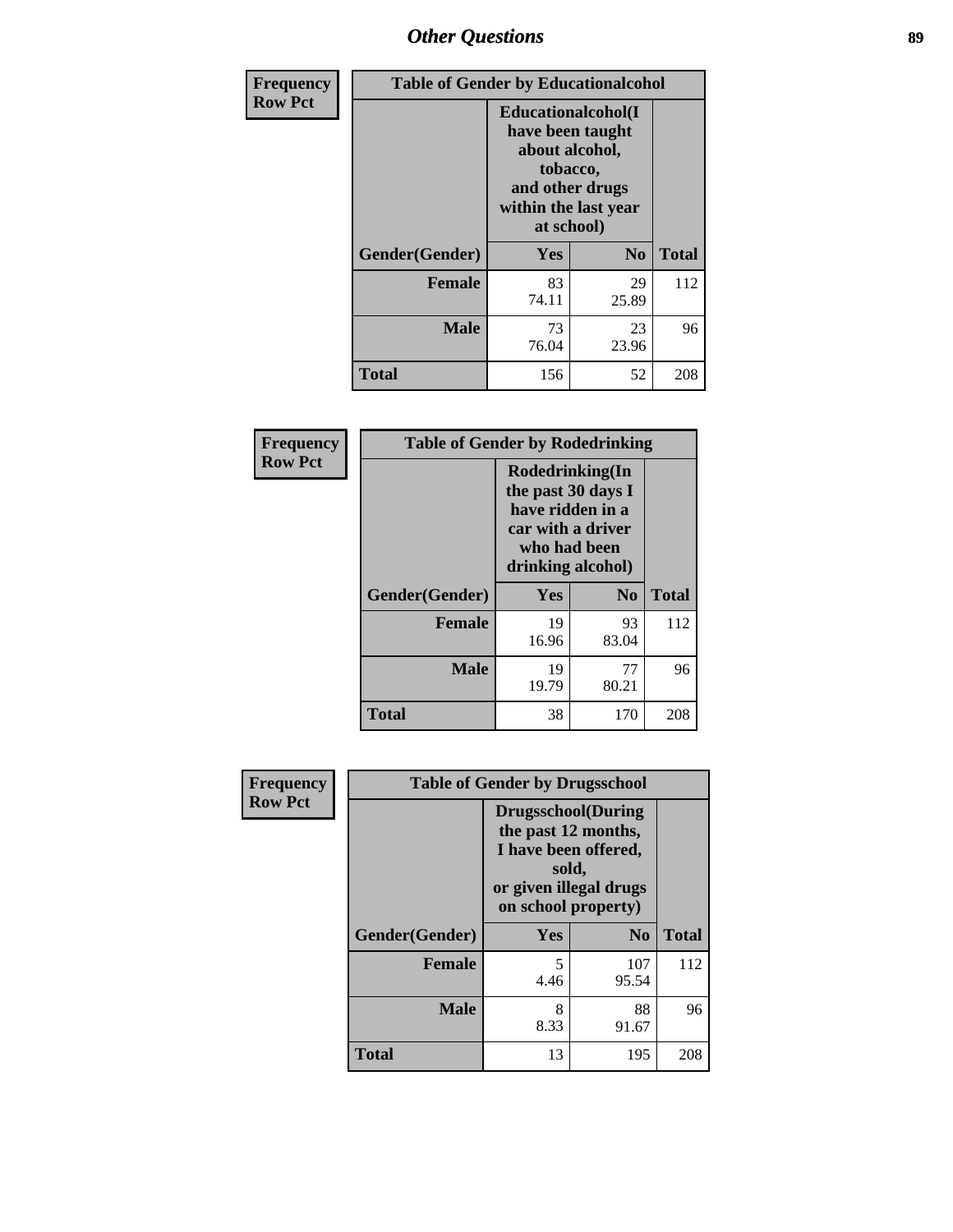## *Other Questions* **90**

**Frequency Row Pct**

| <b>Table of Gender by Bingedrinking</b> |                            |                                                                                                         |                   |                        |                        |                        |                   |              |
|-----------------------------------------|----------------------------|---------------------------------------------------------------------------------------------------------|-------------------|------------------------|------------------------|------------------------|-------------------|--------------|
|                                         |                            | Bingedrinking(I have drunk five or more<br>drinks of alcohol at one sitting during the<br>last 30 days) |                   |                        |                        |                        |                   |              |
| <b>Gender</b> (Gender)                  | $\mathbf 0$<br><b>Days</b> | 1 or<br>days                                                                                            | 3 to<br>5<br>days | 6 to<br>Q<br>days      | 10<br>to<br>19<br>days | 20<br>to<br>29<br>days | All<br>30<br>days | <b>Total</b> |
| <b>Female</b>                           | 95<br>84.82                | 3<br>2.68                                                                                               | 6<br>5.36         | 0.89                   | 0.89                   | 3<br>2.68              | 3<br>2.68         | 112          |
| <b>Male</b>                             | 86<br>89.58                | 1.04                                                                                                    | 1.04              | $\overline{c}$<br>2.08 | 6<br>6.25              | $\Omega$<br>0.00       | 0<br>0.00         | 96           |
| <b>Total</b>                            | 181                        | 4                                                                                                       | 7                 | 3                      | 7                      | 3                      | 3                 | 208          |

| Frequency      | <b>Table of Gender by Educationaids</b> |                                                                                                 |                |              |
|----------------|-----------------------------------------|-------------------------------------------------------------------------------------------------|----------------|--------------|
| <b>Row Pct</b> |                                         | <b>Educationaids</b> (I<br>have been taught<br>about HIV/AIDS<br>at school in the<br>past year) |                |              |
|                | Gender(Gender)                          | Yes                                                                                             | N <sub>0</sub> | <b>Total</b> |
|                | <b>Female</b>                           | 63<br>56.25                                                                                     | 49<br>43.75    | 112          |
|                | <b>Male</b>                             | 60<br>62.50                                                                                     | 36<br>37.50    | 96           |
|                | <b>Total</b>                            | 123                                                                                             | 85             | 208          |

| <b>Frequency</b> | <b>Table of Gender by Suicideconsider</b> |                 |                |              |
|------------------|-------------------------------------------|-----------------|----------------|--------------|
| <b>Row Pct</b>   |                                           | Suicideconsider |                |              |
|                  | Gender(Gender)                            | Yes             | N <sub>0</sub> | <b>Total</b> |
|                  | <b>Female</b>                             | 14<br>12.50     | 98<br>87.50    | 112          |
|                  | <b>Male</b>                               | 8<br>8.33       | 88<br>91.67    | 96           |
|                  | Total                                     | 22              | 186            | 208          |